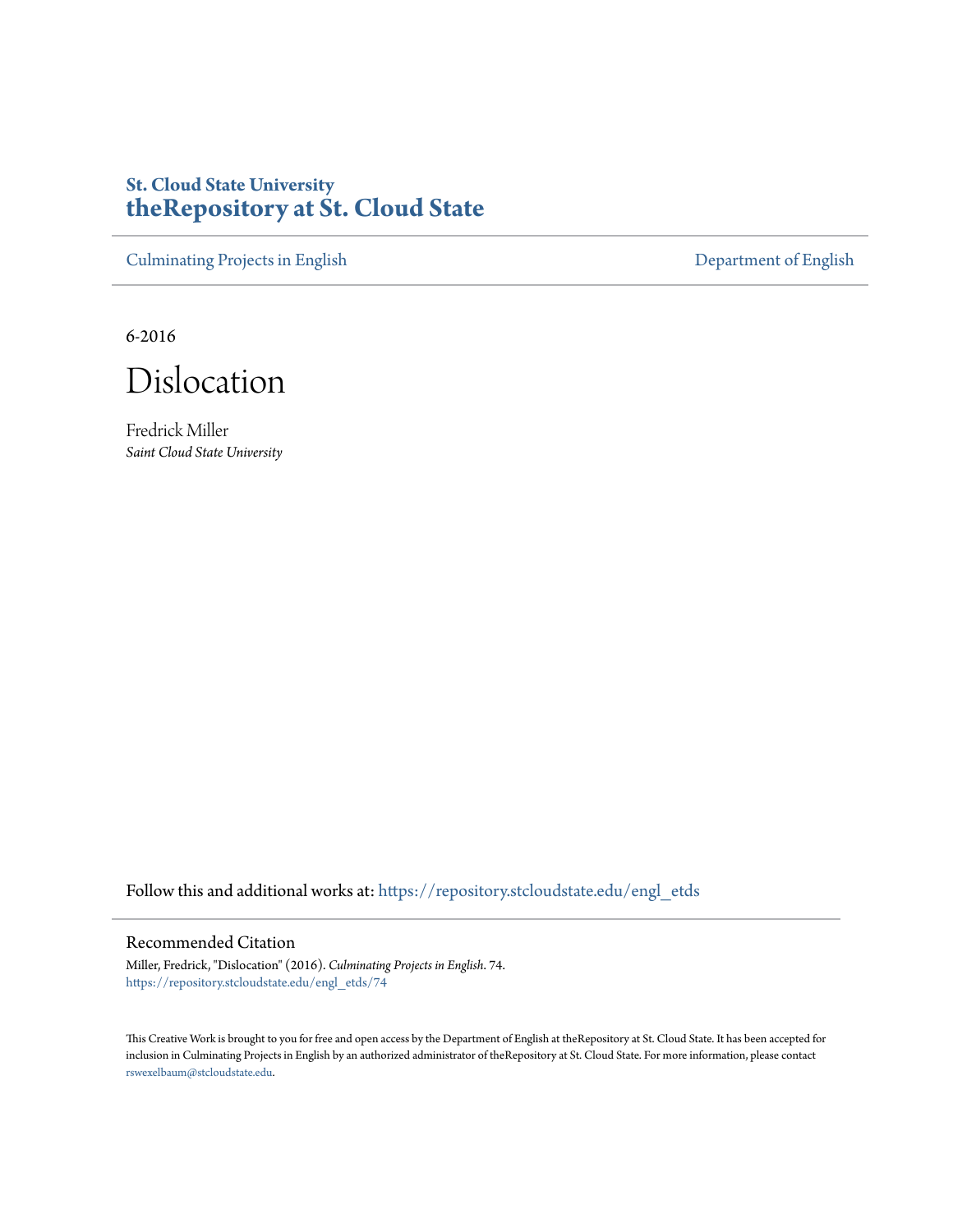## **Dislocation**

by

Fredrick Thomas Miller

A Creative Work

Submitted to the Graduate Faculty of

St. Cloud State University

in Partial Fulfillment of the Requirements

for the Degree

Masters of Arts in

English Studies

June, 2016

Culminating Project Committee: Shannon Olson, Chairperson Carol Mohrbacher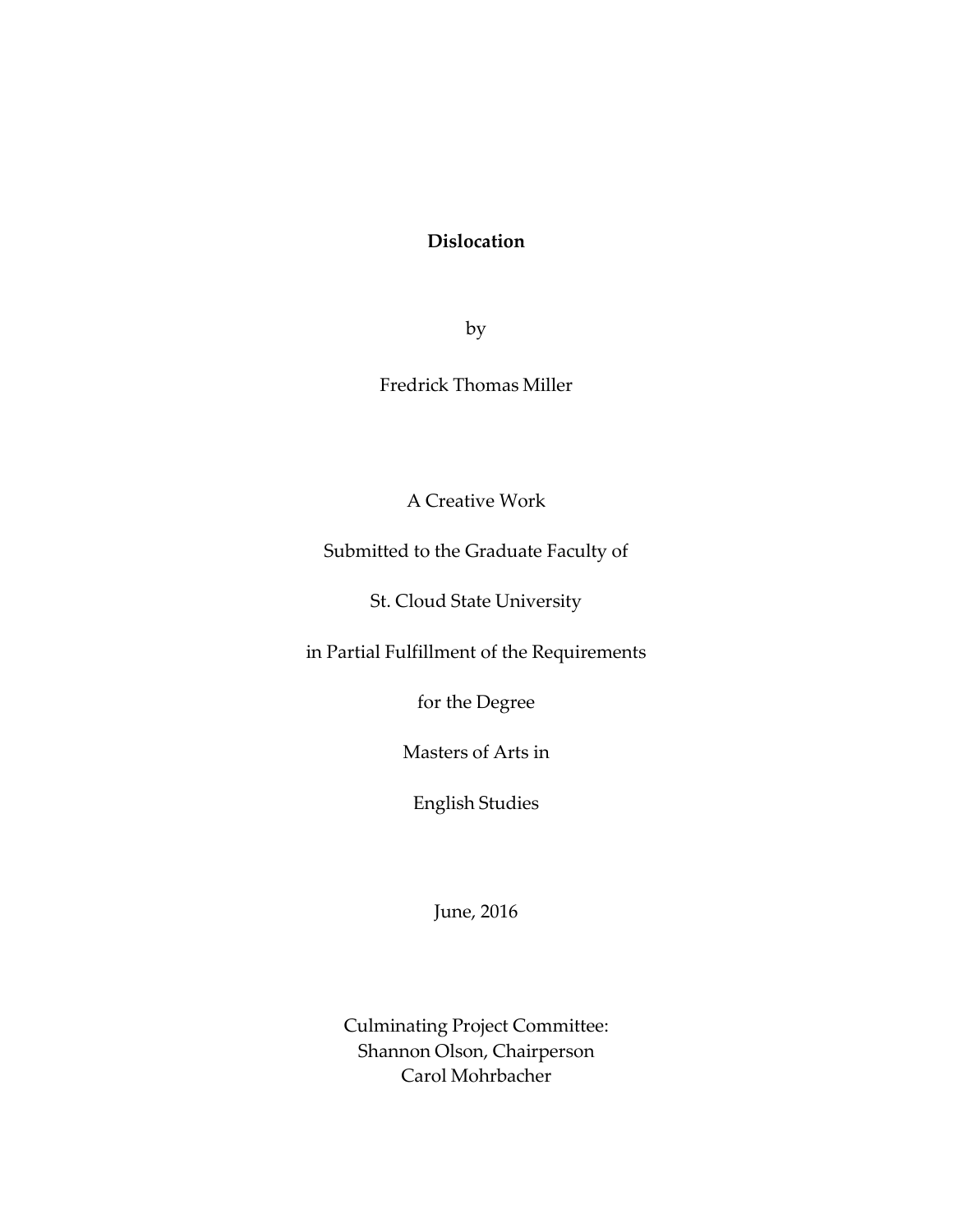## **Table of Contents**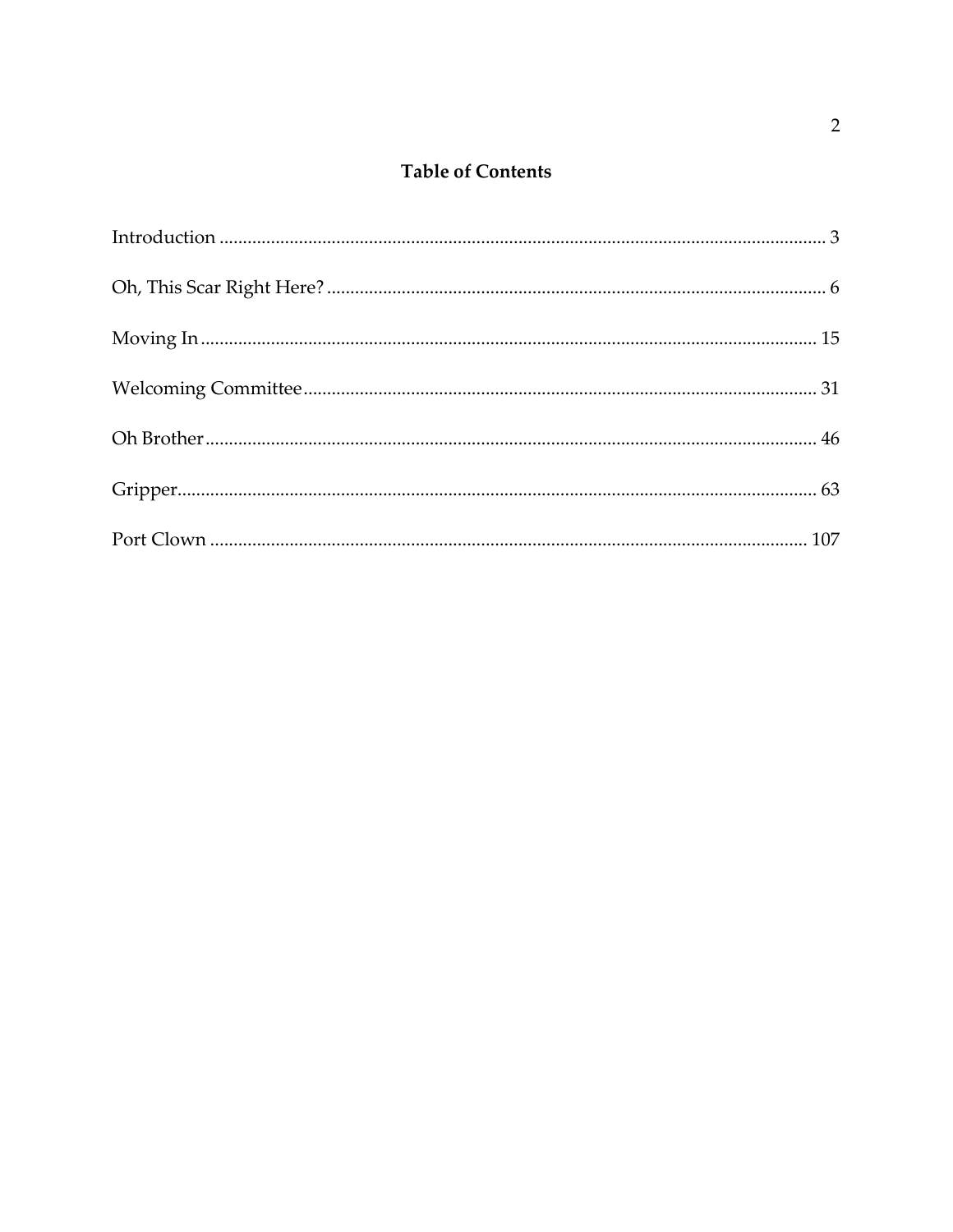## **Introduction**

<span id="page-3-0"></span>Long have I enjoyed the works of David Sedaris, J.D. Salinger, Flannery O'Conner and Tennessee Williams. I enjoy how these authors frame their character's moments of decision and improvisation. I believe that these captured moments, of when people must choose how to act without quite knowing what to do, are at the core of every good story. Our spur-of-the-moment decisions often teach us who we are as individuals and instruct our further actions; these are the moments that change and define our character. Reading the afore mentioned authors and collections such as *Brief Encounters*, or *The Best American Nonrequired Reading* I have come to the conclusion that capturing the locus of individual change is perhaps most well suited for the medium of the short story; where one can focus directly (often solely) on the characters singular moment of transformation. Therefore, short stories of dislocation and improvisation are the inspiration as well as the method of the pieces I have written and arranged for this—my culminating project.

I have chosen to write autobiographically as I personally feel that stories from real life are more relatable than imaginary instances. The stories in this collection follow the arc of my life; beginning when I was a toddler and ending in my early twenties. I have attempted to narrate the stories in a voice which captures the regional vernacular of the places I inhabited and include intimate detail to the environs in which I found myself (as generally prescribed by The Rose Metal Press' *Field Guide to*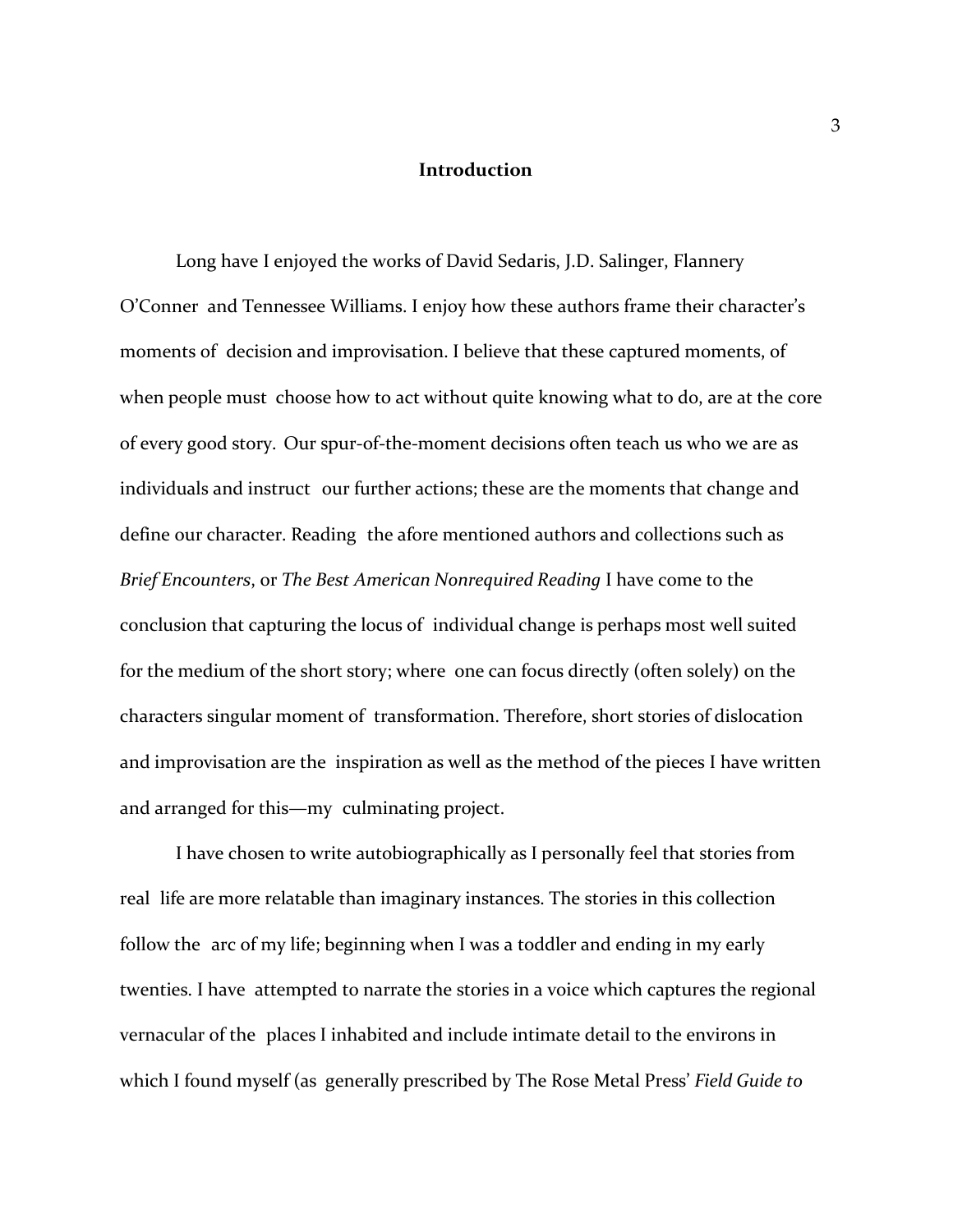#### *Writing Flash Fiction*).

While all of the stories are autobiographical and are as accurate as I can recall in detail and action, I have had to make some approximations either to protect the identities of the characters or due to a lack consistent memory; recalling only gist. In *Oh, This Scar Right Here?* I had almost total recall of the event, and in that case with the sparse dialogue, it is as close to the complete memory as I can recon. Likewise, *Moving In* is a piece without much approximation as it is more of a visually descriptive nature. In *The Welcoming Committee* I had to change the names of all characters as well as approximate the dialogue between myself and Allie; I couldn't recall exactly all she said, nor her vocal mannerisms so I substituted the voice of a friend in college who was very similar in soundand gesture. In *Oh Brother* all that was changed from the actual memory was the name of my sibling.

In the story *Gripper* there were more approximations than any of the other stories due to both the felonious nature of many of the instances as well as issues of brand. For instance, I chose to change the alternative circus my friend had joined in the story to a metal band; keeping the debasing elements of his act, without mentioning the (rather litigious) circus.' I also made two composite characters: L'Grosun and Shawn Jackson blending their backgrounds with those of others to further confuse their identities. I put in a time shift as well making the party take place earlier in the summer than it did to increase the dramatic arc. I modified Sharon's love affair to be happening in Onalaska instead of it taking place between La Crosse and Minneapolis to give a more solid focus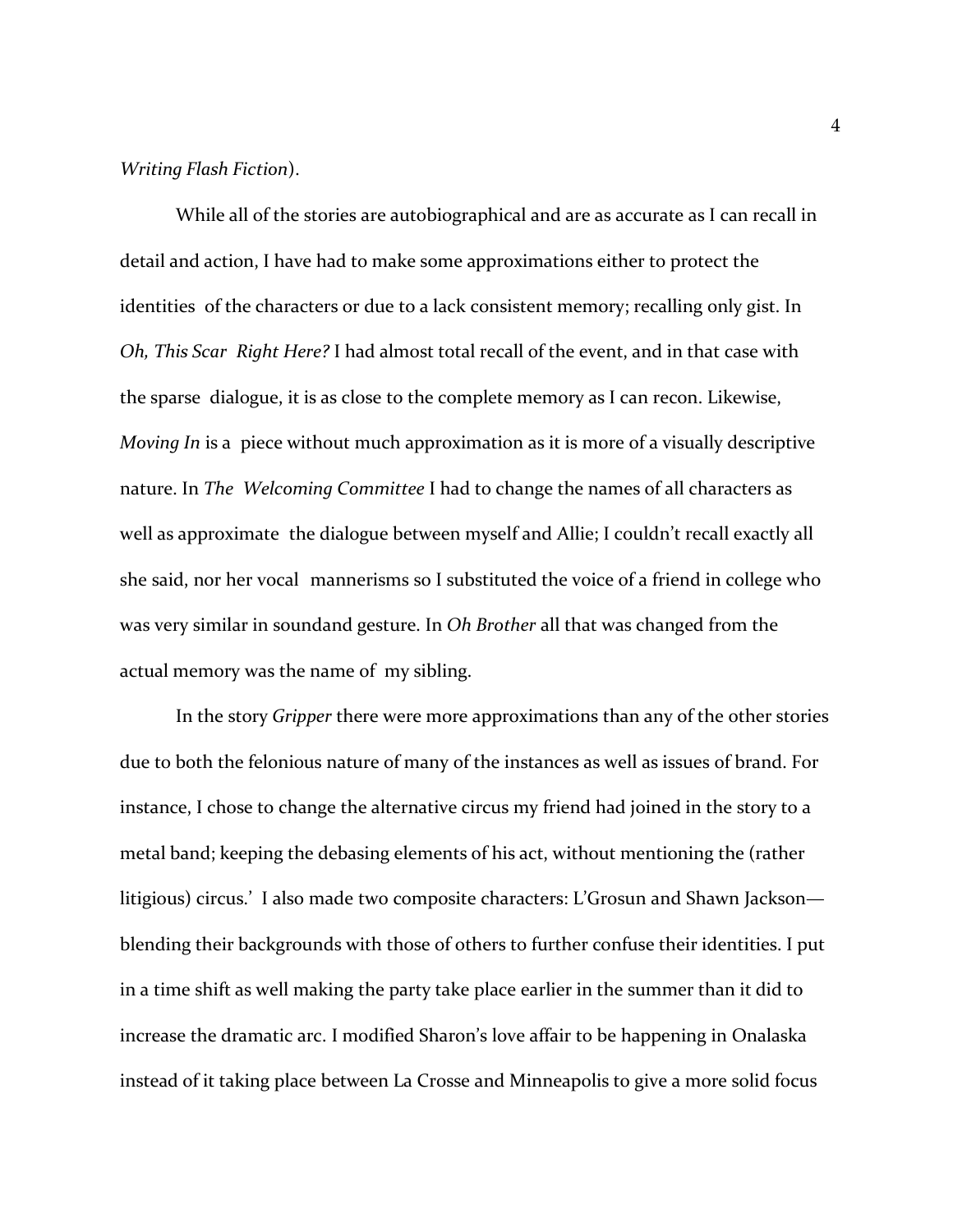on the tight locale of the Coulee Region. *The Clown* is a complete memory and I chose not to even modify the names because the two characters who are named are both foreign nationals and these names were actually nicknames. Without further ado—for my culminating project, it is my pleasure to offer this collection of short stories about times in my life which stood out to me as moments of note, moments for which I did not know how to react.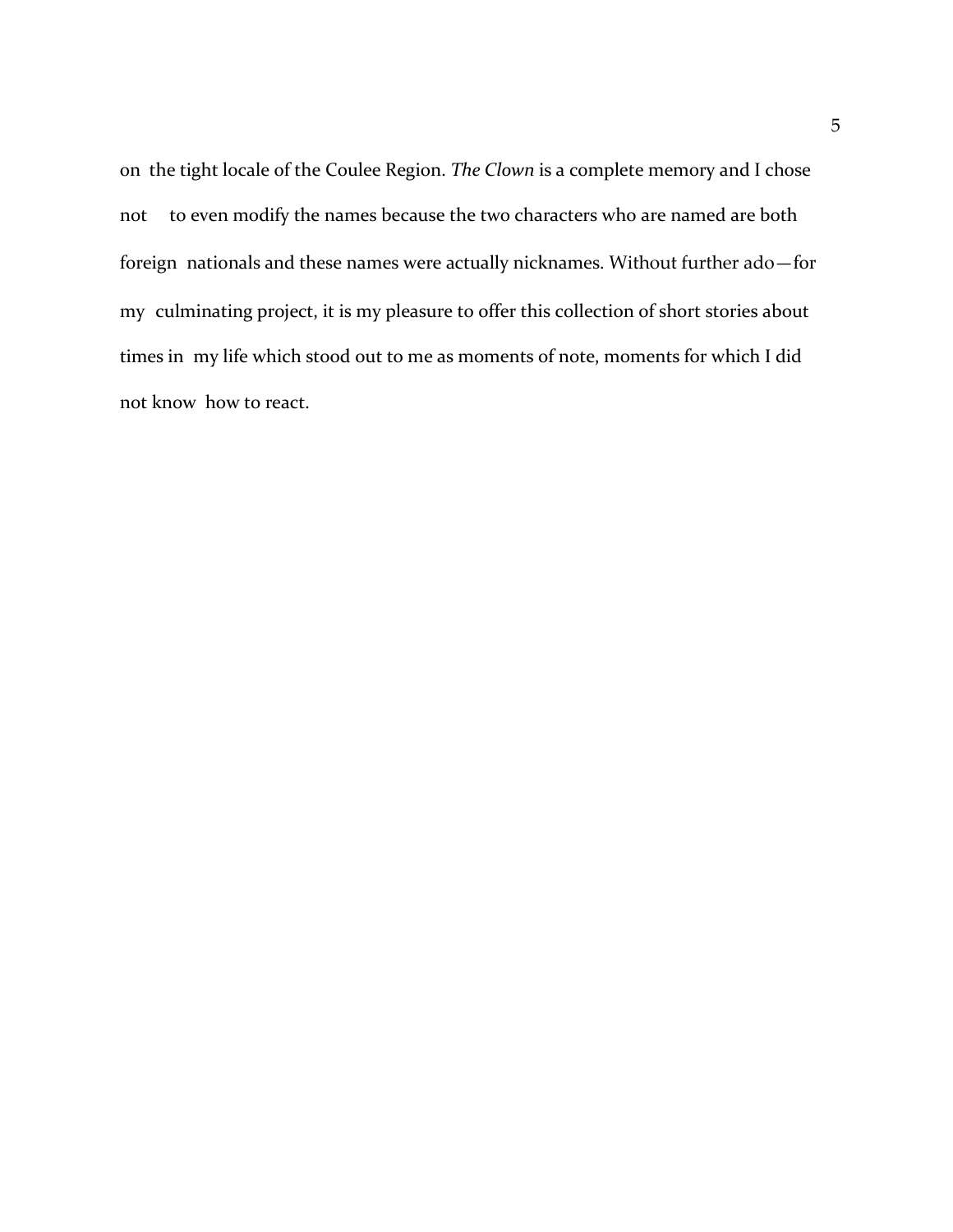## **Oh, This Scar Right Here?**

We were driving up the river road. The sunlight splashed across the dash and into the back seat through the branches of trees, coating us in intervals of light and shadow. Our boat trailer rattled artlessly behind with the bow of my dad's Crestliner standing tall behind the rear window. It blocked my view behind us into the windshields of the people who I'd usually make faces at. I was a kid, barely three yet a old hat seat-stander and faller-offer. I'd recently figured out it was better not to cry when you fell lest you get hollered at for fucking around back there and not sitting down like a normal person.

The hills were faceted gems: swaths of racing green hardwood tree line opening into bright harlequin grasses, knee-high-to-a-man corn, wheat and soybean fields at intervals—spaced by valley streams and the vacant echo of a culvert's passing. The asphalt below us was marbled with large tarred in cracks, which bumped in rhythmic patterns: tha-thunk, ka-kunk, ka-thunk, thunk-itty, thunk-itty, thunk-itty, kunk, creating a subtle, flat music beneath the radio clatter as we sped on. On, to go fishing.

Pulling in, untackling the boat and casting off we were soon making fast time across the great blue brown expanse of Mississippi. My dad was in rare form, you could almost hear him gritting his teeth above the high howl of the engine and hollow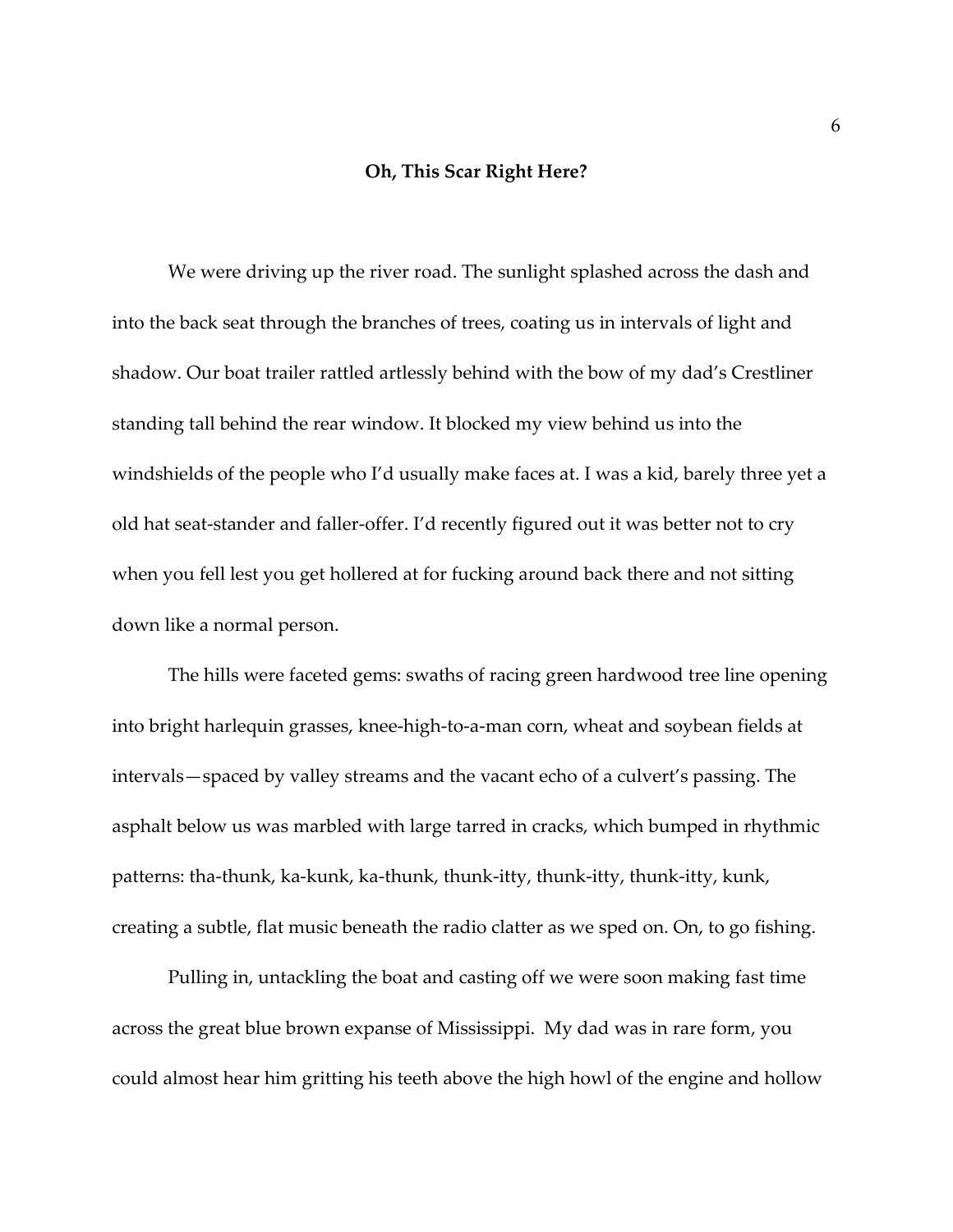banging of the waves against our aluminum hull. We wove our way around sandbars and the many tree coated islands. He stood in front of his seat, eyes wild, perched, grinning like the One who Flew Over The Cuckoo's Nest, steering our tiny vessel over the wake of river barges, between water-ski jumpers and long bass boats. Our craft circled as he assessed the situation, and cursing the crowded day decided to head to the far bank, park us at a dock and gear up to simply fish off the high cement embankment next to the lock and dam.

Walking up the long, steep, wet, unrailed cement stair was terrifying to me. I had recently fallen down the stairs at home into the basement – a place of spiders and ghosts. Not wanting to horrify or knock myself silly again I was very into holding onto stairway rails. I whined a little for him to carry me. He hollered back at me about his one hand holding the bait bucket while the other was with the tackle box and rod, which was fair. So I smiled at him after pouting and decided to simply soldier up and march. As for my father's grimacing, it was his job again—so many troubles there… also a group of kids had pretended to be friends with one of my brothers just to jack him and that was yet another piece of what mom and dad were constantly arguing about - this recent goddamned move. It put him in a pretty hard mould. You could always tell it was good time to be tight lipped when he started prowling about catlike, flexed out like a potbellied championship boxer.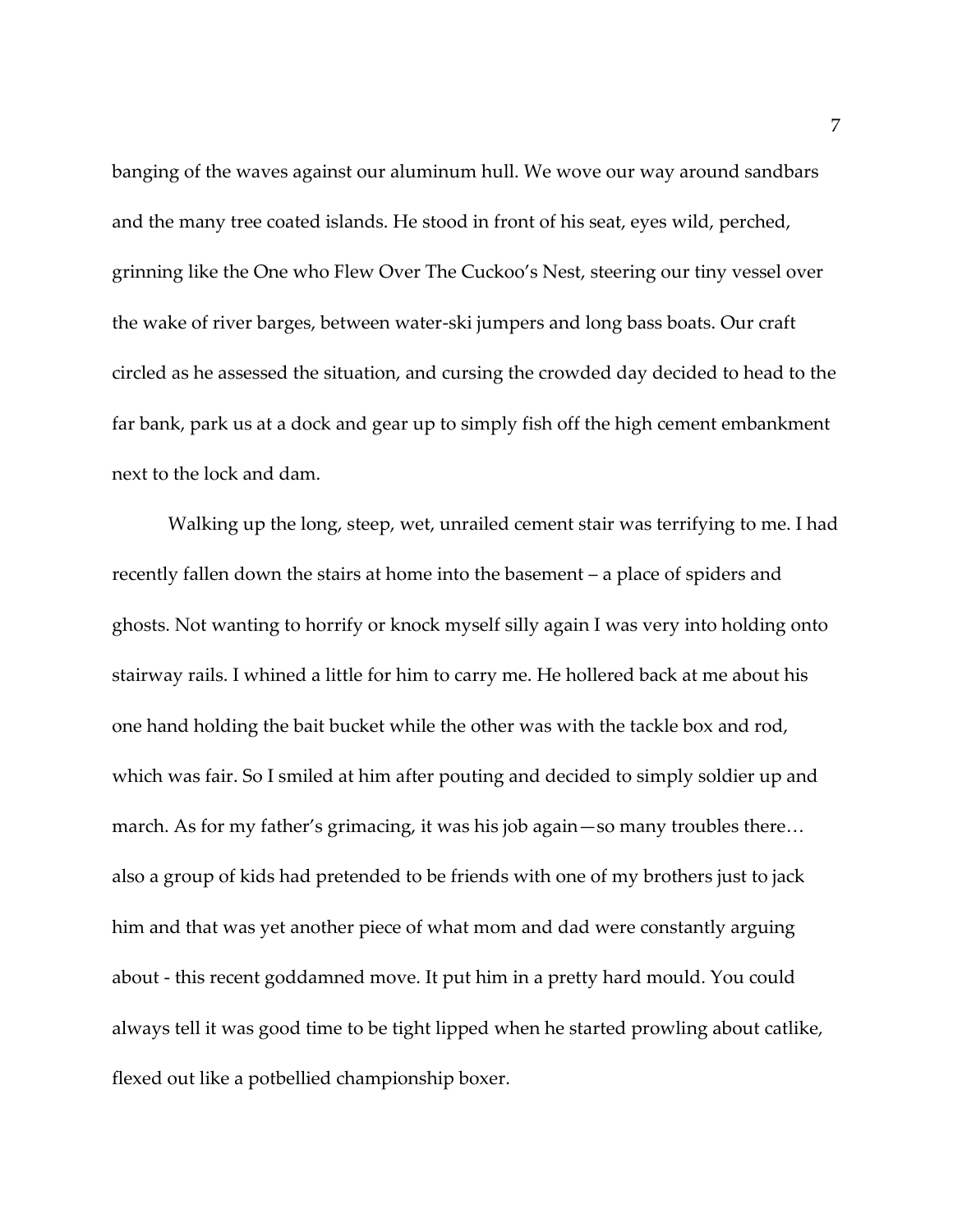We mounted the top and there was a friendly crew. A bunch of guys my dad knew—most of which I had never seen before, all joking like wise guys passing about a rolled cigarette. My dad dropped his gear conspicuously in an open spot next to them. They all looked over at us gave understanding looks to each other. A man said to my father "It's the wife again isn't it?" "Ain't it a shame that you can tell, just by looking at me?" said dad theatrically. They nodded, lures bobbing colorfully on their hat brims "true, true." Dad started hollering about this and that, genuflecting to pull a minnow out of his musty bucket. A man who was holding the joint extended it to my dad but he waved it away saying "nah, I got my kid with me, and anyways" his tone changed to the scolding sound he used when I took too many cookies "I don't do that stuff anymore, haven't smoked for years." He and the guys kept talking as he cast out and they all went back to minding their lines. I wandered about, bending the tall grass looking for a stick to take a swipe at one or two reeds with. "That's the problem you know," my dad was saying "she's overprotective, she treats him like a little girl – doesn't let him learn anything by himself." I stopped and listened – I could tell by his gestures this was about me. "…she's always trying to protect him, but ya know- how is he ever gonna learn to think or make decisions for himself? If he ever has to protect himself or others, how is he ever gonna be able to if you don't let him come to know for himself what not to do & do?" There were murmurs of agreement. I suddenly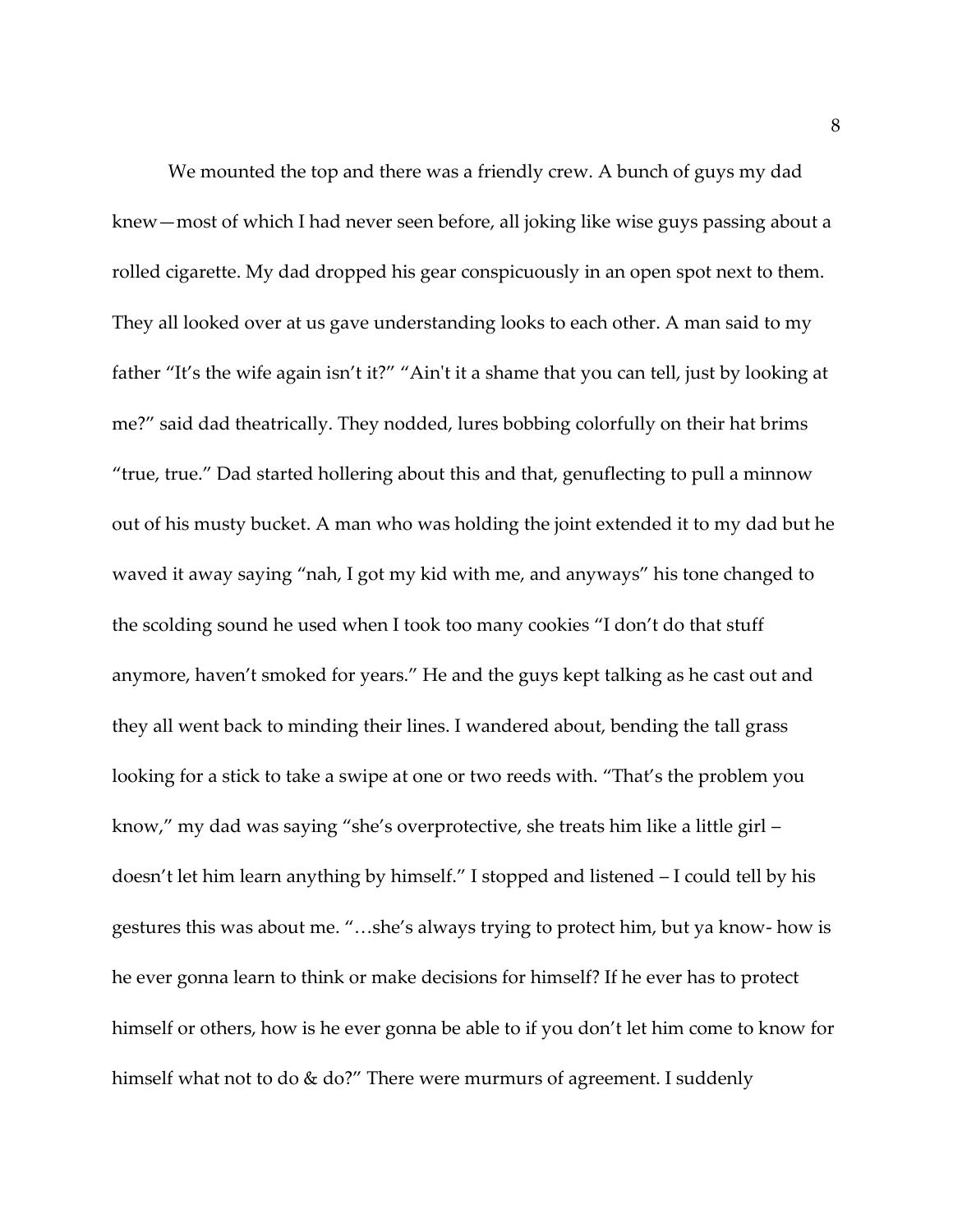remembered that at the foot of the stair there had been a side bit of shoreline with rocks and such on it – I absolutely loved throwing rocks into the river. I meandered my way toward the stairs—stooping to play with the grass growing between the cracks in the cement. I was watching my dad – to see if he'd scold me for wandering off. But he was still yakking with the guys, who were now starting to complain about their wives too. I got to the edge of the stair, he glanced at me and seemed unworried so I smiled and walked down a couple of stairs.

I felt dizzy looking down the railless stairway after I had gotten out of my fathers sight, so I got down on my hands and knees and carefully lowered myself step by step down to the bottom. I was very focused on not falling off either side so I didn't notice which one of the men checked on me but knew that someone had looked over and said "oh, he's ok" while I made my descent. When I reached the bottom I looked about, well pleased. There was the path off to the left toward the dock which we had walked up and a small natural jetty to the right, out of sight of the men who were on the cement embankment behind me. There were a lot of rocks near the narrow shore line and I threw a bunch of them into the drink with wondrous plops and splooshes. I then tried skipping a few but got frustrated by not figuring out how to do it. Looking about I noticed then a few boxes next to a large boulder just beside the stairwell. They were beer cases full of empty bottles. I was not allowed to handle any glass objects at home,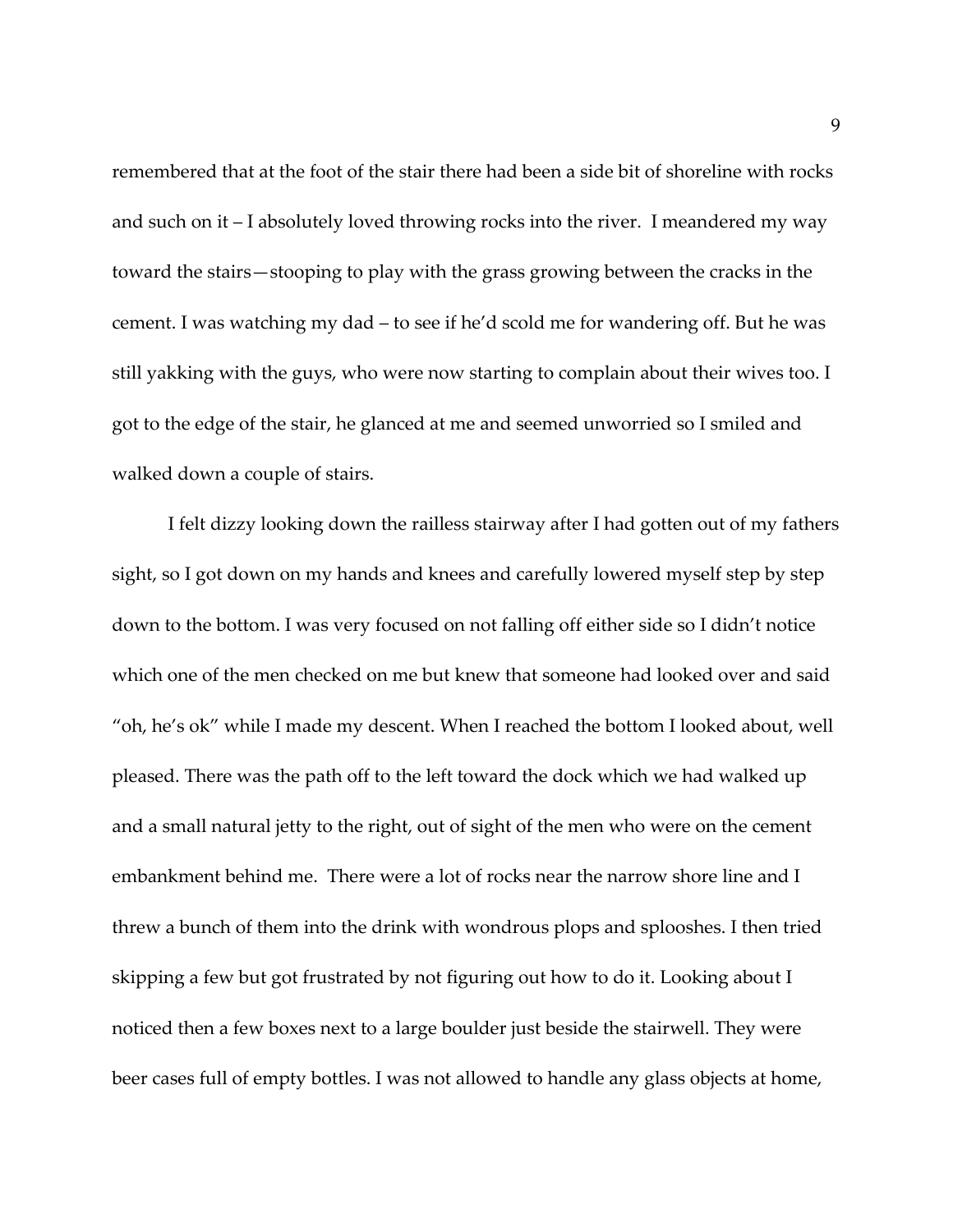at least not in front of my mother. I eased up next to the boxes and looked long up the stairwell holding my hands together so that if anyone looked I might seem innocent. After a moment I gingerly plucked a bottle from the nearby open case, felt it's cool smoothness in my hand. Just then a small flock of ducks was landing on the water nearby, and I fascinated with ducks stopped to look at them. While watching the ducks quack to each other I forgot the bottle which slipped from my fingers and fell against a rock collapsing harmlessly into itself but nonetheless smashing loudly. Startled, I was afraid someone would hear so I rushed to the foot of the stair. I watched and listened.

I could barely hear the men over the sound of the water loudly splashing, tumbling near the dam and the gaggle of noisy ducks. After a minute of waiting for someone to come I decided to return to the cases next to the boulder. Taking another bottle in hand I intentionally dropped it, but it fell in the pebbly sand and didn't break like the other one had. I dropped it again, on a rock but it didn't smash – I had gotten lucky before. It then occurred to me as I steadied myself against the big rock that I might be able to break it there, on that. I had seen people break bottles on tables and shatter windows with rocks on TV and so decided to give it a go. Ting, ching, smash! went the bottle. Startling, wonderful! Then another, then another. I swung them, I threw them …I made that glorious cacophony ring out – lost over the sound of the water. Soon I was at my last bottle. I smashed it lengthwise against the side of the rock. So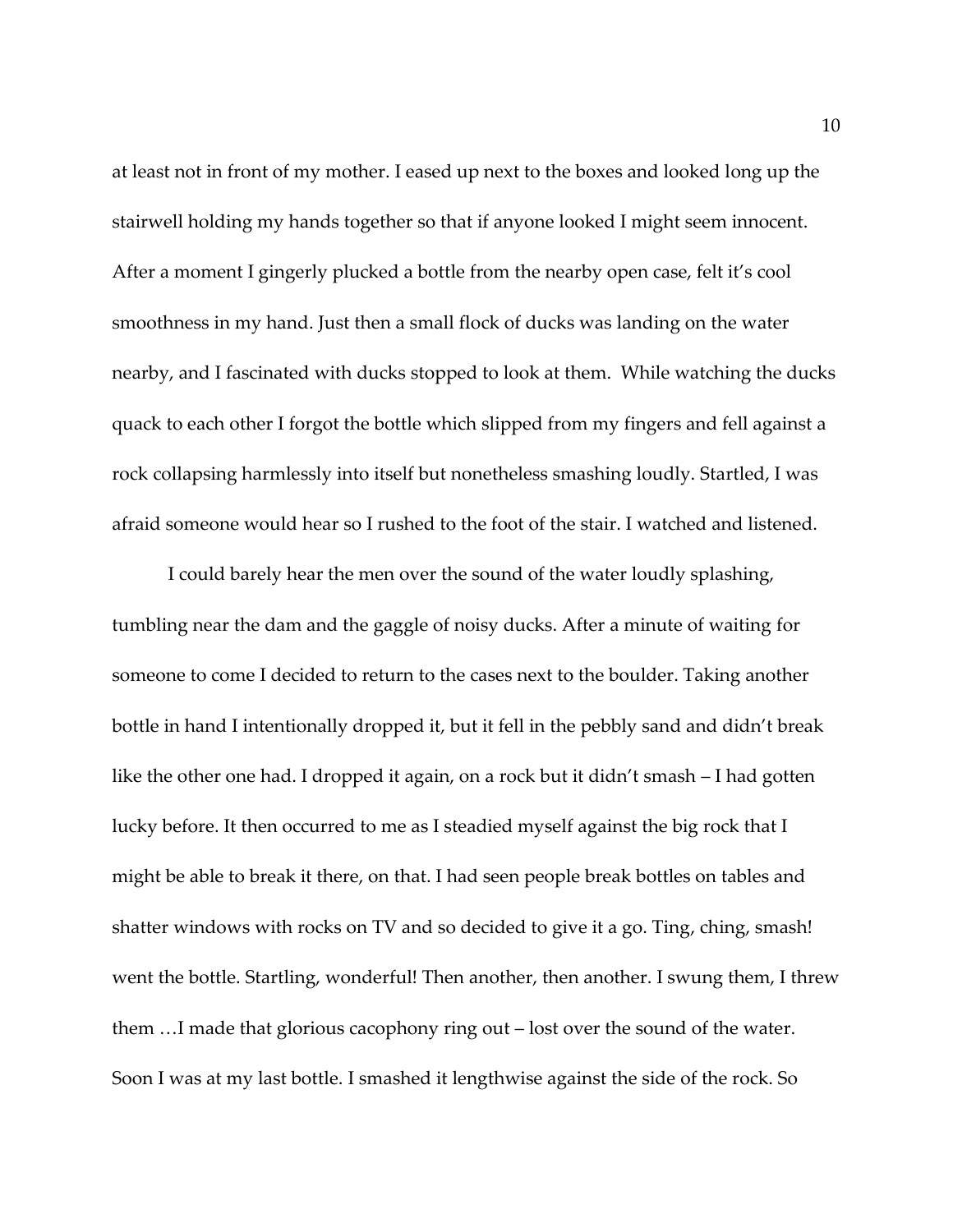pleased was I, having not only just handled glass, that most dangerous medium but I had also engaged it at it's most perilous manifestation—broken and sharp. I had done it damage and escaped without a scratch. Ha-Hah! I felt like a man, full grown and capable of all sorts of things—for good or for evil. I strode forth, proud and potent to the edge of the water. I saw the ducks -I did not just look at them I saw them- saw how I was like them, free. I was free, a part of nature—just as capable and valid as the ducks who could swim on the water or fly in the air. Free and worthy as the trees on the nearby island to stand tall and feel the breeze in my hair and the warmth of my garments, and the blood pounding from my heart out to every part of my body. I was as wild and beautiful as the clouds arcing across the sky, handsome as the monumental bluffs reflecting on the water, as agile as a trout, as steady as an egret.

As I stood there breathing in and smelling the river air, cheeks flushed and feeling as powerful as a gale I thought of my father. I could see him in my mind proudly breathing in and smelling… tasting the air. This is what he was always coming out here for! This was what he had wanted today – to feel the freedom of the outdoors! I felt it—I could see it in myself, how he must want to feel and I knew that this is what it was about. Feeling awake, alive and interested. I turned and strode forth to climb the stair then with hope to tell him of this new understanding which I had found. I didn't care about the broken bottles, having trouble with words, feeling judged too little to do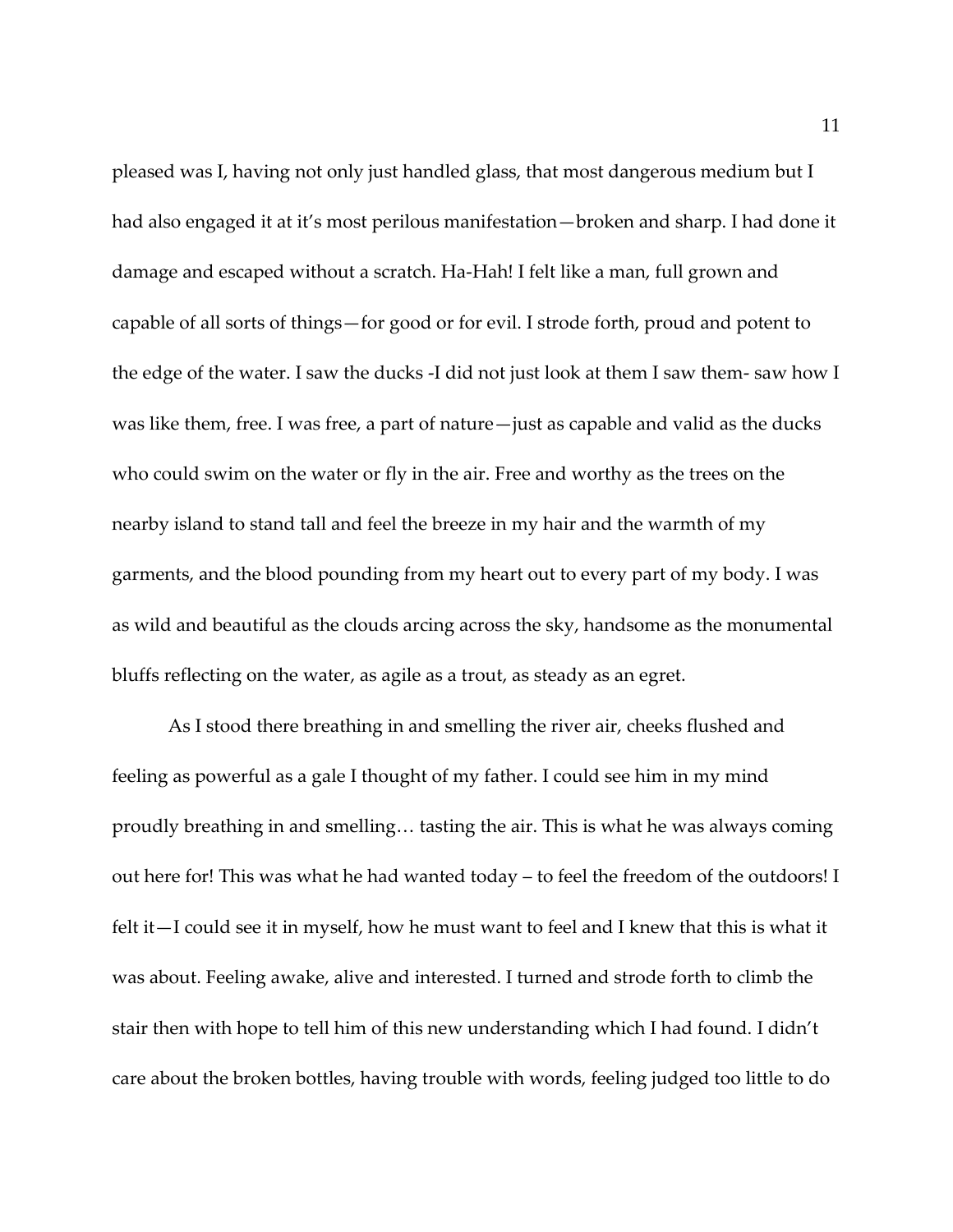stuff, getting in trouble, or being praised—I just cared about the land (nature), my family, the people (humanity) and myself. I was no longer concerned by there being no railing on the stairwell, that the concrete was damp and slippery, nor that the wind had picked up. I stood tall as I mounted those high steps and bravely lifted my knee to my midriff and put one foot in front of the other. Until I slipped.

About eight steps up there was a smooth spot that was just wet enough for my little shoe to take no purchase of and slipping I tried to adjust my weight to fall up rather than down the stairs- but that motion ended up pitching me off the side. I fell headfirst from a height onto the big rock I had been smashing bottles against. It was very quick. I went from proudly striding to suddenly seeing the stair rush upside down away, then a great booming \*crack\* when my head hit the rock and the tinkling jingle when my body spun under me and landed into the pile of fragmented glass. I stared dazed for a moment up at the open sky. I blinked a few times, a touch of pink smeared in one eye. I sat up—horrified to see I was laying in broken glass shards, I scurried back away and stood- but I felt so dizzy I fell down again. Then as I was attempting to stand again I felt the breeze blow lightly. However, for me it felt like someone had cut across the top of my head with a burning blade from my forehead to the very back peak. I reached up and touched it and pulled my hand back quickly – it burned like hell! My fingers were all bloody and I saw then the blood that was on my clothes. It dripped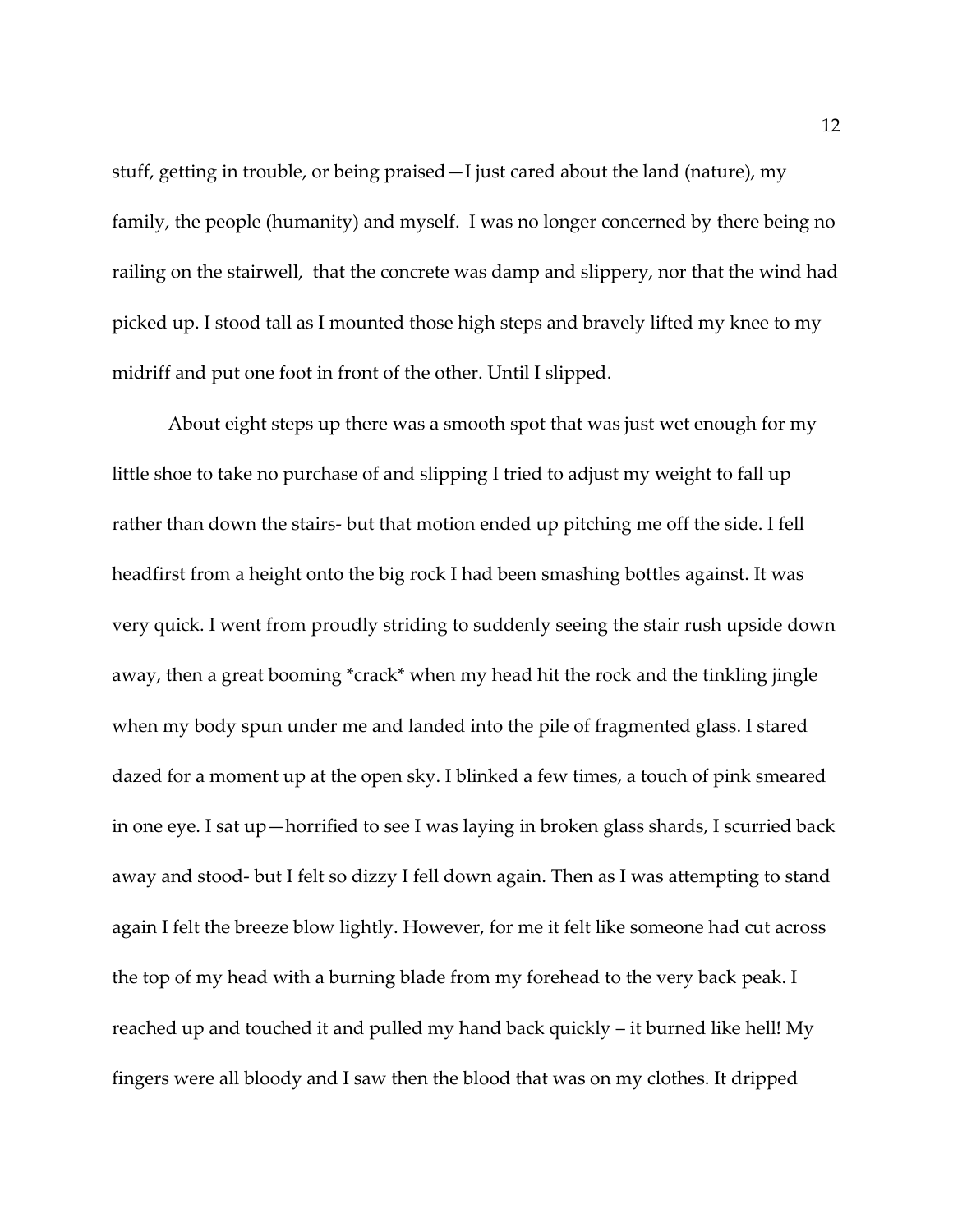curiously from my head as I looked down. My mind went back to the time I had stepped on a tack when I was just learning to walk and how it felt, it burned and I saw blood. My mother had freaked out and everyone acted very serious. I knew this was worse. I knew I needed a grown-up, I needed my dad.

I was wailing, bleeding and running as I lit up those stairs. I ran through the group of startled, standing fishermen straight to my father. He looked at me …frightened, a look I had never seen on his face before. He dropped, more threw his rod into the river and scooped me up in both arms. I was looking over his shoulder, he was shouting to the men who were scrambling wide eyed and he was running. I buried my face in his arm and felt the warmth of him and comfort – I had no doubt that now, with my father who was carrying me tenderly while running, leaping and yelling that I could be in no safer hands and would surely be alright.

My father however did not know this. The skin of my head had split from my forehead, across the top, to where a bald spot would be and had pulled back a bit for the gore of what was beneath to bulge out. He couldn't tell how bad the injury was and nearing the boat dock where another fisherman was unmooring his boat he leapt inside of it – commandeering the vessel rather than taking the time to untie his own. The man complied and raced us across the channel, soon we were running past more gasping fishermen to the car. Next thing I heard was the cranking gears, howling motor and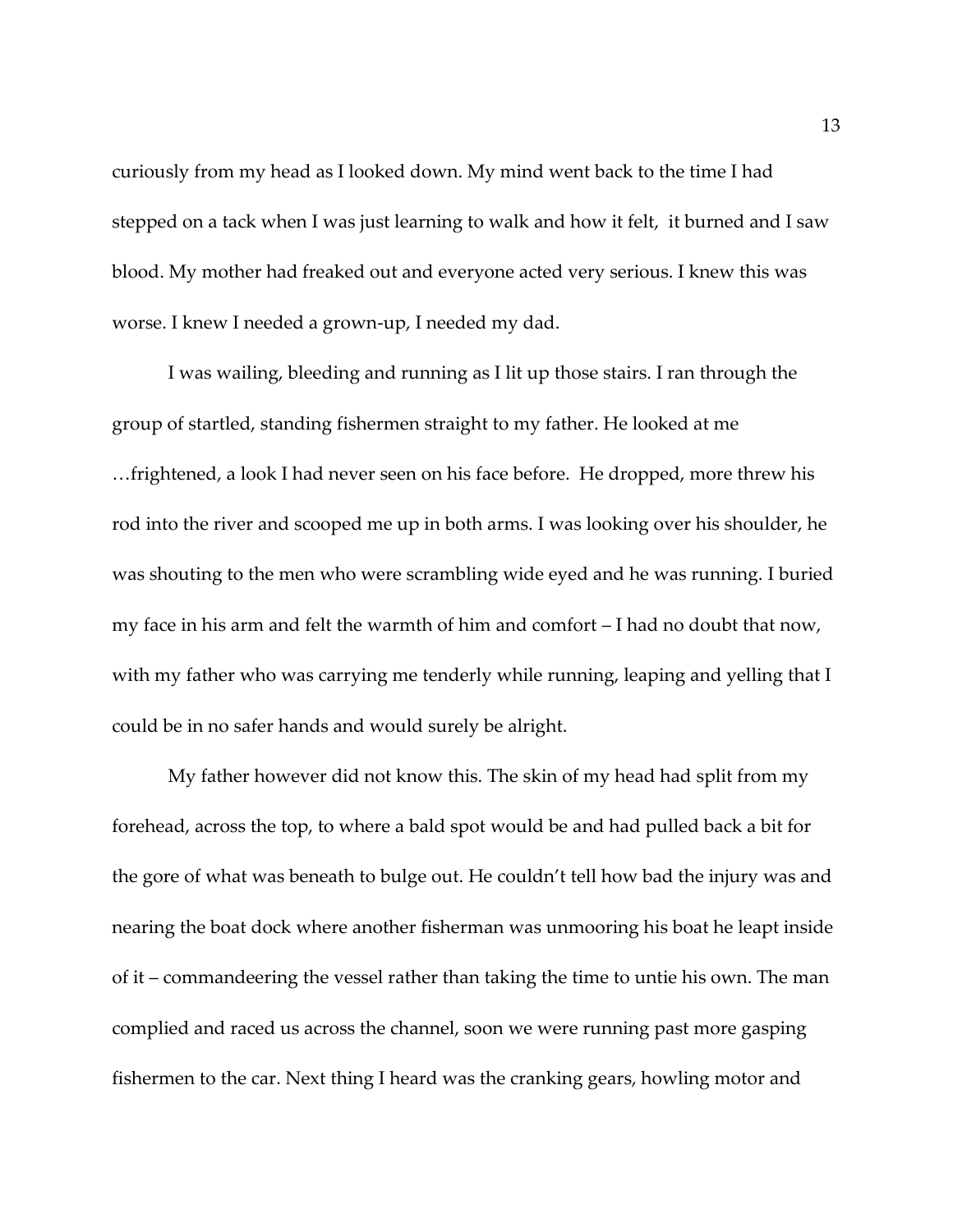bouncing empty boat trailer as my dad raced me to the nearest medical facility – a clinic just a few miles away. He kept asking me if I was alright and telling me to stay awake, I could see tears on his face and desperation in his eyes as we blew by the light traffic and honked through stop signs. I was crying because I was hurt but I wasn't afraid at all. I knew that my dad was going to do his damnedest to save me.

He carried me into the clinic leaving the car running, door open in the entry way. He kept telling me he was so sorry but I didn't know why. As the doctor assessed the damages and got me prepped for stitches my dad kept asking him questions and was so upset the physician made him wait in the foyer, apparently offering my father a mild sedative because he seemed to be having a panic attack. When it was all done I had a head full of stitches, and lots of other bandages. We went home and my parents held me, suspending their bickering to softly speak to me and lay me down on the couch. My brothers and sisters were curiously looking at me. When my dad left to go get the boat, the painkillers and exhaustion took over.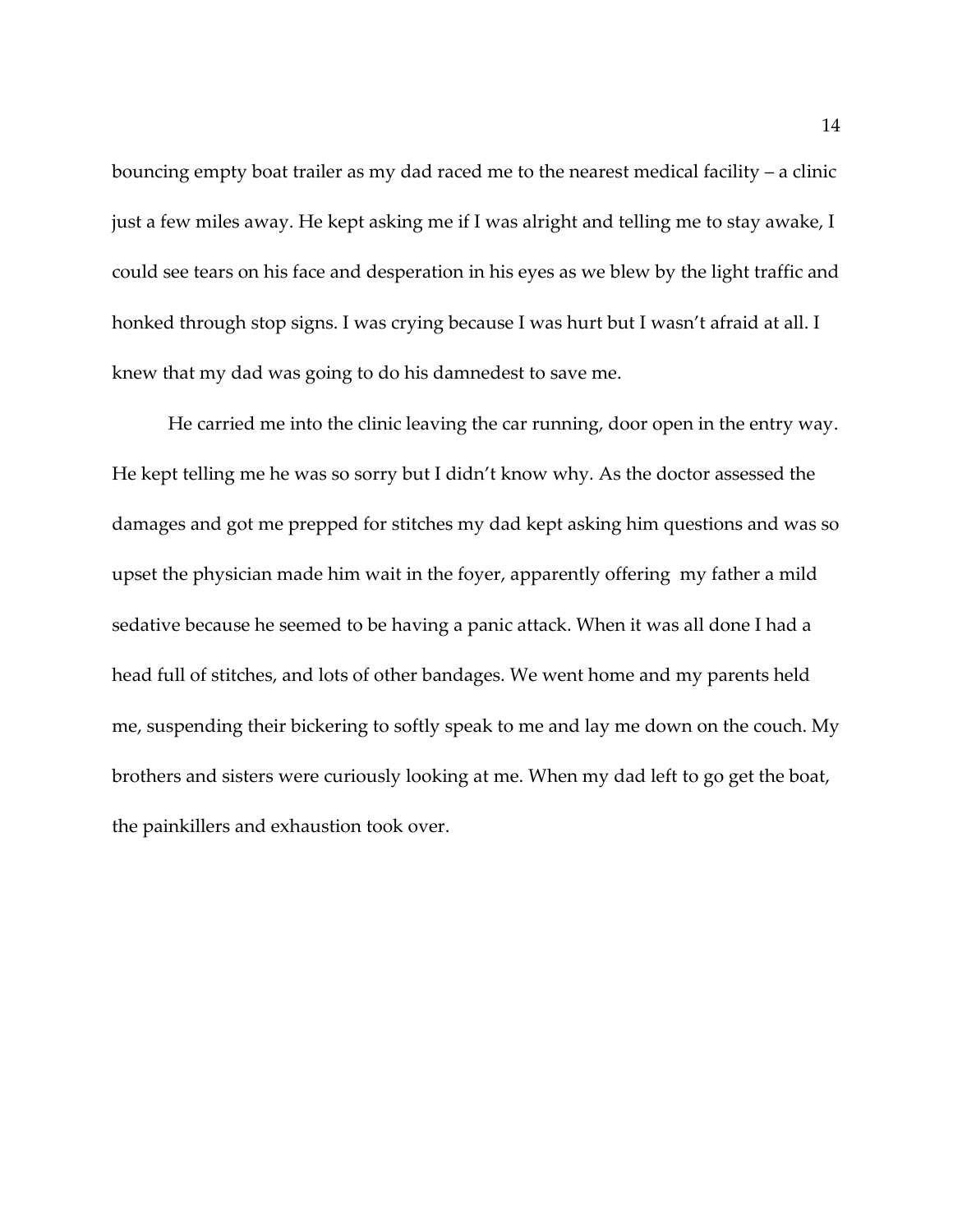## **Moving In**

We had only been in town for a couple of hours. The U-Haul van was parked in the driveway of our new place backed up almost flush against the door, locked tight. Mom and Dad were laying down sleeping bags for my sisters and I between the boxes and haphazard furniture in the living room. Tonight we were camping in after the long drive with our spent takeout pizza boxes, soda cups, and weariness. It still hadn't really sunk in yet, that we'd moved. I knew I wouldn't be seeing my friends anymore and that our new neighborhood had many rules, but I didn't really understand what was happening.

Instead of playing over at my buddy Niall's house all summer like I had done last year, before the first grade, I was relocating to the far side of Wisconsin next to some really big lake—near a giant metropolis that looked like Gotham city from Batman. Second grade would be with a new bunch of kids, who knows how they would be. They wouldn't be Niall, Cormack, or Finn—I could tell you that.

We had moved before, however I was very little then and hadn't left any friends behind. Except grandma, who had raised me for my first few years -she was my best friend- and had died after we moved. I felt anxious, in a really unfocused, draining sort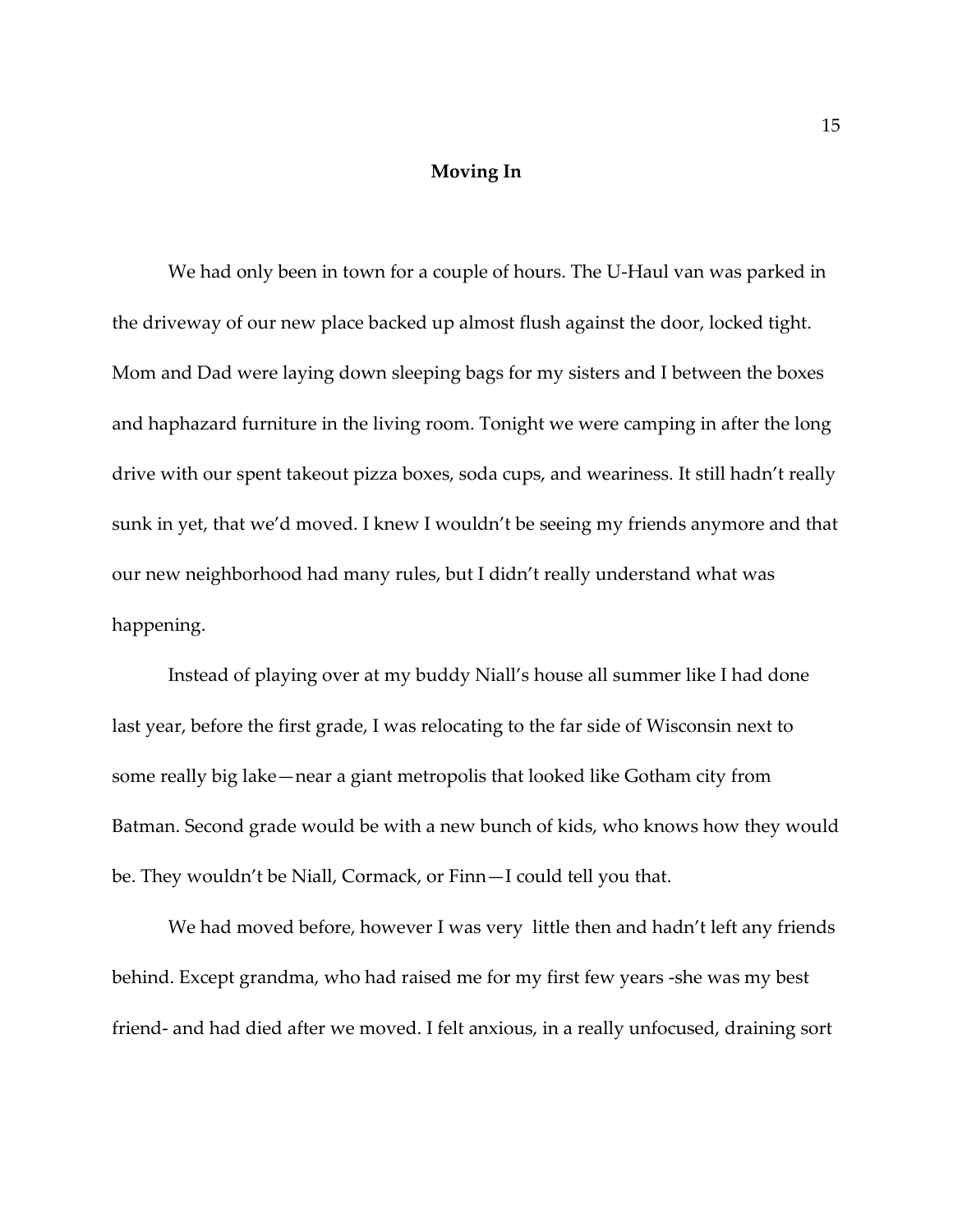of way. The TV wasn't hooked up and my sisters were talking about ghosts. Pretty much everything was haunted.

We all grew up in a choir loft; my mother loved to sing as well as avidly attend church. Once the spook show ran out of guest stars to talk about it was Mom who kept the hearth light glowing. She started up a tune and we all focused in on it, our voices rising to their parts. Mom had a broad ranging Ella Fitzgerald sounding voice, though she sang almost solely religious music or children's songs. Her pitch and timing were perfect, her timbre was warm and golden. My mother sang, prayed, and I was soon asleep curled fetally in my warm fluffy bag.

I awoke to the sound and vibration of heavy foot falls around me. The sleeping bag felt scratchy. I was covered in pizza crumbs with a knot of squished, cheese caked, fennely sausage under my cheek. I pulled it off disdainfully, disgusted at it's still appetizing smell. I thrust my head out of the bag and looked all around. Mom and Pop were moving the furniture. My sisters were carrying boxes in from the door to the garage, through the kitchen, and past me and up the stairs to their rooms. "Rise and shine!" Dad called out, seeing me stir. He was holding one side of the couch and pushing my mother a little off balance on the other end. "Watch what you're doing!" she yelled sharply at him. "You're gonna knock me over and I'm gonna drop it on him." "Now, would I do that?" He said jocularly. My father was tremendously strong and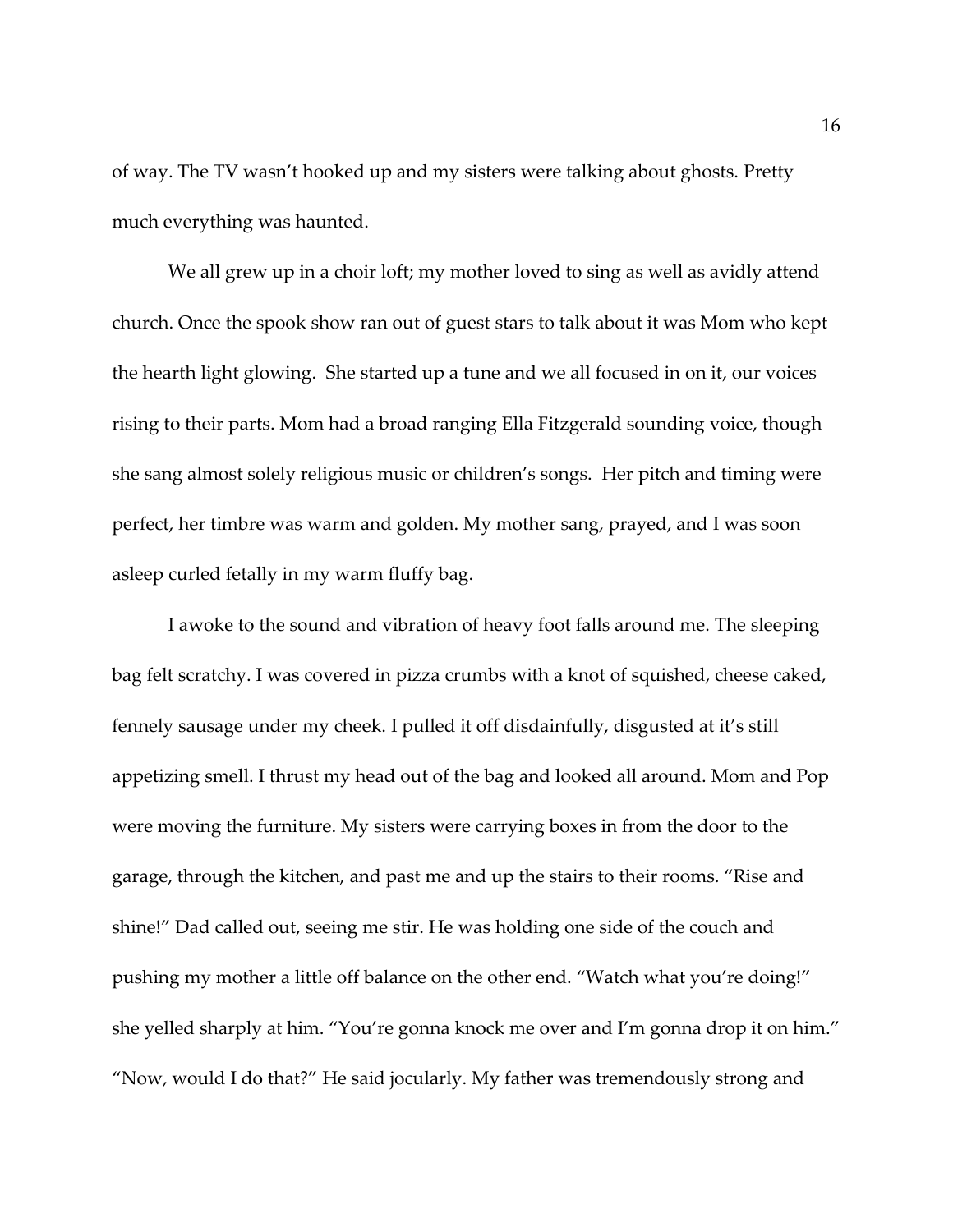steady. He turned his gaze back to me, "Hey, get up and go help your sisters upstairs." My more extroverted sister called out, "hey, come up and look what we found!"

In the closet of my room was a six foot yellow stuffed bunny and a coiled up giant, fluffy teal snake. Joy! I had never seen stuffed animals so big before. My blonde sister was rubbing her fingers together, a sour look on her face. She said, "wait…" as I ran past her and grabbed the bunny in a great bear hug—pulling it out of the closet, into the empty room and tumbling over it. My laughter was short lived however because it was rather damp and smelled like old man piss.

"Yuck! This thing smells like pee!" I said rising and instinctively bushing myself off.

"Yeah that's what I was gonna tell you. I just noticed it myself, but you just ran by and wouldn't listen…"

I stuck my tongue out at her and immediately regretted it as my lips now tasted of stale mystery wizz.

"The snake seems clean, if you wanna play with that." She said amused. This was the younger of my two older sisters, she often enjoyed my little misfortunes.

I was utterly conscious of being covered in pee, "Mom! She made me touch the bunny and it's covered in pee!" My mother yelled something inaudibly from downstairs.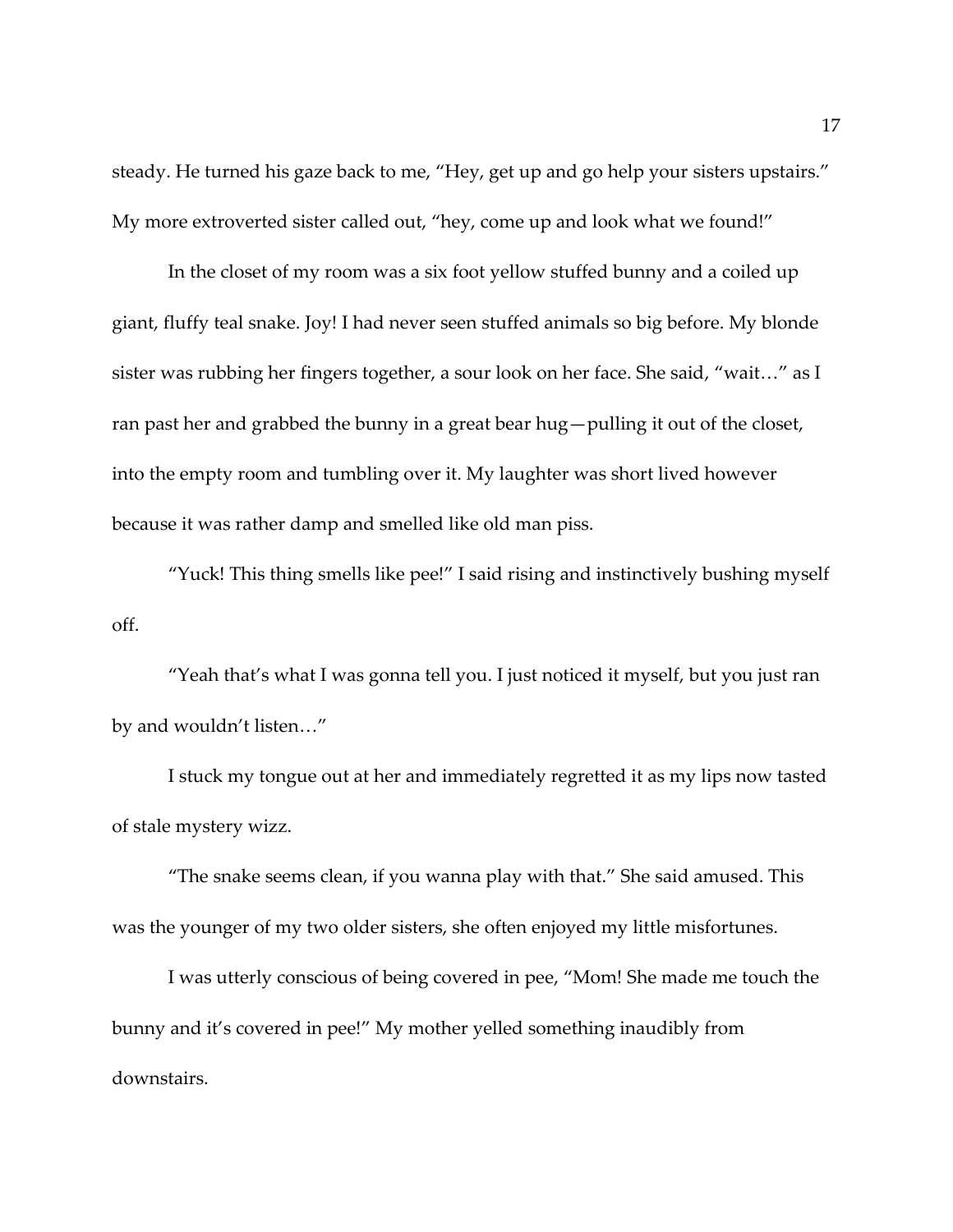My sister scowled at me and went into her room giving a quick smile to my dad who was clomping up the stairs. She was his favorite and got away with anything.

Dad entered my room, "What's this about piss?"

I pointed pouting at the enormous fluffy bunny, "It's soaked!"

He grabbed it to sniff it and quickly dropped it, wiping his hands on his jeans. "Yeah that's pee alright. It looks like a little doggie went pee-pee, and they left it for meme." He loved to make up rhymes and then deliver them in a rolling, lilted voice. It generally indicated that he was in a good mood. I imagine he had heard some beatnik reading as a child and it became part of his chipper dad guy modus operandi.

I blurted out, "Its all over me Dad. What do I do? I'm covered in piss!"

"Here now boy, go change your clothes… no wait, eww. You smell really yucky my little ducky, you should go. Go… to the bathroom and take a quick shower there's a box of towels on the floor by the door. What's more, I'll open a box of your clothes and and socks, then put them in here for you. That's what I'll do. For when you're done, my good little son." He looked pleased with himself. I walked out to do what he said.

He called to me when I was going into the nearby bathroom, "Hey do you wanna keep the bunny? I might be able to clean it up for ya?"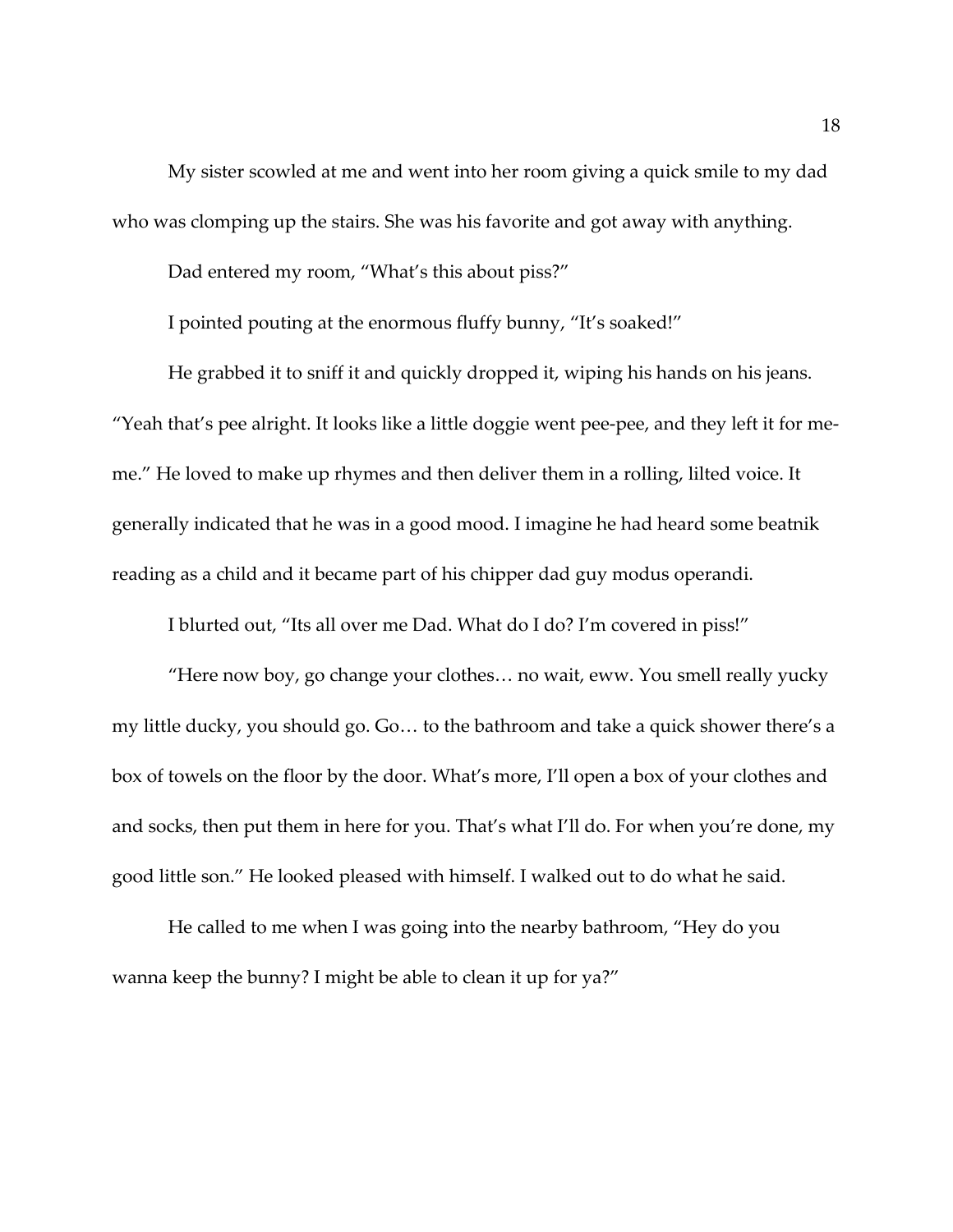"No." My mouth tasted like cream of ammonia, chicken soup of the dickhole. No way in hell. The bunny had to go and I would never again trust stuffed bunnies to be clean.

"Well how 'bout the snake." I thought for a moment, that snake was pretty cool looking and would be like fifteen feet long uncurled.

"Yeah to the snake, if it's not all yucky." I showered quickly, not wanting to waste any of the day. My dad had grabbed clothes for me and was shoving the bunny out my window when I returned.

"I didn't want to drag pee through the house… Hey Fred, looks like some kids are playing out there. Why don't you go out and meet the neighbors? These boxes are too big for you. I can finish just fine with your Mom and sisters. Go on. Don't be shy!"

I ran down to the front door, opened it and walked coolly, across the lawn and into the street where the kids were playing. I didn't want to seem overanxious. There were about fifteen kids divided into three activities. Some beady haired girls were on the sidewalk spinning double dutch jump ropes, chanting their rhymes along to the beat. They were different from the rhymes I had heard and I was afraid of just jumping in and screwing up in front of all of these kids I didn't know. This was their first impression of me and it had to be something that wouldn't lead to an unfortunate nickname, like "Clumsy," "Dumb-Dumb," "Farty," "Booger," "Faceplant," or "Eats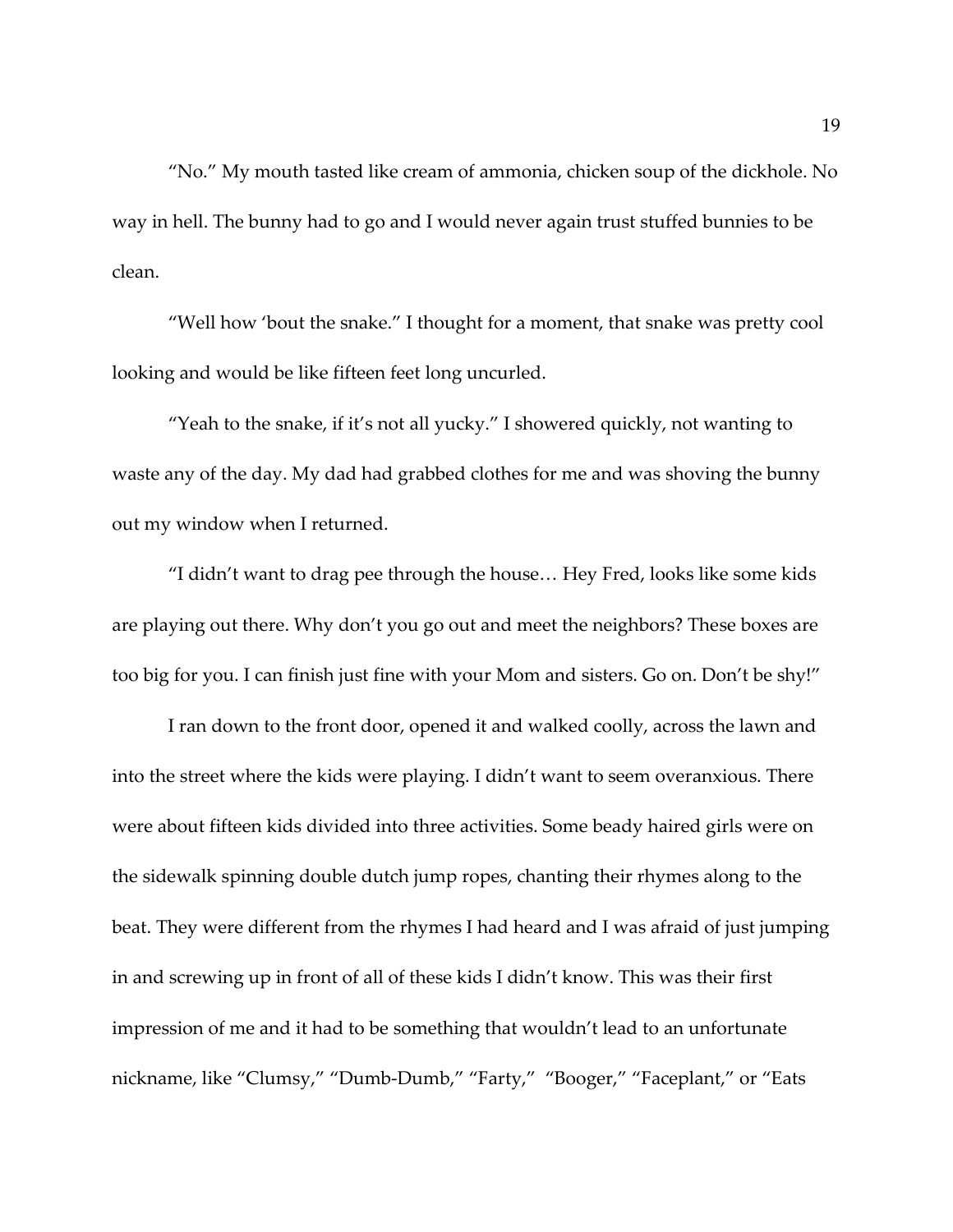Shit A Lot." Nicknames where big where I'd lived before and I didn't wanna be the new "Spazzo" or "Poop-Head" or whatever. There were a bunch of kids playing hopscotch in a couple of empty parking spaces, but these were mostly older girls and I didn't want to risk getting a "Nancy-Boy" stigma. Plus older girls could be mean and you don't want to get beat up by a girl in front of everybody. The majority of kids were playing Frisbee right in the middle of the street. This was the crowd. Good place to bide time at the margins and watch everyone to figure out what they were about. The kids were competitive but super friendly. It was odd to me, I was used to kids being kind of slow to warm up. Here in this ruddy-brown, sagging row of Section Eight duplexes, with patched power lines and jury rigged cars there was fun in the sun. My Ma had been worried about this move into a less classy, more crimey neighborhood but my Dad assured her it would be OK—with him having status as the new maintenance super and the boon of mostly free living that came with it. Seems that he was right. These kids were great, and there were all kinds of different features, accents, and tones of skin here—unlike my old neighborhood of German-Irish Scandinavians.

A small run-down, white-salt and rust-pepper sedan came up the block, and a kid yelled "car." We all parted for the car to pass. The angry white driver guy in a gas station shirt was going a little quick, and some kid said under his voice "you missed me cracka!" I decided to try to be bold. I put my thumbs up to my ears and flapped my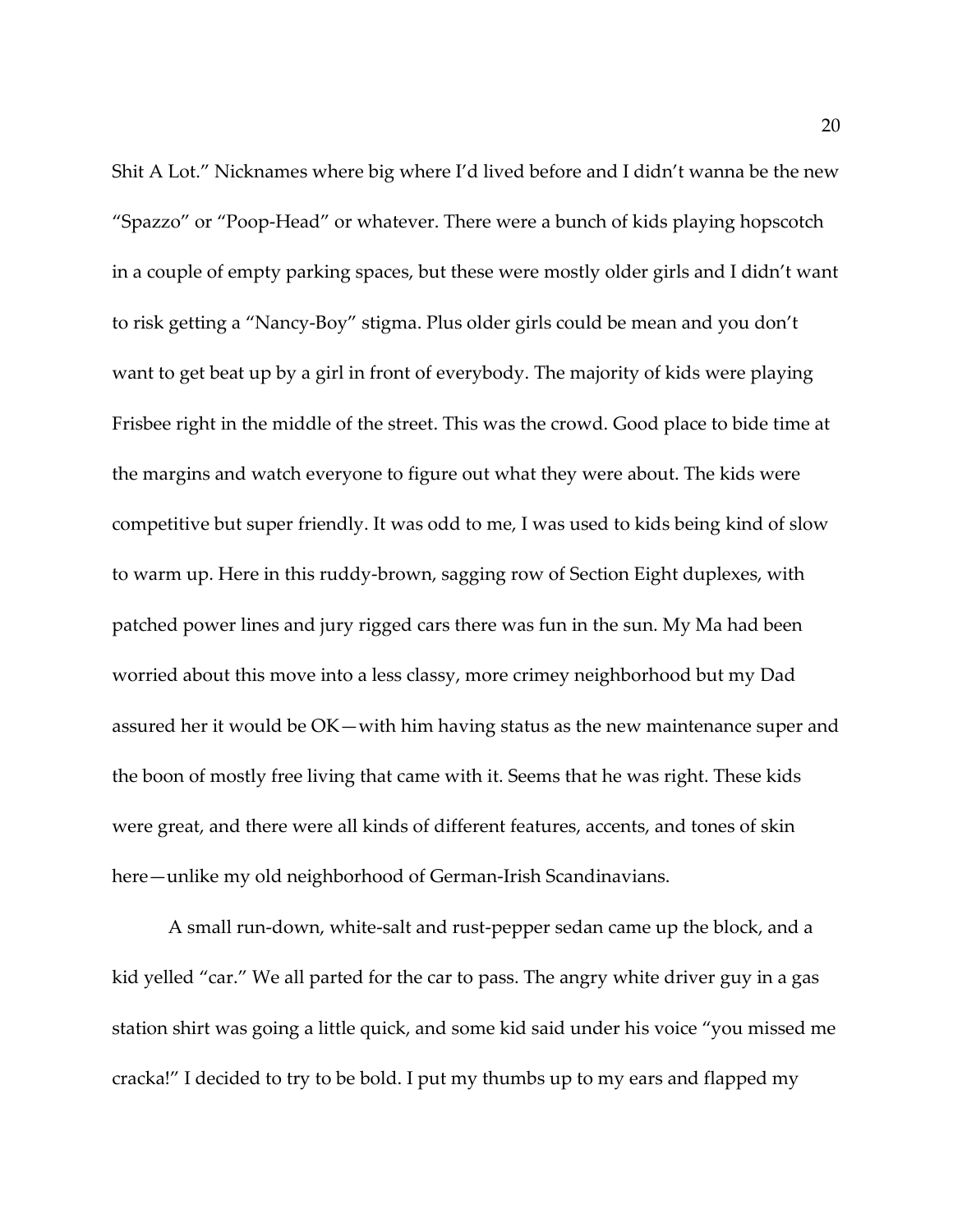hands at the driver, sticking out my tongue. Missed me too. The kid next to me looked at me like I was a wild man. He elbowed the kid next to him and then all of the kids looked at me. It was startling—they all were wide-eyed grinning at me like I was some kind of action hero …for sticking out my tongue.

The guy in the car hadn't even noticed me. Man, these kids were easy! We started to play again and one kid called me crazy. "Here you go Crazy, you get the first toss!" Excellent, I was "Crazy!" "Crazy" isn't "Wets His Pants," "Pussy," or "Mamma's Boy." No, Crazy was badass and badass is high status. It's what all our kids shows were about. This was great, I was gonna rule as king cool in this neighborhood. I was thinking "How great was life, huh?! What an awesome place! Man, these kids haven't seen anything."

Another car turned up our street. "Car." I got ready. The dude looked like a tired 1975 James Brown complete with his own kind of distant looking version of Florida from *Good Times*. I stuck my tongue out, curled it, flapped my hands at my ears, shook my butt, rolling my hips and blew the dankest fart sounding raspberries I could manage. Dude looked right at me.

When our eyes locked for a moment I was lost. I saw a drained out guy. A man worn beyond his years in those deep, sad unblinking eyes. I saw some jackassed little know-nothing kid, mocking a grown assed man in a culture that feared nuclear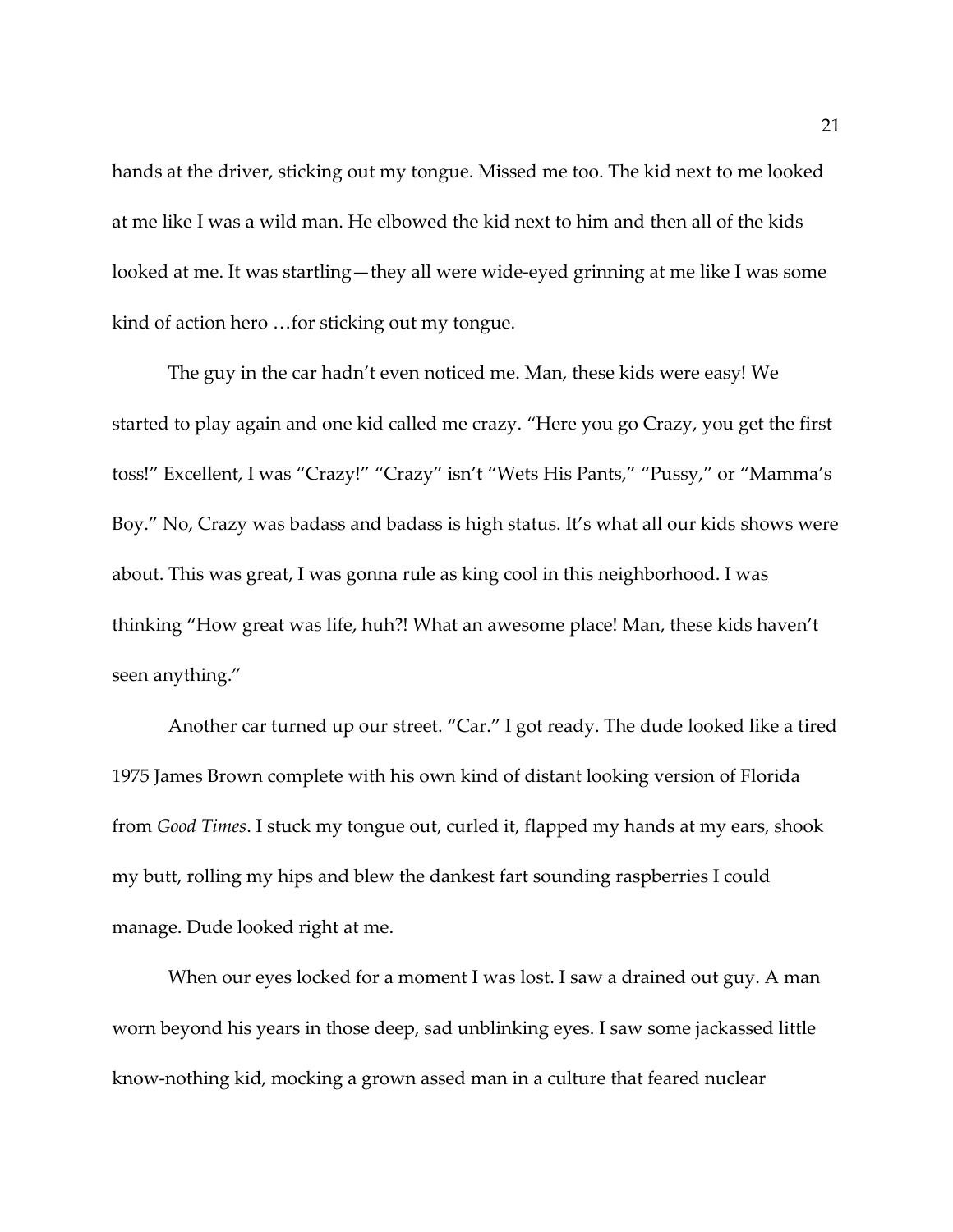holocaust, racial violence, and inflation of the price of gas every damn day. I saw my Dad coming home in the morning after working all night long, his hands torn open from the broken machinery he fixed, telling me that life wasn't all fun and games all the time. I felt ashamed of myself. But I didn't stop, I had to keep it up or lose face in front of all these kids. I got "Crazy," I didn't want "Bipolar." Okay, the dude's dusty gold Oldsmobile finished passing by. It was over, reality check done.

Now someone had a foam rubber football. We threw that around. Whoa–these kids were tough enough. I watched a kid get tackled bloody on the pavement and decided to not try too hard to get the ball. Another car. Awesome! A tucked-in-at-thewaist, middle aged fat guy—dark hair, thick rimmed glasses driving a green and faux wood toned, giant assed old station wagon. I had my hands up, I had my tongue out. He looked at me and he looked mad. I shut my eyes and issued forth the most wet assed sounding raspberry -long and strong- spittle filling the air in front of me, some splat back landing on my chin. I flapped my hands in quick succession, double time pulses for increased distractibility. I turned my head and flipped open my eyes at the kid next to me. Trying to add a new Screaming Jay Hawkins bulgy eye pop thing to it. The kid wasn't there. All the kids had disappeared, left the Frisbee flat in the road and football rolling in the street toward the gutter. Nobody even yelled "run," they just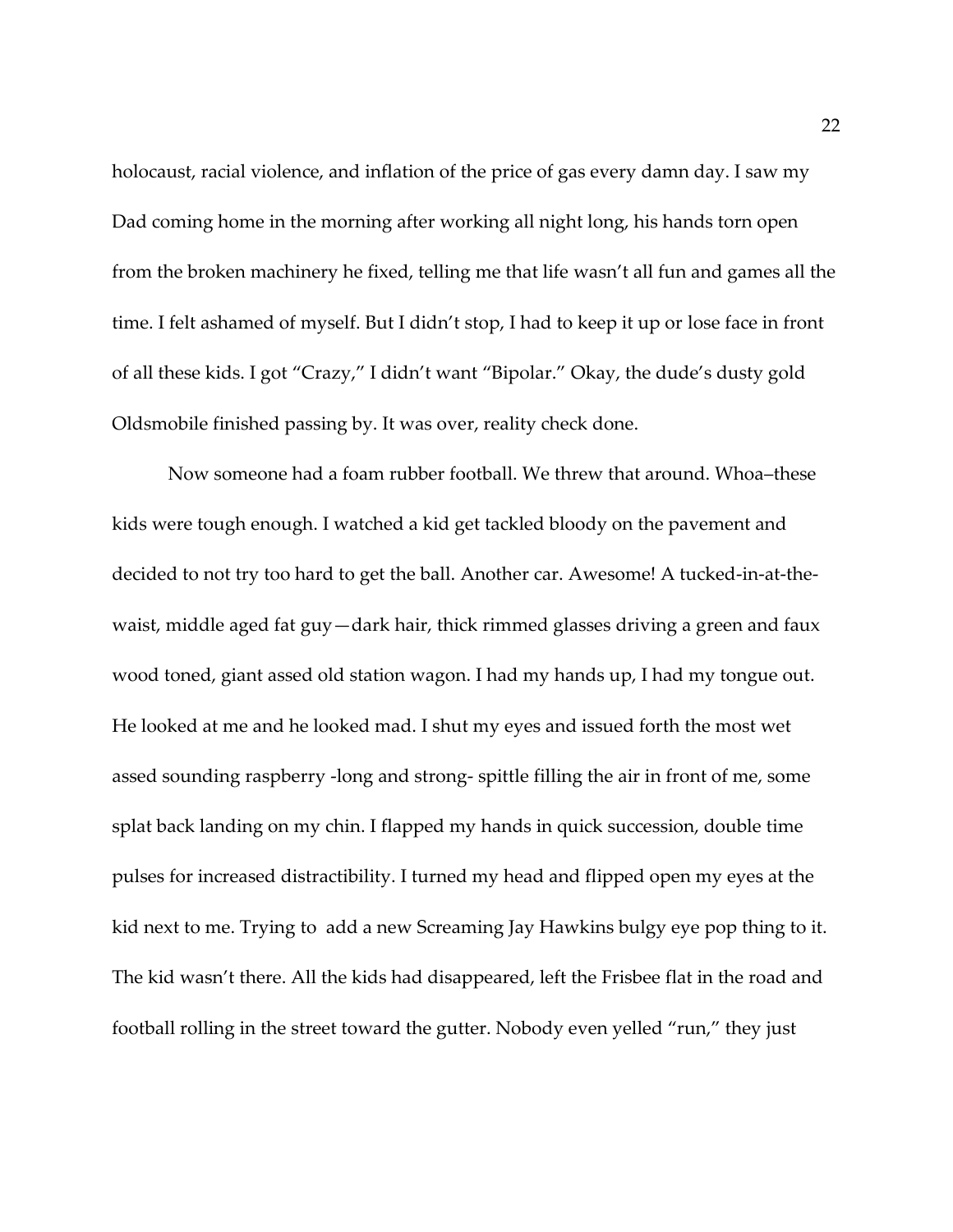split. I saw one lower leg of a running kid duck behind my neighbors house as I turned back to look toward the sharp squealing from the car.

The tires' high-pitched roar was deafening at that close proximity. I shook. Smoking patches rolled out from under the two front tires like fat, black, lava lines from ball point pen wheels. Dank blue-brown burn clouds rolled up and out from his wheel wells. I was stunned, I'd never had anyone lock up all four wheels so close to me before. The driver's door flew open, car still running. The guy lunged out and hung snagged, caught by his seat belt. I heard him yell curse words, dig at his waist, and I ran.

My blood pulsed hardcore fast and cold as blades. The car had stopped right in the middle of the street in between me and my house so I had to run around it. My legs were lead tree trunks compared to the machine gun bursts of my heart as I lit across the ground at maximum kick. I had the frustrated feeling of running in slow motion. I passed the grill and turned by the front fender glancing over at the driver. His face boiled with rage, mouth and brows popping about, with the stream of half pronounced profanities and inarticulate shout sounds. He had gotten his seatbelt undone and was moving out of the vehicle freakishly fast. I looked at my door—ran with all my might up the lawn and threw my hand to the handle.

I heard "I'm gonna fucking …fuck you, up! You little fuck!" I dared not look back. My fingers dug at the the cold, scraped up brass doorknob, the door opened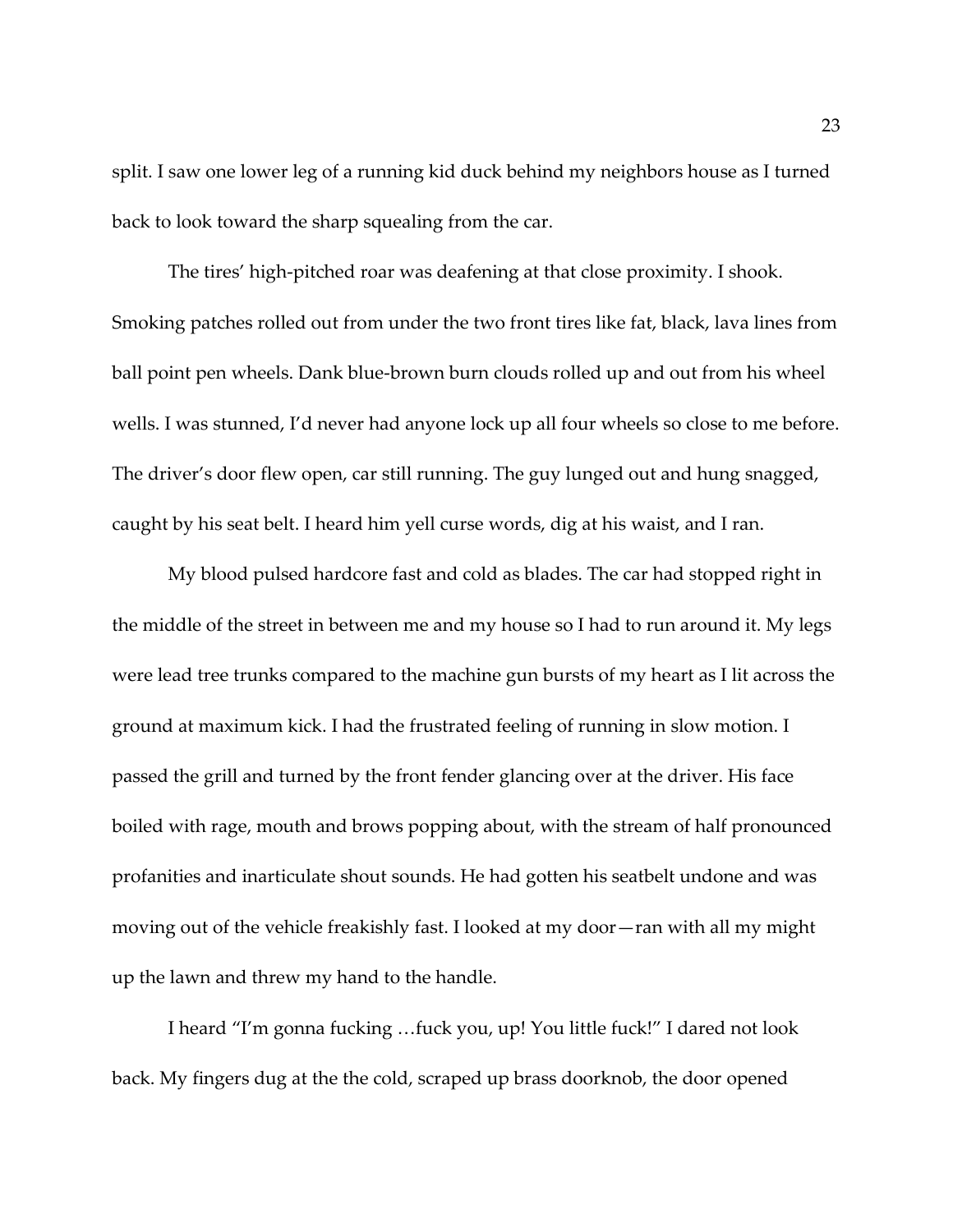outward. As I stepped back to pull it I felt my back leg rise, hoisted from behind by the pant cuff. I was hanging suspended, stretched out with my hand on the doorknob and my leg in the guy's grip as he repositioned himself to yank me off. Inside past the living room and into the kitchen in front of me, my mother and eldest sister turned from filling a cabinet with plates and both screamed for my father as they watched the man tug me free from the door. The top of my head grazed the step as I fell, tearing the skin.

He lifted me by the ankle so that I looked down to see up into his face. "You little shit! I'm gonna beat you and throw you in a dumpster! I'm gonna take you to the cops and fucking crack your head open against the dumpster and throw you in the trash!"

He was yelling so loud and fast down into my face his spit was all over my cheeks. Then my forehead impacted the ground and there was sudden, sharp moving grass folding against my open eyes. I had to turn my head to keep the dirt out of my nose as he drug me face down across the lawn toward his car.

I yelled "Dad!" mutedly into the earth.

I heard my fathers voice boom "STOP!" from the door, and all of the sudden my leg and the rest of my body fell to the ground.

I turned and cut my heels into the sod, skidding myself away across the lawn. My Dad had moved so fast I didn't see him come from the door across the lawn but now he had the man by the throat, holding him aloft and strangling with both hands. I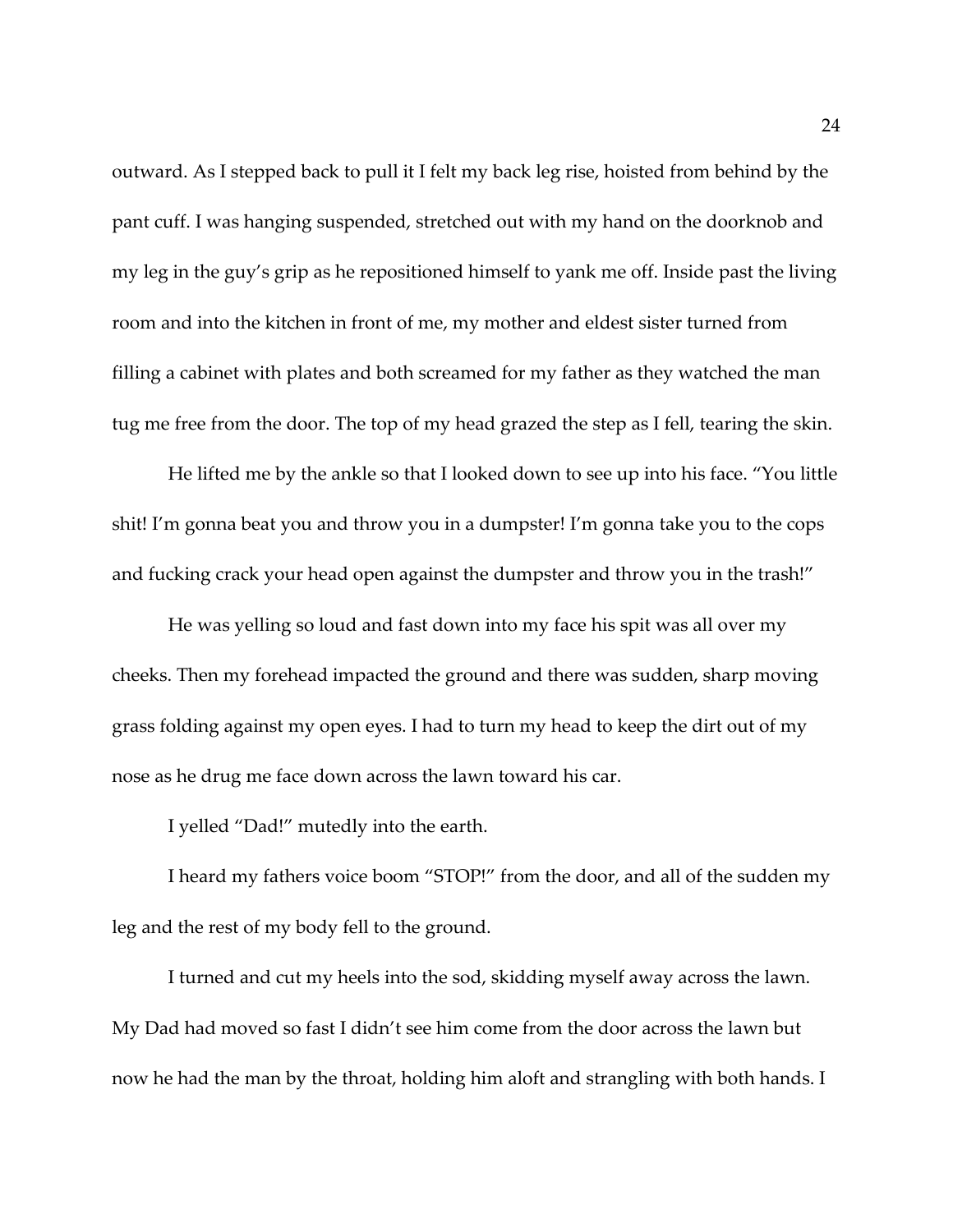saw his eye glance quickly to me. In the instant that our eyes met he shifted his hip and threw the man powerfully to the ground. The impact rattled the man's chest, winding him with a loud cracking thud against the lawn.

He moved quickly to rise. My dad stepped solidly and pushed him sprawling eight feet back into the bushes next to the door. "You stay down." He yelled, sounding like John Wayne as Rooster Coburn.

"That fucking…" the man began to say, puffing.

"MY SON?" my dad yelled down to him his fists ready like Mohammad Ali.

"Your son… fucking gave me… the bird. And I'm gonna… I'm gonna take him to the cops …and beat him." The guy sputtered, blood on his lip where his tooth went through it on impact. He didn't dare stand up.

"Now, you shut your mouth!" my dad shouted jabbing his finger lightning fast in his face. Dad didn't take his eyes off the man. "Boy, come here. Don't be afraid—yes right next to me, I won't let him hurt you. Buddy you move and it'll be the end of you. Now, son. Did you give this man the bird?"

My mind raced, I didn't know that expression or what the middle finger meant. I knew the swears but not this 'the bird' thing. I knew The Trashmen song *Surfin' Bird* and would sing that with my dad in the car, so it was now thundering in my head complete with the image of a pink bird shirt one of my Mom's friends had. I had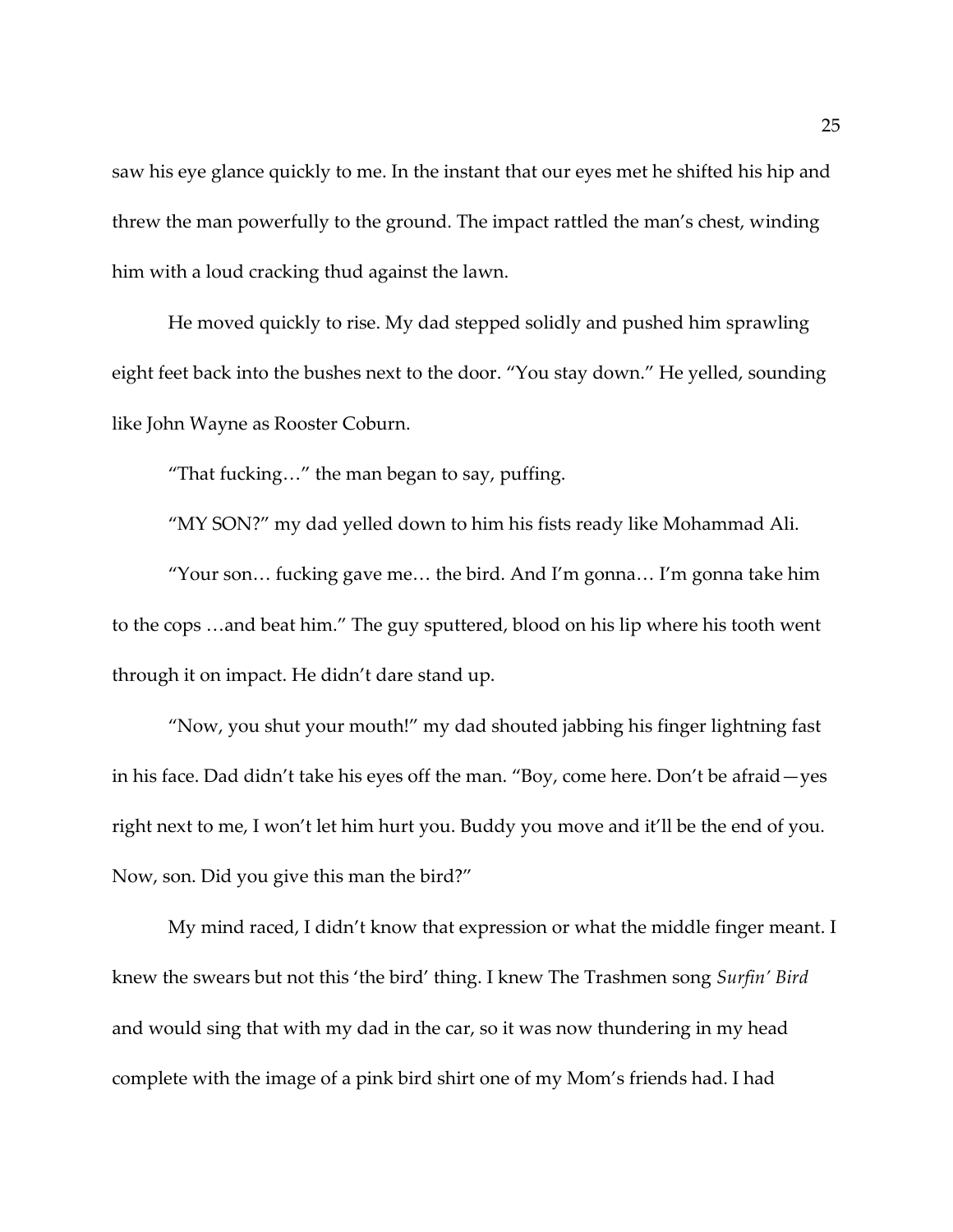waggled my hands in a flapping bird motion, that had to be it. I would have never thought that would be so serious an insult to grown men.

"Yes." I said and was ashamed at the waver of my voice and the tears I felt streaming from my eyes. That guy was staring at me and hated me, his face looked exaggeratedly wroth and wicked, like a demon. I was terrified of him but also frightened to act a coward in front of my dad.

"Okay, boy that's enough for now. You go inside to your mother. Don't worry about me. I'll deal with him." He said to me without turning, pointing to the door. I had to summon my nerve as walking to the door brought me within quick striking distance of the man. My dad was closer to him though and swift. I looked down, my legs moved and I was suddenly in the house—my mother lifting me and bawling, sisters close at hand.

One of my sisters was on the long corded phone telling someone our address and the other was standing close, her hand rubbing Ma's back. Mom held me there for awhile, to get some of her cry out. I could hear my dad yelling something but I couldn't make out any words except for the accents of sharply yelled

## "Fucking….Pig….You…NOW!"

I was carried into the kitchen and a warm wet rag was applied to my face, I saw my reflection in a glass on the counter and noticed the grass and dirt stain on my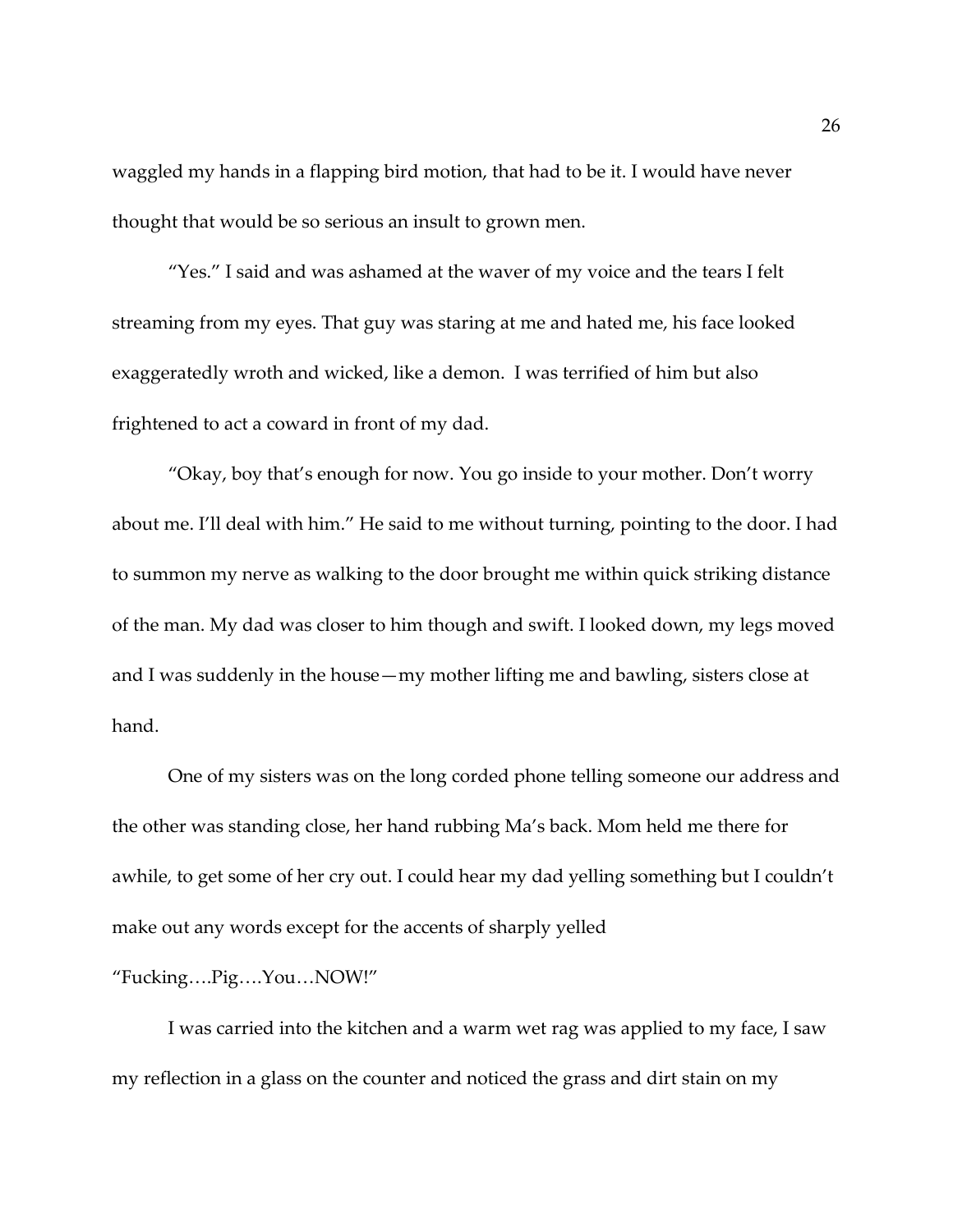forehead. I didn't realize I'd gotten a bloody nose before, just the soil getting in. I had been shaking uncontrollably and I locked eyes with myself to try to keep it together. The kid looking at me looked beat-the-hell-up, but kinda tough. OK, the fear was overwhelming, but Dad was there, Dad had this… wait, what if he hurts my Dad!?

I pushed free of my mother and sisters and ran into the living room to see out the door. I was fighting hard against the cold feeling in my chest and the almost overwhelming need to puke. Dad was stepping in through the door. I ran to him, threw my arms around his hip and cried. He lifted me and said "There, there" but I cried and cried and didn't stop until he has handing me a bowl of ice cream. He had one too, so I ate with him. Chocolate Almond Fudge. We had no food in the fridge but someone had thought to grab ice cream with the sodas at the gas station. Fuckin' A.

At some point a cop car showed up. I didn't want to talk to them. I spent the remainder of the day on my mothers lap as she stroked my hair and hummed lowly, watching Public Television. It would be years until I could look at a potbellied man who wasn't my dad, without feeling a spike of cold blooded terror. I didn't want to play. I didn't want to be there anymore. I just wanted my Mom, Dad, sisters, and far off brothers to all be OK. We even called one of my brothers just so I could say hi. Later that night, as my dad tucked me in to bed after reading me the latest chapter of *The Lord of The Rings* I asked him what happened, what he had said to the man.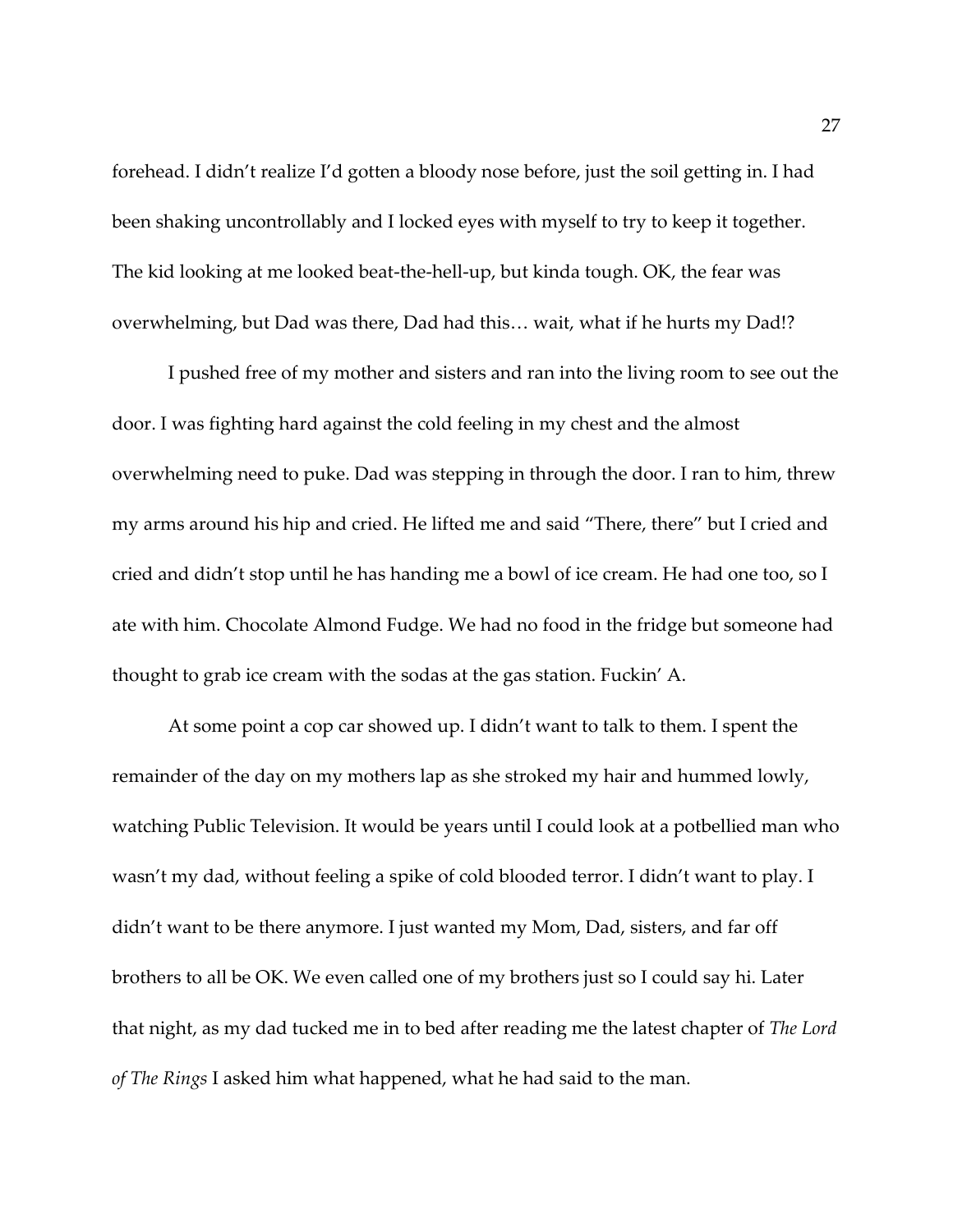"Well, I bounced him around a bit and I told him that he had just fucked up. That I was the new supervisor and had keys to all the places on the street. He lived just up the way—lived. He's just moved out and won't be coming around here no more. Why? Well, I told him that the cops were coming and he was kicked out. I also told him that if that didn't work to get him gone or he came back that I'd find him, slip in quietly one night and gut him like a pig. Cut him from asshole to jaw bone and they'd never find his body because I take care of the trash removal from the sites. I said that he'd have to go. Now. Get his shit and be totally be out within twenty four hours if he wanted to see another day. …he had a bit of a screw loose. It happens. But I can't let anything happen to you, honey. I told him if I saw him again I'd make sure that I wouldn't have to after. I think I got through to him. A panel truck came a few hours ago. I went over and checked. He's already cleared out. Apparently back to his mmm'Ma-Ma's. I've got her address too. I'll look after you. You see him again, just tell me and I'll deal with it." He kissed me on the forehead and said as he walked out of the room. "I love you."

I had a lot of weird conflicting emotions. I felt like I loved and hated everything—except the scary guy who grabbed me, I knew how I felt about him. I got out of bed and picked up the little boombox that had belonged to one of my siblings, but I had stashed away in my room. I turned it on really low. Some Judas Priest song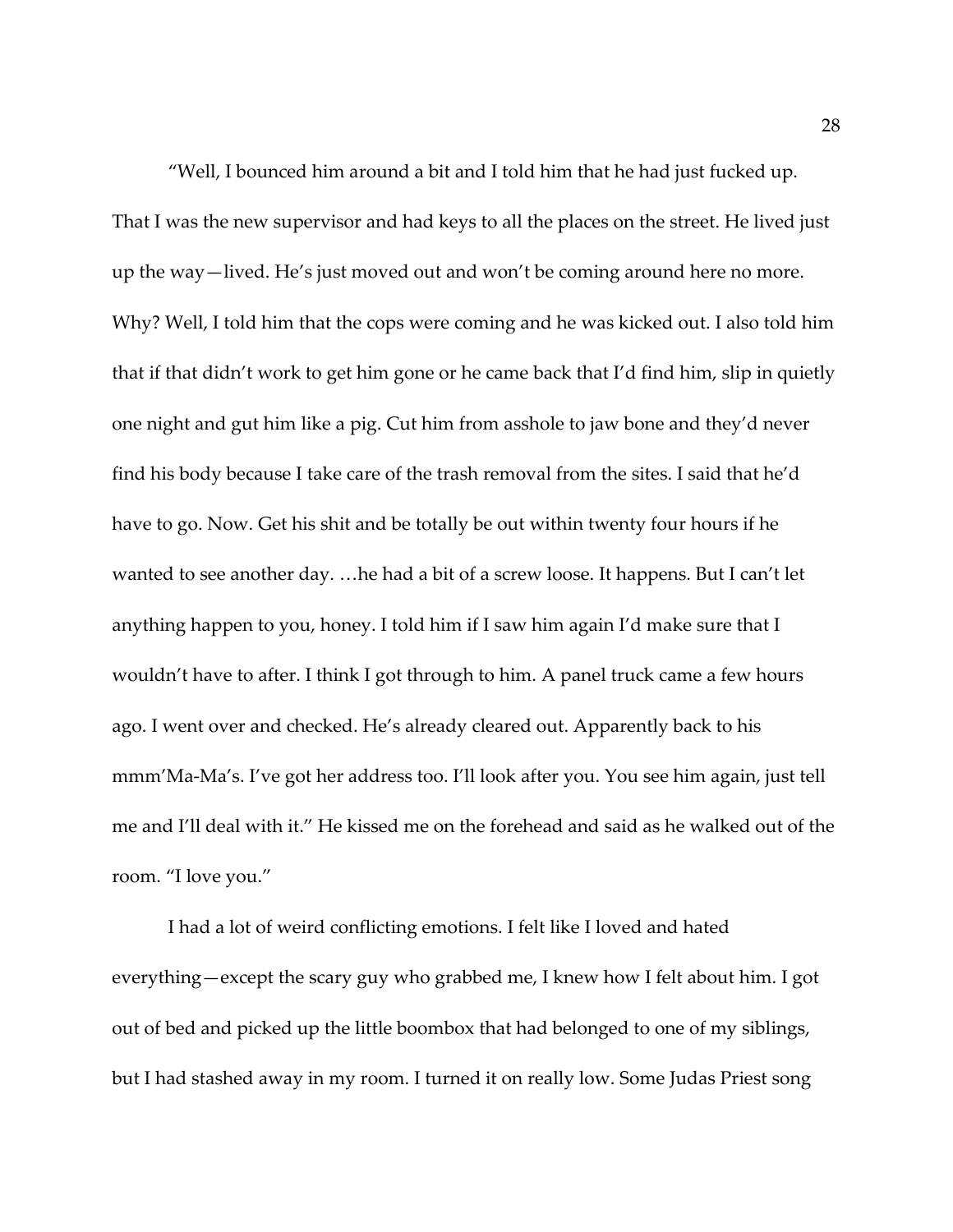was playing that made me think of my brother in the navy. He had always been the one to act out and take the brunt of it for the rest of us when we were in trouble or stand up to Dad when he and Ma's arguing got out of hand. He was longsuffering and fearless. I hid under my blanket with the music and imagined the churning deep blue of the ocean under the black of night, the faintest of horizon line where the moon and stars were steadily disappearing. I slept and hid in there with metal hits for a few days; imagining nautical depths where squids and whales battled, far below ships doing precision drills, atop great rolling waves of forgetfulness.

I finally came down after a few days of watching the kids play to actually join them, at my mothers insistence. My neighbor who liked to wrestle said, "Hey look, Crazy is back. He ok! I told you that Mad Man didn't get him." Mad Man, so that was the kid's name for him. Dad had said the guy wasn't right in the head, and Mom told me that other families had had problems with him. I suddenly didn't want to be known as Crazy anymore. "Naw man, I'm not Crazy. Ahh, Call me… uh, call me just, just Fred." "OK man, whatever you say. Your dad got rid of Mad Man and we all happy as shit!" He said smiling and blinking. All right. At least the kids saw my dad as a hero and that meant something. As for, me they called me "Just Fred" for months before I got to be Fred. Then I was "Wussy" for awhile because the twelve year old girl across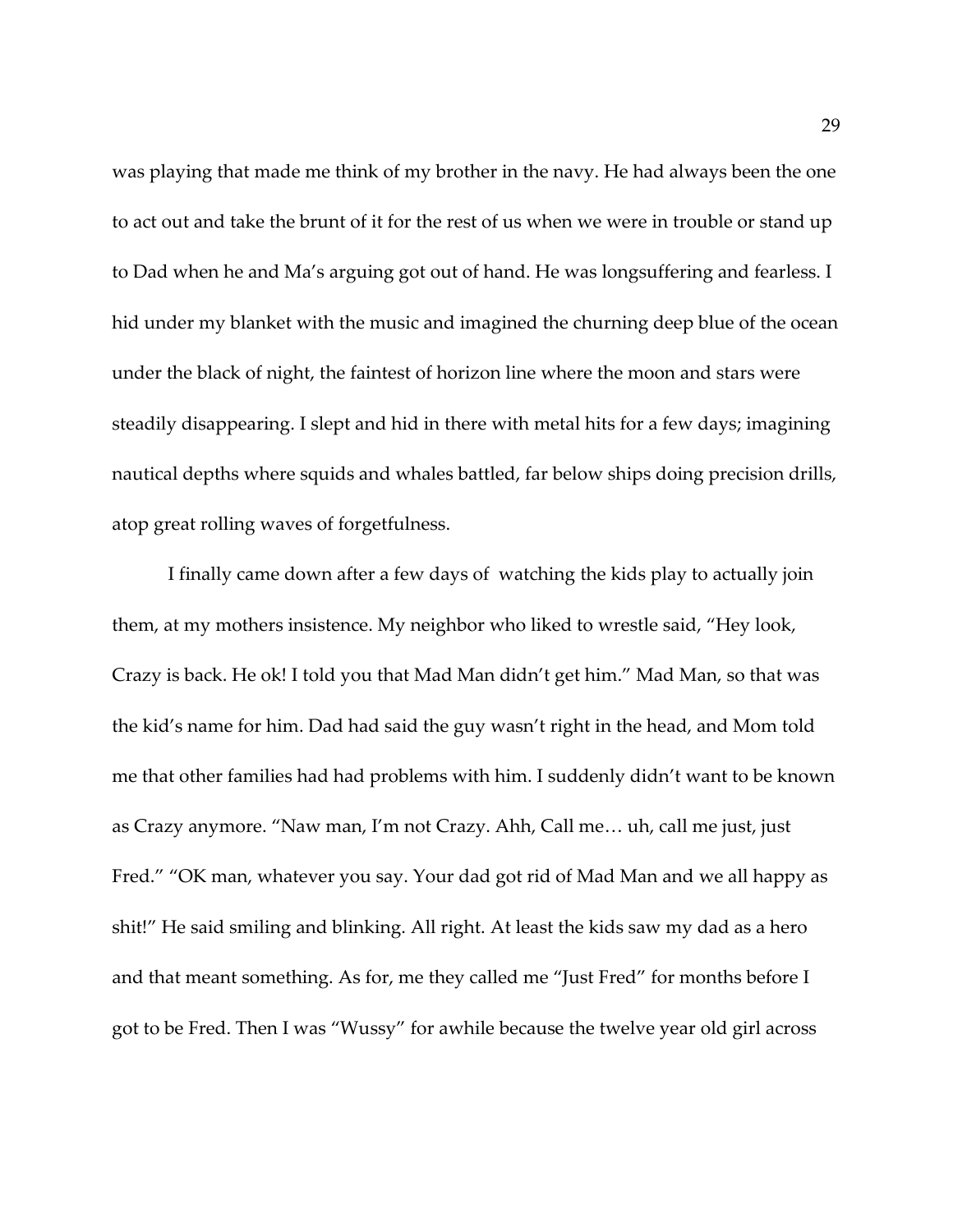the street would beat the hell outta me whenever she'd see me on account of her little sister's having a crush, but that's another story.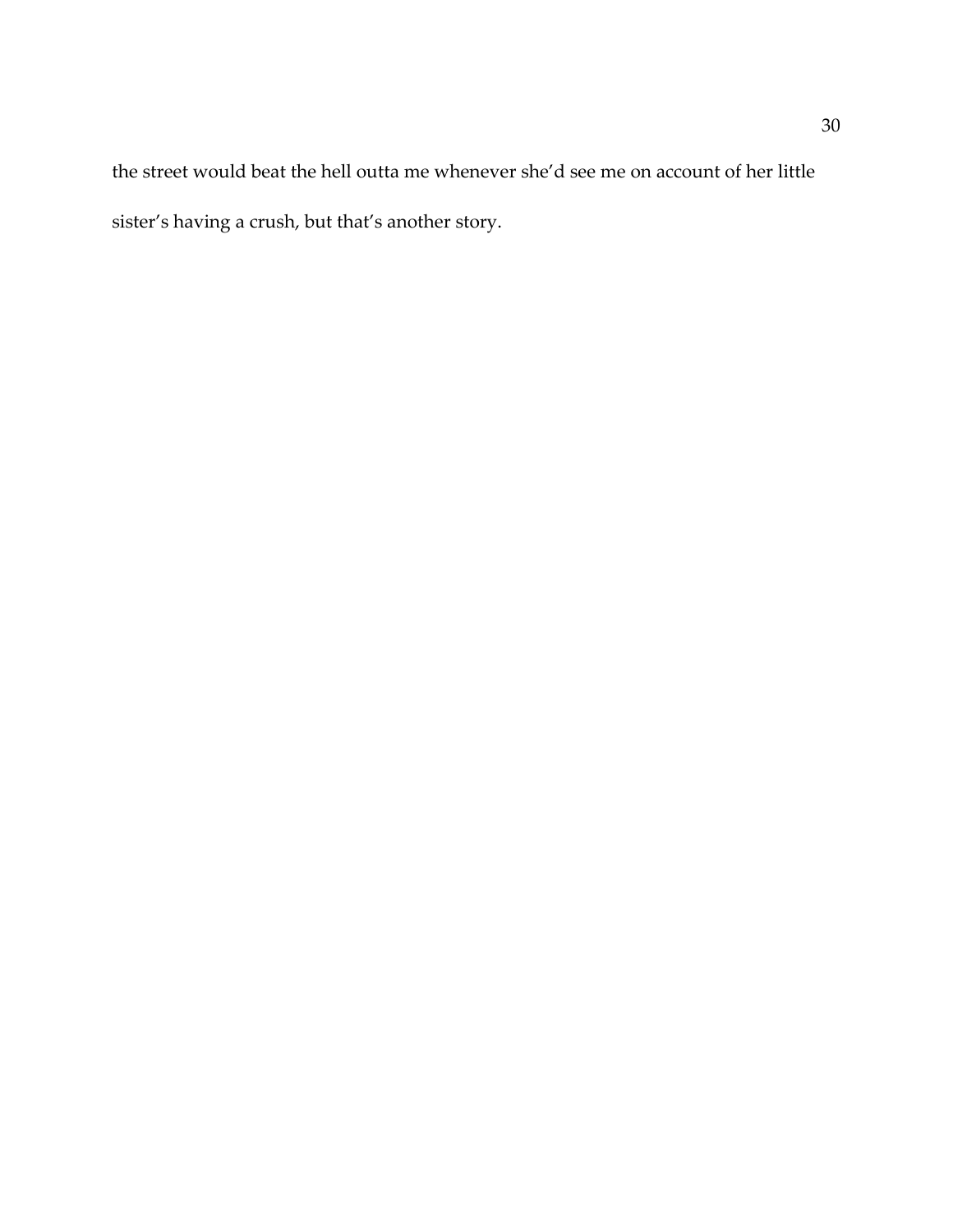### **Welcoming Committee**

"We're here. Do you want another hit off this flask before I put it away?" Allie asked, poking her head around the front passenger seat, ivory fingers shaking the bottle inquisitively at us passengers in the back. Allie had straight red pageboy hair and narrow blue eyes of mischief. There were groans of "no" and one "yes" to the right. The flask traded hands briefly as the car slowed to take a sharp turn on that narrow stretch of rural Big Woods highway. I was trying to hide my awkward erection at the bottom of a pile of two freshman girls, next to another pile of a girl and two farm boys. I was dying to get out of the car as it reeked like a geriatric orgy—stinking of hormones, Stetson Cologne, soaps, lotions, and dollar store perfume.

We pulled into a gravel driveway flanked by twenty feet of well trimmed grass ending in cattle fencing and pasture land on either side, blackness of tree line edging the acres beyond. A half dozen obscured shapes were illuminated by our headlights as we curved up the way. A new tiller, ancient plough, red shed, cow statue, a couple in the grass, a cord of firewood beside a row of cars. We parked and the girls dismounted. I was so happy to be out, but paused to pretend to tie my shoe to let the erection subside. I was thirteen and didn't need any teasing about dick at a high school party. In our rural school there was no middle school, so I went from 6<sup>th</sup> grade detention right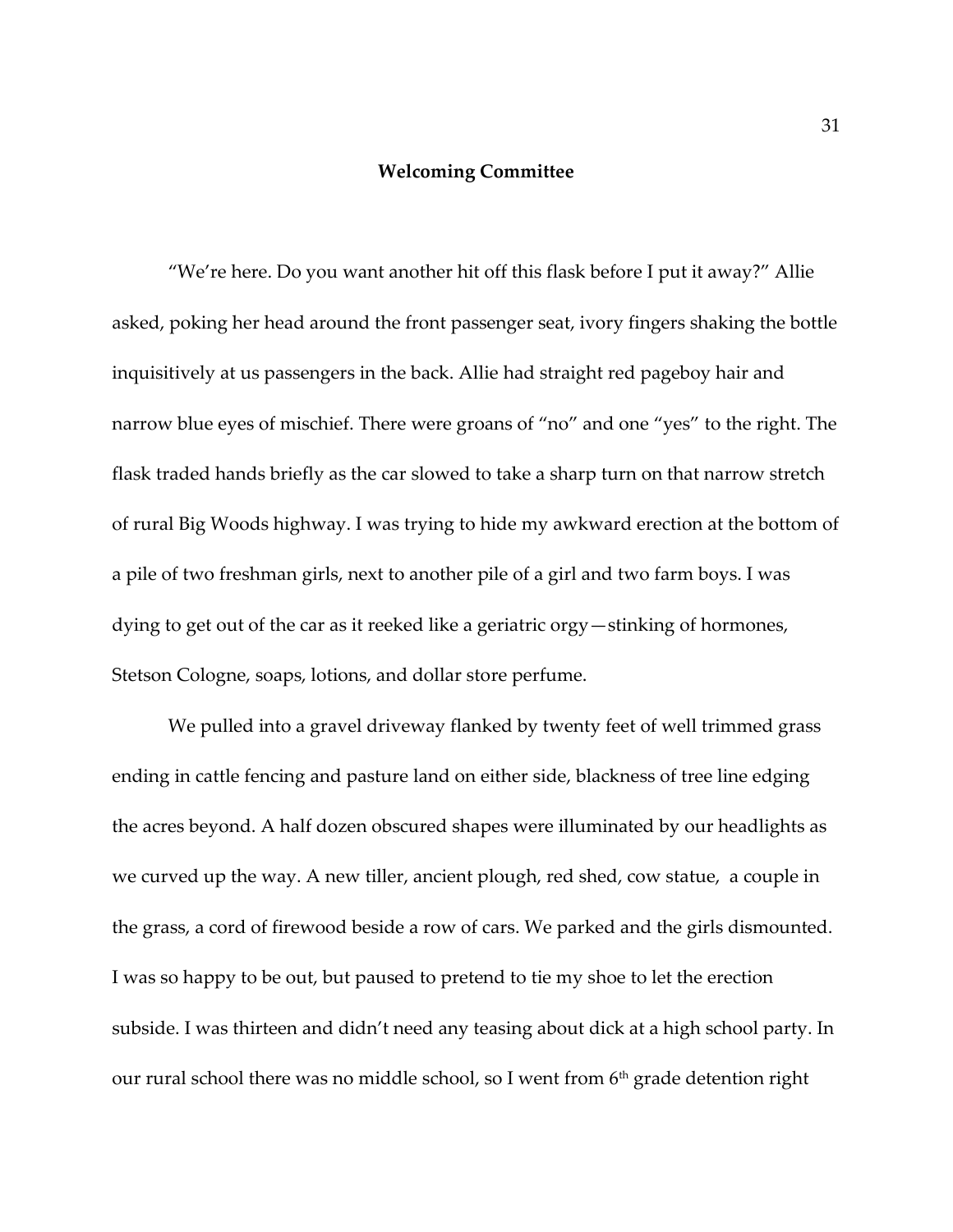into sneak out, all night, high school parties. Allie waited for me at the front of the car. She was a few years older than me, neighbor to the girl I had a crush on, and the most sophisticated girl I knew in school. She read books about artists, knew philosophers names, wrote false yet believable papers and could get whatever she wanted.

Allie liked me, saying "You're different than the rest of them. People here are so boring, all they want to talk about is racing and each other's cows. You at least have your dope and your painting which is frankly rather cosmopolitan." She knew I liked her neighbor (who was dating someone else), but needed backup at parties to aid in her schemes.

Allie's neighbor Elsa looked like an underwear model. More importantly she was kind and weighed out her actions with a fair and judicious mind. Her father was my favorite grown up in that whole collection of valleys. He had been labeled the town drunk but in reality he was no worse than others. He cleverly used this false persona as a ruse to escape judgment for worse perceived things; such as tender heartedness, shrewd familial and agribusiness exploits as well as liberal generosity. He was always ready with a joke and a smile and had given me my first Sex Pistols album. That music greatly broadened the scope of my world, and my relationship with my own father; who found it and had gotten a kick out of listening to *Friggin' in the Riggin'* on his long drive home from work.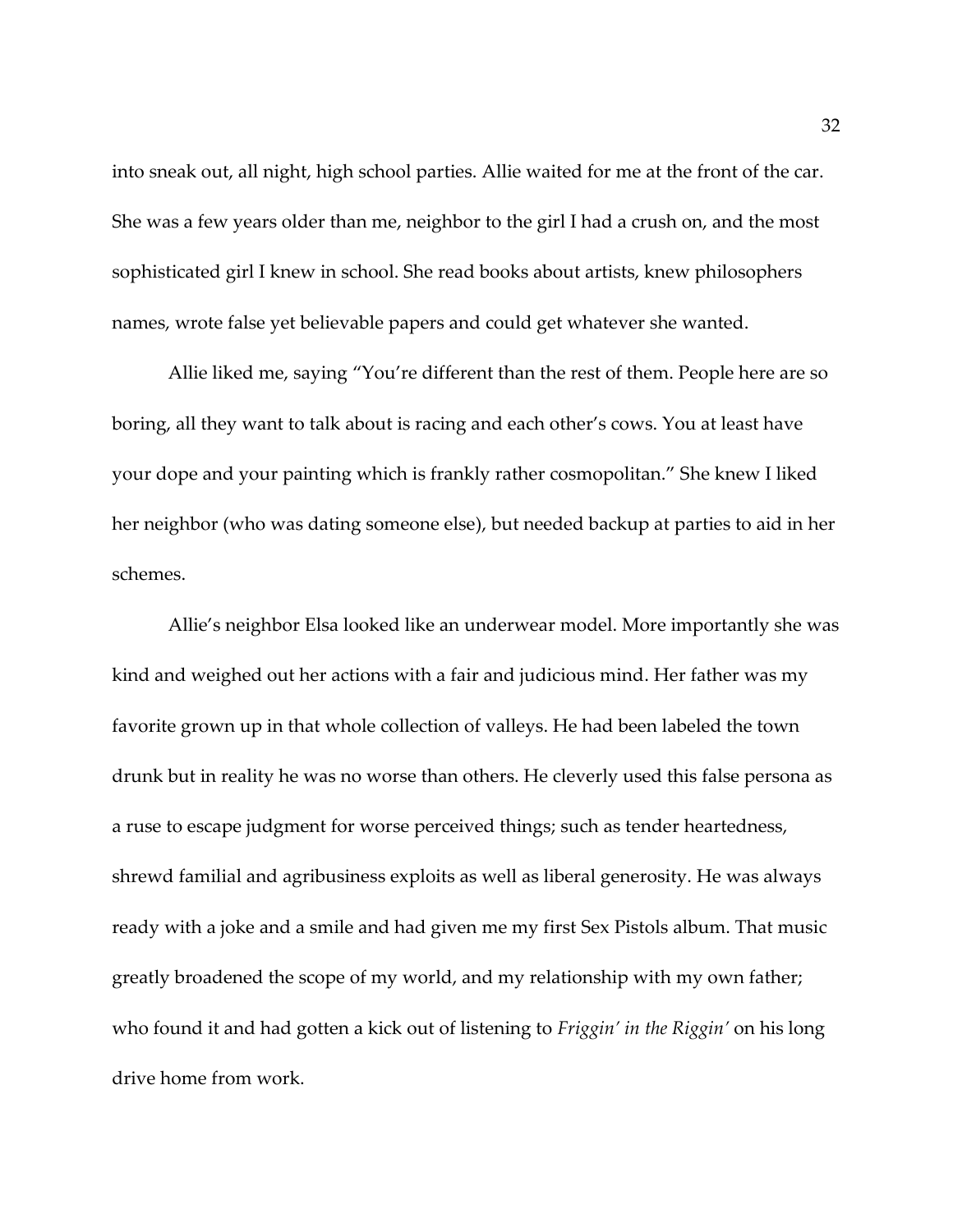Elsa's dad lived in the very furthest interior of the backwoods, yet like Allie's father was one of the most sophisticated men in the county. People at church would glance at each other in mutually passed judgment when he'd take his pew, which always infuriated me. That man prayed with such emotional conviction and lived his faith through action so admirably that he was the true pillar of the community; unlike those sniggering, hypocritical old bitties. He hosted massive parties, like mini-fairs at his own expense and still these impotent, smirking blatherskites (who'd drink his beer and eat his morsels) gave him paupers credit. It figured, the church ladies criticized my mom for doing the flower arrangements on her own dime, calling her "uppity." With Allie's father it was the same—he was a brilliant architect and craftsman yet no one trusted his education or expense. He loved to use one of my neighbor's 30° sunken, unusable DIY garage, whose migrated slab and fittings caved into the foundation of his house, as an example of why to call an architect. Allie's dad's house was an attractive library of dark hardwood, framed in window panes with ample outdoor light. Though I was rarely in it I always felt more intelligent upon leaving it.

Allie had few friends among the girls and most of the guys were just trying to stick it to her. In me there was trust and the camaraderie of someone to attempt her random adventures with. Usually it was something like smuggling multiple flasks into dances, getting homophobes to dance to YMCA, convincing people that I'd read about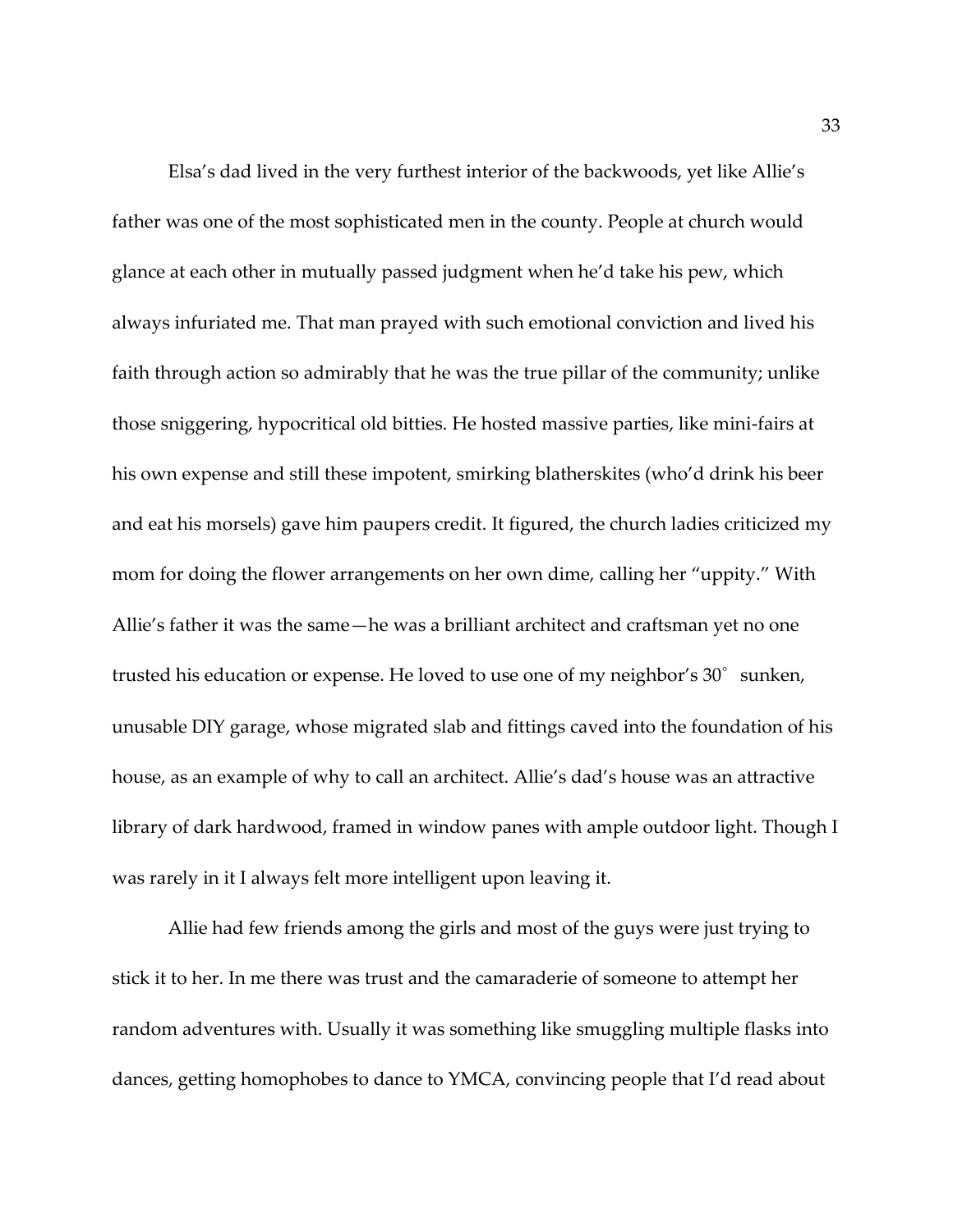Renoir's sailing adventures too, or scoring bags and bottles from older townsfolk without getting jacked or abducted. Tonight we were going to someone's folks-out-oftown party on a mission, we were going to make the exchange student feel at home.

Walter was a very tall, skinny guy from Denmark. He spoke in his absolute lowest vocal register and his voice would crack, leading to a fit of nervous laughter. He blushed uncontrollably, was pimply, bespectacled, and wore the conservative Christian clothes that his host family provided. He was a reverse chick magnet. He liked to talk about physics and people mocked him openly for his crazy professor accent and ways. I liked Walter, he was a decent guy. He never did anything to harm others, was smart, cheerful, and polite. Allie liked Walter too.

"Tonight, we're gonna get Walter fucked up." She said, looking over to me eyes bright in the moonlight. "Check," I said rising from my "shoelace." "You still got weed?" she asked. "Of course" I replied, " Like I said, I'm gonna get Walter high as hell! It'll be fun getting lifted with him. I'm gonna ask about Denmark, you know he never really talks about home…." "Yeah, OK now focus." She took my hand as we walked up the path, stopping to look me in deliberately in the eyes. "Tonight I want you to help me. Get Walter high. We'll have a few drinks. Flirt with me, but not too much. Just so he sees it, but not so he thinks you have a thing for me. Tell him about how great I am but that you like Elsa (because you do). Hell, tell him instead that you are secretly dating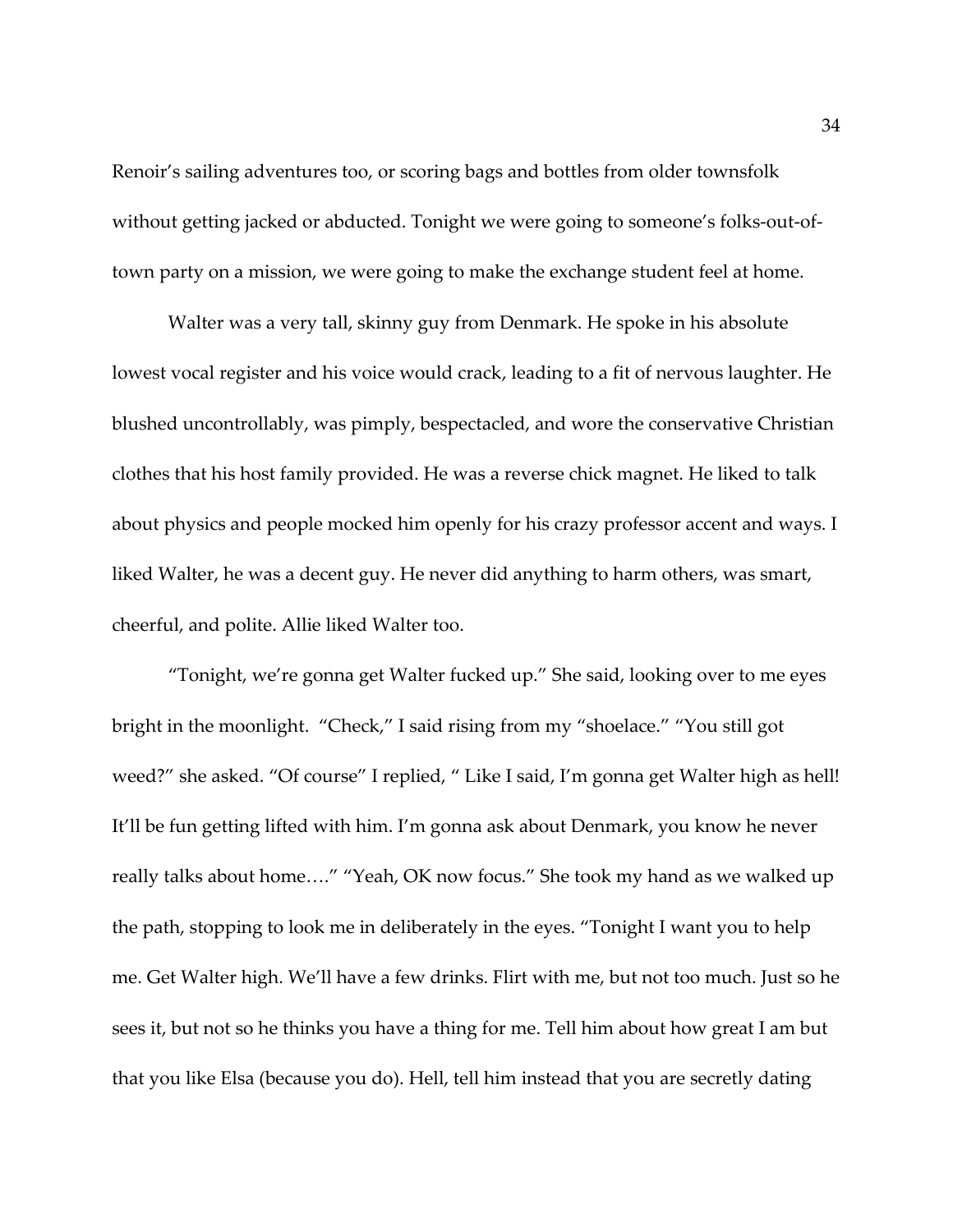Katia (she's less distracting). When it's time I'll do the rest." "Ok Allie, but if you want to jump him I don't think you need to…" I started. She interrupted with, "look, I like to choose, to plan out my attack. You'll be, like my wingman. You want to party with Walter, I want to fuck him. We both like our exchange student—just think of it as us being a welcoming committee. A very good welcoming committee. Imagine, wouldn't you like that kind of welcome if you were studying abroad?" I felt sort of nervous planning things out like this and wanted to laugh when she said fuck, but tried to rally my coolness and answered as honestly as I could "Uh, yeah. Who doesn't want to get laid and faded at a party?"

We entered the house. Lots of tall boys, with plastic cup beers were yelling in the deepest version of their voices. Many poofy haired girls with too much makeup on were collecting in the living room to talk smack about other girls who were not there. In the kitchen was Walter, alone staring at a revolving hot pocket in the microwave. "Hello Walter!" we cheered in unison. He looked up, eyes bright—happy to see us after being obviously excluded from the revels. He didn't even have a beer cup. I pulled out three joints, sticky from hash oil. "Today's your lucky day Walter" I singsonged "we're gonna get hi-igh!" "Oh tank guudness! I didn't think you both were coming!" He said standing to awkwardly shake my hand and blushing at Allie demurely. Soon we were down to business. Smoke was pouring from the kitchen and the party moved to us.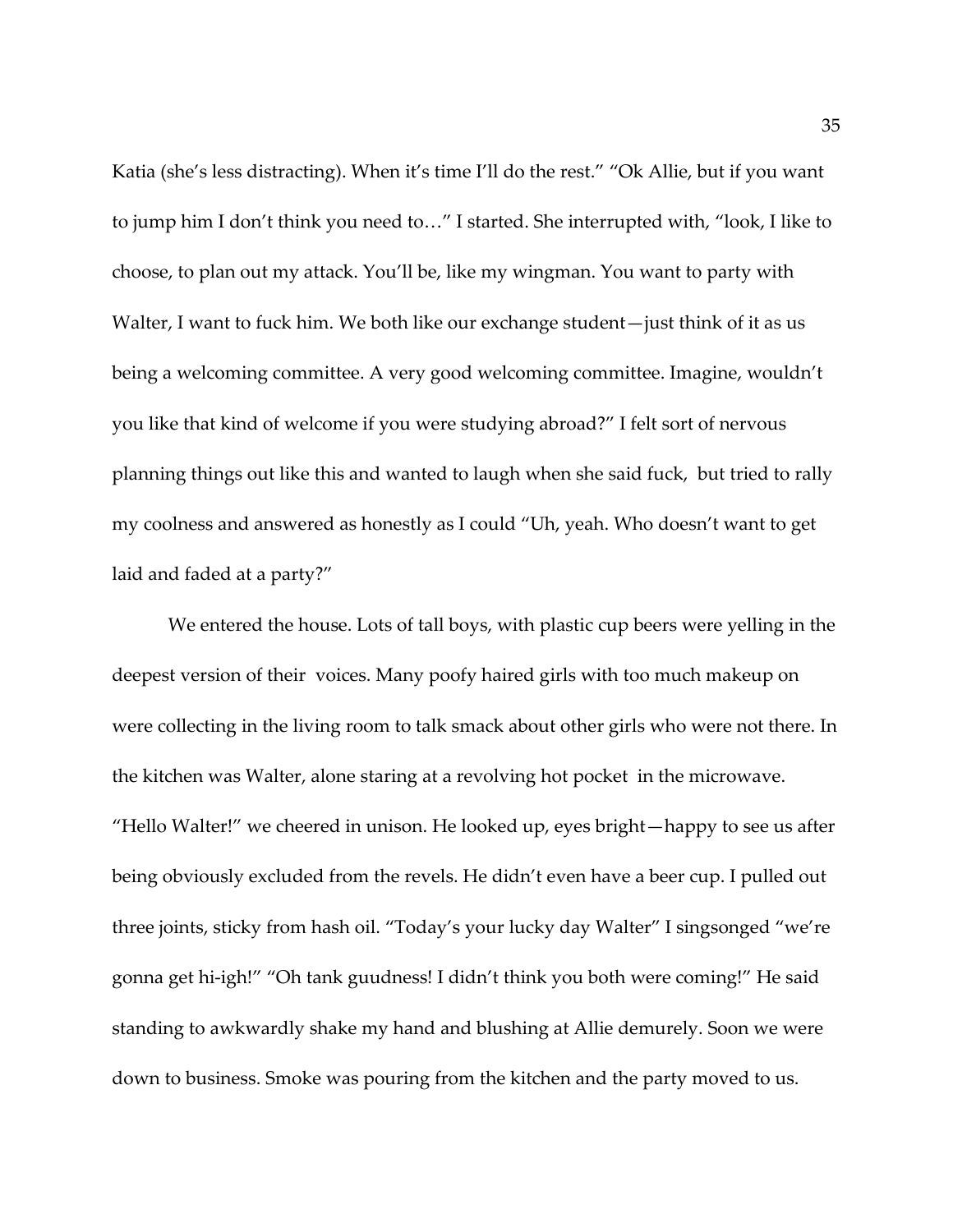Allie mixed our drinks and Walter told me about school in Denmark, Danish gangs, loneliness abroad, and how he missed his family. He told me about going to lovely Amsterdam and not liking Paris. I felt so worldly with these two; hearing stories about far away places, telling him about my siblings out on the west coast, with witty interjections from the smartest girl in our school.

I flirted with Allie, he didn't seem to notice. I told him how great she was, but that I was interested in Katia. Walter was getting a little too spiffed, and after spilling gin and juice on his shirt began to take it off to put it in the washing machine. Allie made her move. She sat on his lap while he was unbuttoning on the chair, said something his ear, kissed his neck and looked into his shocked, eager eyes. She led him off into a room somewhere. I was left with a kitchen full of high chirpy kids. I got everyone out onto the patio and we looked at the stars, shining clear and bright. We all tried to identify the various constellations. There were fireflies out, flashing green and gold, hovering about the lawn. You could smell the grassy, black soil in the air's humidity. The kids talked about God, their folks, and time. I threw in my own two cents here and there. Though Allie had aced every class in high school, I felt that her low opinion of the other kids wasn't very justified. I mean, we were really coming at life from a lot of different angles.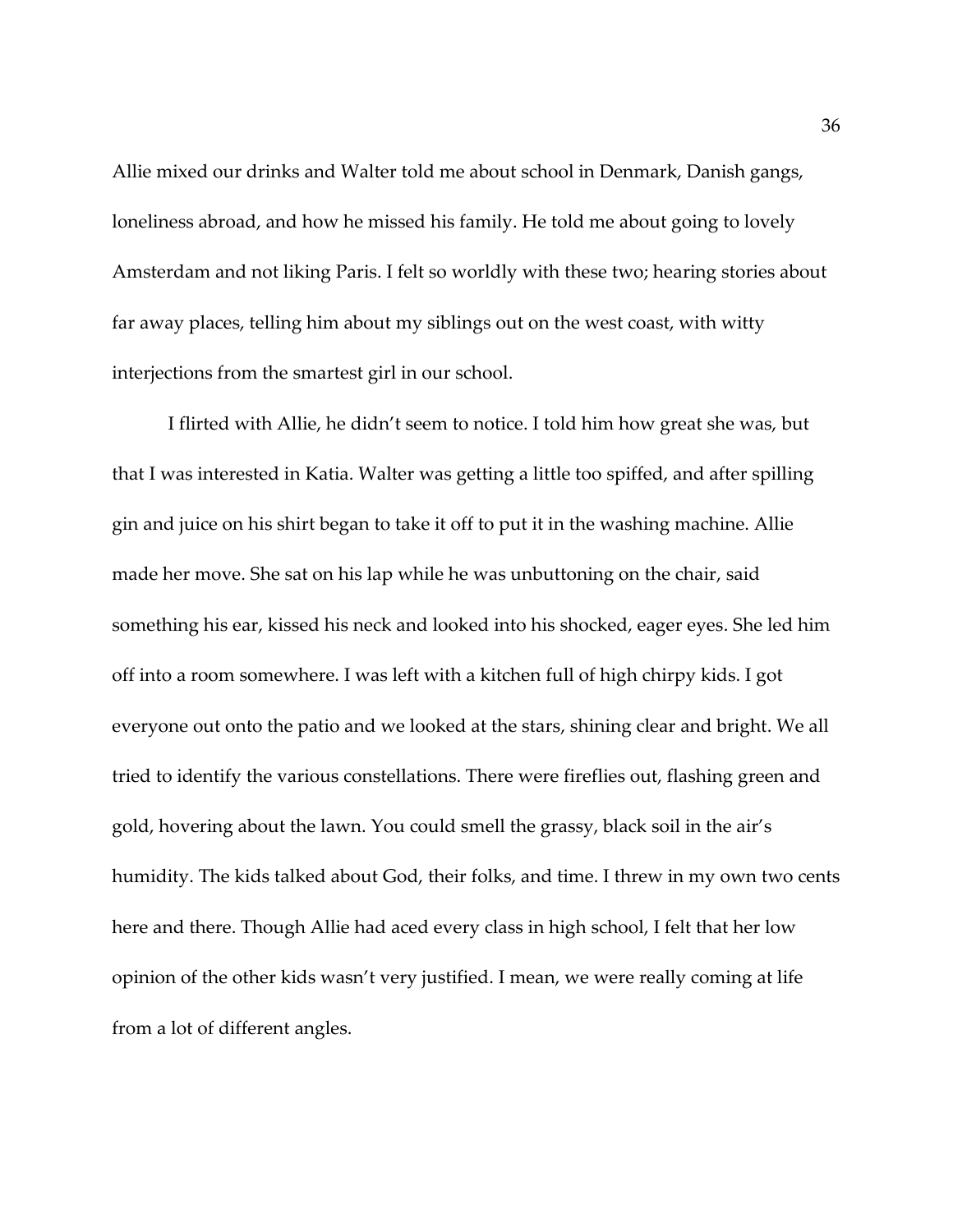Much later Allie found me passing out in the living room watching late night reruns of MASH with a bunch of wasted, half sleeping teens. She said she'd found us a ride and it was time to go. I arose and walked behind her out the side door. It was still warm and humid in the house but had become rather chilly outside. I hugged my arms around myself, and Allie untied her thinly knit, red swear from her waist; slipping it on over her head. We were following a larger girl, who was wearing a dark floral blouse, fingerless gloves and a gray and brown striped hat. I didn't know her name but she was the older sister of a girl who was really good in my math class. Allie said to me, "It's official. We're the welcoming committee."

When the next year rolled around we had a new exchange student, Jorge from Mexico. Jorge was a mid-tall thick guy. He liked hanging with the boys and we got along right away on the surface, because he too when able, smoked vast quantities of pot. Jorge was a senior and seemed older than the rest of the people in his class. He said he'd been locked up once. I thought he was bullshitting because we were minors. The first party of the year was coming up and Lilly was excited to get the welcoming committee underway. She thought Jorge was great not because he was so intelligent or interesting but that he was Mexican. People would hate to see pale-little-her on the arm of a fattish, dark, Mexican guy in that part of the country, and to Allie that was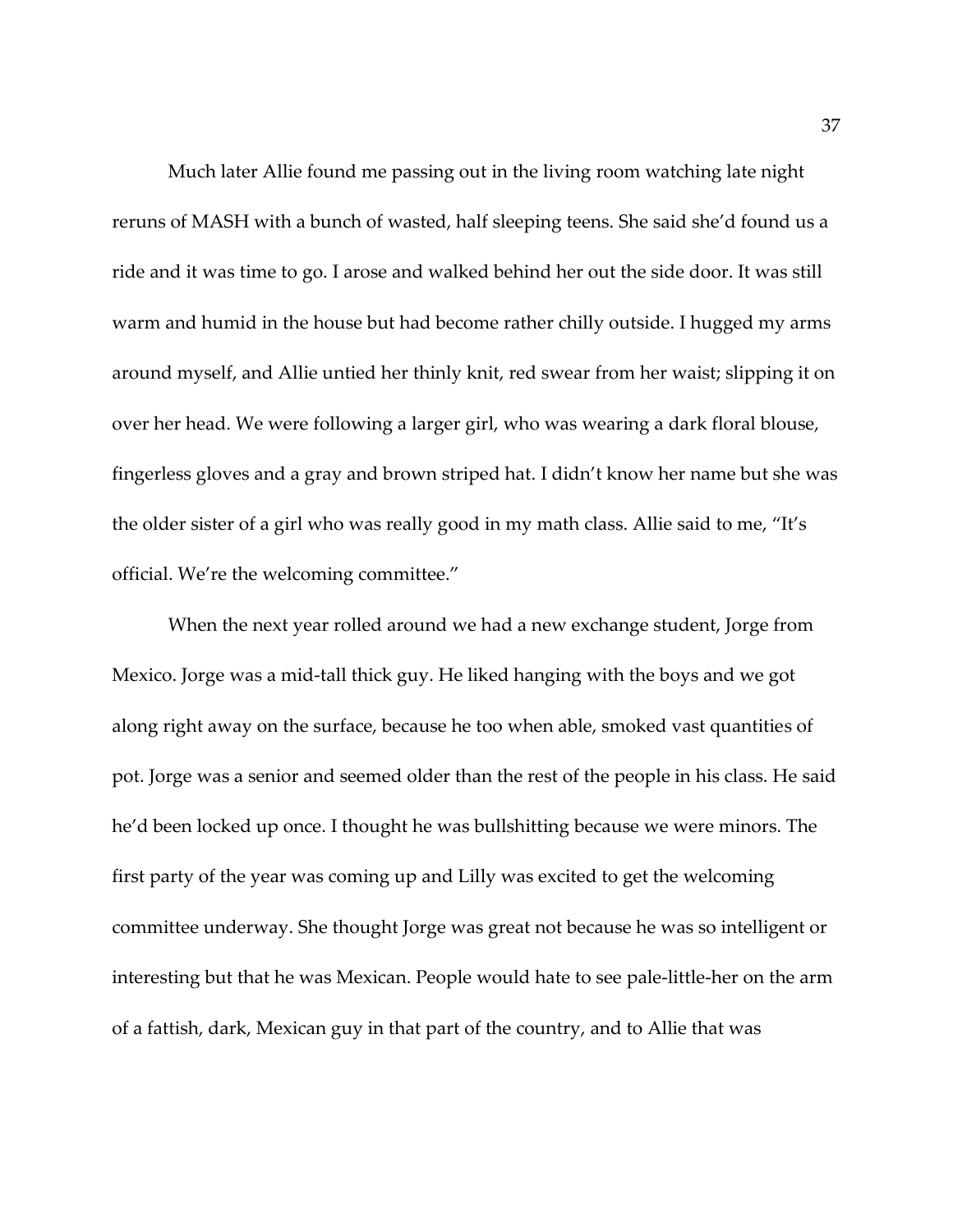delicious. She despised our racist neighbors and was looking forward to a way to rile them up.

Years before one of my sisters did the same but it was just by hanging out with the only black guy in our school, she liked him as a friend but was more into older guys. All of the mothers of my sister's friends forbid them to hang out with her. She therefore became very popular, and that guy got mad props because she had been considered the hottest girl in school. I got beat up by some lowlife assholes for being a "nigger-lover" but that's a different story.

Allie was fully willing to get with Jorge; she hadn't had a boyfriend all summer but for some random guy who she seduced for the hell of it while on a trip. The party was scheduled with a secret location, but not undisclosed to us. There were a bunch of people camping at the site just north of town where were thrown many keggers. We and a dozen other cars full of kids would make our way there that evening.

"Sex is the most fabulous thing in the world, you know?" Allie was saying to me as we walked with Johnny the theatre boy to his car. Johnny made a scoffing noise. "Really? You should try it Johnny."

"No sex over here." Johnny said dejectedly.

Allie smiled, "That's because you haven't come clean, out of the closet my boy, out, out, out! You'd get some then wouldn't you, you pretty young thing!"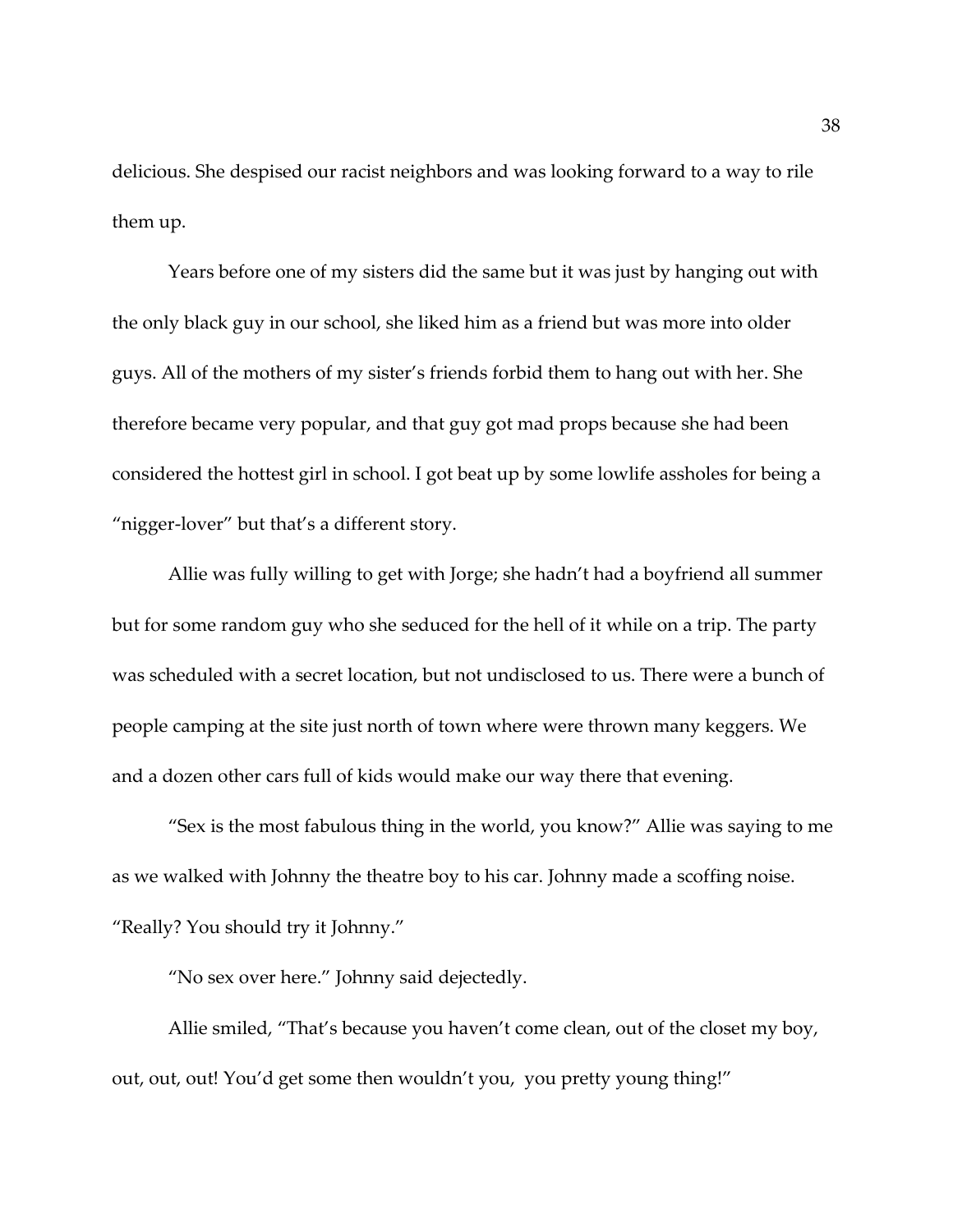Johnny looked around nervously, "look, I'm not gay ok?" then louder "I love pussy. Alright. I love when girls fuck me with their pussies."

"Ha, ha, ha, hah! I bet you do Johnny! I bet you do." She said then turned back to me, "So, what happened at that party with the New Zealander girl? I chatted her up for an hour, had her hooked for you and then you just disappeared."

My smile went away, "Well, my brother showed up and ambushed me at the beer keg. Being born again, tired after work, and on a mission from my parents to find me after slipping out—he didn't want to wait for me to get laid. He gave me the option of coming home with him to save me the humiliation of being beaten in front of the girls I like. Since he taught me to fight and can pretty much kick my ass at will…"

"Well, it must suck to be a guy sometimes. Really, both of you wild men are just bristling with courage today, but no matter. I will get mine!" Allie chattered. We got into the car, it's gritty struts creaked painfully. Johnny located the screwdriver needed to start the jury-rigged ignition and we soon rattled rustily down the road. *Come on Eileen* was on the radio. We cranked it and all sang along at the top of our lungs.

After picking up the other smokers from the speech team, and helping one of the girls push cattle across the road, we drove to the campsite. It was getting dark and there were lots of cars with kids on their hoods, passing bottles and telling jokes. As we approached we saw Jorge with some other Mexican guys further off by a tent. He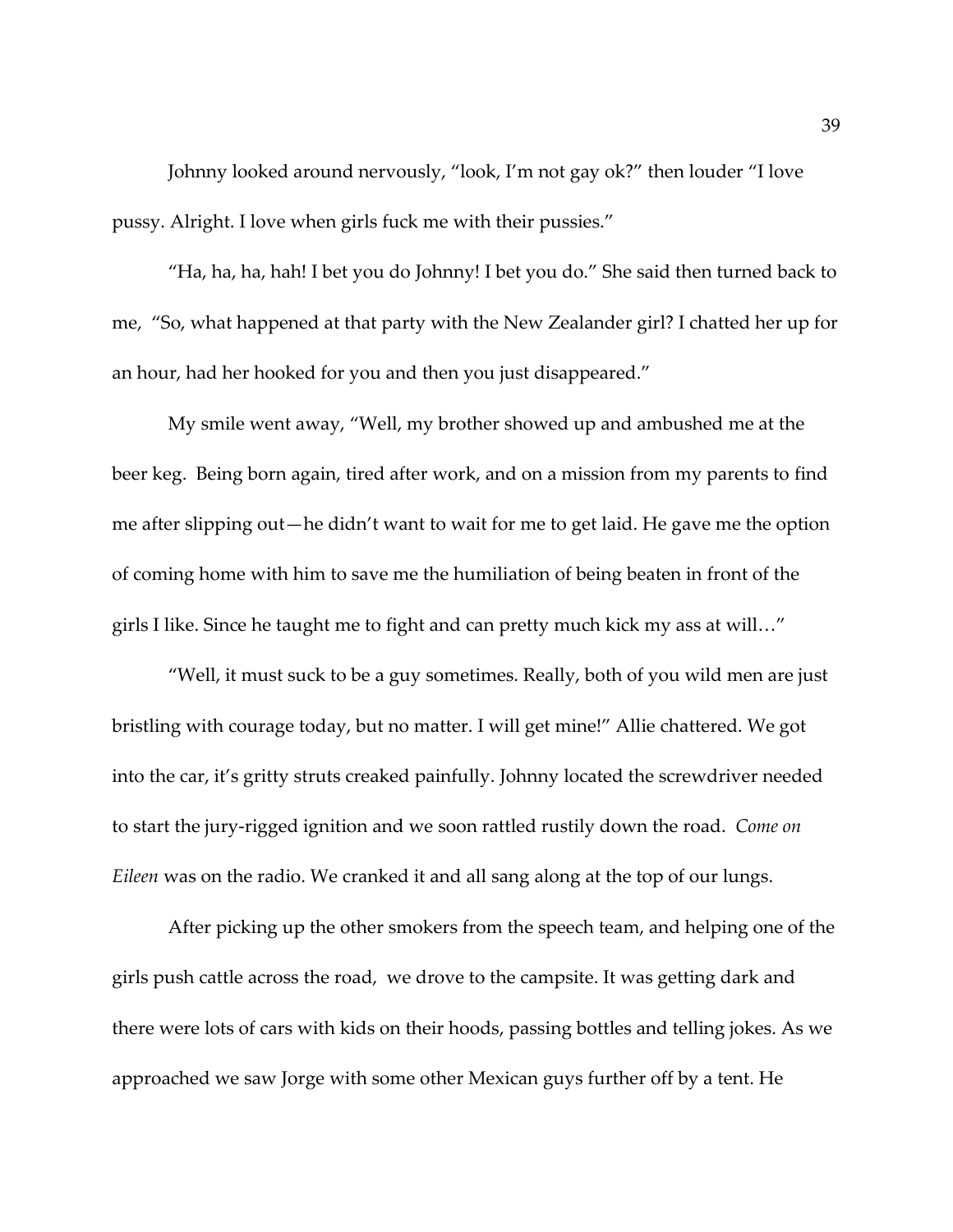waved. Allie ditched me and the rest to go to Jorge. She walked across the campground to the tent, waved to me and went inside with him.

Soon I was being poured and Everclear cocktail by an older girl who had tried to drag me into a bathroom on my first day of school the year before. I didn't know what was happening at the time and had felt pretty embarrassed by it. She was making up for it soothingly, and looked much better without all of the dragging, forcing, and shouting. Johnny met up with his blonde buddy Troy and disappeared into the woods.

I was quite drunk, getting a backrub on the hood of a car from this tight, curly haired girl when Allie popped out of the tent. She looked distressed. "Wait, stop, stop it's Allie. She doesn't look OK." I hopped down from the car, almost falling. I stood and gave her the "are or have you been assaulted?" look. She waved it away while walking.

She was trying to sign with me. I suck at ASL. Something about her butt… her mouth… sign for puking …stink face. Oh. How unfortunate. Ummm. "R U O K?" I could only remember how to do letters or swears. Um… yes is nodding fist, and no is pinchy pinchy, I'm getting a kind of a twirly hand, fingers from chin to other palm thing. I don't know what the fuck that is. Now it looks like no, with some other stuff. What? Hand up and finger down it, for what, right? Oh never mind she's like twenty feet away now.

I yelled, "Hey, you ok?"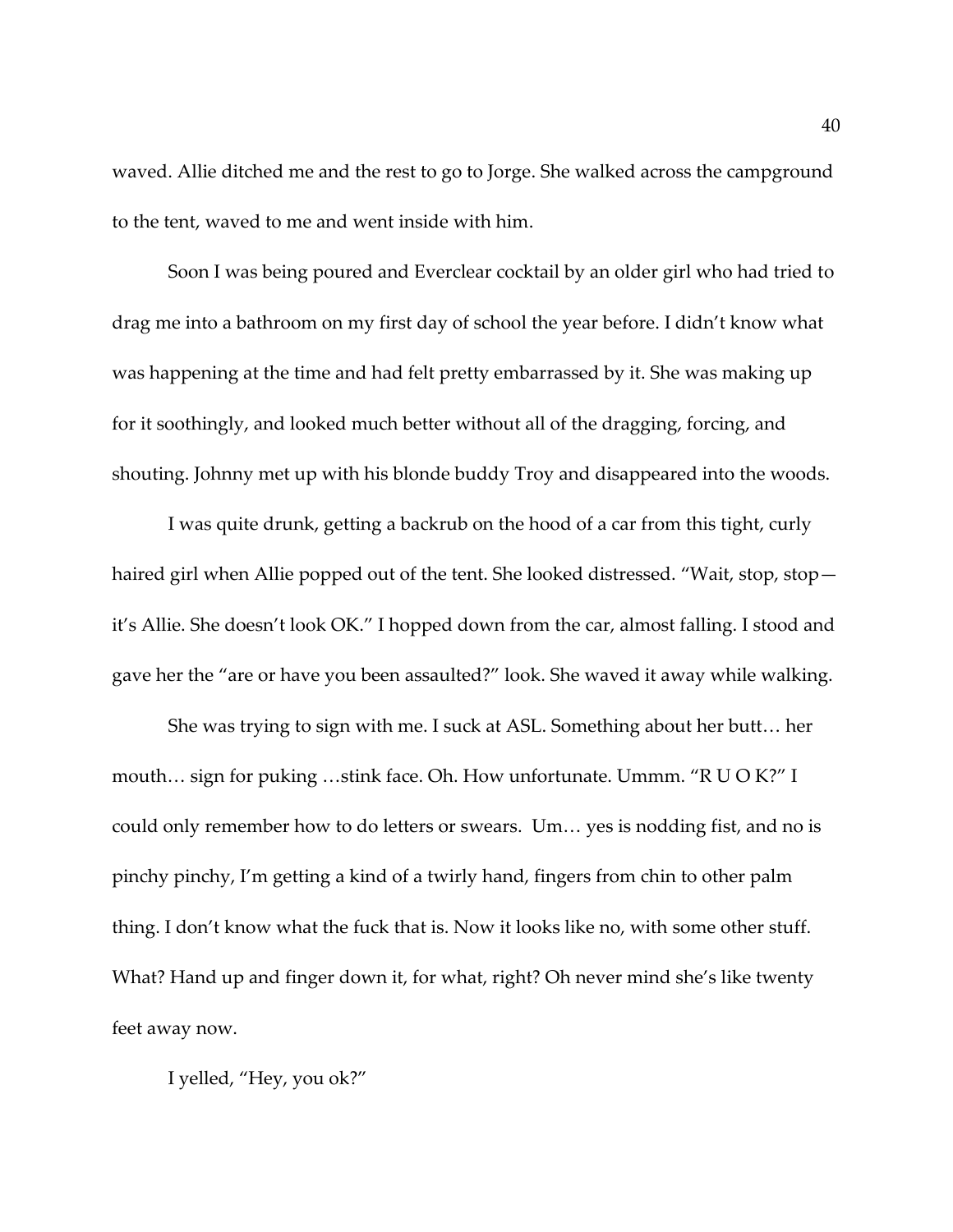She looked disgusted, "I have to leave." She said, and "Where's Johnny?"

"Shit! Um, I don't know. Wait, I saw him and Troy walk off up a deer trail a half an hour ago, why? What's going on? Are you OK? Do you feel …safe? Did he…? Should I…?" She gestured for me to stop.

I turned at the sound of the girl on the car who had gotten up and walked away angrily, cursing at Allie as she went. "It was just really gross. He smelled, super bad. He put it in my... well... And then I took it in my… Look. I actually don't want to dignify that foulness with speech. It's just that… I need… hold on." She looked around scanning the empty cups and cans as she talked. "Wait. Just forget what I said before." She picked up an abandoned beer, swished her mouth with it, spit it out into the grass, putting her hand on her ass like it hurt. "Sex is disgusting. I never want to have sex again." Alley said cringing.

I started to ask, "Wait, wait, wait. Are you really OK? Did he force you to do anything…?"

She waved her hand to stop me snapping her fingers. "No. Look, I'm not going to say, to tell you what I, we, just… what happened in there. Well… OK, for your sake—and shut up about it—if you're ever with a girl and she's down to experiment… Maybe just don't drop the butt play bomb your first time with her and then expect her to give you backs. Fucking revolting. But, yeah—just …sex is gross. The welcoming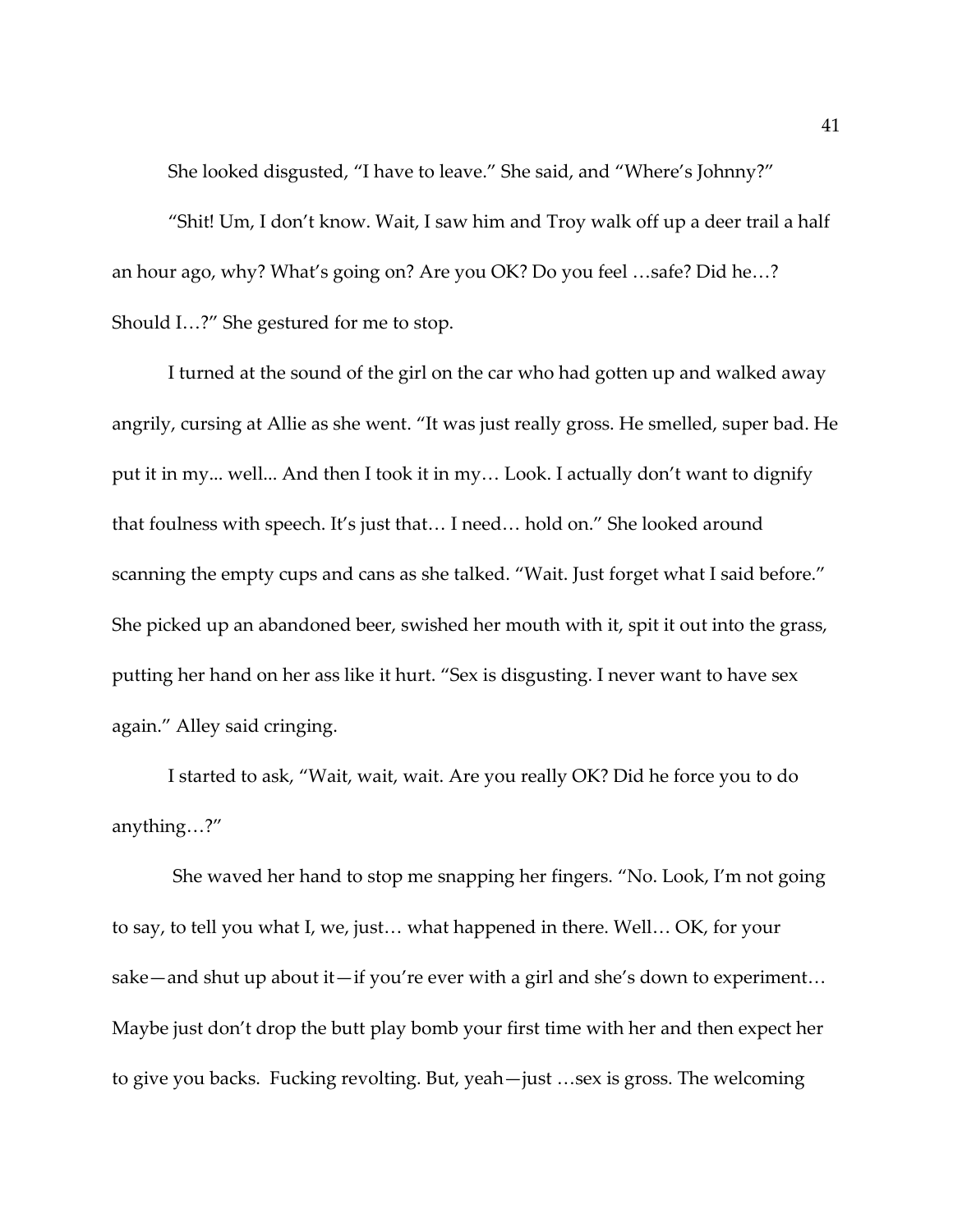committee is off. That's over… No it's not your fault, you were better than great …the best wingman. I just hate sex right now and let's leave it at that. Oh God. I wish phones were portable outside of the house. I would so like to call for a ride right now." She said touching her temple and looking stressed.

I really wanted to help, I didn't know what to do, what I should do, what really happened. When she said "butt play" I thought of a bunch of elderly people at a dinner theatre watching people perform Dryden wearing butt masks on their heads—in front of an over-grinning Scott Thompson, mandolin in hand, dressed as a voyageur; jumping from ass cheek to ass cheek on an enormous rubber booty prop, between geysers of glitter. I don't know, I'd never talked about butt stuff outside the realm of jokes. Meanwhile I was mortified at my brain's stupid as well as untimely humor. The horror! What if she'd been ass raped and that I had done nothing about it. I mean, what the fuck!? I wanted to vindicate her. To somehow help her.

"Shit Allie! OK Let's find you a ride."

She walked beside me, shaking her head and saying, "Ughh. I'm never having sex again."

We found Allie a ride home. She didn't want to talk anymore or in any way about what had happened. I was too worried to grasp the social implications of such discussion. Se kept waving away my attempts at talking about it with a stern eye and a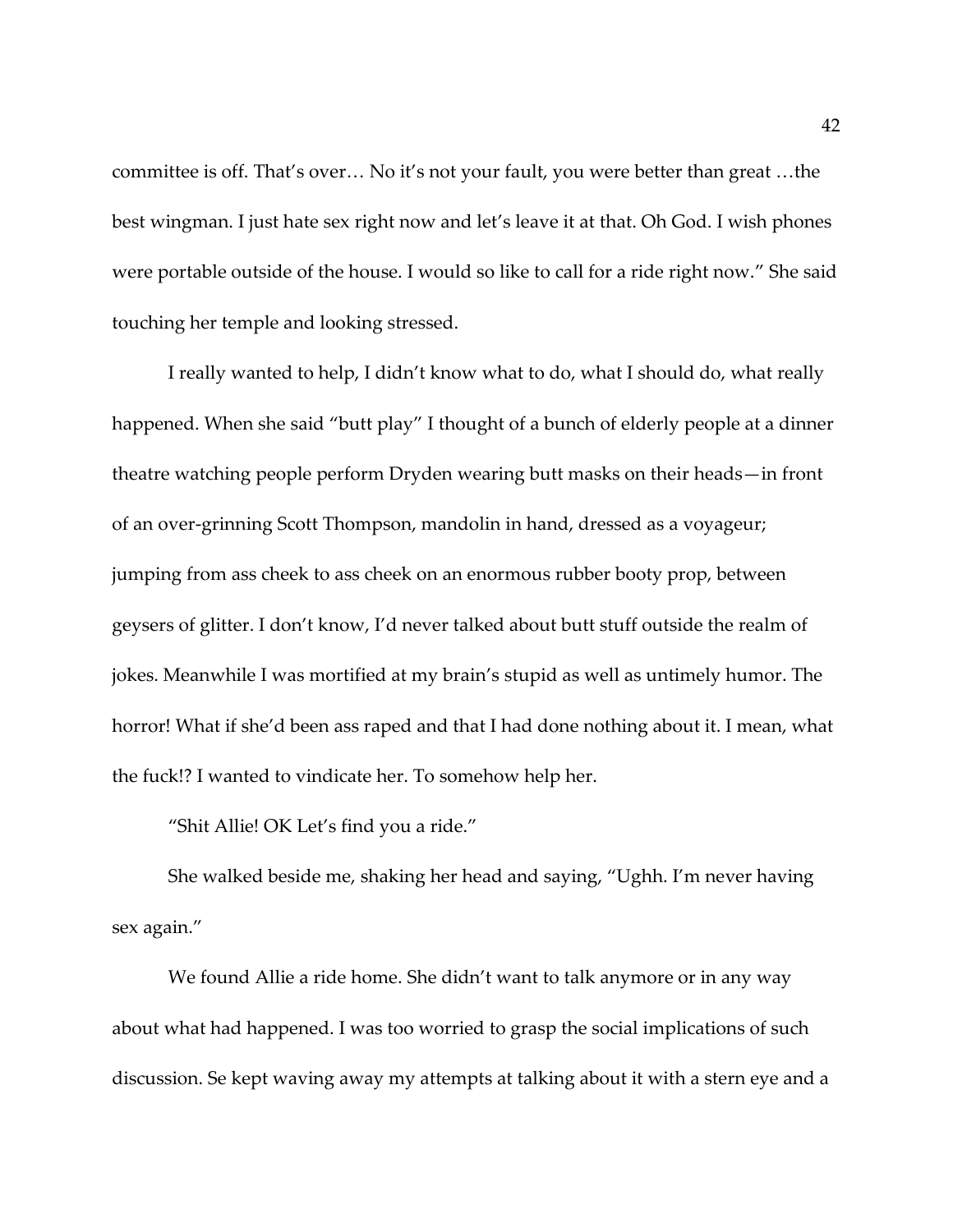repeatedly outstretched hand. When we got to the car, I finally asked her if she wanted me to go after Jorge. She looked at me like I was an imbecile and yelled, "Shut up! …No!" The car door shut. Off she went, crabby faced; in an upper classman's dented, light tan Chevy Nova. I sat down on a bench, feeling confusion and the alcohol. The curly haired girl reappeared, lead me back where we'd been sitting, got me another terrifyingly potent drink and I rapidly passed out on the hood of her brother's car. I remember unable to stand, sputtering incoherently in Jorge's direction as he packed up the tent in his buddies' car and left. The world, tree canopy, clouds, birds, and faces all spun into darkness.

Allie was absent from the next couple of parties. In school she had become absorbed with some test and an ivy league school. I tried to go to a few school events, but games and dances were really boring without her. When she showed up at a house party a few months later she told me that she'd met a guy with the most amazing hands. "Yeah, he's moody, super strong, and into philosophy. You'd like him." I met him. He was totally likable but that he was rather obsessed with Nietzsche. He was older, out of high school, lived a half-hour away and brought her with him into his world on the weekends. She didn't hang out with us kids at school as much, and was totally absent that summer.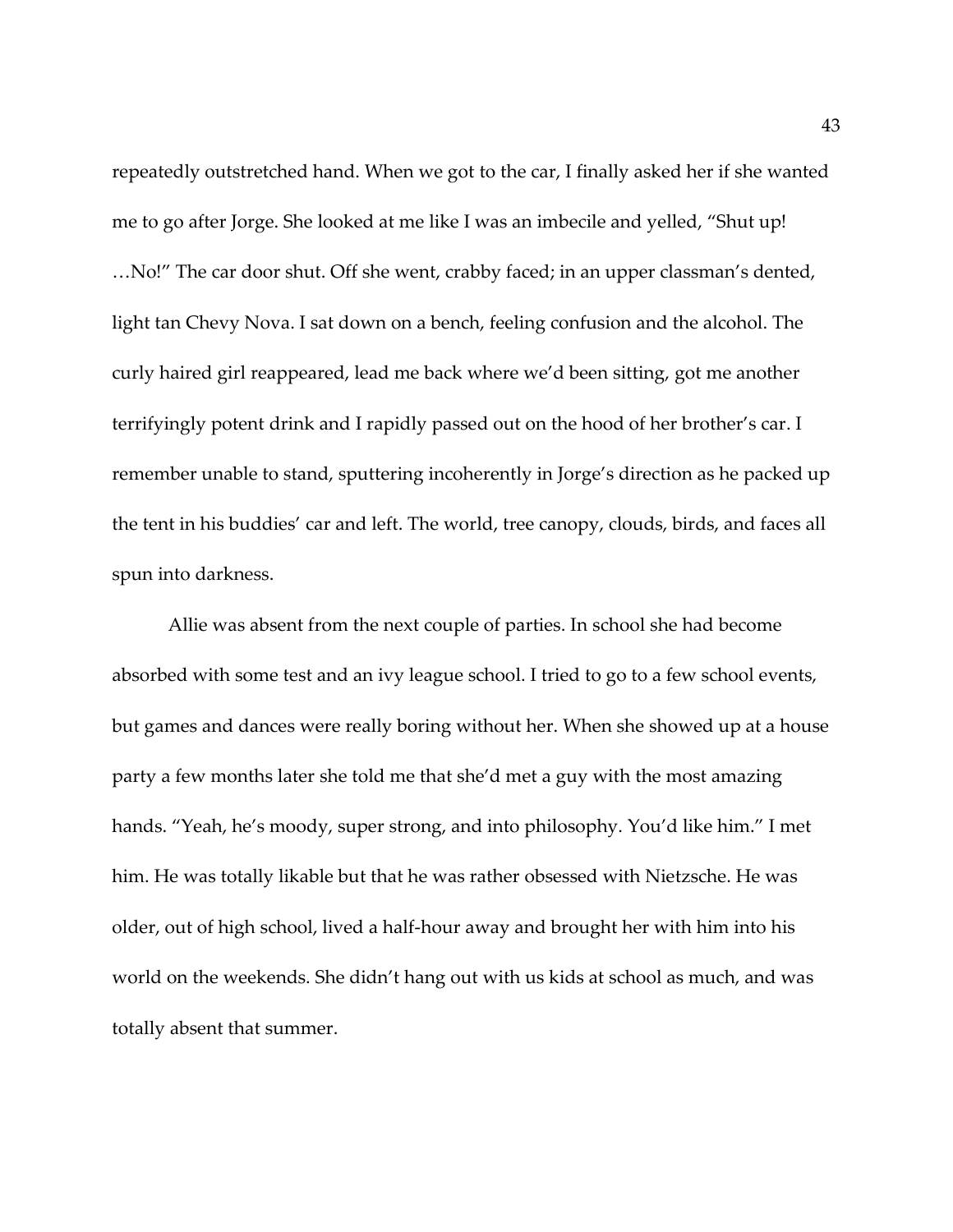I was sad. My elder sisters had moved away, taking their wit with them and now had I lost my dear and clever friend. I missed the quick turn of phrase and bright eyed scheming. Nobody else talked to me about Rimbaud, Foucault, or Kahlo. I found myself befriending an elderly history teacher, just to see again the gleam of intelligence from someone relating a clever story. He in turn shared his deep love of poetry and discovering connections from the present with the past. I began hanging with the metal head girls who told me everything there was to know about menstruation, smoked like chimneys, schemed, and smuggled vodka into school. Then a friend of mine got into stealing cars that year and had crazy misadventures, but that is a different story completely.

The next year Allie had gone off into an accelerated program where she took classes at a college a few towns away. I think where her boyfriend lived. I missed her but I made other friends and had found many new exploits. I became however, wary of Everclear and aware of the complexities and complications of sex. Learning about that became somewhat of the theme for the rest of life in high school (and really, beyond).

The welcoming committee did end on that day, and Jorge didn't stay long, there was some problem with his paperwork. He may indeed have been older that we thought. But really it had been made for (more even than Allie's conquests) Walter out in Odense or Kolding or wherever he's gotten to in life. Where our friends saw a dorky,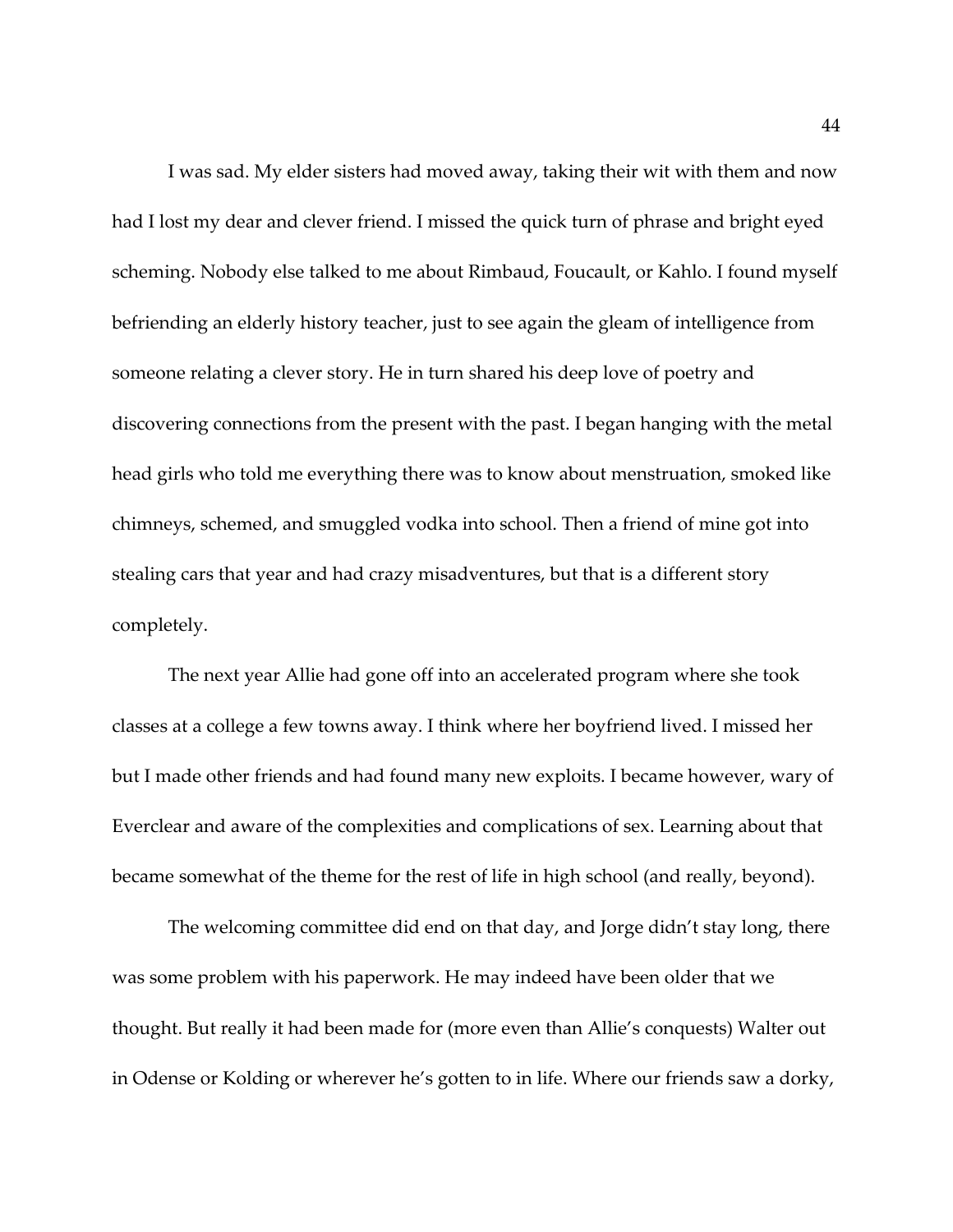awkward stranger, we saw a person of genius, and great sensuality. Thus in closing—I raise my glass in memory, "To Allie! To Walter! To the fireflies and starlit nights of Southeastern Minnesota! Cheers!"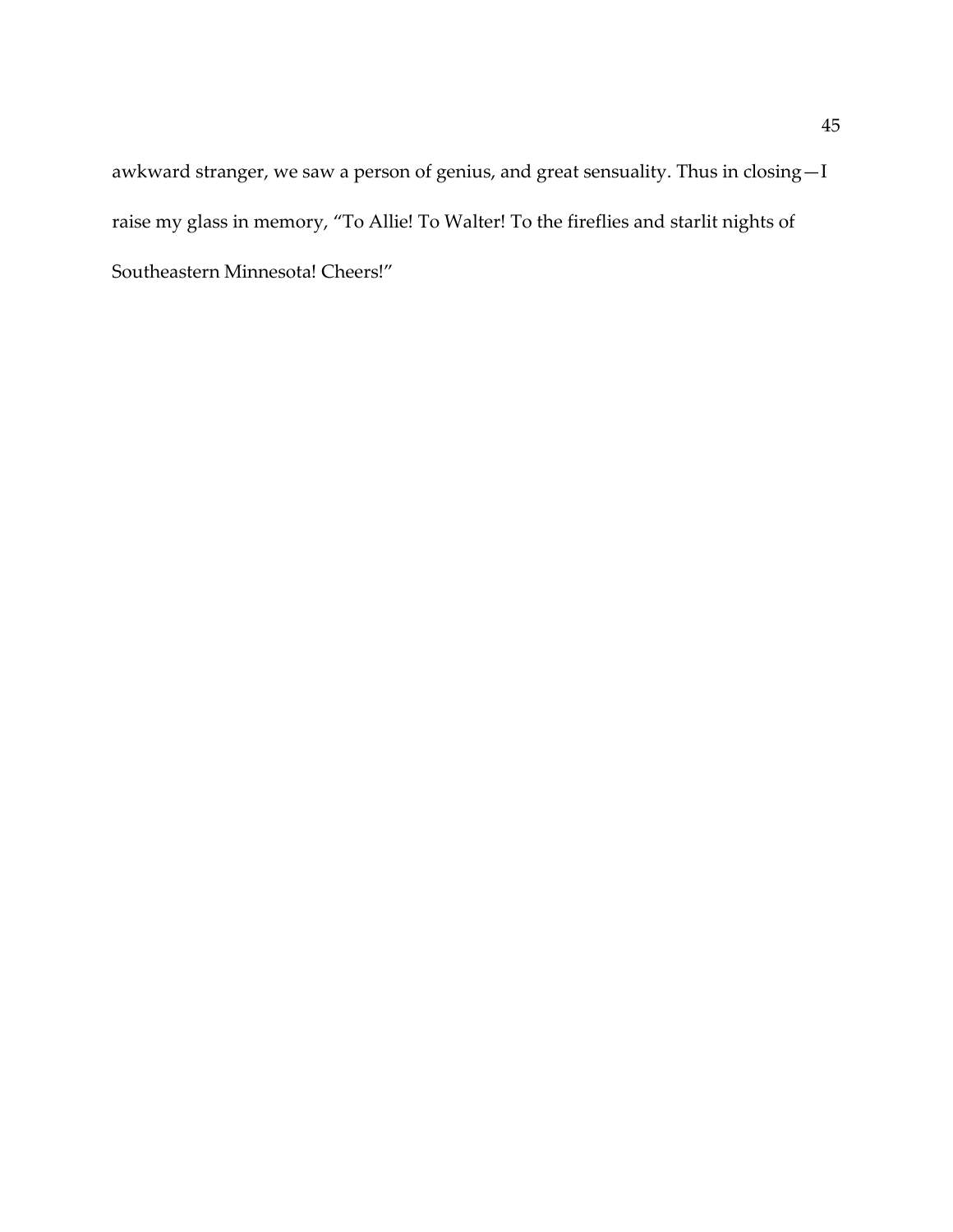## **Oh Brother**

It was late. The wind whipped, rattling glassy pebbles across packed snow encrusted in ice with the wicked chill of twenty below. The car which dropped me at the end of our long country driveway sped off down the gravely snow darkness of rural roadway. I watched it through the bushes and trees until the tail lights disappeared behind a hill at the bend in the road. I listened to the fading sound of my friend's engine as it passed out of sight, over the bridge, and out of earshot in the howling wind.

It had been an overcast day and was a very dark night—no moon, no stars. Turning I steadied myself against the commanding wind, stepping in the icy divots that concealed the driveway. I wondered again where my parents were, their car was absent from the driveway and the farm truck was still buried under two feet of snow. There were lights on in the house and smoke out of the chimney, which meant my eldest brother was still home.

He had moved in when his wife left him a few months before—but he already sort of lived there, as his broken trailer had been only about thirty yards from the house. The trailer had been mangled in its initial transport; the frame was bent, there were holes, nothing worked but he and the wife roughed it there for a few years before she left him. They were always lurking about in my parents house due to the marvels of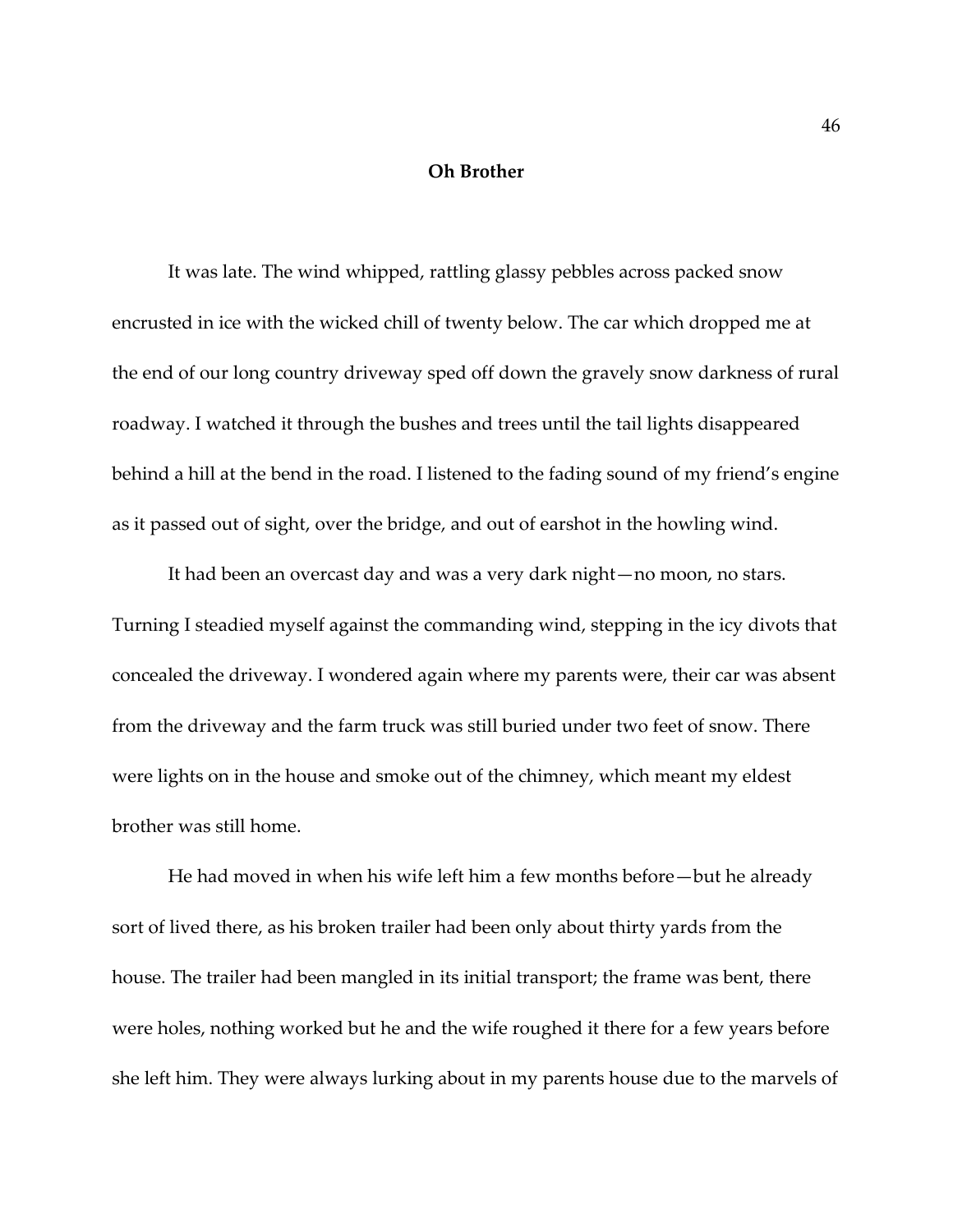plumbing, heat, and electricity found therein. I saw his large silhouette in the sliding glass doors to the front porch. I walked on, skirting between the slippery tire track ice and the deeper snow—wincing as the blisteringly cold gusts pulsed between the house and garage downhill, throwing snow in my face.

Once I got past the outer buildings and into the wind shadow of the house I paused for a moment. I lit a cigarette. For the past month my brother hadn't slept at night. He kept obsessing over the divorce, his kids, what could have been different, what he might still do… and lacking rest he was also without boundaries. He had been following me around the house, not really speaking to me but always there – often talking vaguely to himself. I had taken to going on hikes more than I ever would in the winter… to try to get away from him, but he followed along there too. I would quickly outdistance him in the woods but he'd still follow, muttering, tracking my steps.

I had just tonight drank a bunch of brandy with my friends, bitching about him and how I was worried that he was losing his mind. Me and my friends were fourteen. Nobody knew what to say about it, so we switched to the topics of girls, the government, and music instead. But now I was home and he was standing there in the doorway steadily staring at me while I smoked conspicuously, hunched over for warmth on an icy path in the snow.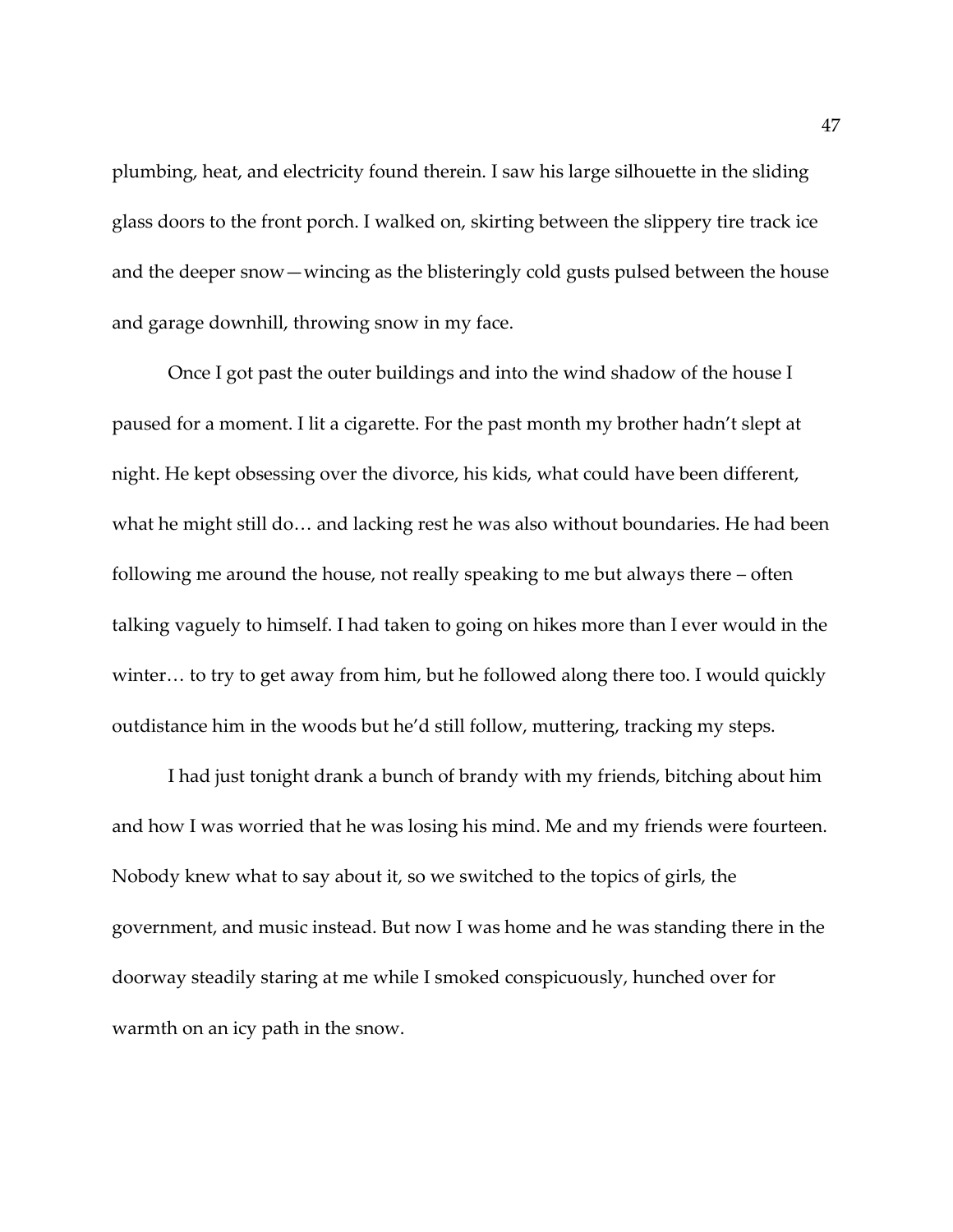My dog woke and whimpered, poking his head through the flap of the doghouse. He wanted to greet me but didn't fancy the chill. It was odd to me that he was outside, we'd usually have him inside when it was cold like this. I thought about bringing him in the house but decided to wait and see what the reason was for him being outside first, my brother would know. Probably something logical—he was a dog, they are sloppy creatures. I scratched behind his Akita ears and told him to get back in his house which he did. I felt the blankets inside, they were warm and dry so I worried less about his winter safety. I creaked up the porch stairs and stomped the snow off my boots at the rough rug in front of the glass door. My bother had retreated further into the house somewhere, probably to get away from the frost that would follow me through the door. I pulled the handle and stepped inside the kitchen.

In the kitchen there was a sort of permanent scent of oregano, tomato peel, and jerk spice from the food I cooked. My parents didn't like cooking and I didn't care for their food, so in reward for my outspokenness I made most of the meals. It was a good smell, and I was filled with instant memories of familiar cunning applied to what were always substitute ingredients. My mind warmed before my body. I tossed my long overcoat, heavy down jacket, and thin navy deck jacket on a chair keeping my sweater. It paid to layer up—the air in between kept you alive. We had an old wood-burning stove in the adjoining room. We had been using it for heat for the past five years. Our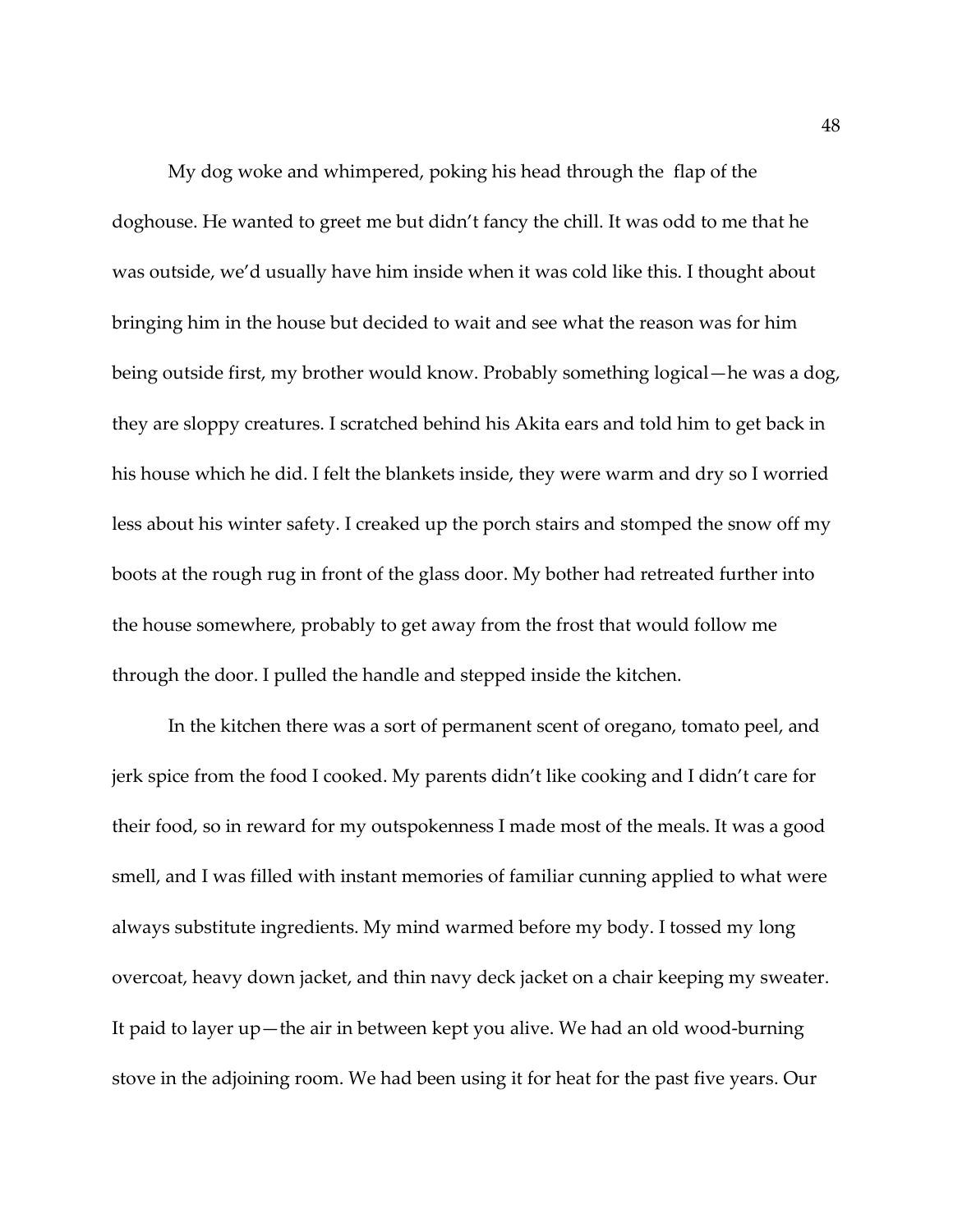furnace failed just into our first season there. I instinctively went right to it not just to warm feeling back into my face and hands but also to see if there were enough logs on the fire. If the fire went out the pipes and everything else would freeze, so I always checked it immediately upon entering the house.

The stove was in the central dining room along with some stacks of firewood and a long, covered table and chairs that we never used. We always ate at our intimate little Formica table in the kitchen, where we also played cards. In the wall behind the stove there was an opening next to the doorway where a window had been in nineteen-ten, before someone built the addition that was to become our living room. I looked up through it and I saw my brother standing in the middle of the living room, looking out a bay window facing away from me. I was going to say hi but I noticed looking over the stove that the pot we kept on it to keep the air from getting dry was out of water. "I'm going to get some water," I said. He emerged from the living room and looked at me with a peculiar glossy expression, like he was glaring at the wall behind me, so I grabbed a hot pad and the pot. He followed me into the kitchen, I filled the pot, and moved past him to put it back on the stove. He mutely stared, unblinking, at a point just below my chin. It occurred to me that I might have something on my neck, or that my clothes may be dirty and smell like booze. I froze for a moment, he didn't speak. I decided that I should take a shower and brush my teeth before my parents got home. So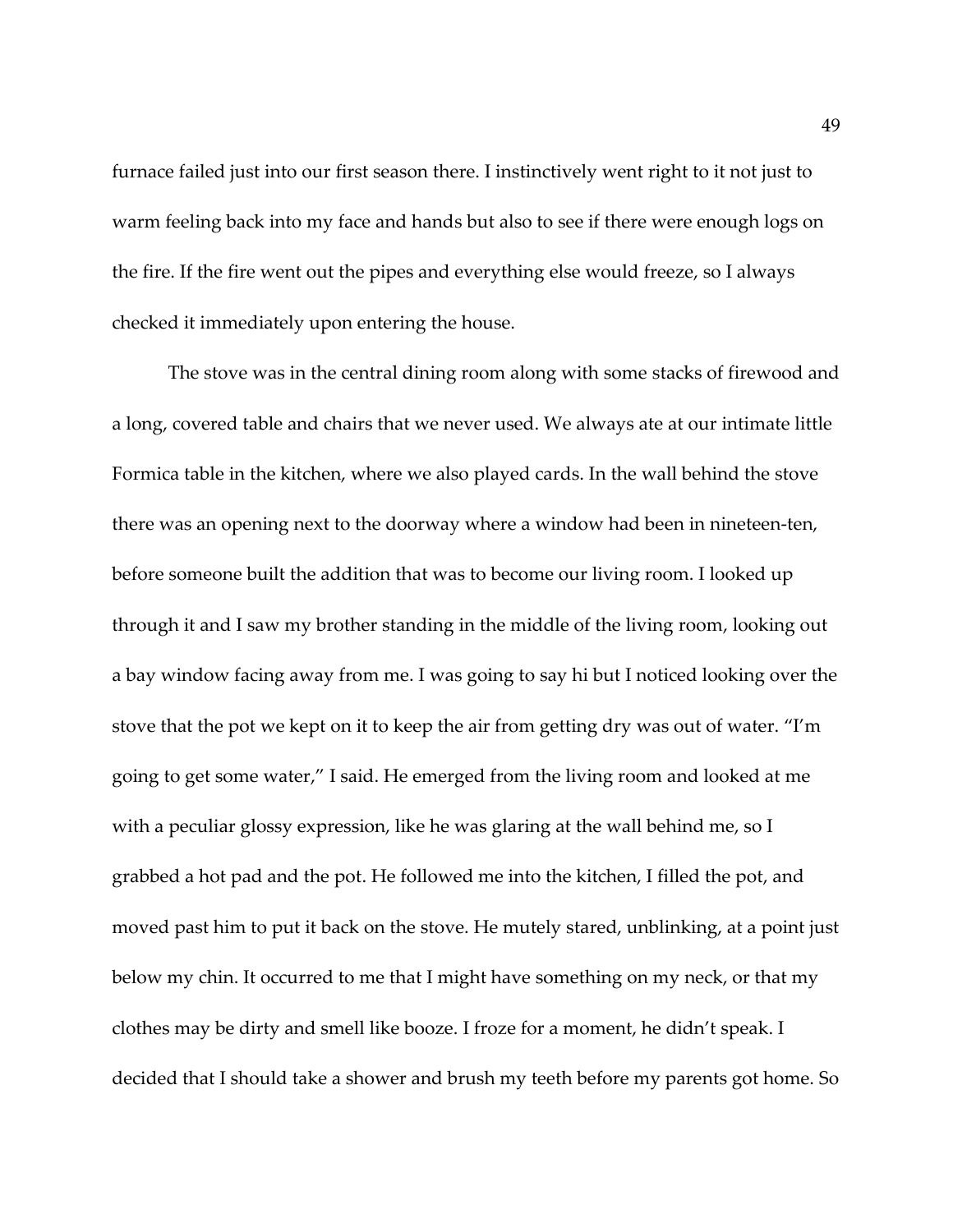I grabbed my gear off of the chairs, emptied out my pockets onto the dryer, stripped down to my undies and tossed everything into the washer. My brother had followed me into the laundry room and had opened the closet there with the vacuum cleaner, soap powder, summer jackets, and gun rack in it.

I already had a toothbrush in my mouth and stopped to ask "Are there raccoons on the roof? Coyotes by the back porch?" There had been in the past and sometimes my dad or brother would go shoot off a round to get them to clear out. "No," he said as he loaded a round into the single shot shotgun I had taken hunting the year before, pocketing a half dozen other red Winchester slugs from the box. He stepped into the bathroom as I was washing out my mouth, I looked up into the mirror and said "what are you weird or something? Get out of here! I'm gonna take a shower before Mom and Dad get home to wash the booze stink off." I was about to say "this ain't no peepshow" when in the mirror behind my grinning face I saw him raise the gun, cocking it as he put the muzzle to the back of my head. The cool metal of the gun pushed ring like against the base of my skull.

He looked me coldly in the eye through the mirror. He said, "No, no I'm not." "What are you doing with the gun!? You're not what?" I replied, smile gone. His pupils were pinched into sharp little points looking at me like a deathly stranger. Like he wanted to see the shot exit the orbit of my eye carrying the spray of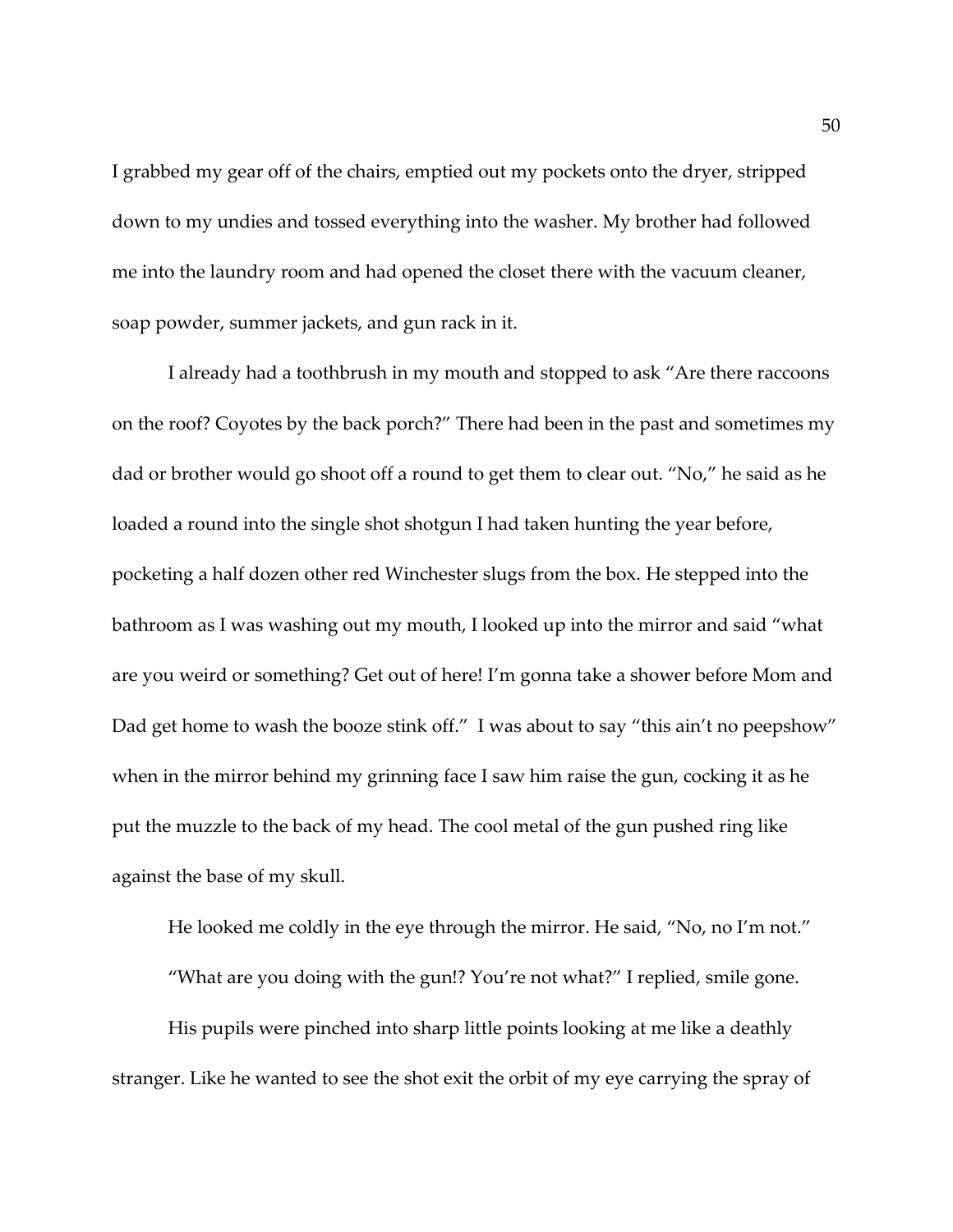my bone and brain through the shattering glass of the mirror. I noticed my own face in the mirror, my cheeks, more my forehead—had gone from ruddy to pale. My eyes were wide, I looked scared. I had felt tipsy before, but now I was instantly sober, feeling the ring of gun steel prodding my head forward, my hair pushing into the bore.

He said in a steady expressionless voice "I'm not a fucking fag… look I know you're in on it and you're gonna pay."

"In on what?" I said.

"Look, get out of the bathroom. You walk ahead of me into the living room," he said backing into the other room gun up at his shoulder drawing a bead on my forehead as I turned around.

The man had a hundred eighty pounds on me and was thirteen years my senior – years spent studying martial arts, getting into fights, and trying to be a championship weightlifter, so grappling for the gun was not much of an option.

I sputtered, "You want me to put my hands up, or…?"

"Yeah, no. Just. Just WALK" he shouted, gun muzzle firmly striking my occipital bone. I strode with my hands a little out to my sides, in case I tripped on something and fell.

I walked out, in my underwear, with minty toothpaste on my lips to the living room with my eldest brother stalking behind me – I could see him peripherally in the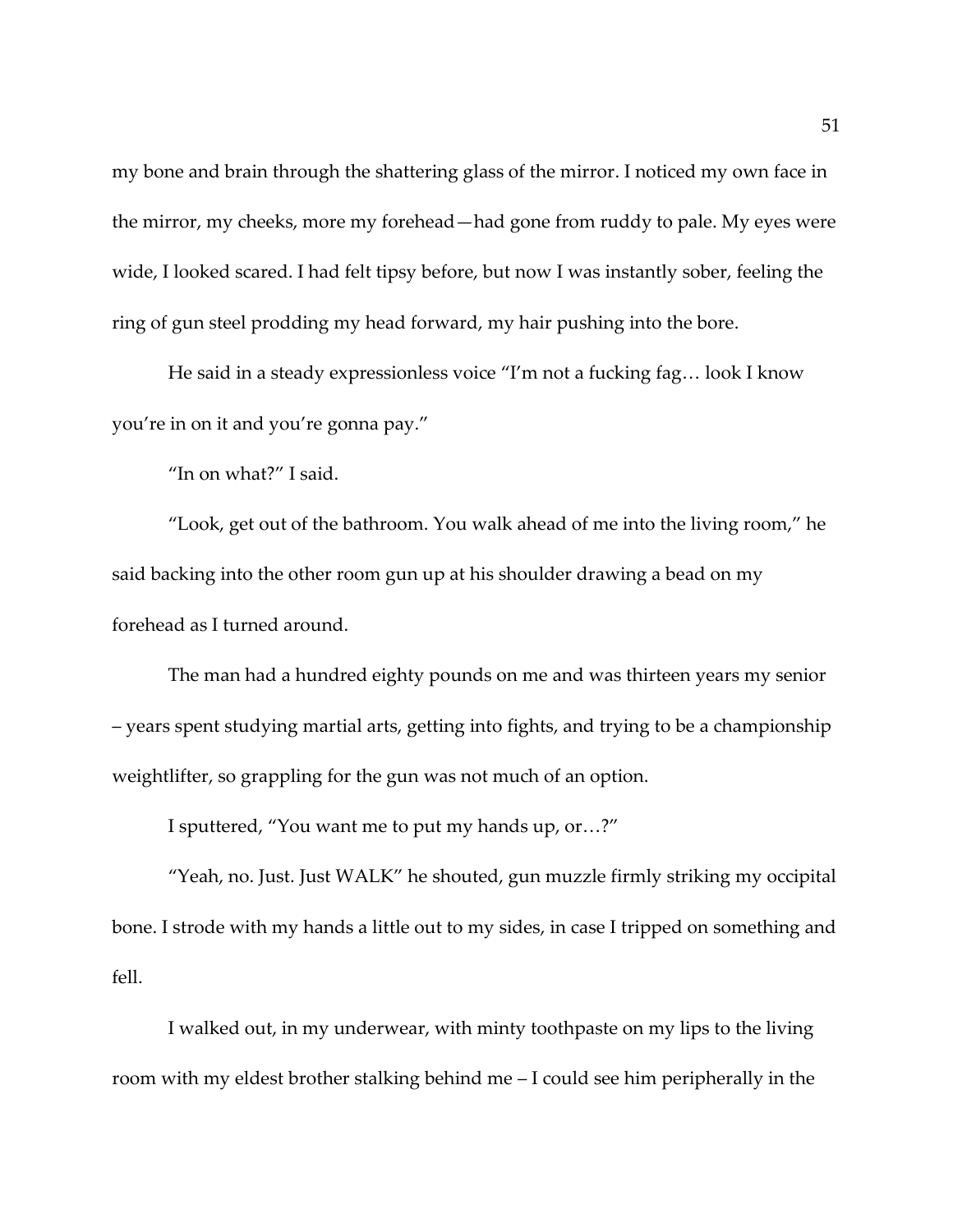reflection on the window, raising and lowering the gun to point at my brain then my heart and back again as he crept behind me.

"You said I was in on something… In on what?" I really wished that I knew. Whatever he thought I was in on had to be something big. It wasn't like he kept his nose clean, maybe this was just some kind of gross misunderstanding. It was either that or he had finally, really snapped and I was going to be dead. I couldn't think it was that. I had to pee a little. My mind was racing for something to grasp onto, something to get me out of this.

We got into the living room and he said, "sit on the couch." I sat on the couch.

He stuck the muzzle of the gun in my face. I could see light curve into darkness down the bore.

In terse, even tones this came out of his mouth: "You, and fucking Mom, and Dad really think that you can contract a hit on me and fucking get away with it?!"

"What, what are you talking about?" I asked lifting my hands. He positioned the gun in front of my left eye.

"Yeah right, like you're not in on it," he scoffed.

"I don't know what you're talking about, what, a hit? Did someone hit you? Wait, like a gangster hit?" I responded. I hadn't yet seen a lot of gangster movies, wasn't my thing—didn't get the parlance. He smiled cruelly and shook his head.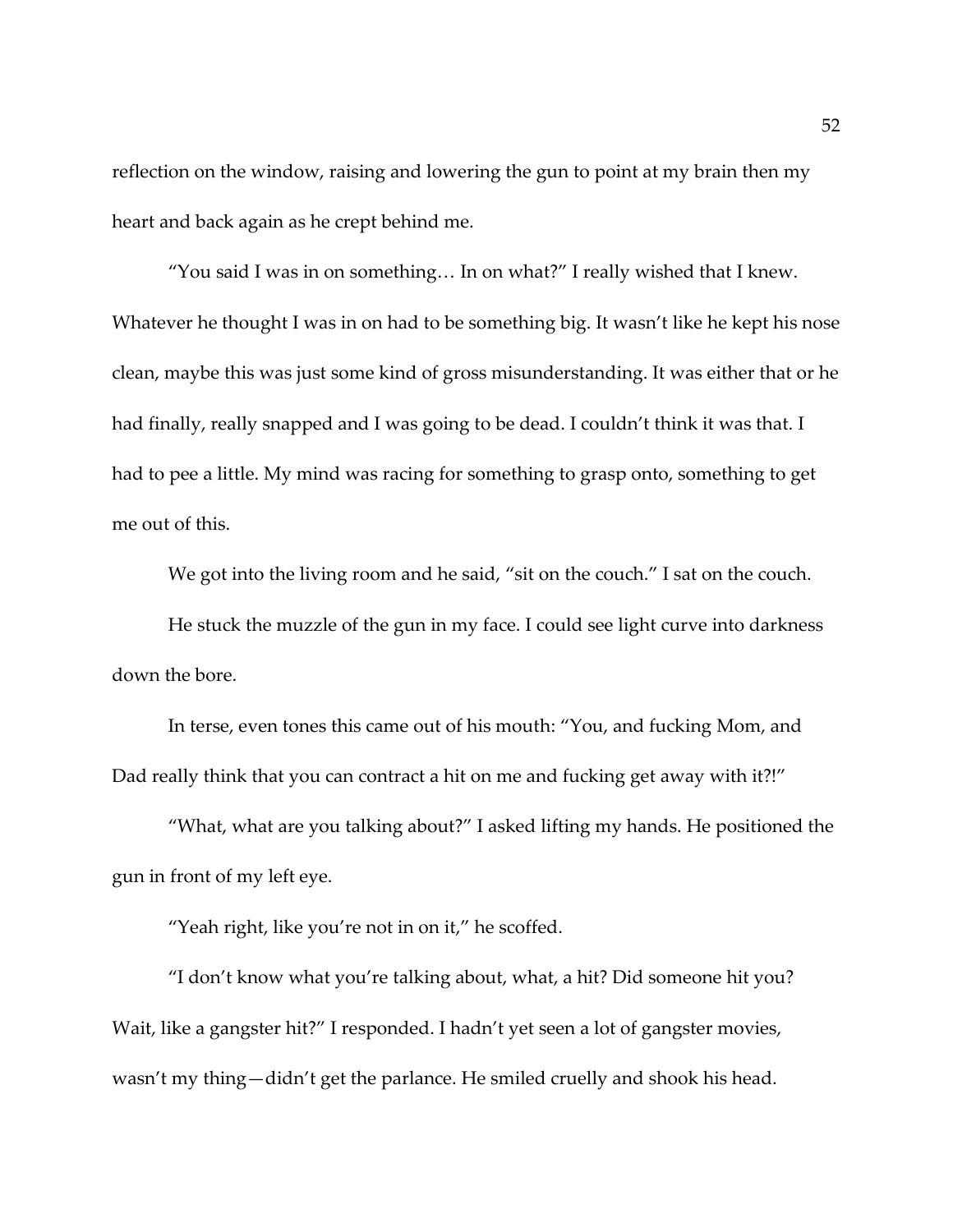I said shakily, "Look, I'm your brother and I am in high school and I would never try to get a hit on you, I don't even know …how, where …what the hell is this all about?"

"Oh I'll tell you what this is about!" He yelled, shotgun tapping hard against the bridge and lens piece of my glasses.

My brother then spun a tale. He said he had been accosted at a bar in town where he'd gone to get some weed and the people who threw him out told him that he'd better get the hell out of there because someone was gonna come and get him. He said that he knew why my mom and dad were all buddy-buddy with the Italians. He said that he knew about Dad's teamster connections and how our parents had methodically, month by month plotted and destroyed his marriage and now that we the family- had hired this hit on him. He said was going to kill us before they got him, and he'd be waiting to do the hit men in too.

While hearing this my jaw fell open. My brother had no gift as a story teller. He was not an intelligent or creative man, and listening to this story as he went into an hour of different details I was amazed at how convincing he sounded, how meticulous. How could my brother John, who can't make up words for a song, or remember a punch line, or really read, make this all up? My mom did tend to make friends with Italian women, my dad was in a union, they did bicker exceedingly with John's ex-wife,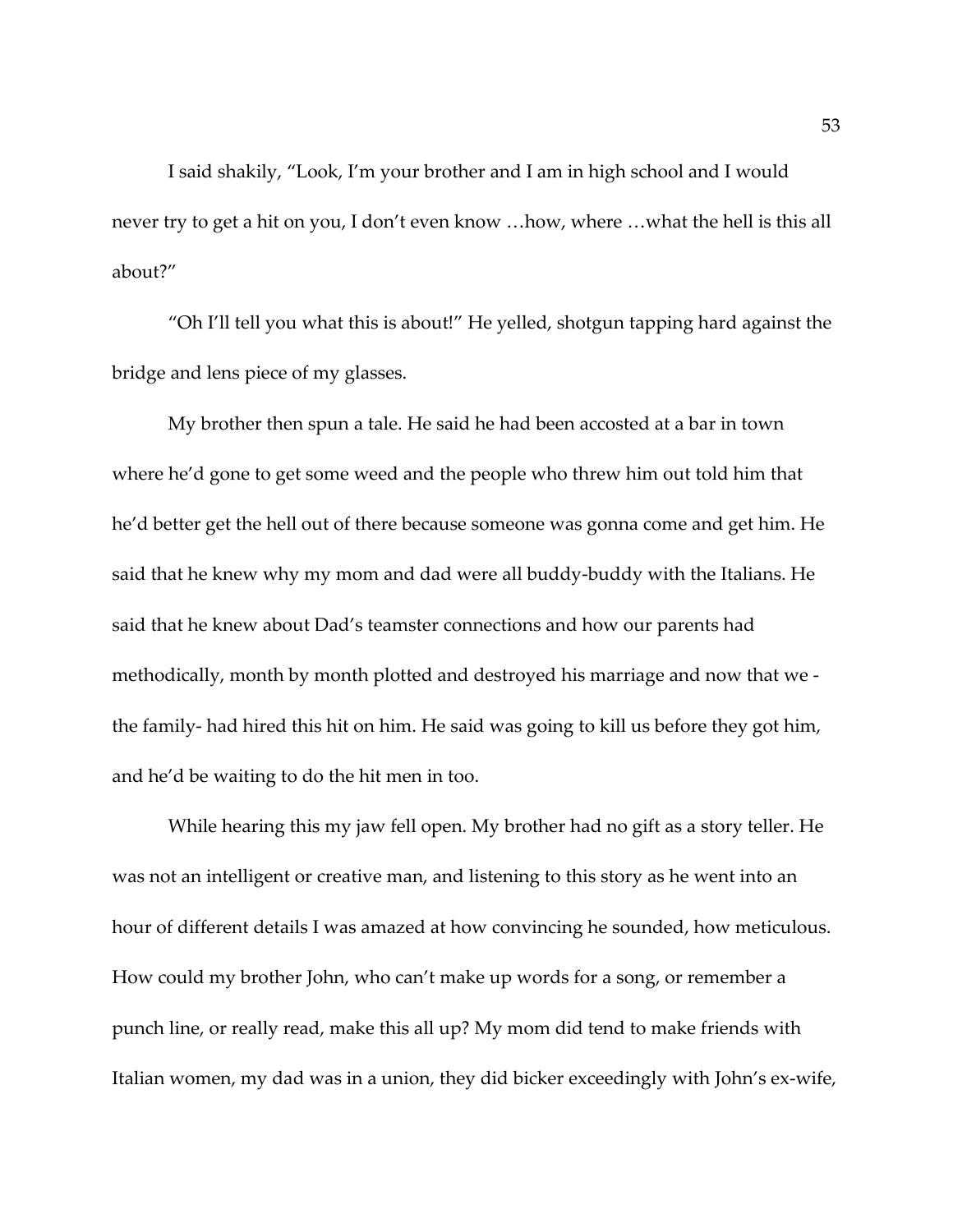he was fearful enough to have me at gun point—finger on the trigger... But it couldn't be true. I didn't know anything about it. I told him I didn't, couldn't know anything. I then pleaded for my life. I had to piss like crazy.

At some point he sat down on one of the recliners, he kept the gun pointed at me. He looked pleased with himself. I started to feel something other than fear. I was getting angry. I had to pee. Really bad. I could feel the round fullness of my bladder, painfully stretched and I was afraid I couldn't hold it anymore.

"Look!" I yelled at him, changing my tone and clenching my brow. His eyes widened, he aimed at my chest. "I have to fucking pee! I've been listening to your shit for hours and I have been holding a piss this entire time." I stood up. "I can't take it anymore! I am going to the bathroom. You can fucking shoot me if you want!" I turned and took a long step over the floor, headed toward the bathroom.

"Don't you…" he started to say but I cut him off.

"I'm not gonna piss myself in front of you! I won't wet my pants for your entertainment you sick fuck, so go ahead, kill me if your gonna kill me… Yes, shoot your brother in the back when he needs to piss, because you've lost your fucking mind. Good job! What a fuckin' hero." I took a further step, into the other room.

The instant of that stride was a small eternity. For a moment instead of feeling like I was going to piss I was simply aware of my body especially the skin on my back,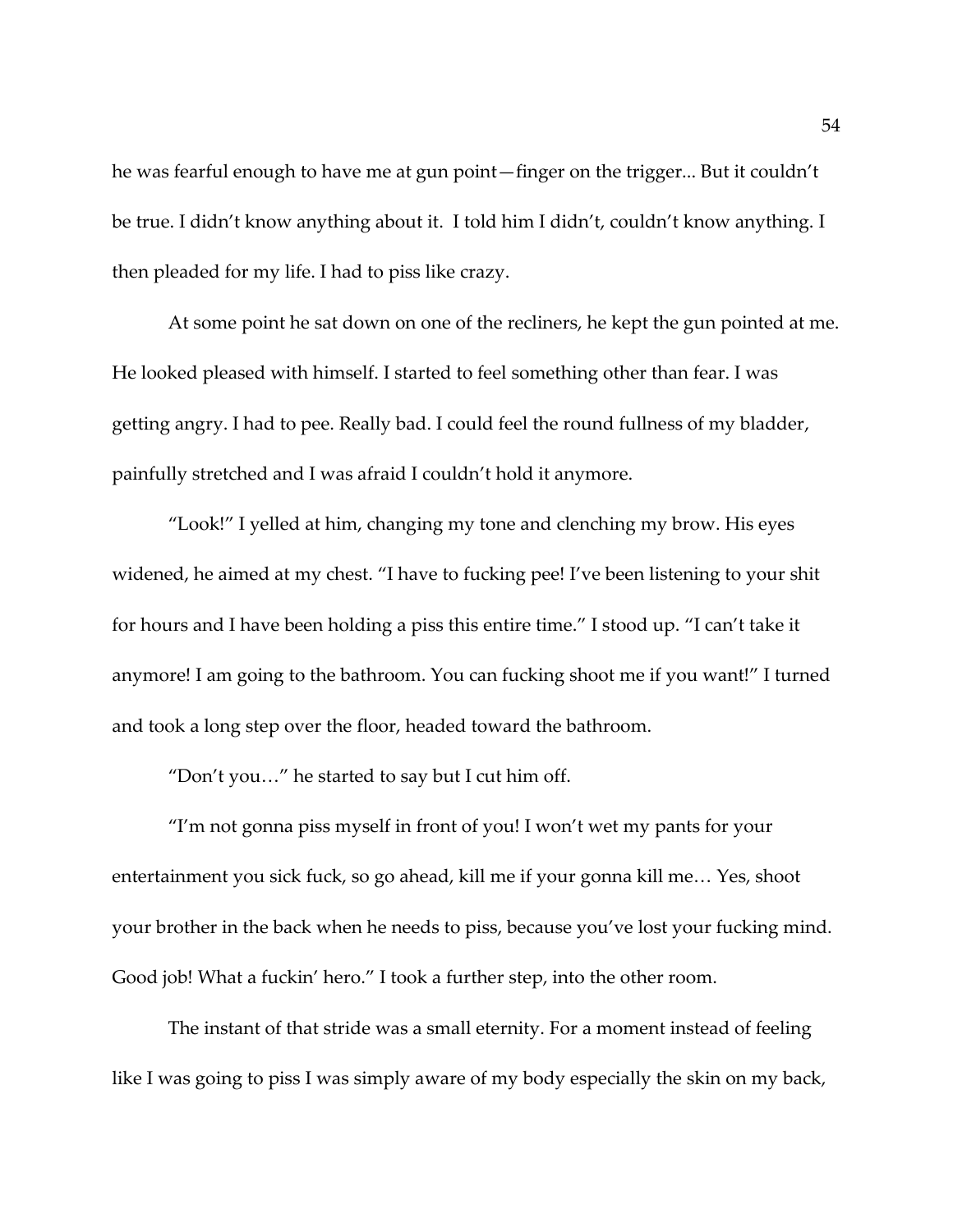my spine underneath and the organs below, waiting for the focused sting of the muzzle burn, the searing metal slug to rip instantly through my heart or lung, for the deafening shot in an enclosed space, the smell of gunpowder, blood on the doorway in front of me, the loss of balance and to enter rapidly into dying.

There was no shot. He didn't even follow me. In moments I was in the bathroom trying to pull down my undies as quickly as possible because I was starting to lose my grip on it. It was a very, very long piss. It started giddy. I was still alive! I got to pee! But as it drew on I was considering what he had said and sorting out what to do next. First off—my brother John was wrong. My dad was in a machinists union, not the teamsters. He hated gangster shit, said they were a bunch of cowardly scumbags.

My mother made friends with Italian ladies because they were often the only Catholic women who would put up with her pre-Vatican II, cult of Mary, religious views. My dad only met her friends to figure out what kind of people they were – if we were going to be raped or made into steaks by going over there or something, and that was it. He wasn't into listening to talk about Protestants' going to hell, sneaking scapula on the terminally ill, St. Bernadette's tears, or how "with his holiness the Pope so confused by the world, we need the co-savior status of Mary now more than ever." I had to sit and listen to this stuff while pretending to go through stations of the cross on a rosary. At least her friends taught me to cook.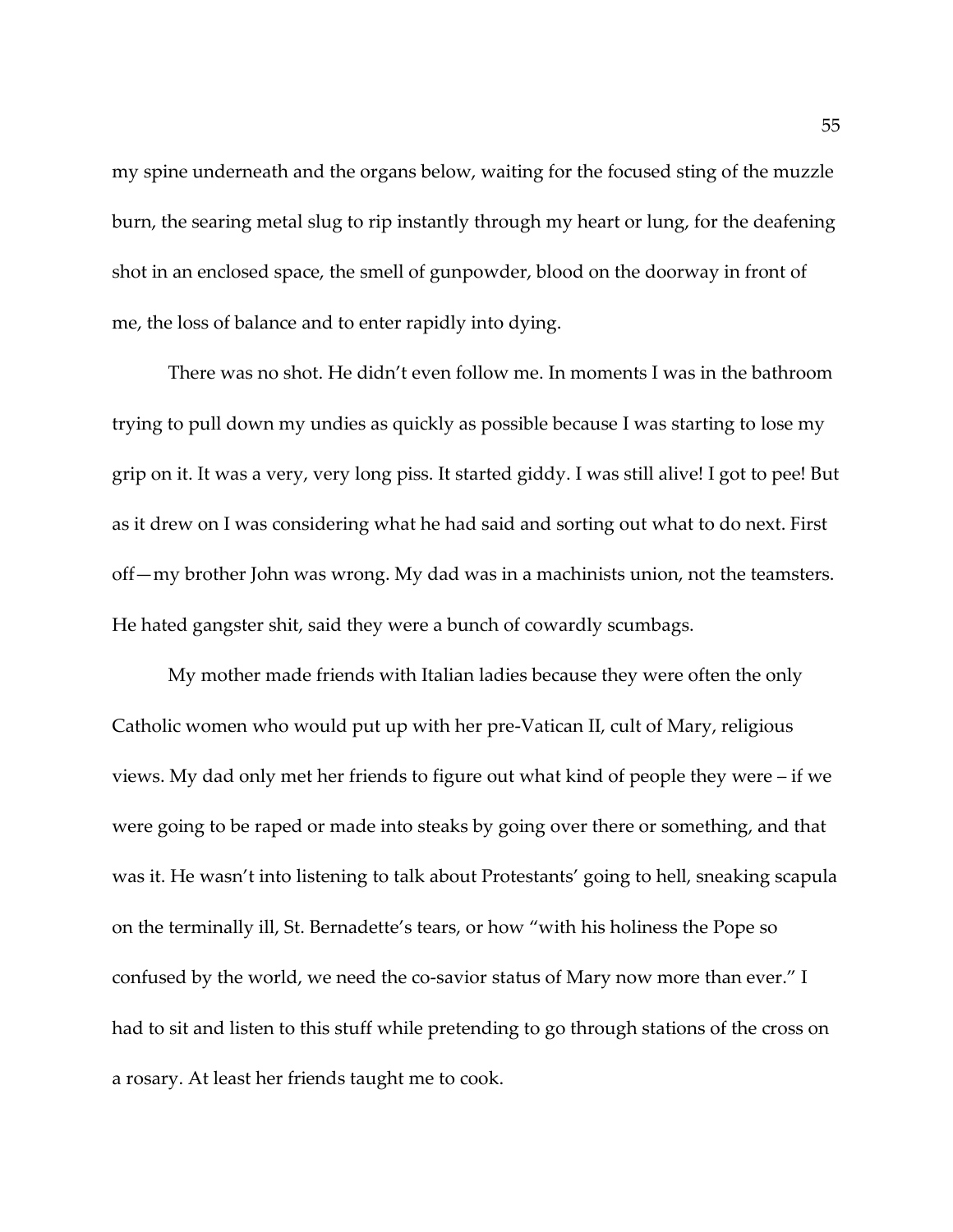My dad was so vehemently against gangs he had been hit with a pipe at work once because of saying so. I had to be reintroduced to him at the hospital. He never waivered. My parents were a two-seater fifties biker couple who settled down into their own version of *A Streetcar Named Desire,* had a working class family – the farm being their last experiment in a series of moves.

I wasn't a Mafioso, I was a stoner farm kid who liked to paint happy little trees and made friends with my local librarian. Nobody had hired a hit, John had gone to a small town bar, muttering to himself like a nut, asking for drugs, acted like a tough guy and got kicked out—they were probably trying to tell him that the cops were coming. His wife was a horrible sadist, and he was a tool, a buffoon, and their marriage collapsed under the weight of their conceits …not some secret methodology of my actually disinterested parents.

John was still waiting in the other room to shoot my folks when they got home from where ever they were. I couldn't let that happen. I couldn't let him kill my parents for nothing – for some paranoid snap of his mind. He didn't shoot me, that didn't mean that he wouldn't. I remembered the guns in the closet in the laundry room. My dad had spent many hours drilling me in their use at target ranges, the thing he was most afraid of was someone harming his family. If ever something like this happened, he had prepared me for what I was to do.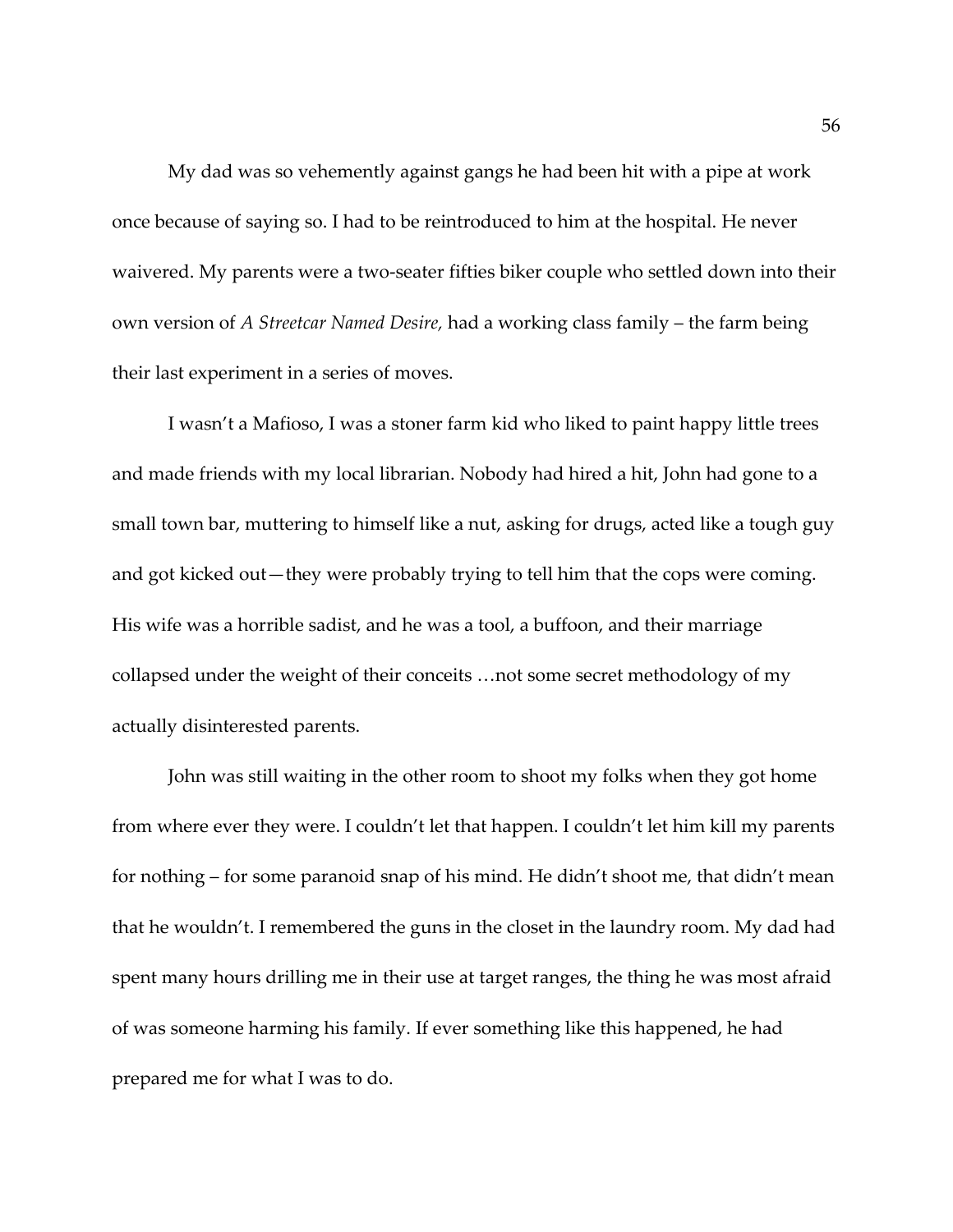I peeked out of the bathroom door—looking through the laundry room, past the woodstove and into the living room where John was standing. He was still holding the gun. His back was to me as he stared into the vacant horse pasture, out beyond the big bay window. The closet door had a pull handle which opened soundlessly. I was looking at a .303 with a clip in it, I was seeing the back of my brothers head twenty feet away.

My underwear were wet from not quite making it to the toilet in time. I touched the gun. I had been raised to protect my family, had practice in the use of this weapon and now was facing the decision to try to save my parent's lives by taking my brother's. No. I know the story of Cain and Abel. I am my brothers keeper (though I have to watch out for the motherfucker). I also know John wasn't right in the head, I mean there was the British rifle, a Remington .22, a Mossberg pump 12 gauge, and a .22 Ruger pistol all in the same closet that he'd gotten the .410 single shot out of. Hell, he could have gotten creative—there was a three section staff in there too. Not to mention the veritable armory upstairs. What was he going to do? Pop us one at a time, casually reloading while we watch? As if we'd just stand around for that. There were tonfas in the living room, a machete in the kitchen, and a K.O. from a shovel outside would be fatal in this weather. He was so big I don't even think I could drag his ass back into the house.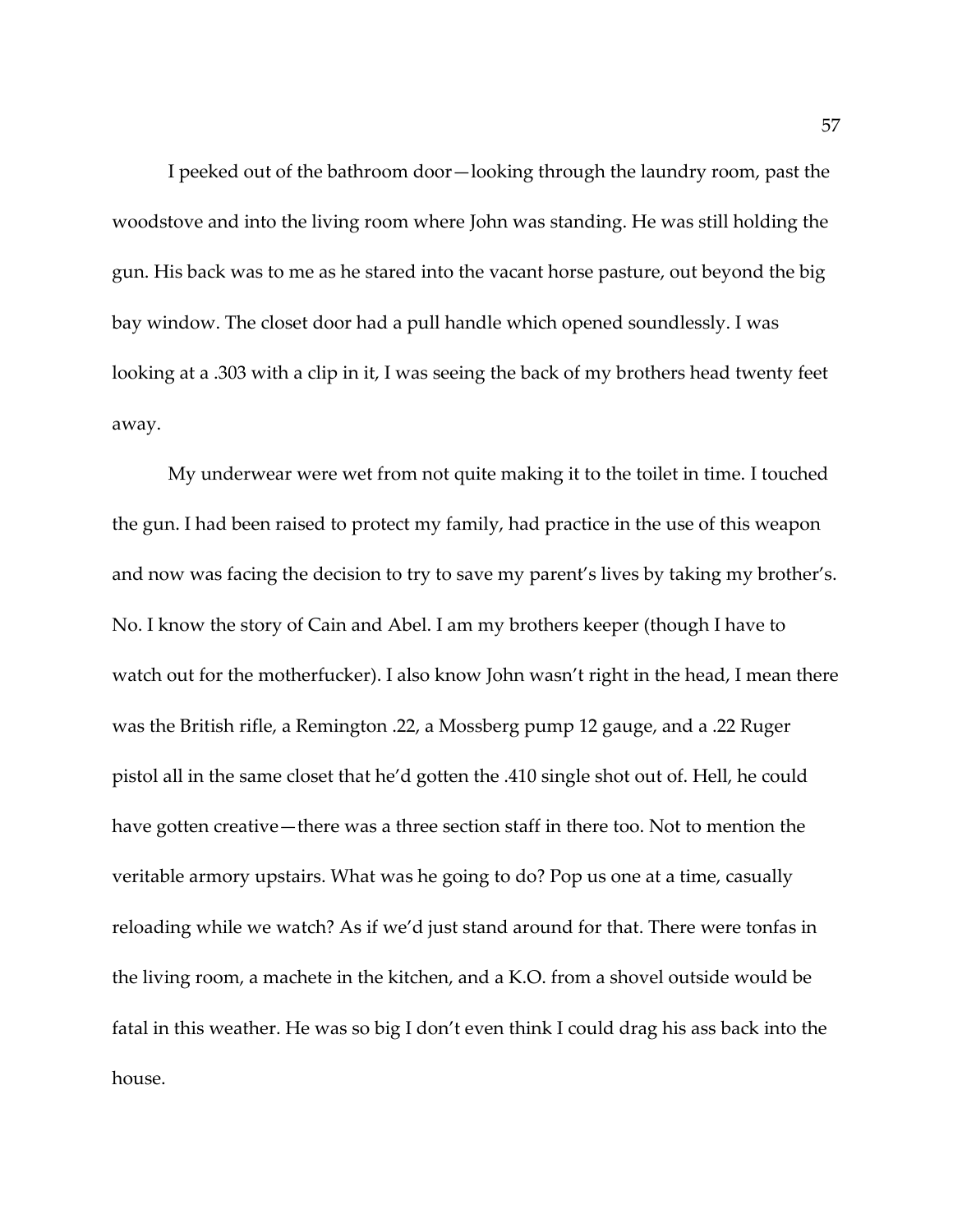Well, he did already have one in the chamber and had had the initiative. He didn't shoot me, I should probably return the favor. Anyway, he needs a dose of sense, not death. I outgun him just standing here, trying not to fart. I was a pretty good shot then, even with the glasses. …and quick. No one should die over a lack of sleep and an economy sized case of sadness. Especially not my brother, by my hand. For fuck's sake, he used to carry me around everywhere on his shoulders when I was three, telling people I was his cool little buddy. I softly shut the closet and stepped further into the laundry room to get some clean underwear that I hadn't put away after drying them the day before.

I changed my garment, I would not kill my brother – I would not hang on to that for the rest of my life. I would reason with him. If my parents got home and he was still going to kill them I could likely change my mind. I probably wouldn't have a better shot than now but I refused to let his madness become my own. I put on a shirt, some pants and brought socks with me into the living room. John turned as I stepped on the creaky spot in the floor next to the stove—I stepped there on purpose, I wanted him to see me coming, not to startle him. He relaxed the weapon, the point of the gun tipped to the ceiling.

He said, "you don't know nothing. You must not be in on it …you don't know nothing."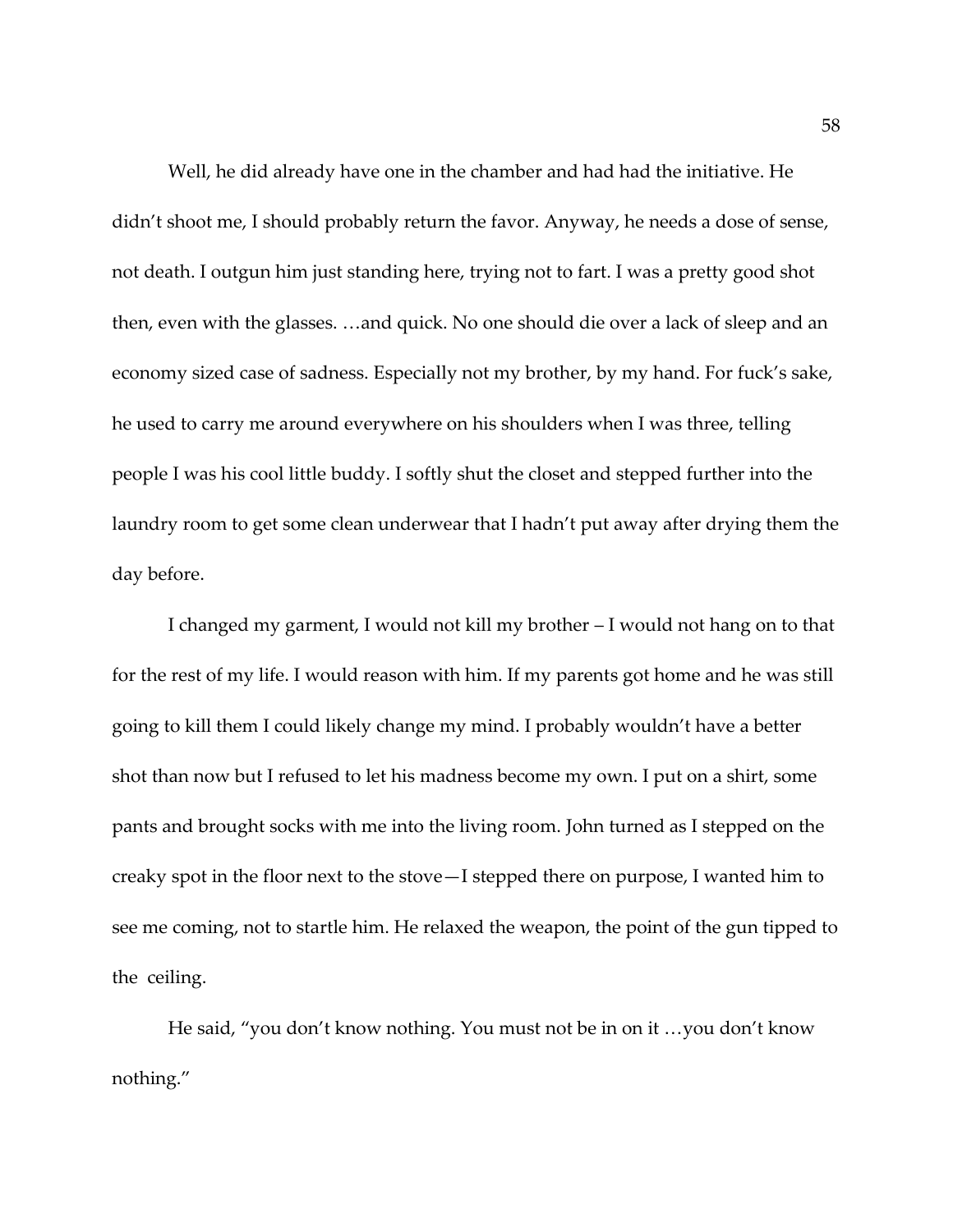"There's nothing to know," I replied.

Then, for the next hour I pleaded and argued with him. I did my best to make him see what was happening – a month without sleep, the stress of divorce, and his paranoid misconceptions should not make him a kinslayer. He stuck to his gun.

I kept getting more and more angry. Then there was another hour of me simply yelling at him- mocking him calling him a fool, daring him to come to reason, even taunting him to kill me. I was pretty great at sarcasm. I let him have it. He looked dazed, was mostly motionless.

He wouldn't budge, all he said was, "You don't understand, I have to kill Dad and Mom."

Finally I told him, "I give up! I can't stand sitting here with your crazy ass! I'm out! I'm going!"

He had told me before that if I tried to leave he'd shoot. I knew if I tried to plug in and reconnect the phone cord to make a call he would have either shot me or more likely at this point, beat me senseless. I figured I would walk to the neighbors house and call the police. I didn't think he would shoot me now. He didn't shoot me when I went to the bathroom, though he said that he would, and I had just called him a dumb motherfucker at least twenty times—at one point pulling down my shirt to show him where to put the bullet and "win." Yet, I wasn't sure if he'd let me leave.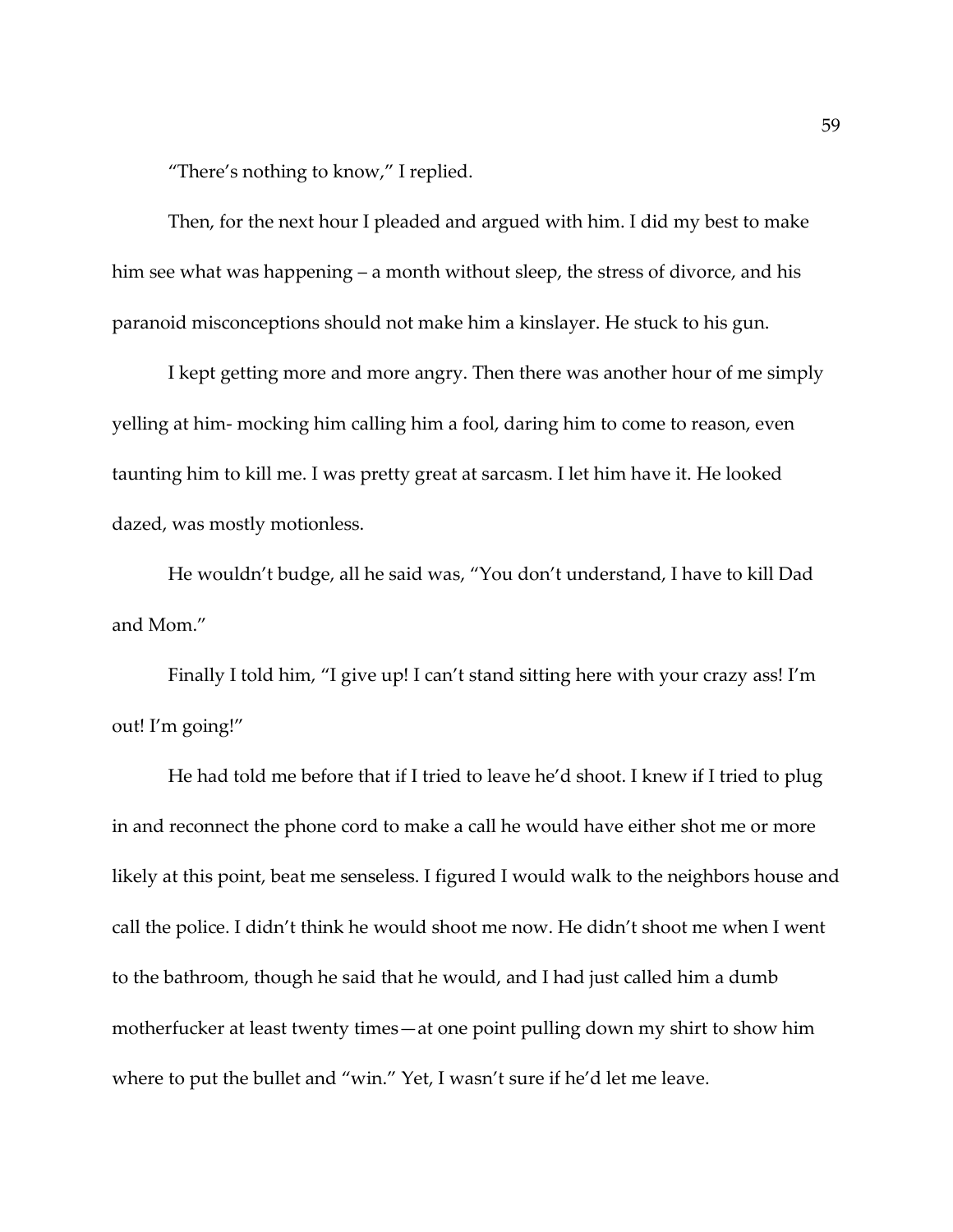I thought, maybe if I just walk boldly right out. I can't hesitate while stepping out the door, he'd think I was being shifty and react to that.

I layered up with some spare coats from hooks by the stairs– non hurriedly, staring back at him as he stood in the hallway. I went and got the stuff from my pockets out of the laundry room. He followed me. I walked back into the kitchen to put on my dad's spare boots, as mine were wet.

I said, "You should put that gun away John. Don't kill your parents. Don't kill Mom and Dad." He gave me a sneer and scratched his head. I was out the door, he grabbed a jacket off a hook and followed me. I was walking down the steps, I heard a click. I froze.

Another long millisecond passed where I was expecting to feel the bullet shatter my bones and to quickly see a close-up of the snow—but nothing, it was his lighter. He had lit up a smoke, and sat down on one of the deck rocking chairs with the gun in his lap, steadied the chair and just watched me. I was glad I hadn't hit the deck. I felt really perturbed, this shit was undignifying. I pulled out a smoke and lit it while I walked. It was four in the morning, I had gotten home at ten.

The wind had died down and the snow was falling fast, there was a fresh six inches of powder on the ground. It was cold but I had on a good, thick parka and was determined to not let him hurt anybody. I started off toward the neighbors house a half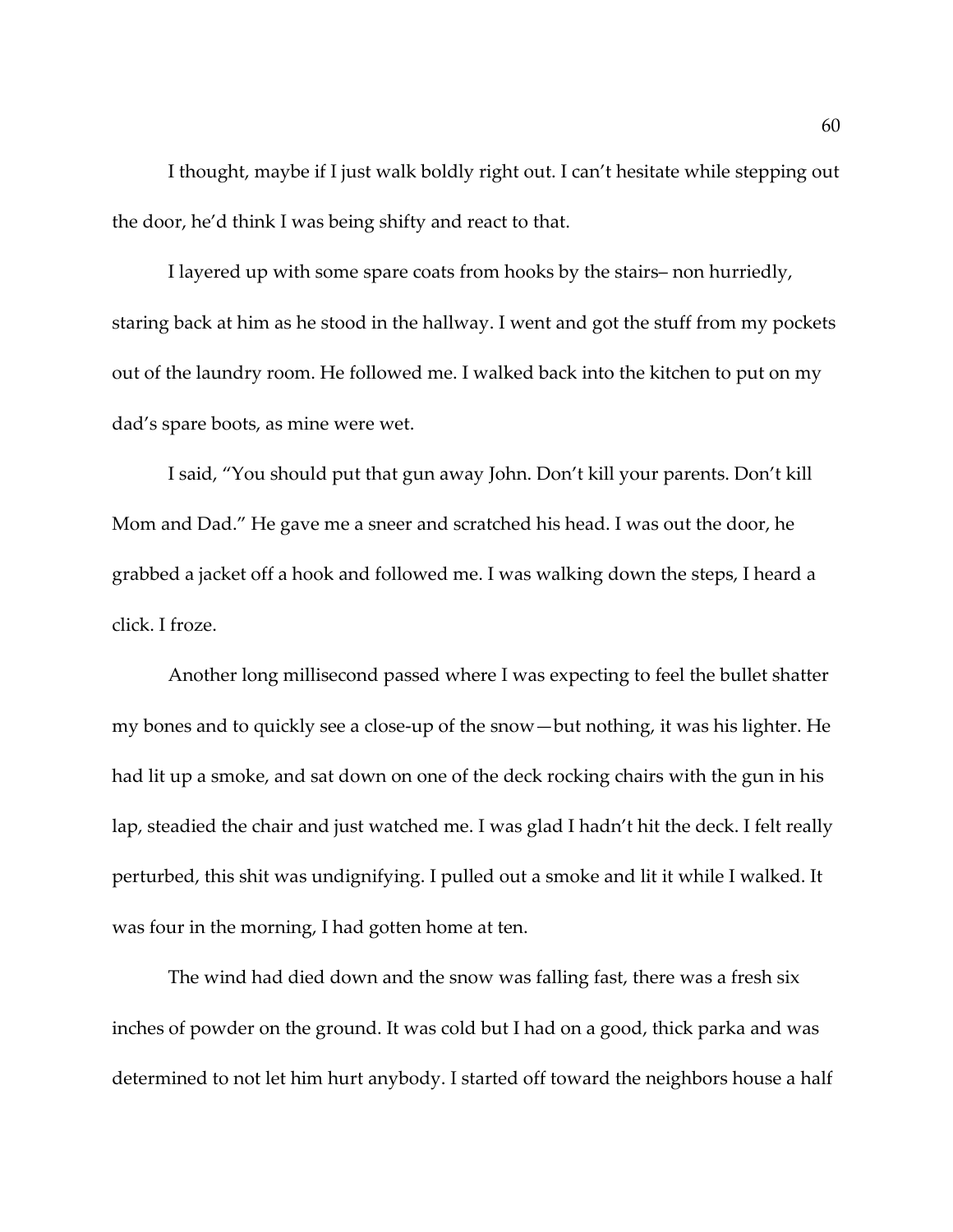mile away. It was late but no-one locked their doors, I could call 911 there. When I got to the end of the drive I heard an engine in the distance. The only people driving up the valley that late at night would be my parents. I saw lights flash up the road near the bridge and my neighbors dairy barn. I was on the other side of a large spruce tree from John, I couldn't see him and he couldn't see me. I waited there for them to stop, to warn them before they maybe got shot.

As the car pulled up I could see my parents squinting at me cockeyed from behind the windshield. I waved for them to halt. They pulled just past me, up the drive and rolled down the passenger window.

"What are you doing?!' my mother called out to me.

"It's John" I whispered – mouthing deliberately, "he has a gun and he wants to shoot you."

"What? What are you saying, why are you outside at this hour?" my mother yelled shrilly into the shadows. I stepped closer, giving up my cover. I could see John still on the porch – with the gun.

I blurted out quickly, "It's John he has a gun and wants to shoot you- you've gotta get out of here."

"What? What are you saying? A gun? Are you drunk?" She'd recently caught me stealing some of her whiskey.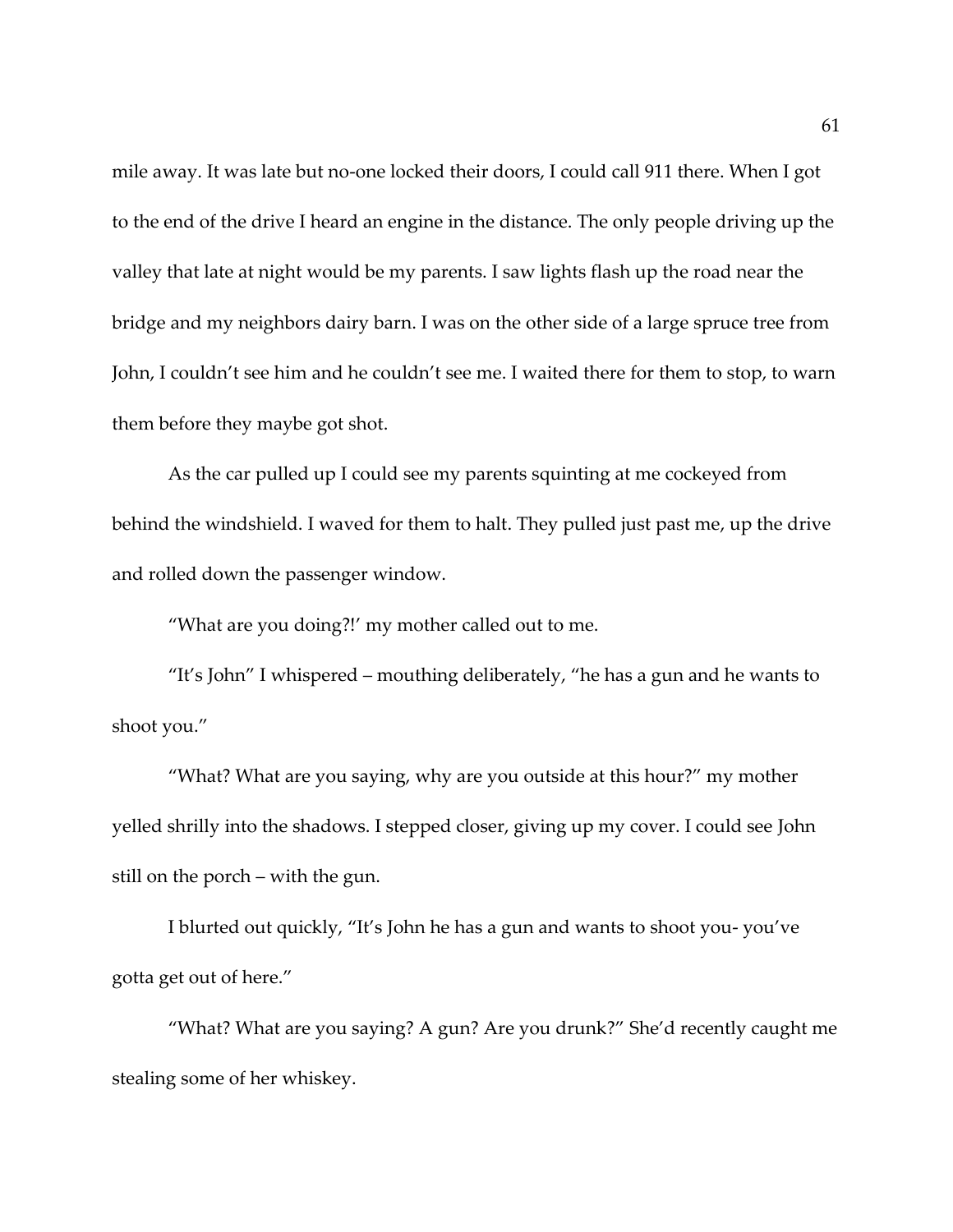I gave up on being tactful- John could surely hear and see us so I yelled jumping up and down pointing and waving my arms. "He has a fucking gun! He wants to shoot you! Aaarrgh!"

My dad shut off the car and stepped out. John had stood up and was reentering the house. My parents didn't believe me. I turned from them all and strode up the wheel tracks in the snow toward the neighbors.'

When I got up behind the hill at the bend in the road and within a quick run to my neighbor's house, I stopped and lit up a cigarette. I hadn't heard any shots yet and I was rethinking just waltzing into their house, if in fact nothing was happening. John may have been bigger than my dad but the old man was meaner, much more cunning, and could fight like hell. I smoked another, then another. I ran out after six, and there were still no shots fired. I was considering going back when I saw something coming up the road toward me from our farm. Darkly squeaking through the powdery white came a bike with a figure on it. I walked toward it. It was my brother—no gun visible riding a bike that I knew had flat tires, through the snow. He didn't look at me, he just stared forward and kept pedaling. I walked past him and didn't turn to see him go, just listened to hear if he stopped.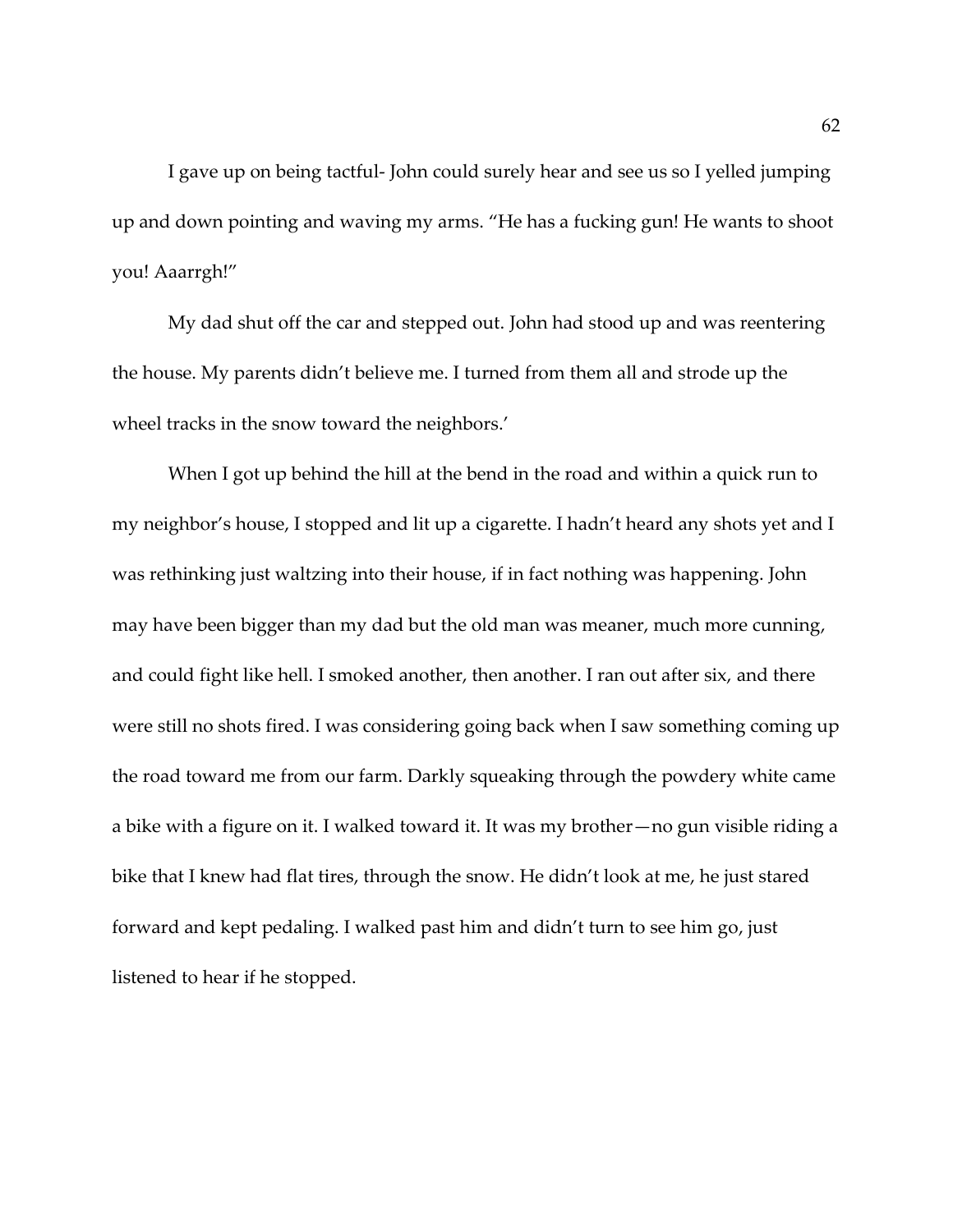## **Gripper**

Summer vay-cay had just gotten underway and I was home for the first time in months from boarding school. The 'rents had me hanging with them full-time the first week and I was fine with that. They had better food and more of it than I had gotten used to eating at school. My main man Niall couldn't hold off for much longer though and we were going out to party. We were both seventeen.

Some of the guys and gals I used to hang with were throwing two parties that weekend and I was to attend both. It was a big deal because after I left some friends of mine from one town started kicking it with kids from another. I was the common link between them, elevating my status and making kids want me to be there. This was different from how things had gone before when I was more on the outskirts of the constant popularity contest among the cliques and tropes of regular high school life. I preferred relaxing. Walking at the fringes of groups, being chill. I was a little anxious about being some sort of VIP. I usually tried to redirect praise and elevation. I preferred to peg it on someone else, as those popular folks doubled invariably as targets. If one forged too far ahead, their back often made a common target for character assassins the supply of which in high school was ample. The exception to that rule was perhaps found among the goth kids. Whoever was popular among them pretty much just got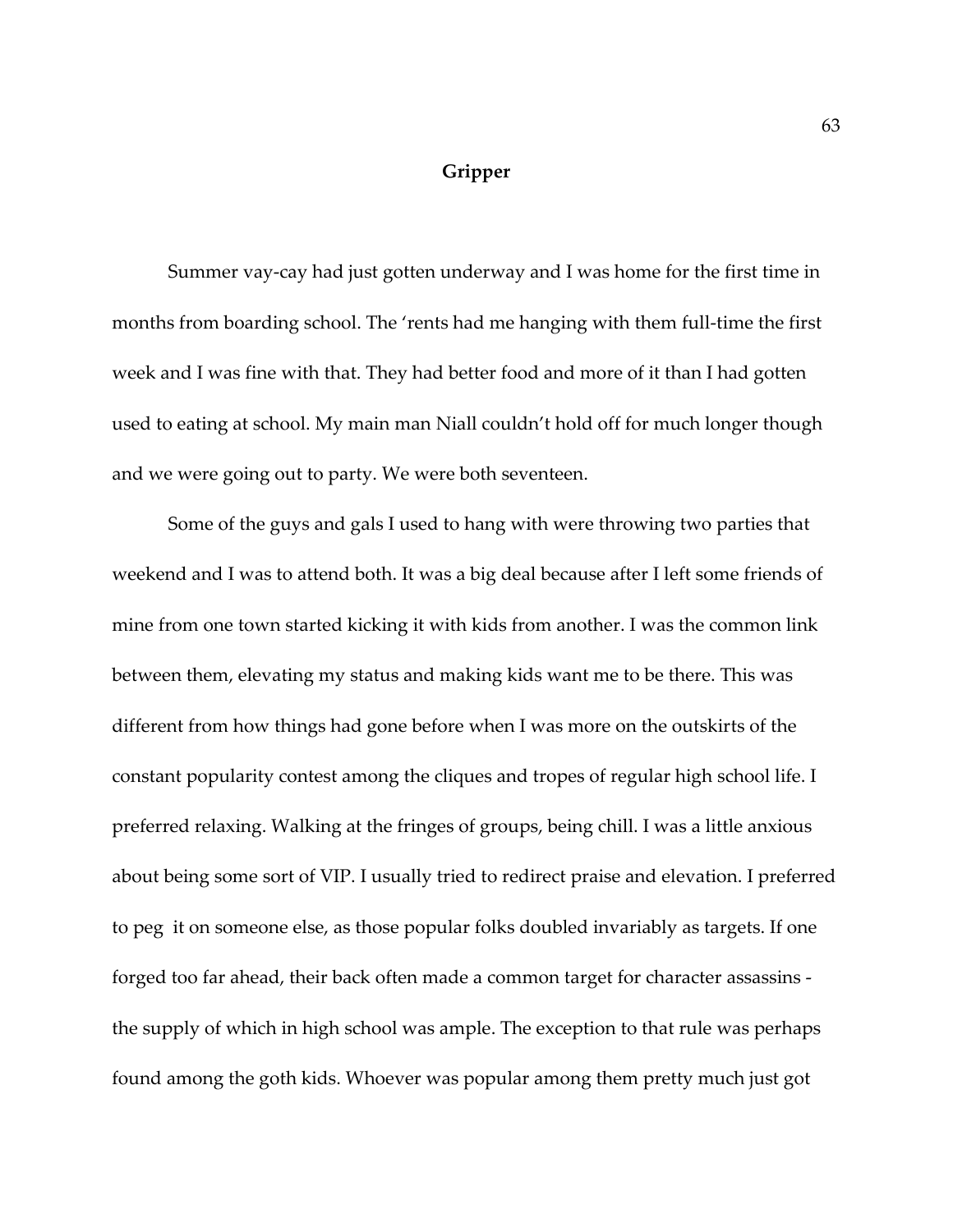perks since they tended to share everything—including shame. But being popular with those people generally required lots of accessorizing and I spent my spare money on other things. So even in that case I would defer any proposed laurels.

Anyhow Niall and I were driving away from my folks farmhouse after a brutal argument with my mother. "But, Mo-om, I'm peacocking. It's a thing." Mother barked back, "What thing? Some sort of shame yourself by looking like a twittering faggot thing?! What are you, a pansy waste?" It went on for awhile. Eventually progressing to where I "should be drug out into the street and shot," for walking around dressed like a fruitcake. My dad was with her on this but let her do the talking, as she was equal opportunity flipping out. "C'mon Ma, this is a classic look, like Space Oddity Bowie, or like one of the Young Ones on BBC." I'd been living in Minneapolis, the house that Prince built in the shade of Paul Bunyan's axe hole. It was the funky town from that song. At the time I was gobbling down P-Funk, Fela Kuti, and vintage XTC albums by the milk crate. I looked dope as hell. Whatever. I put the sexy back into flower child. Shit. I'd have looked natural at a George Clinton or Ween show. …dragged out into the street.… What, did Chairman Mao's team USA, Mormon Gestapo agents come out of their sleeper cells because a young man wore his fresh jammies and "behold, the bulge" pants out in public? Fuck a whole bunch of that ridiculous nonsense. Really she just missed me and wanted me to stay home playing cards or rolling dice with my pals until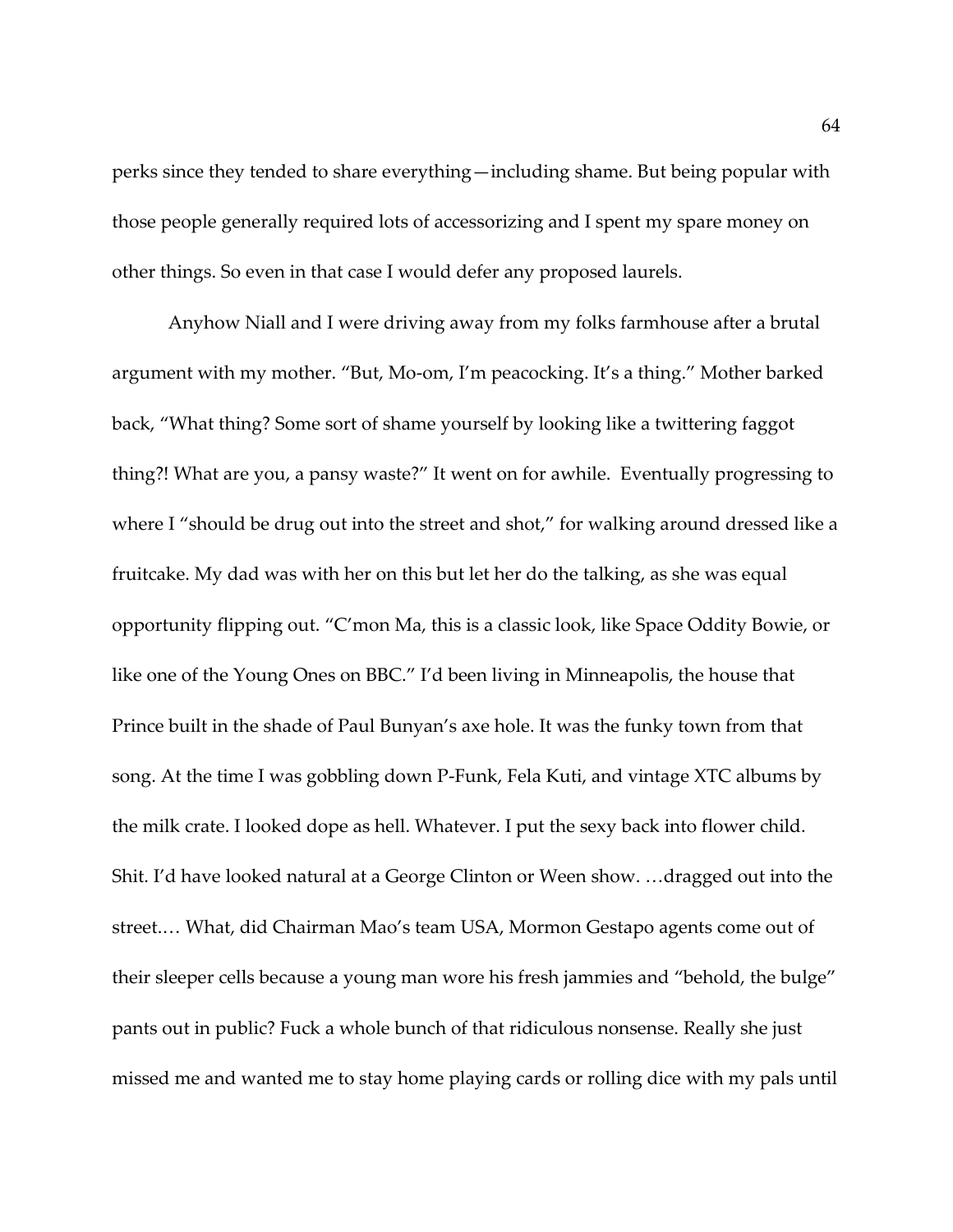the stars were out. Then have a great big bonfire, bringing kids over to make up stories or sing catchy tunes. …or maybe even prepare a great huge Sicilian feast like one of our old neighbor ladies showed me, like I used to.

What was I wearing? Well, let's start from the bottom and go up. I had on some black, fringed, knee-high, moccasin boots topped off by striped cobalt blue and ruby red Italian pajama pants which framed the shape of my bits just so. They lacked pockets so I had an ornate, leather clasp, belt pouch knotted at the waist for my wallet, smokes, and stuff. The pants-pouch combo worked great because I had complete mobility to do scissor kicks or tornados without my keys or lighter flying out of pocket. I had on a tight, form-fitting, white, long john shirt and a bright orange, fringed, short sleeved top that fit like a bolero jacket. The top -an orange shirt- had been a gift from a hippie mama pal at Arts High. It's been her uncle's. It was made for him by an old girlfriend and had unique hand painted buttons and faint lemon pinstriping. It looked like something Sly Stone or one of the Bar-Kays would wear.

Her uncle would wear this shirt and a big smile when he was bringing drugs into Dick Dale or Grateful Dead concerts. He never got searched and apparently was a chick magnet in the garish thing. She said that I was the only person she knew with the balls to wear it. I took it out of a vague social obligation—almost like a dare. While wearing it, I had a similar experience to her uncle. First off, when putting it on you couldn't help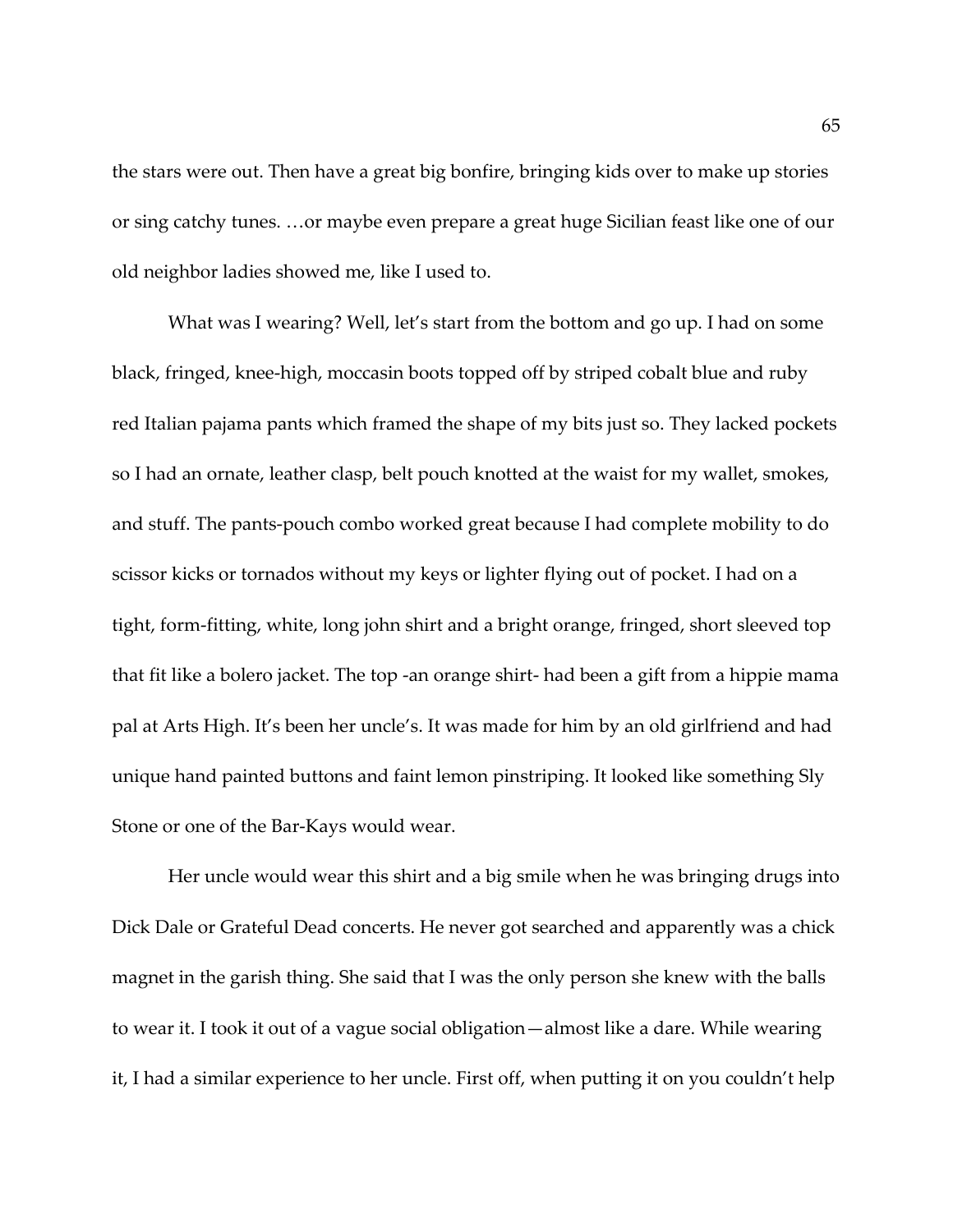but grin at yourself in the mirror, because it was the loudest damn thing you'd ever seen and yup, you were going for it. I was so conspicuous I never got patted down or searched in the thing, doormen never charged me a cover and didn't ID me when I had it on—it was like I was always in the band or whatever. Girls seemed to find me more approachable, and with that crazy thing on there was always something to talk about. Cops and gangstas might point or laugh at me but they didn't try to bully or detain me (which was pretty far from usual). In addition to that, complete strangers (especially the elderly) would regularly come up to me and tell me of the craziest things they'd done or ever seen. For me, that alone made it well worth looking like a freak show. I love a good story. Niall was less wildly dressed. He had on Vans shoes and hat, black slacks (he too only wore pants one could comfortably do high kicks in), an Alice In Chains T-shirt and a long sleeved flannel he'd lifted from my house. My Ma was right to say that I looked different and even be concerned, but I knew that I'd be alright. This was already a tried, tested and proven outfit—I was wearing that shit practically everywhere that year.

I didn't like fighting with with my mother, I knew how lonely it was out in the hills but I had a social obligation, and Niall would look bad if I didn't show up. I couldn't let that happen. Niall and I were up until this point the dead last rejects in the ongoing, school popularity contest. We were always getting attacked by people because they thought they could get away with it.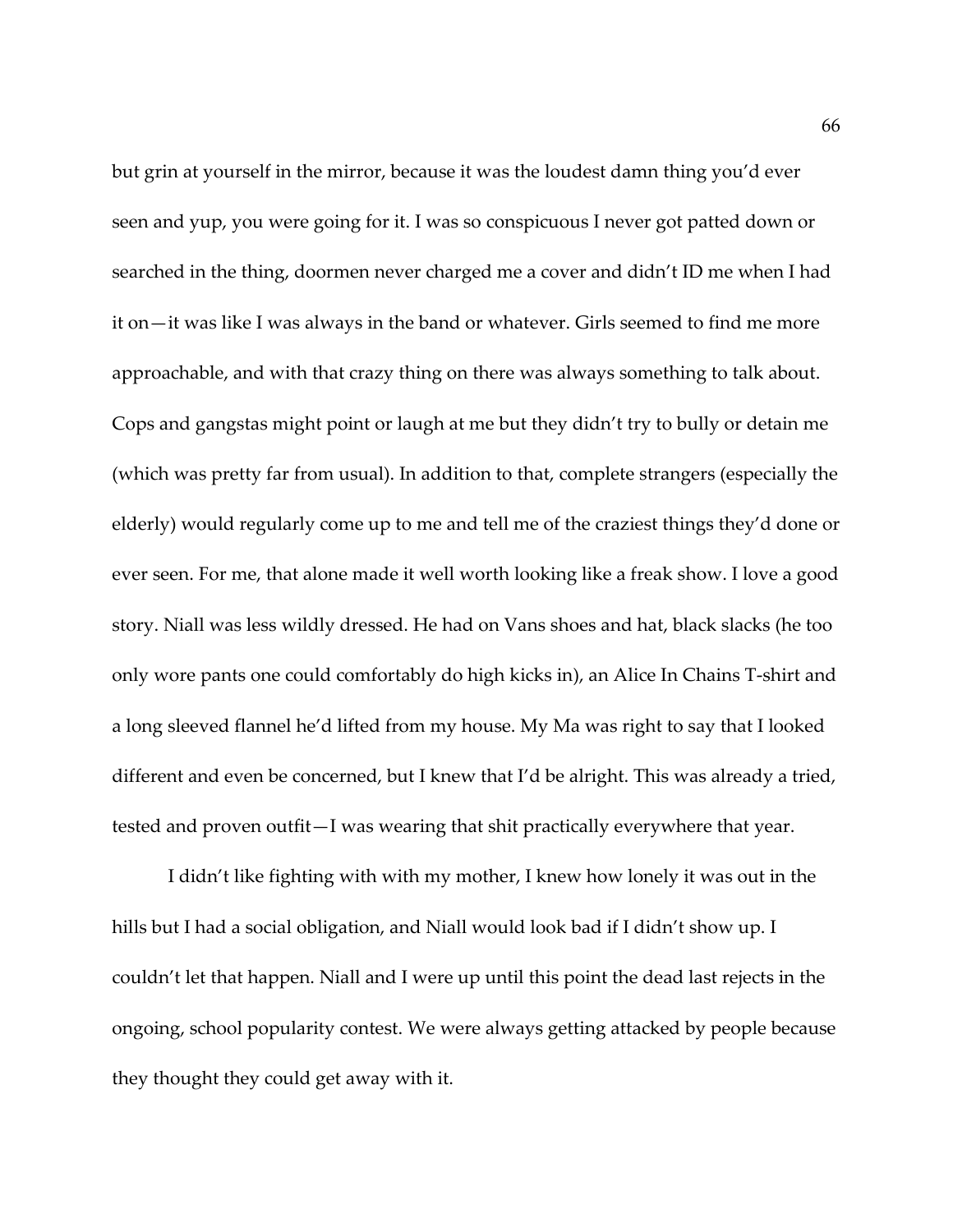I was proud to have beat motherfuckers off of Niall when we moved back into town and ashamed of when I wasn't able to. It had been hard for Niall at times with his popular brothers—making him like everyone's kid brother to shit on and I was always the new kid who one can assault with impunity. There were always plenty of bullies. For me in the last few years it had been mostly the sportos. I whooped a couple of bigger and higher status jocks who'd attacked me for not being on the team (first it was the wrestlers, but it blew up from there to a lot of the different sports' guys). Therefore I had to defend myself almost everyday against low status sportos trying to socially elevate themselves by kicking my ass. But my dad made sure I could rock socks, and for awhile I was a borderline bully boy (sometimes acting preemptively)—but I was really just trying to look out for me and my friends (who might get beaten by proxy). Now we were older and suddenly the cool kids because we had been the first in our grade to lift our plaintiff hands out for controversial music, sex with girls, and copious amounts of cushy buds. Also, I was the first one to move away (and beyond all hope I lived).

What I really wanted to find out was if my new status could get the attention of this girl Emer, who was essentially a mythical Norse-Irish nymph-princess of tauntingly captivating sex. I knew no straight man, boy, or lesbian who wouldn't have given a pound of flesh to have a go with her. She gave such a solid rise with her laughing green eyes. Man just thinking of the double curve of her ass, there in the truck was making my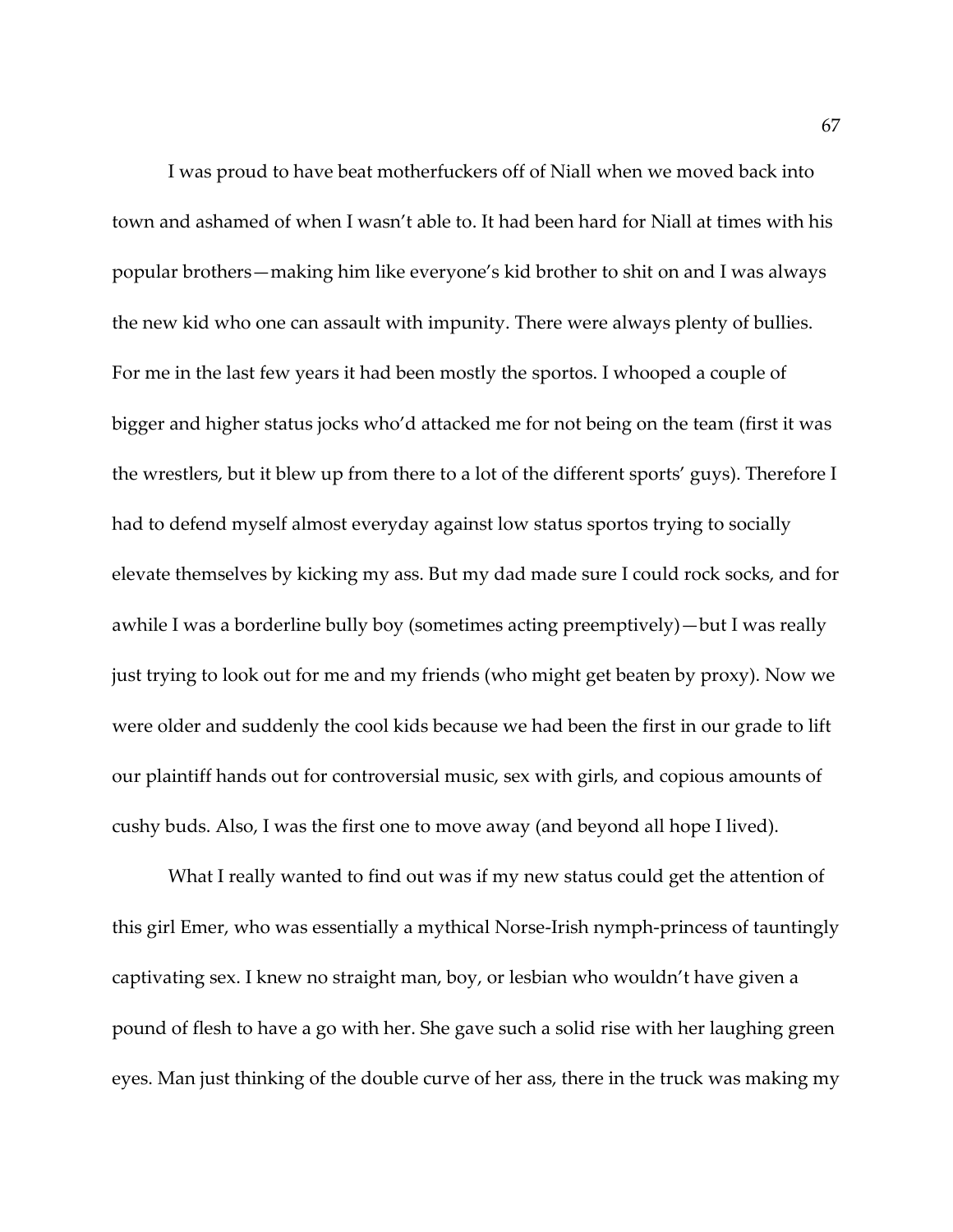belt strap feel a bit too tight. Perhaps she'd bite. She'd flirted with me once, but she flirted with everyone because that's what they wanted to think that she was doing. Niall was saying, "…she IS fine, man. Pass me Old Juanito." Old Juanito was the name of a massive clay pipe that lived in Niall's broken glove box.

Old Juanito had a Mexi-Spaniard looking face (like Don Quixote gone vaquero), long moustache, his mouth and eyes open as if in dull surprise. The mouth was the bowl of the pipe and fit an easy dime bag or two depending on who you were dealing with. It was a pipe of substance and fit well in the hand. Juanito was going back and forth as we sailed effortlessly around familiar corners—past cliffs, boundary stones, over rills and through encircling plant life across the thirty miles we were headed. The air smelled floral of cut hay, thistledown and blackberry blossoms; sweet, tart and fragrant like in a botanical spa. It was first the Violent Femmes then Bob Dylan out of our mouths and speakers. He'd offered to play the Subhumans tape I'd left in his car, an old favorite of mine, but I wanted to hear our mutual fun time classics. In between good songs we were thinking up and voicing more clever analogies for pretty girls sexy bits, police cruisers, and new, improved sarcastic ways for saying "affirmative." There were always a few quotes taken from movies and used as idioms. Like yelling "Sexual Chocolate!" and miming a mic drop as an expression for something being really embarrassingly bad; in reference to Randy Watson from *Coming to America*. Or saying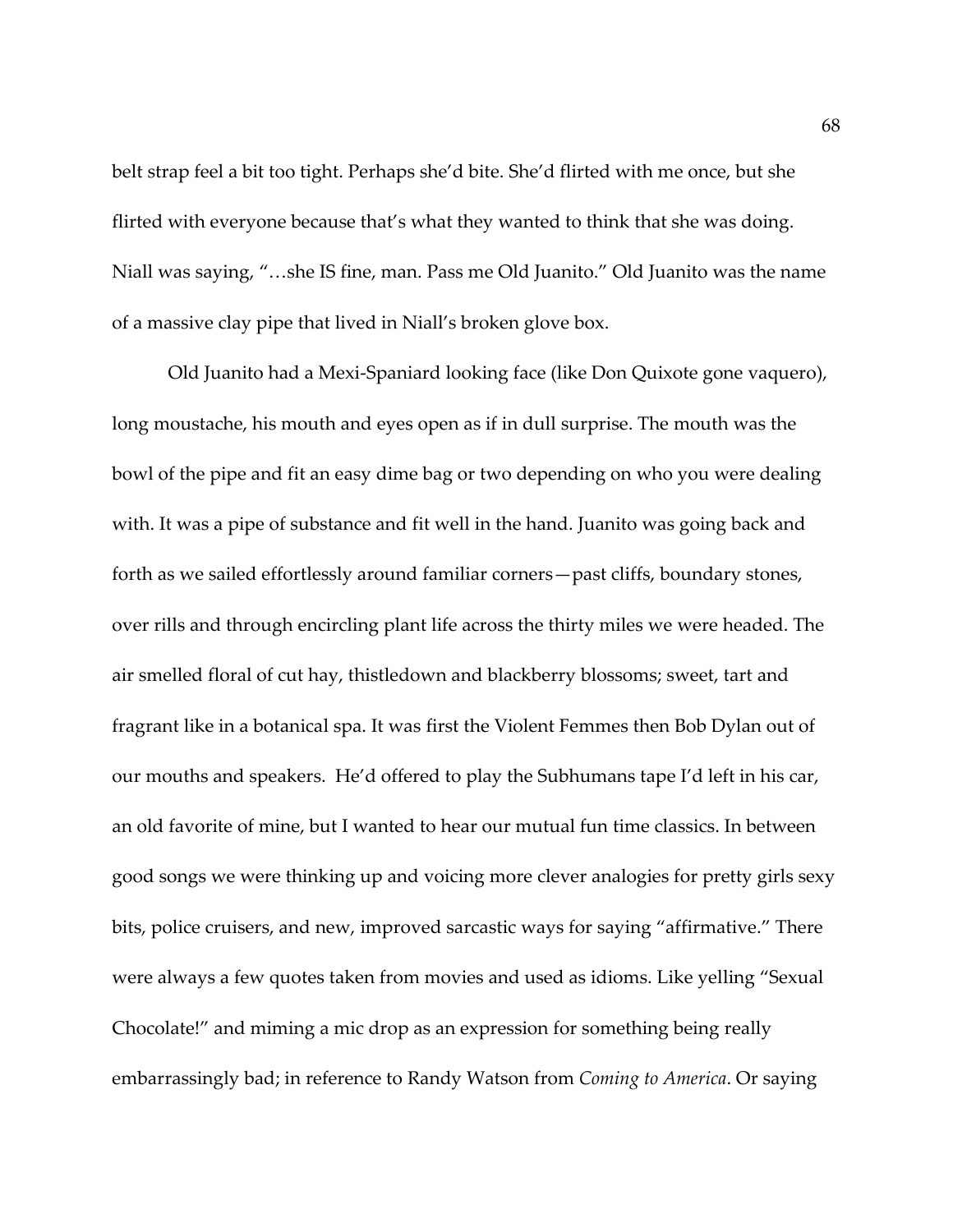"Have a coke and a smile" as a way of saying "shut the fuck up" in reference to Richard Pryor's advice in *Raw*. Niall loved Eddie Murphy.

We knew a redneck guy who liked "to sit on the back porch, and blow shit up!" We passed his house and started jabbering like southern yokels, about pegging cows, sheep and chickens until we stopped at the turn off from the back roads into denser civilization. We were on the lookout. Cops liked to hide in the blind turns around here, had got my dad a few times for speeding, and once almost caught us red handed with Old Juanito laughing smoke rings at us.

I was riding passenger at the absolute peak of my high. When the cop lit his cherries I tilted the seat back to pretend to be asleep. Niall flipped out, "No man! Don't, just be normal. He'll think we're up to stuff for sure if you're laying down!" No dice, I couldn't talk to anybody—just too damn goofy at the time. I had one eye cracked and noticed all of the fog in the car clear as Niall rolled down the window, meaning Mr. Officer just received a potent hit of hotbox chronic. He coughed. We were fucked. "What's wrong with your friend there." Said Mr. Officer, flashing his light across my face. I don't know what possessed me to do this, I knew it was the wrong thing. I popped up, faced him with both of my rosé stained glass window eyes and hissed loudly, "I'm asleep!" The surprised expression on Niall's face was priceless.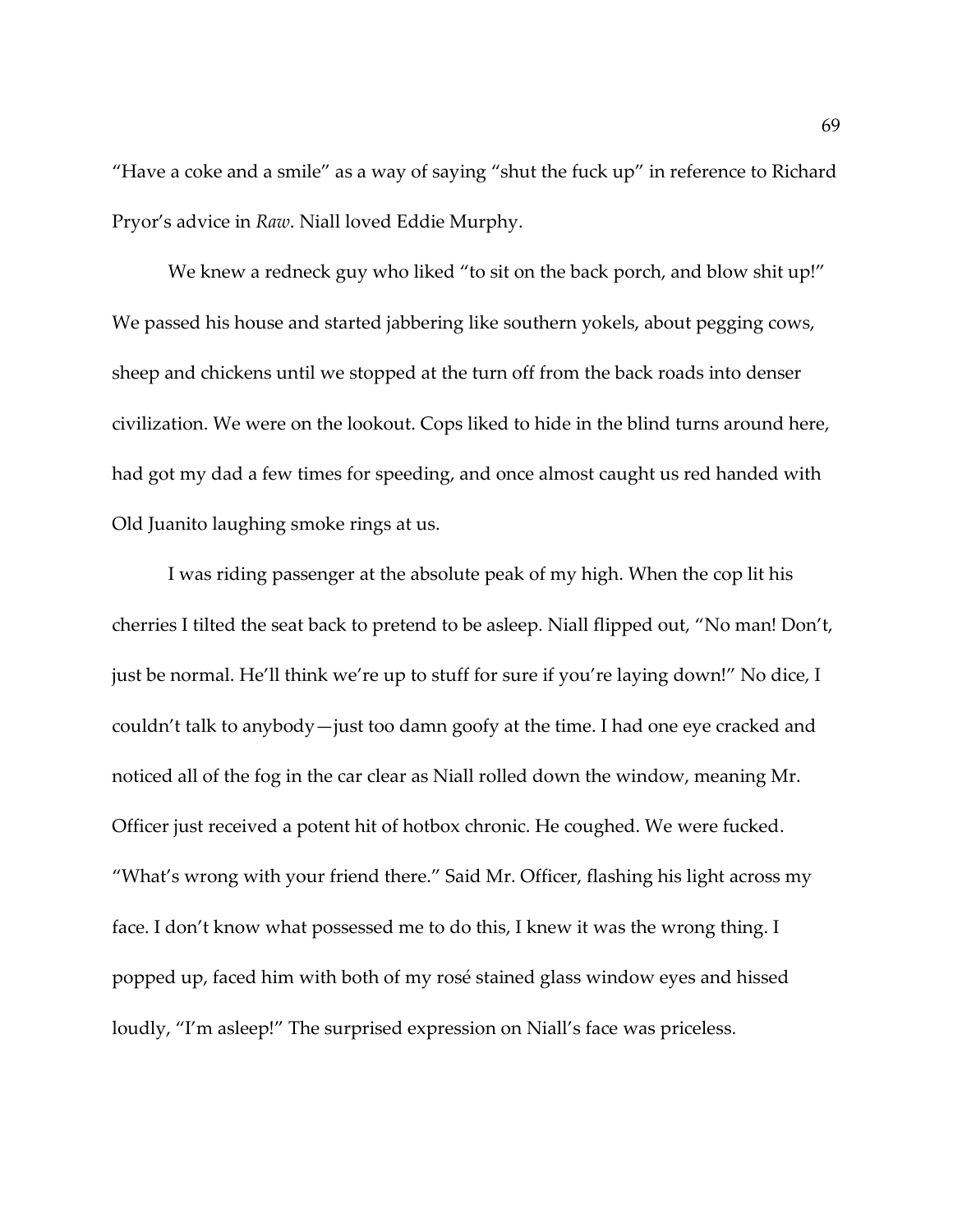Niall looked like he was going to lose it laughing, then whipped his head over to gauge the cop's expression. The officer snorted, stepped back and shook his head. Both out of the car. Interrogation times. "What are you boys doing out here tonight..?" Then on to ye olde searchy-searchy. Oh shit, the glove box doesn't close and he's in there by Old Juanito. We were lucky that when the cop was digging in there and hit pay dirt he was squeamish of the crumpled up tissues I'd placed around and on top of Juan. We didn't have anything else to cover the beast with. It was ragweed season, I had hay fever and a few were snotty. He touched one, got his fingers wet and looked super disgusted. I'm pretty sure by the horrified way he looked at us that he had thought they were laden with teen reject, whack festival cum blossoms. Cops tend to have the dirtiest of imaginations (then again I've seen what they force these cats to watch in their cop schools and it's pretty fucking terrifying). He had Niall do the drunk test no less than six times, until he seemed satisfied enough to let us go.

We were lucky, he knew we were higher than Sputnik riding on Airavata's tusks and he could have hauled us in or worse. Some of the cops down there liked to beat out the phantom monkeys on their backs, and I didn't want to be beat like no cops monkey. Niall had been completely overwhelmed, "Asleep! Asleep man, REALLY! What-thefuck-was-that!?... And the tissue! Our lives hang in the balance and you fucking cover it with a goddamned tissue?! Wh't'feck'man?!" Yup. I never really lived "being asleep"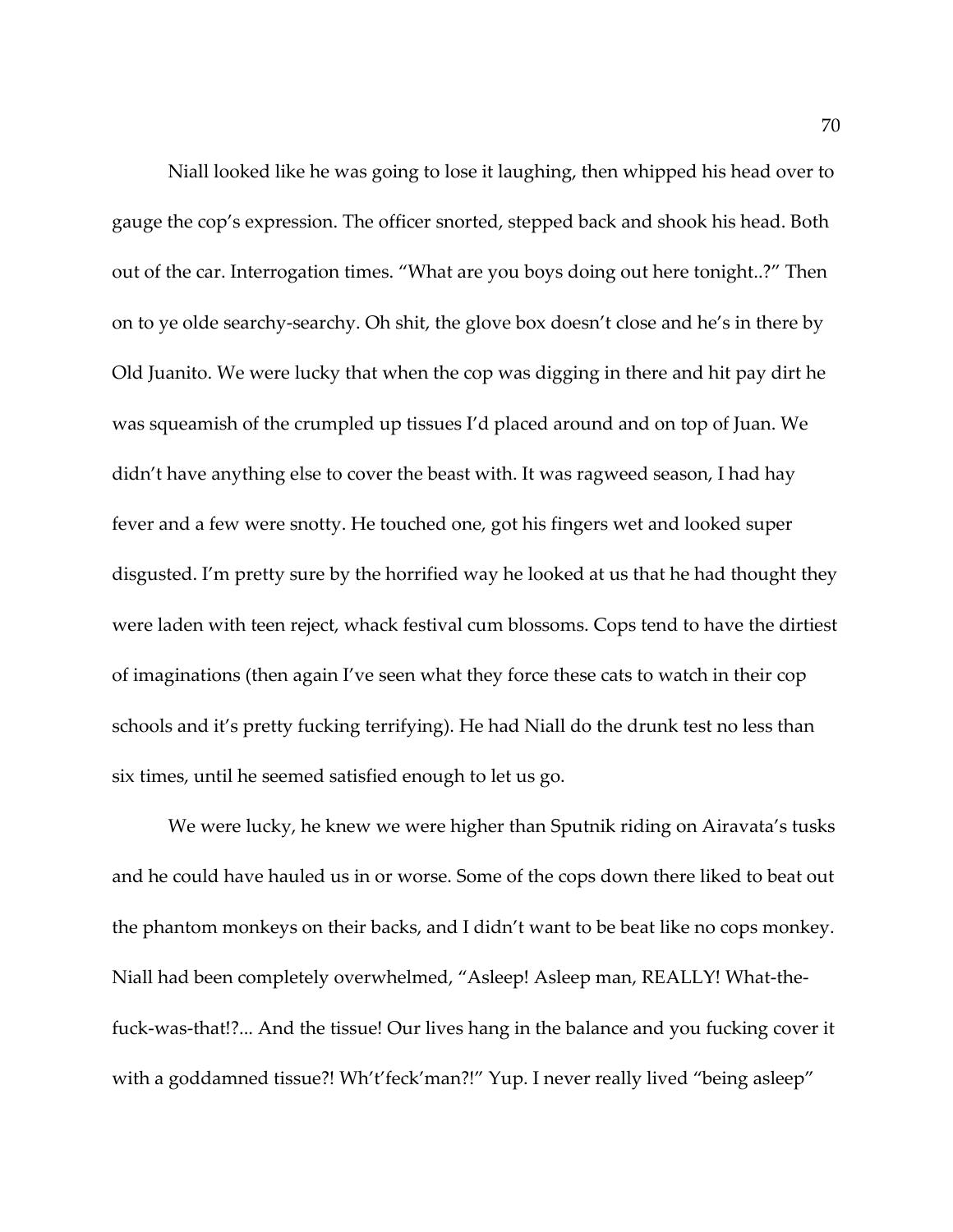down, but I did learn to adapt a more regular, sedate method with authority figures after that. Right now however, we were on the lookout. We didn't want to even skirtingly take chances on sordid police-fantasy delays. We had two parties to get to.

We put on dour, church faces and tuned on commercial radio to keep up the act of humorlessness. If those boys in blue saw you joking around and having a good time they'd pull you over for sure (crazy outfit or not). Too high either on drugs or life, better book 'em… Nothing like hearing commercials for blathering political wags, new & improved litter-shit-kitty shovels, and shiny freeze-dried, sugary bacon-bites to suck all the joy from the world. We had the choice of country break up songs, olden times by captain acid casualty, or the words of Jesus reimagined by some backwater, toothless, West Virginian hick, jingo lobbyist. So we listened to the seventies rehab station and started talking about the landscape architecture of the various lots we passed. Mellow structuralist gab backed by played out sounds, a regular after school special on wheels.

We came to the turn to go to La Crosse or toward Brownsville. I thought we'd go first to La Crosse. I loved La Crosse and its scenic bluffs, underage accessible bars, and plenteous, sex shop savvy girlfriends. We turned towards Brownsville. The place with the fish frys and the big church. "L'Grosun's?" I asked. He lived in Hokah, a town halfway in between. Just uphill from the broken levee, out next to the flats. "Oui, L'Grosun's."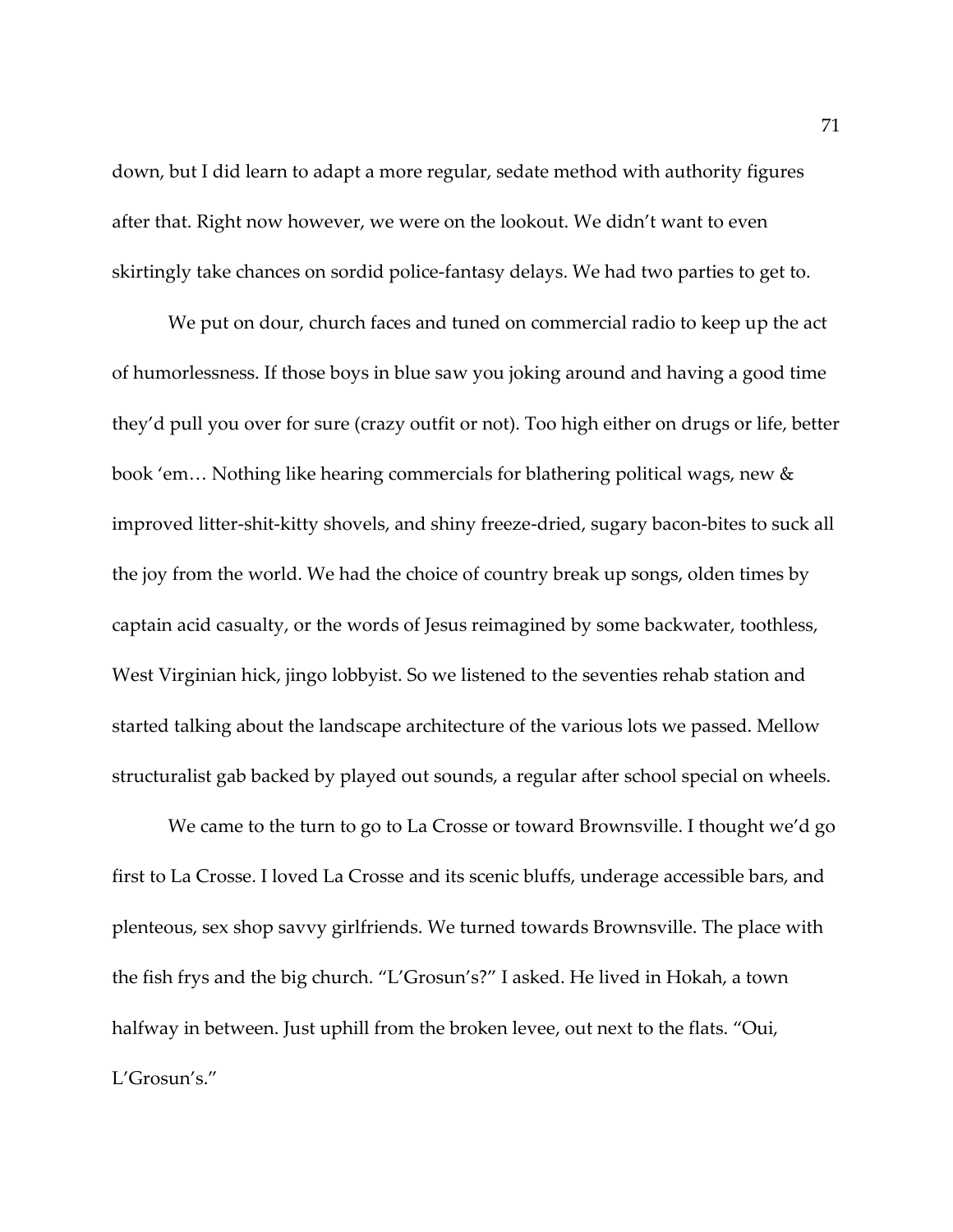L'Grosun was a guy who taught us how to play drums on a trap set. Well, instructed Niall, who then showed me. We could both play every song from *Ride the Lighting* because of him. He was a big fella. Wavy blond hair, like he crimped it. Corpulent. Enormous Dutch nose. A young hesher. He pretty much wanted to grow up and be the next singer or drummer for AC/DC. We'd smoke him up and he'd teach us stuff. It was a mutually beneficial relationship. He was a couple of years older and wanted to be friends with Niall's elder brothers. Niall filled me in on the way to the haps at L'Grosun's of late. Apparently Scooby, Benzo, and Phil had been squatting over there cooking and smoking up grips of meth. Musketeers four had been so prodigious of late, selling to the trailer court community on the flood plain, that they were celebrating a thirty day party for L'Grosun's birthday.

Today was the thirtieth day of the party, a party in which each person (and a few stragglers) had been up a solid thirty days on meth. I was like "Whaaaat!?" One of my brothers had a dark chapter on that shit and it turned me off in a big way. I'd seen people plenty of times, up a weekend, maybe a few days, vapid, possessed and schitzo, but thirty? "Fo-real!? Thirty days? A fucker can die from a splinter of that." I scowled. Bad blood with the crank heating to a low boil. Niall cast a wry smile."Yup'n. Foshizzle, man. Real thirty. Careful now, shit's cra-cra-cray-zay over yonder. Yepper-Skipper!"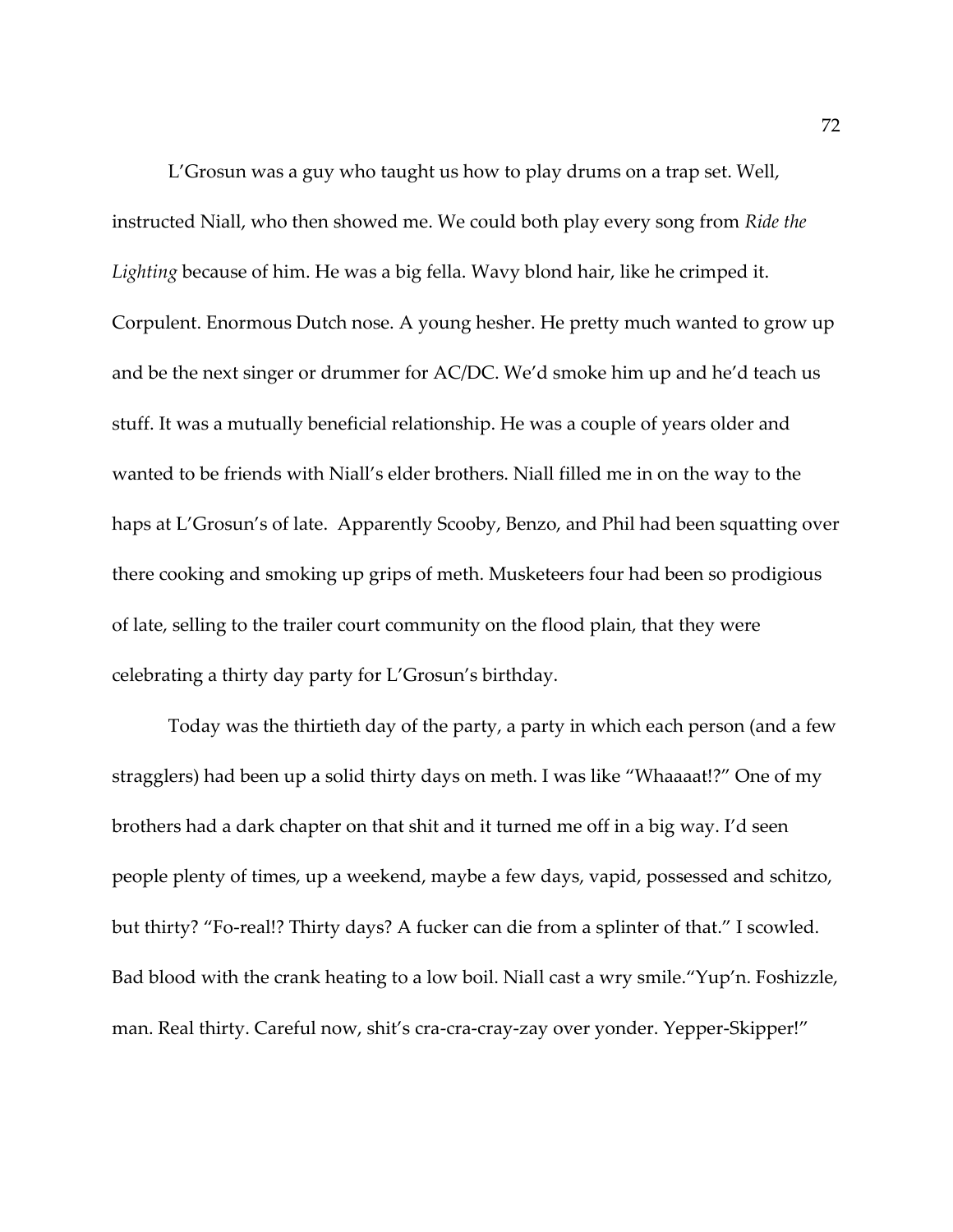We rolled into the drive in front of a beat up, peach, two story prefab. There were eight or nine cars parked in the drive and on the lawn, full up. One was just leaving so we didn't have to gamble with the street. Thank heavens. Hokah is a nightmare of drunk drivers smashing off your mirror or fender and bailing. At least we were spared this local chapter of the Old Milwaukie driving school. Out of the truck Hokah Tech's dropout division stood looming before us. L'Grosun's and his meth lab of pre-fire and flood destruction. We were met at the door by a jean-jacketed hesher who looked like he combed with a squeegee. "Who the fuck… oh Niall. My good man. Who's this, the prodigal son? Come in. Scooby just left, I think L'Gros just busted his face! It's a party!"

We walked into a dark infested living room full of broken furniture. Some scabby, half naked tweaker girl was in the corner scratching herself and cursing at the cigarettes in her handbag. It smelled like old shit and burnt plastic. We fought back the urge to gag and went for the stairs going up. You could hear L'Gros and Benzo shouting like football hooligans up there. We climbed halfway up, making it to the landing. L'Grosun popped down the stairs like a yellow streak of stink lighting. His stained light tan bathrobe fluttered, his flip-flops flapped, his balls dangled out of his filthy, blue, sailboat boxers. "Hey fuckahhs! How's my menzz!" His eyes bulged a painful, puffy pink-red emptiness. He stank. A formidable cloud hung about him of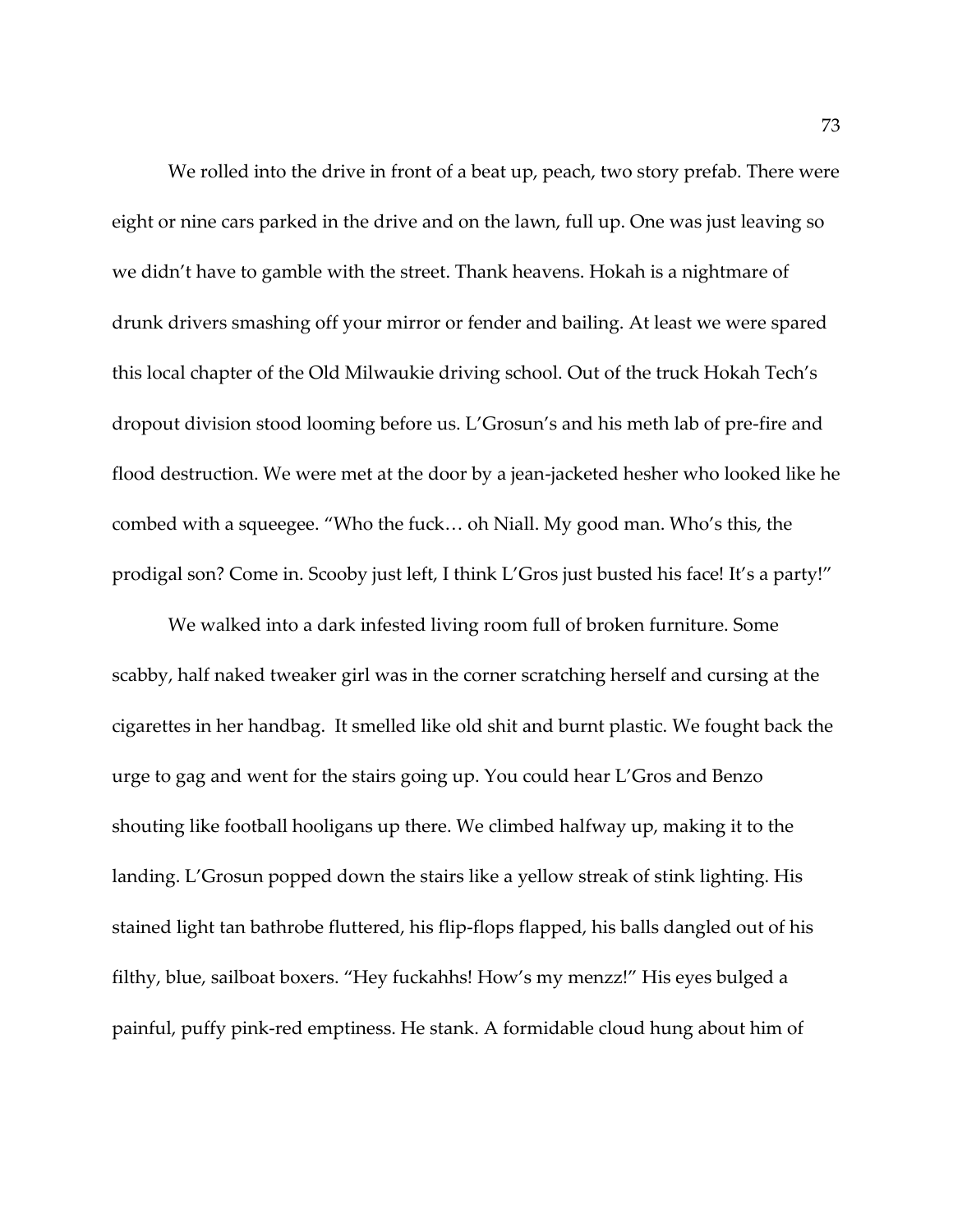bum pits, fresh landfill and incinerated Sudafed—over powering the mere human shit, crank-stank of level one.

We couldn't get a word in edgewise. "See that? Whahaaa-haha! That's where me and Scooby got pushy on the stairs. Motha-fucka snap into a Slim Jiiiiimmmm! Slim Jim Bitches! Lookit! See his face in the dumb damn wall?! Foooool! I bust bitches for breakfast! It's dinner and I need rock!" He flew back up the stairs. Stirring further his personal stink cloud.

I was flabbergasted. This dude was always fat. Just a big dude. He had become skinny! Well sort of. His flesh hung off his bones like flopping rags. He used to talk slower than Andy Griffith on Quaaludes, and move like cornstarch and molasses. He now was all Speedy Gonzales on recess pop rocks. Had once been over bathed and smelled like green shampoo conditioner blend. Now he had a dirty, thickly crusted, lost hobo penis, power odor. His eyes were recessed into their sockets but bulging out like agonizing, veiny, face hernias. Complexion was the scratchiest looking collection of itch wounds I'd ever seen, body wide. Like he'd had fallen into a moment of passionate romance with an aching, long lusted, bushy patch of poison ivy. The cracked in hole in the shitty post-fab drywall looked generally face like. I could see the rough arc in the break mark where Scooby's nose had connected. There was a further pushed in outcropping and little blood marks on the plaster where the nostrils had been. Great.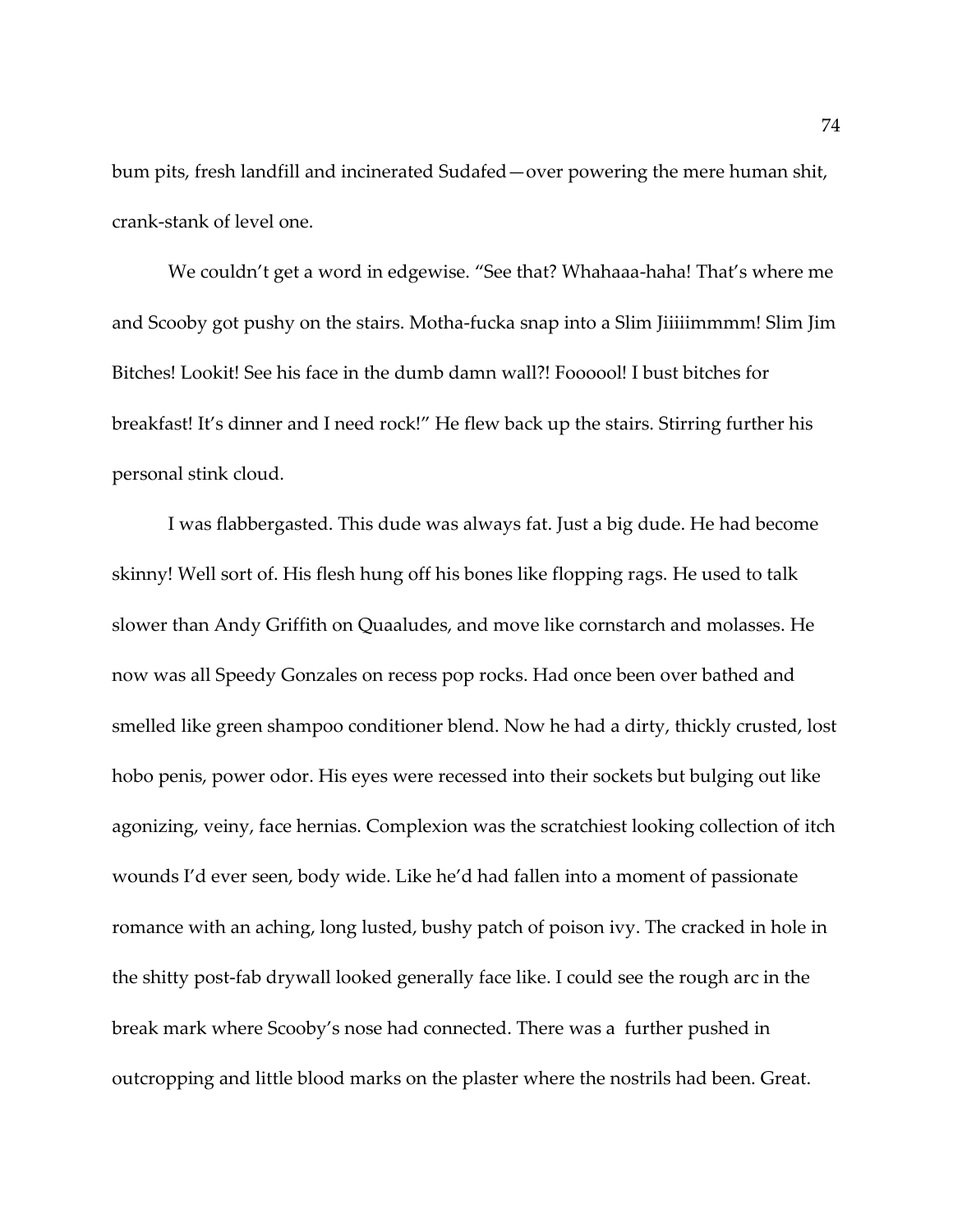How fun was this. "Maybe we should go man."

"Now, man you gotta see this shit. I was here yesterday and I just didn't know how to describe it, what's happened with people here lately. You, you just gotta see it. I dunno, I don't know how to explain this level of fuckedness." Niall said looking amused at my vocal expression. Niall couldn't read facial queues too well but caught tone, and with Niall I wore my heart on my sleeve. It apparently sounded pretty grossified and disgustulated. "All right man. Let's go up and see it." I straightened up my chest and tilted in my chin, not just to tough it out but in case someone got the urge for fisticuffs.

Crank generally brings out the best examples of the worst in people. I'd already seen too many fights erupt out of thin air from tweaking geekers and I didn't want to be sucker punched and tossed out a window, like what famously happened to a guy I once knew. No fucking around, but act cool, no fists up or anything. Just casually badass. Even though you're wearing a captain floofhammer outfit, everybody's seen some dude get his ass busted for fucking with a fresh dressed man, style irrelevant. I mean just look at muscle queens. Only dyed in the wool busters want to take the time to fuck with 'em because of the fear of how your ass will look being kicked by one, and what could happen after it's over. I mean everyone who's ever been in a fight knows things can go wrong and that you wanna weigh out your risks. That kind of second-guessing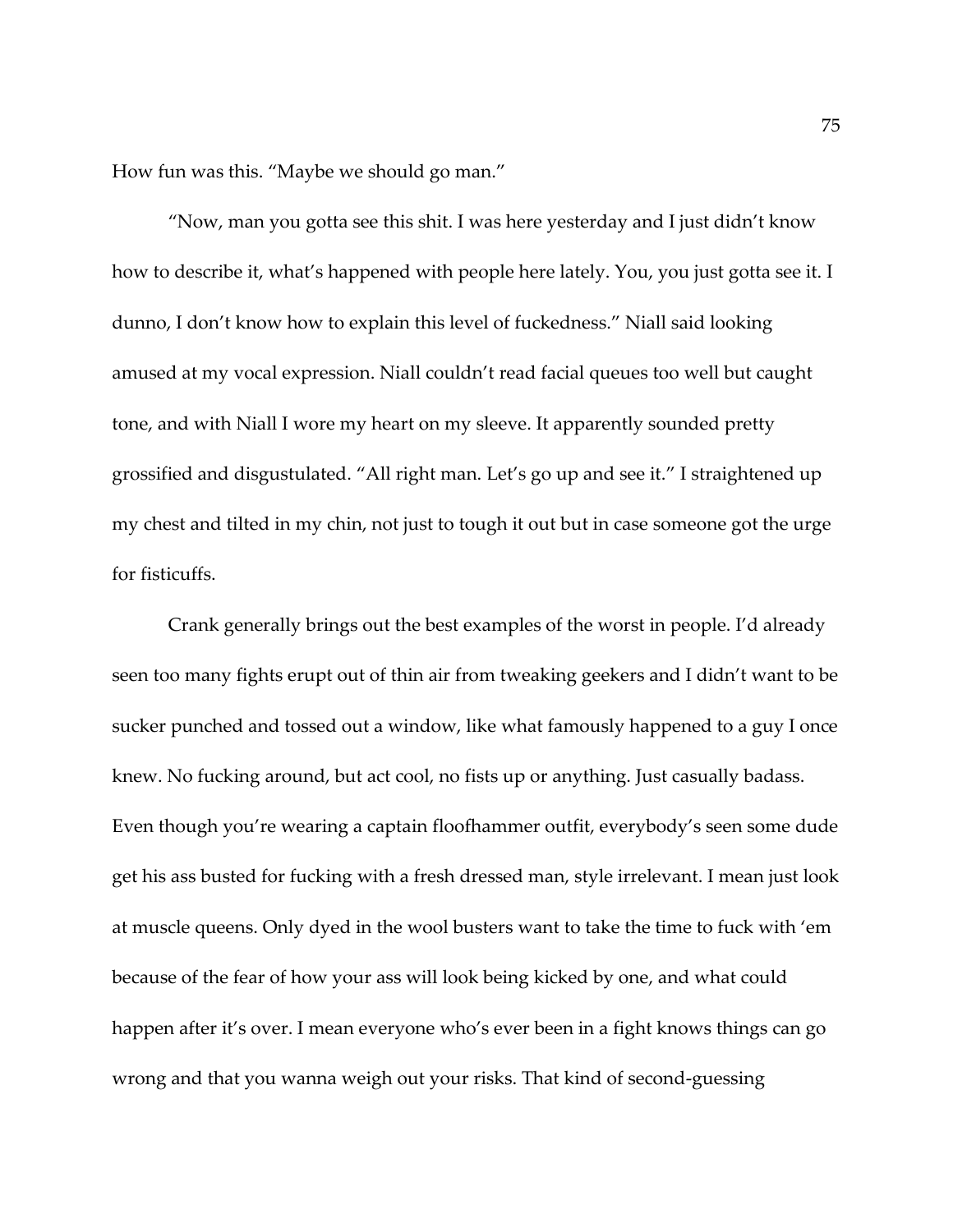becomes instinct then for when enough drugs are applied. I had a friend try to lift a building once on angel dust. All it took to get him acting like John Q. Public was to remind him that that wasn't cool, not a thing that human people do. No one wants to be uncool, and no one wants to be the guinea pig for the cops to try out all their new shock and awe devices on. Or, all cuffed up, get a nightstick jammed up your butthole. We'd all heard the stories and had friends or family in stir. But then again. Crank makes you dumb as hell, and loudly convinced otherwise.

As we crested the stairs we saw collections of soiled towels and blankets all over the floor. There were so many fist holes in the walls you could see into all three rooms as well as the sunset outside if you lined them up just so. One closet was totally caved in, the beds were broken and the trampled piles of heavy metal posters, broken CD cases, and denim boiled with roaches and fleas. I didn't want to get too close to that. Fleas suck.

Benzo was prepping a foiley. An aluminum foil wrap smoking thing. He was looking' like a spazz-goblin. He used to look like one of the Ramones. I usually avoided the dude. He was one of Niall's girlfriend's ex-boys. They had an amiable truce, but you never know with these things. So I was defensive. Also, he wacked off a dog at a party in the presence of Niall and some others. Hard to live that one down no matter how high you were. I dunno. Being isolated can make one pretty freaky and I've done the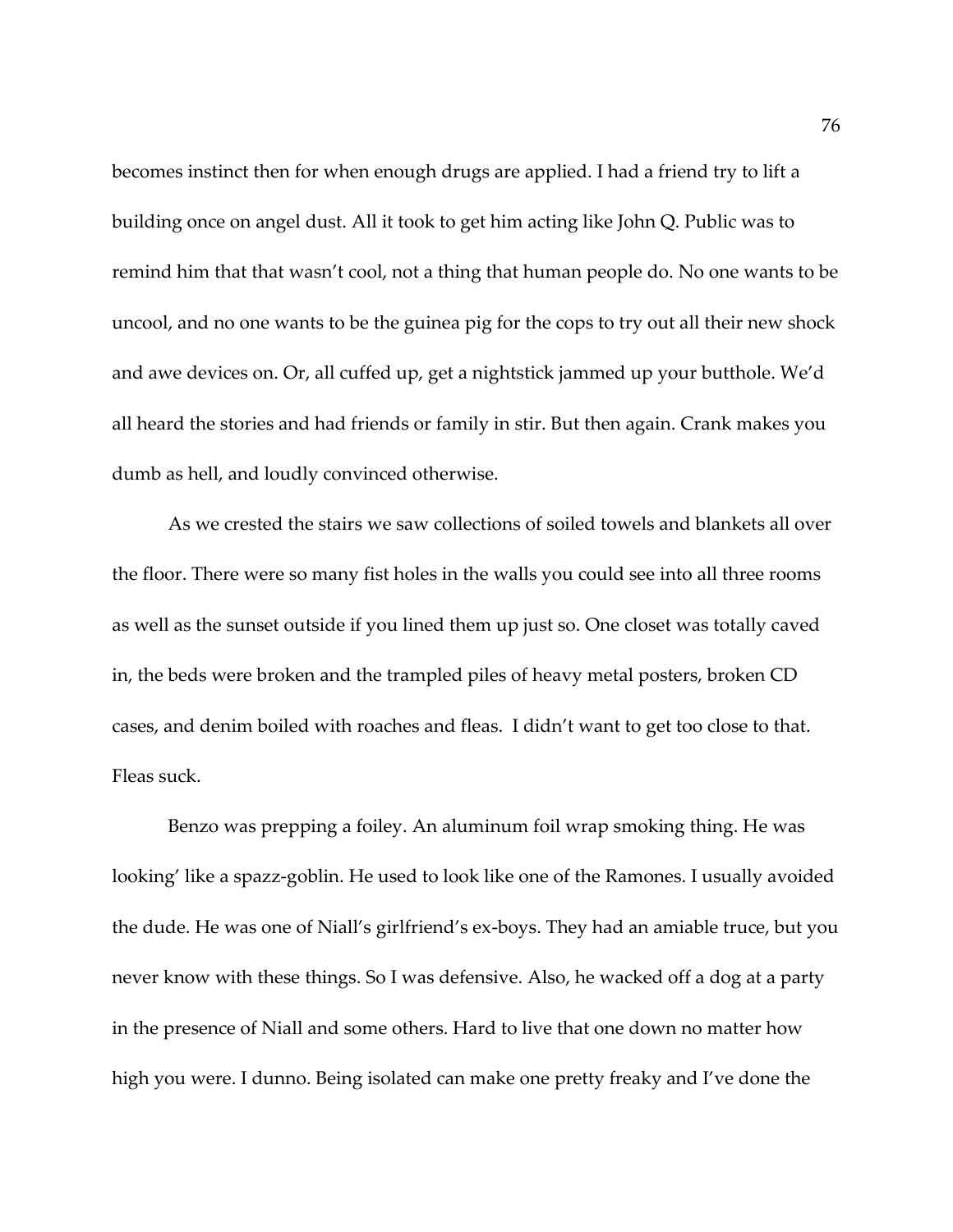whole backwoods thing… and what are common practices in animal husbandry would challenge the stay-down-ability of some folks breakfast but that wasn't standard animal husbandry. Fucking shit man. No bueno. It's like that guy on the ridge who used to beat his horses and got into the paper, caught shoulder deep up a horses vag with his ding dong out, tugging away when the sheriff drove by. Not the usual prescribed thing, that there.

Despite that, Benzo was usually nice enough. Right now he looked far from nice or earth. Very much on Sauron's team, this new manifestation of Benzo. He had been a geeker for awhile but never so haggard as this, his skin was almost grey. He even sounded like a goblin. All howling half words and spittle gook.

"Su-uh-uh. P'main! Yu, it wan? Ohmyfuckinggodrawaahh! Om tak-he r'it, hot bawx?"

"No man that's cool. I'm just weedin' it. " I rattled out.

"Take beer?" said L'Grosun, flipping open a blue cooler from under a pile of oil stained serape drapes. A warm Special Export was thrust into my hand. Niall got one too, nodded and put it in his pocket. I opened mine and drank some. It was beer. I was being friendly.

"Happy birthday! So, I heard it's been thirty days?" I was trying out some chitchat.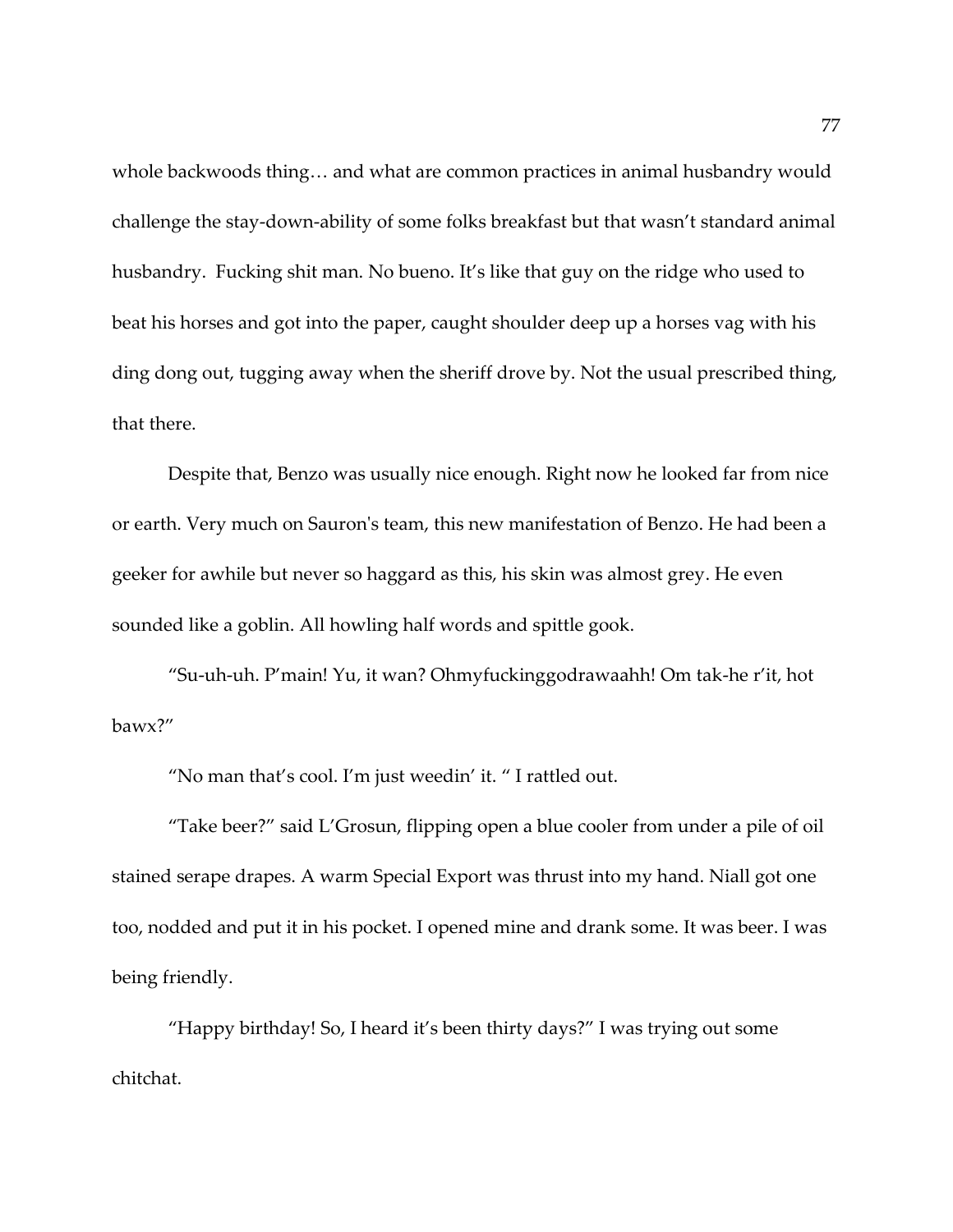"Whaaaaa-huagh! Thirtythirty Thir-teeee Days. God fuck! I've been sooooo wasted. Look at my house! It has become cheese! Hahah! Look!"

BAM! His fist went through a yet unspoiled spot. He held up his other hand. A dark wound, dusted with white plaster was torn back from the knuckle. He hollered, "Found a stud to-yesterday, times. I fucked it up real good!"

"Real good!" Chirped up Benzo from his scratching and crinkle.

"Real good." Followed Niall, shooting me a sarcastic sideways glance. This had become entertaining for him.

L'Grosun was was suddenly indisposed, franticly feeling around on the floor mess for the rock Benzo had just dropped. "Fuckity-fuckity-feck! Wherzit!?" He chattered, while Benzo made clucking sounds, rummaging.

"So, I saw Phil's brother downstairs, and some girl. It look's like everyone else left." I said while trying to finish the beer quickly so we could leave.

"What?! Aww yepper! Foundit! Lookie there, th' eye of the fuggin eagle cunt right der boyz!" He held the murky little shard aloft and then it was passed off to Benzo.

"What, oh yeez. Yah they fuggin went to town. Up ta Shawn Jackson's. Got a bit a' pussy there! I don't need nothing. I got rock to my dick and nothing is gonna up fuck me." L'Gros was yelling, pitching back and forth. I finished my beer and waved away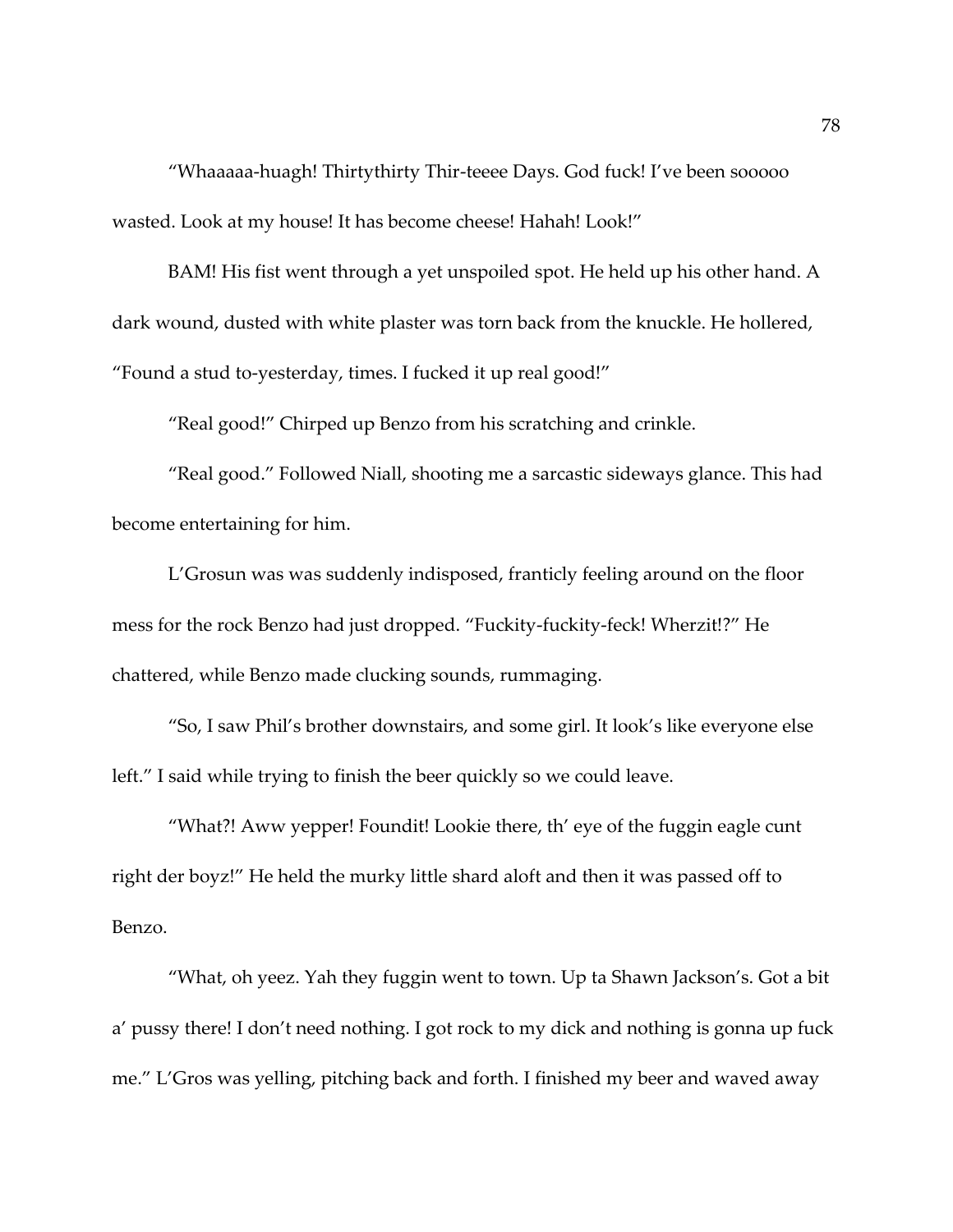another. He tossed it at the cooler and hollered, "Hey, Magnus is coming back soon with som'bitches and a rig. We gonna shoot shit, fucks! Wanna stay or is it out to the kids play, puss-ayys?!"

Magnus and I used to be really cool with each other, both into the being into the creative literature thing. He had a couple sour turns of fate though and had become a suicidal drug man. Hit the heroin express and was riding ASAP to burn out city. I didn't want to see him in a worse state then the last time I did, and that was inevitable if we stayed. There were girls at the other party, an honest excuse.

"Pussy, yep. We gotta go find us some. All right, talk to you dudes later." I nodded to both of them and walked down to the landing quickly. I then turned to watch them as Niall came after, got to keep an eye on the drug in people. They were busy with their shit. I waved again, Benzo nodded absently and we walked down quickly. Niall was sorry but he had to take a quick piss. Great.

Phil's brother was in a hallway looking into a room, messing with his belt buckle. He waved me over, "Gotta love skanks! Dude, she'll do BJ's for grip or cash for gear. …bitch is hot."

"Naw man, I'm good. Got other fish to fry." I said looking uncomfortably away toward the door. I walked out it and waited on the stoop for Niall to shake it off, wondering who the girl was and if there was any hope for her. Also why there were so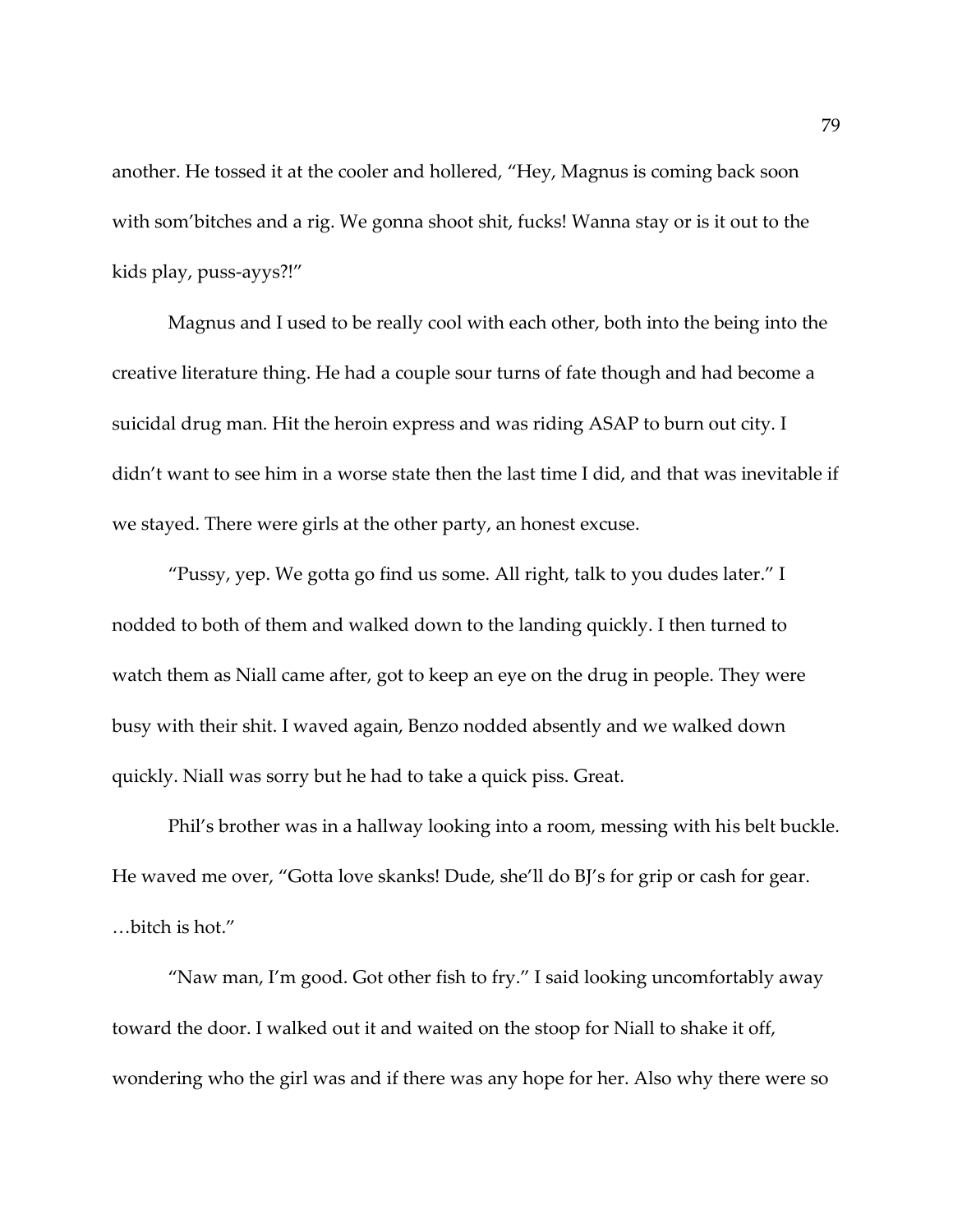many cars and yet so few people there. Niall emerged lighting a smoke and followed me to the truck. I walked swiftly saying back at him, "Let's get out of here quick, before Magnus shows up. I don't want to spend another second with this shit."

Niall smiled and chirped out as we got into the truck, "Real good!"

We drove in the silence of speech, a Pink Floyd doubleheader talking to us from the squawk box. Niall eventually told me we needed to make a pit stop on the way. We were going to pick up his brother Gravy. Gravy was called Gravy because of the old truck he used to drive around. His buddies christened it "The Gravy Train" as it was the ride bringing everybody to the party. Now the Gravy Train was no more. However Niall's brother Finn remained Gravy.

Gravy was a tall thin boy, cordy muscled, and welsh looking with bright eyes and a good-natured smile that flashed out like rays of sunshine. Everybody around loved the man and he was naturally the life of the continual party he existed in. Gravy was living with the ex-girlfriend of his old best friend. She had a kid by her former lover and took Gravy on while still living with the first guy. Gravy had been helping her with the kid, unlike the old dude. Another difference was that Gravy intended to stayed there for the long haul, helping her have a tiny family unit. He stayed true through many a shitstorm. It gave him purpose and great joy. It gave the kid a father. Tonight we were to bring him with us to the other party. He was at the very center of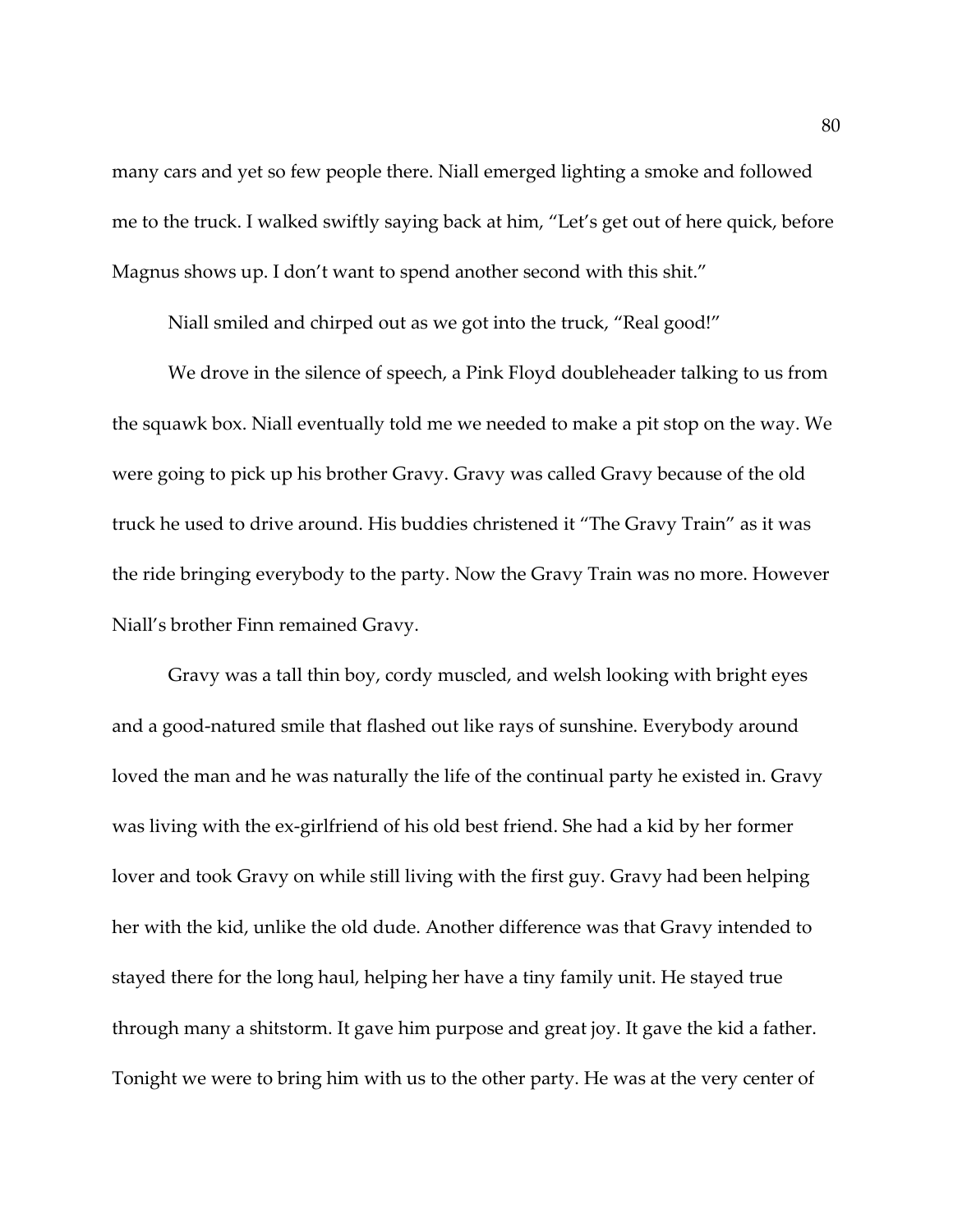the group of friends there and frankly the peacemaker among them, having subtly transformed the rowdiest boys into a bunch of jokester hippies through the course of high school. We rolled up in front of the spot on dilapidated quadruplex row, just blocks from the wooded ravine were everyone used to smoke after school.

Gravy was there and the old lady was out, he had kid duty and couldn't come. Where's the old lady? Well she's at the bar. Third street of La Crosse was a few miles of consecutive bars and "at the bar" meant crawling from tavern to tavern, making for hours of bleary social calls and exploits. She was older than us too, and could get into all the bars whereas we had to go backdoor to specific haunts. Niall was concerned that maybe she had another beau, as history repeats. I didn't know, living now a culture away. Gravy was cool with whatever. Give the boys and girls his best. He had lullaby's to attend to and early bedtime to get up bright and shining for his little darling. Good man. We were disappointed, but we were off again and talking about girls. Niall had a girlfriend but wanted to live vicariously through me and thus was laying out my options and add-ons.

With graduation looming in another year there were worries where everyone would end up. Most wouldn't leave the hinterland of "Old Boozy" here, but maybe I should get a girl to come back home to… or to come up there with me and we'd all have a little exodus to the cities. That sort of thing. I told him I had in mind plucking the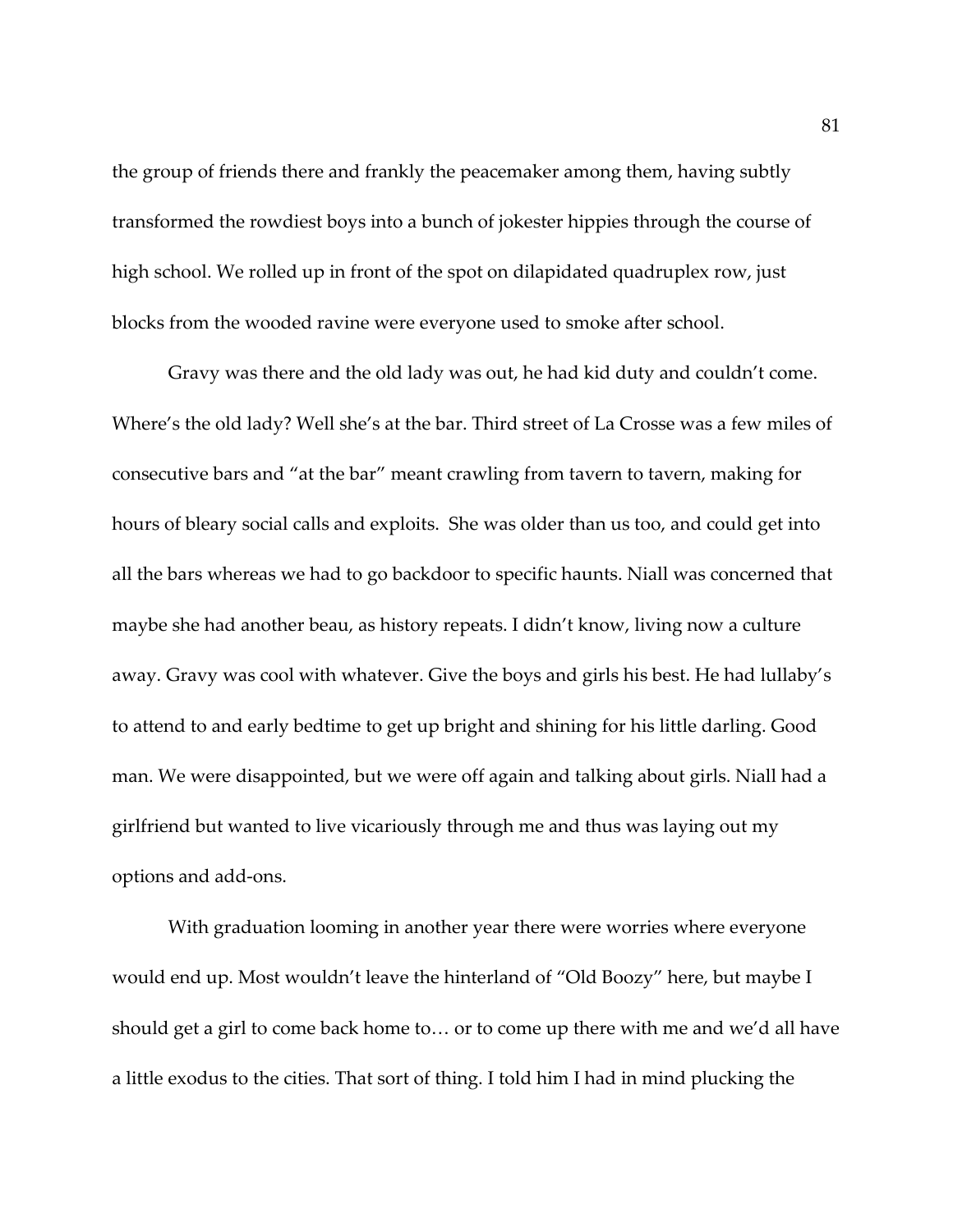pride apple of the valley and he concurred, waxing poetic about the back of her neck and lovely hands. "Good luck with that though, she's into older guys." Niall then told me about her recent exploits with some college boys. No surprise there.

The girl I had a crush on through elementary school and early high school (we had no middle school) apparently had started dating a twenty-five-year-old when she was thirteen. She had made out with me anyway but I never got to third base. Rather than facing the dismal truth that I'd had a lack of initiative due to a reckless bit of self loathing (and couldn't imagine that she liked me back—even after it was proven), I'd assumed it was because she was saving it for the farm hand (who she was seeing). But then again, that was a pretty usual story down there. Most of the really pretty girls were all poached by the liquor store accessible types. They usually tended to be jerk wads. Imagine that.

I wasn't going to let that stop me this time. I was at an arts boarding school. I looked good, and different enough to catch her eye. I had become more clever and quick when talking. I'd learned how to dance a little. Probably my greatest asset was being a ticket out of here, and that was pretty much golden in this blind drunk, slump economy of the bluff lands. The big-out trumped even getting into (the only entertainment) bars. Besides, I could get a girl into a Stereolab or Morris Day concert and that was some highfalutin shit from our usual high school prospects, let me tell you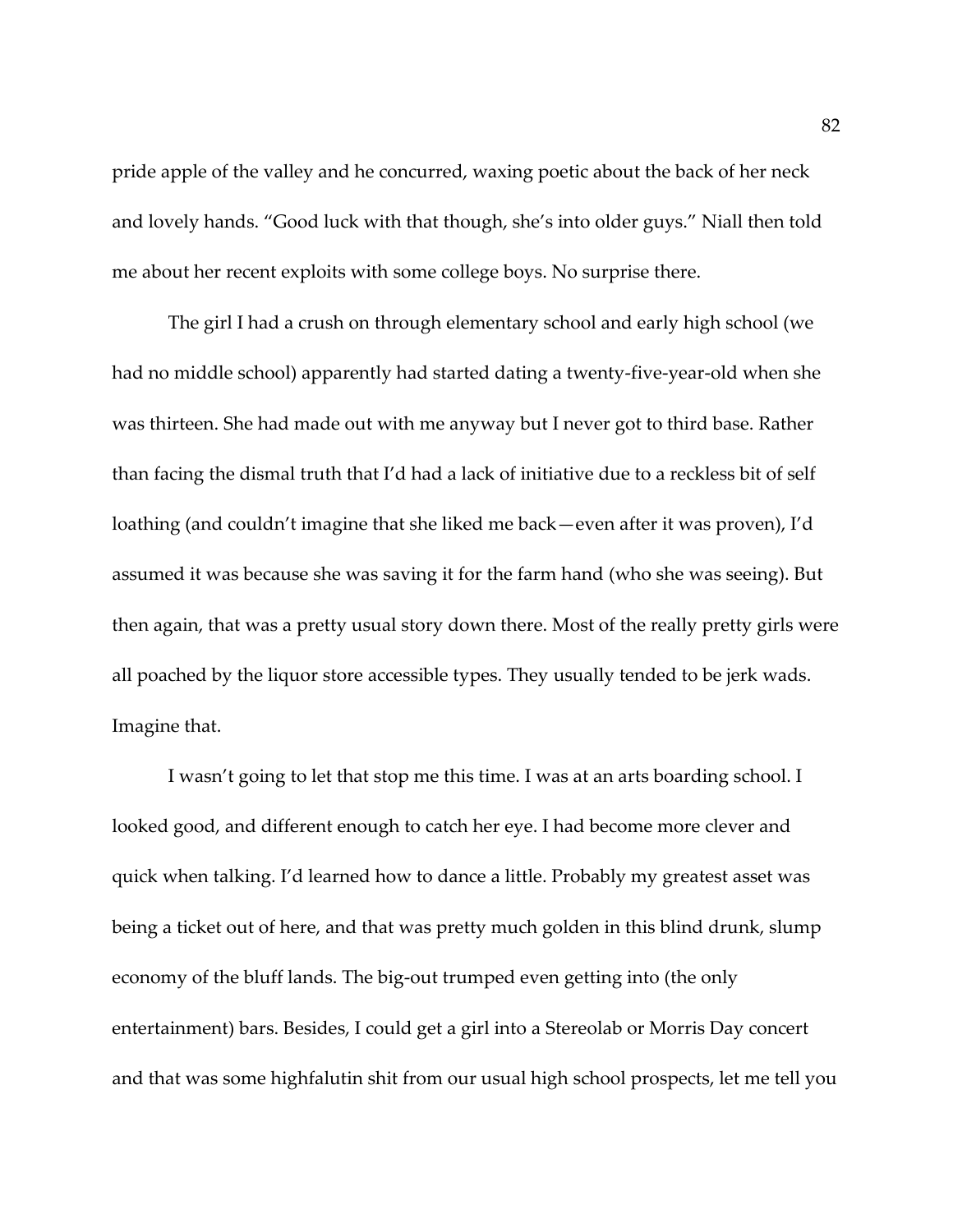what. Just going to First Ave., the MIA, Extreme Noise or Electric Fetus alone…. The girls knew it. Most planned on going to college in the cities, leaving the old town behind, and I was all the sudden a valuable contact having already made connections there. "Well Niall, let's just see how it goes."

We rolled up in front of the house of Shawn Jackson. Shawn Jackson lived there with his ankle bracelet and people would come over regularly to get blitzed. A few of Gravy's pals had apparently moved in, started trickling down rent and bringing over their friends. Shawn had been pals with Niall's eldest brother Cormack and had a case of arrested development after coming out of the can. He'd been in for trusting the wrong people. Some mob guy with a pawnshop… got set up with some crap to cover a bigger operation. In the can he just learned to smuggle better. He liked hanging out with us younger folk because that's about where he was when the shit hit the fan for him. Also, nobody else is going to come over all the time for beers with the bar scene there but for the youngsters. Especially with girls in tow.

The house they rented was a big white craftsman, near the college off the edge of downtown. It was next to a crummy dive, almost constantly empty with old men farting the place up with dust. It was none the less a busy neighborhood, popping with young people goofing around and wandering from restaurants, bars and after parties nightly. There was a good bar not far away, Houghton's, who my family used to sell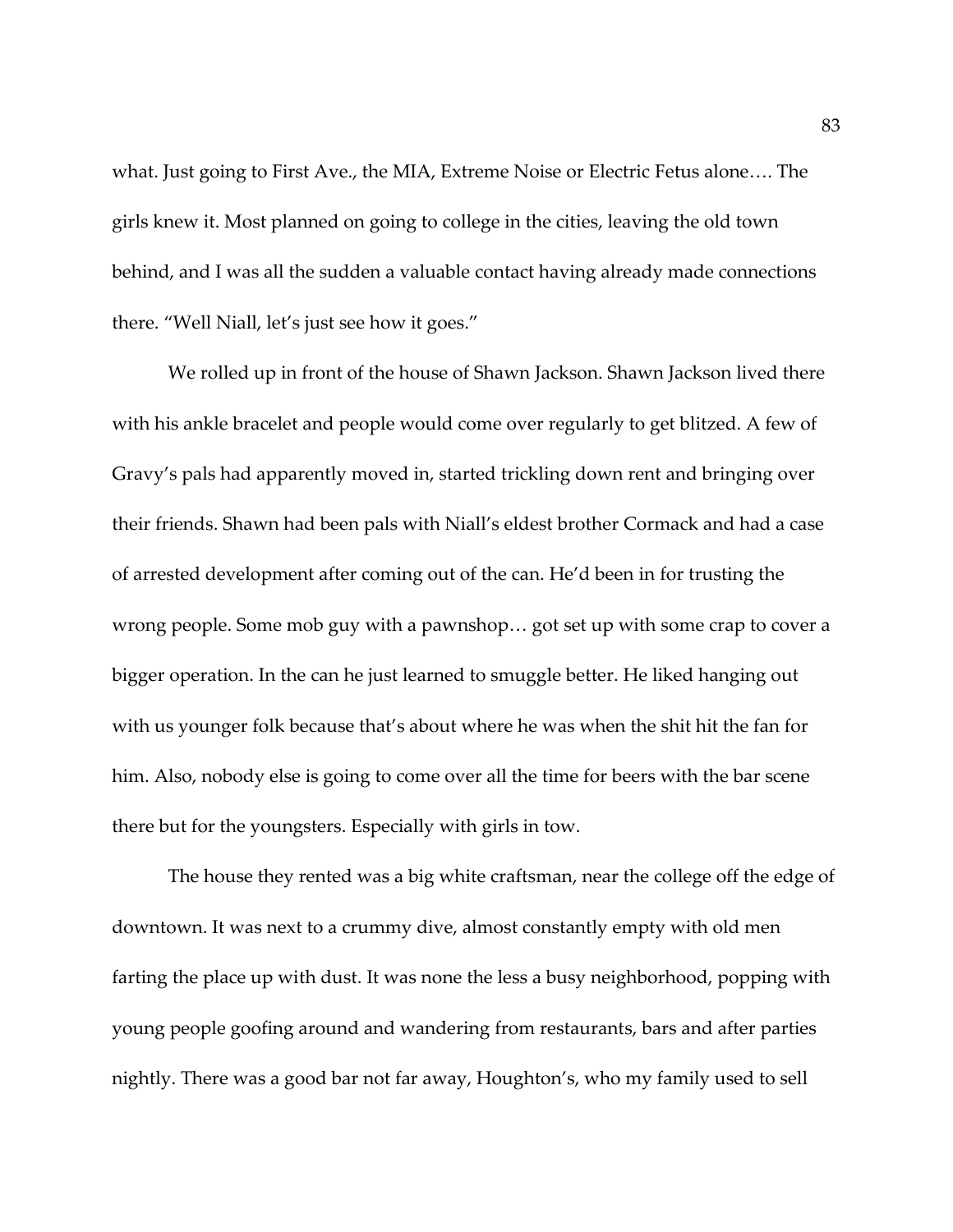produce to. Nice people. My Dad liked to BS with the owner. They had the best damn soup I had ever tasted. Live music, Gaelic at that—fanning the flame of my mother's ardor. It was a rare find in that more German Catholic settled area to hear *Óró, sé do bheatha 'bhaile* played on a flute and a fiddle, but for there.

We walked up the front stairs, past the hello's on the screen porch, down a hall and into the kitchen. There was Phil, Nate, Rooster and Hof. Some other guys were further back in the open living room. I noticed right away the difference in clothing. Last I'd seen everyone, they were wearing tie-dyes and corduroy. Now it looked like we were headed to a monster truck rally. There was an adjoining bathroom to the kitchen and in front of that were some girls. Snacks, Brenda, Katia, Rooster's girl, and Emer. At least the girls weren't looking so Walmartz. Emer was the fist to glance at us. She stopped paying attention to what Snacks was saying. Snacks and the rest of the girls gazed over at me. I looked at Emer.

Her body held a long agile line. Strong curves like a palates instructor but softer and more supple. The hourglass of her form was like a stretched infinity symbol. She was wearing clothes well …casually; no bands, no brands, no logos, no jive. She looked me up and down, a smile flashed quickly, she bit her lip and brushed her hair over her ear as her eyes met mine, all excitement. I tried to remain neutral, calm. A smirk, a long, deliberate look from the tread of her shoes up to the top of her hair—reestablish eye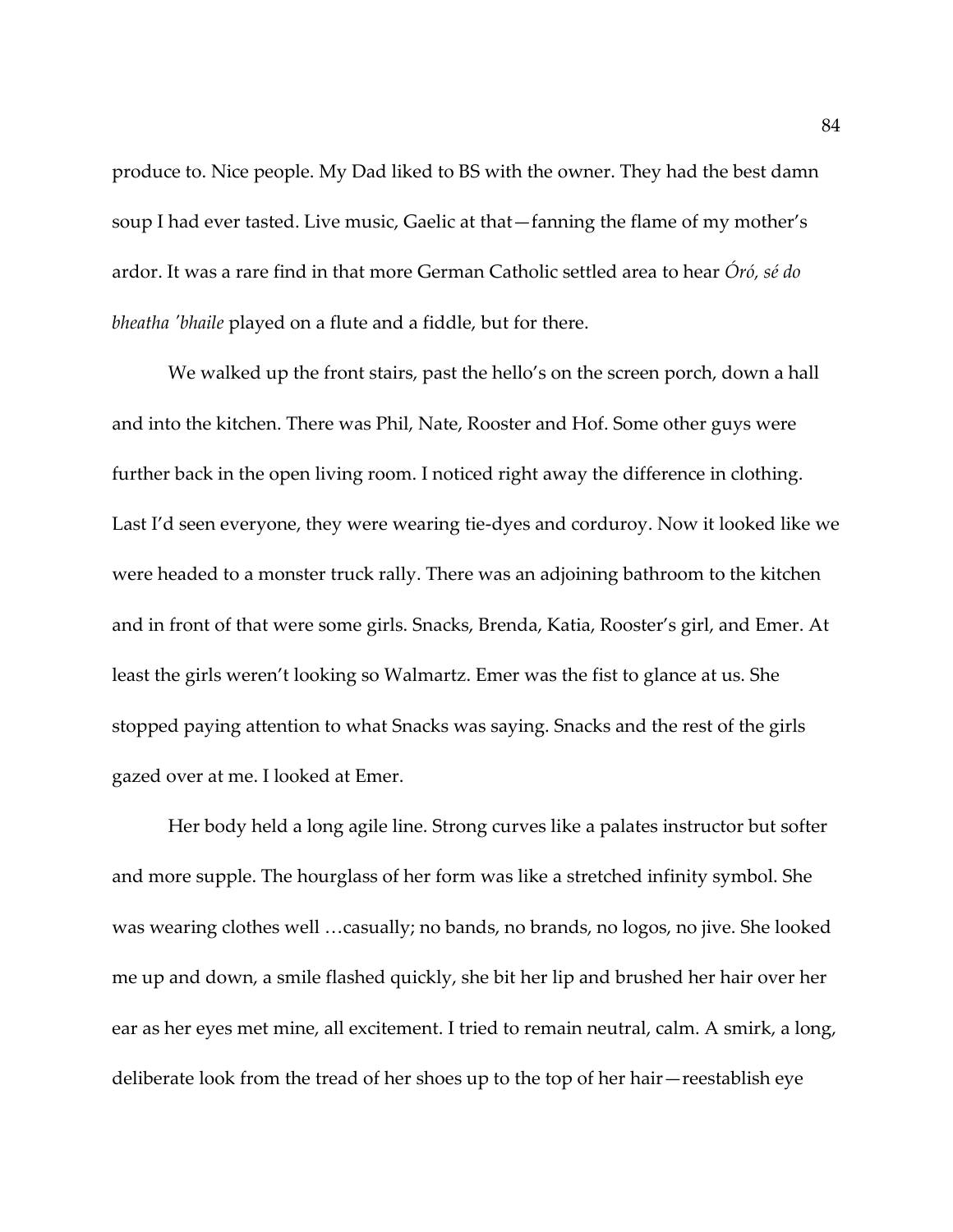contact, hold and smile back. I stepped further into the kitchen then. Saying hi to Hof and Rooster.

I didn't want to push my hand just yet. One of my best friends at the Art School, a native guy named Solomon was a player. If you measured his success by the number of offspring he ended up with one might say he did too well. He was probably just copping style from our friend Yetundi. Tundi was a very mellow dude, a ladies man and an honest gentleman. Solomon said a man should never drool on a lady or flip on a bitch. One shouldn't push, just let them make up their own mind and have enough to know that when they're ready for it—you're down. He had gotten so good at being calm, cool, and freshy-fresh he even had a warning.

Once when he was visiting the res' a couple of middle aged women got into a fight, just to see who'd get to be first to talk to him. Dude was eighteen and he saw a woman bust another ladies teeth out on the pavement, just to holler at the man. Had to split. Gotta be careful with that shit.

Hof was the golden boy of the school out in the hills. He had been introduced to people here by me and Niall and got along splendidly. Hof, or Hasselhoff did great Arnold Schwarzenegger impressions. Mostly because he looked like him (that and David Hasselhoff, more like a swirl of both). He was very well received by the girls and had worked it in as many of their bedrooms as he was able. His exploits were a source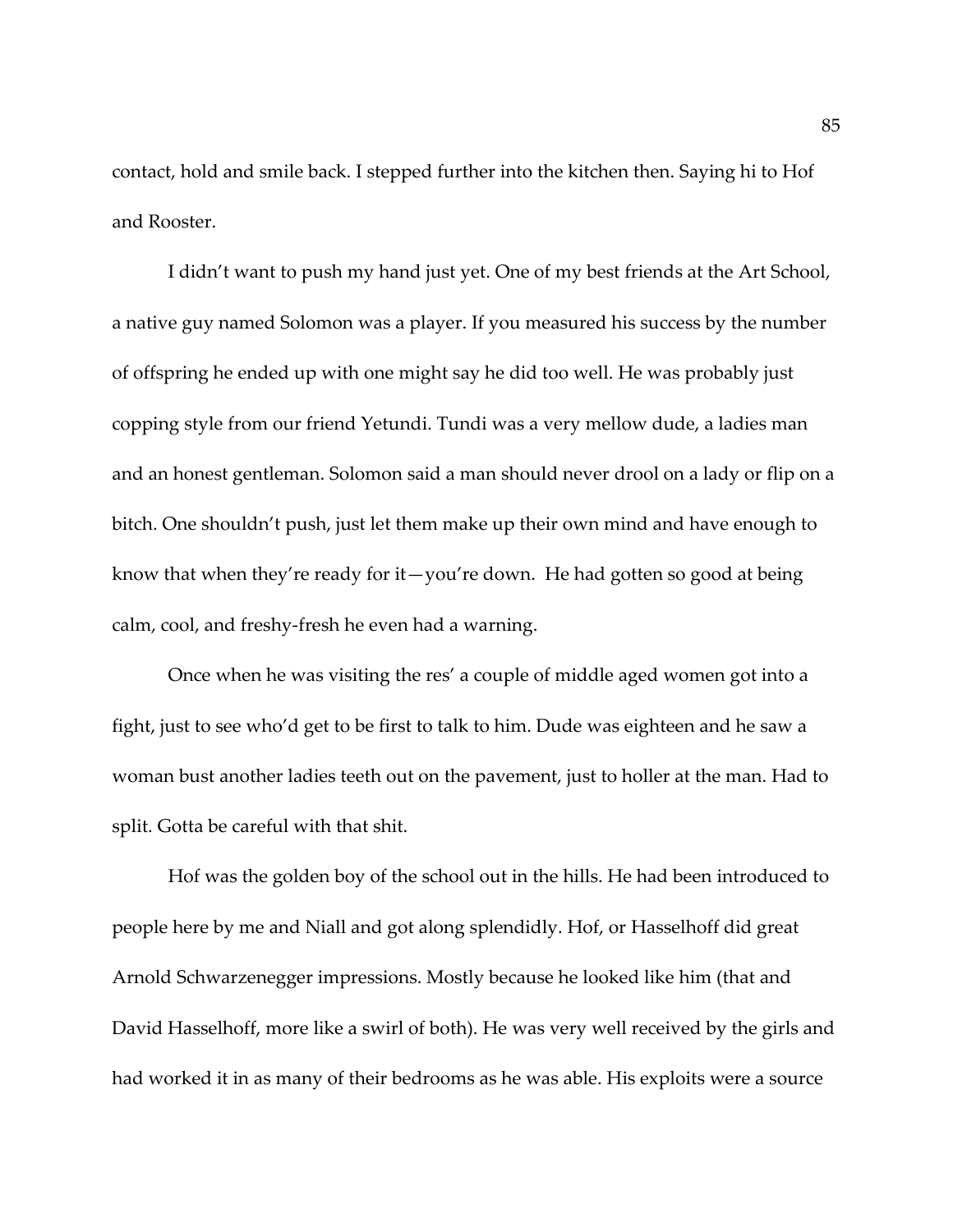of pride for the debased sensibilities of the teenaged boys from our school. I hadn't seen him for about a year. He was one of my first friends at the old school. He was a really kind soul, prayed unceasingly in the back of his head—like me, but wasn't zealous, or dogmatic. Just good-natured. He was funny, cut, really into body sculpting and smiling through painful assed shit. Easily the most popular kid at the country school. We chatted a bit about the old town. Same as it ever was.

Next was Rooster, as Shawn was apparently passed out somewhere having hit the drink too early. Rooster had played bass in a local band, looked like Sebastian Bach and all the girls here used to swoon. Now he looked like Freddy Mercury with a Hulk Hogan stash, tensely gripping and pounding back cheap beers. He'd changed a lot. Joined a touring Nordic hellcore band a few year back when their bassist went AWOL and pretty much lost his cool upon coming home. I asked him how Europe was, remembering he'd toured all over out there the year before.

His response was quick, terse and sounded weirdly rehearsed. "Man, fuck Europe! Fuck a whole bunch of other countries. We're home. America man! Tits and ass, America. Damn best place on earth! You see this beer, Pabst Blue Ribbon. A fucking American beer, the beer of home. Our fucking homeland. Best fucking beer in the world. Fuck those other countries. This is American shit." He took an angry swig,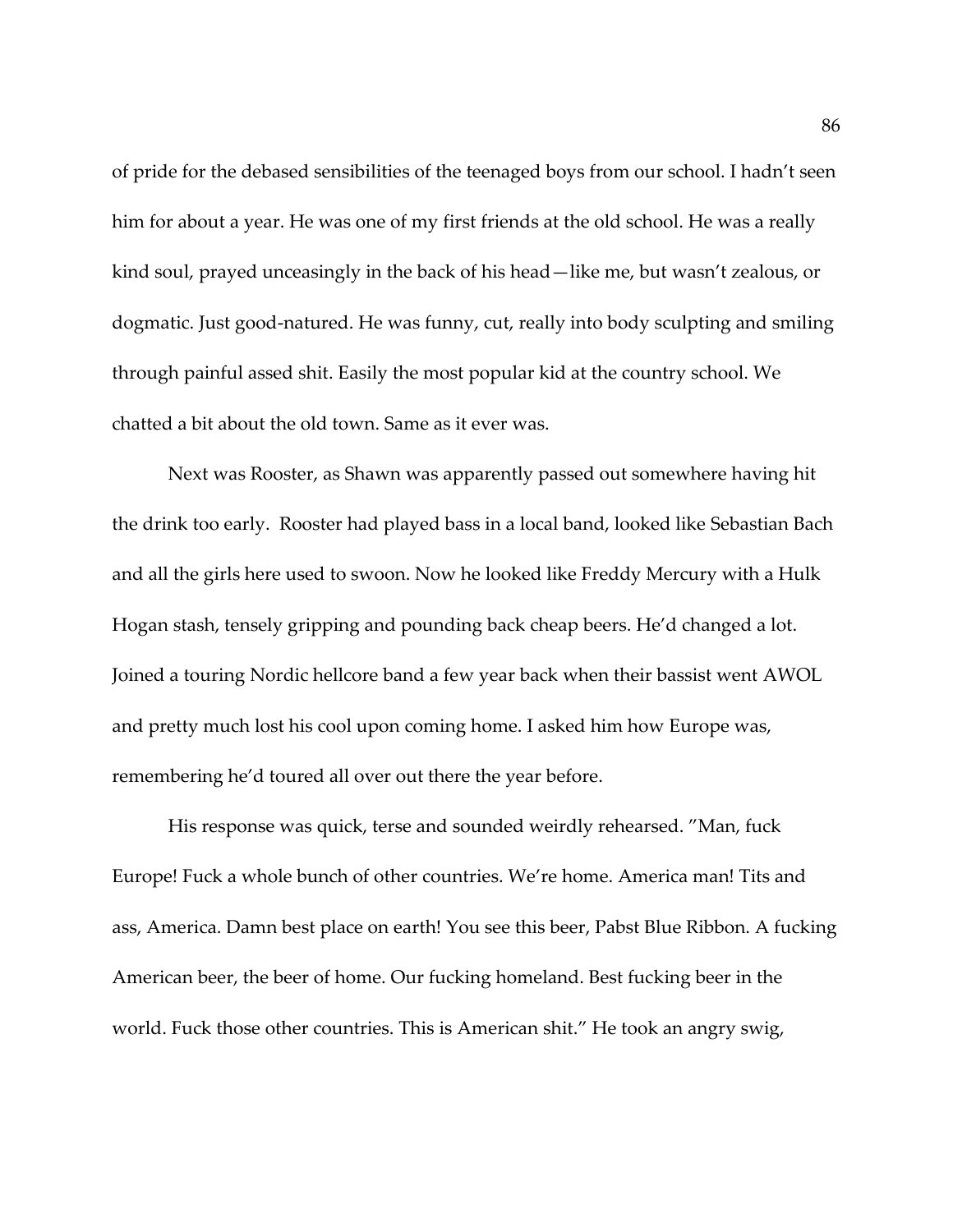downing the rest of his beer, crumpling the can. "'Merica." I really didn't expect that, looked apparently stunned and turned to a bunch of knowing faces.

Yup, Rooster was different alright. I'd pissed him off a few years previous, choosing to hang with Niall rather than him when he tried to force me to choose friends. It was to be with Gravy's crew rather than BFF's with Niall, the younger brother. I told him to shove it, I'd make up my own mind on friends rather than be someone's puppet. I thought that maybe the water under the bridge had spoiled. I had been in plenty of fights over that kind of shit. Niall later told me that it was just the stress of the weirdness of his life abroad. The first week with the band someone shat into Rooters toothbrush bristles and returned it to it's case for him to find one morning. Rooster was pissed and later asked the guys who did it when they were all sitting around. The lead singer, a dude who huffed dead bird from a bag before singing, admitted loudly that he was the culprit. When asked why Rooster was told that it was the will of the dark lord. The other guys were with Ol' Stinkbreath the Pooper, and Rooster just had to accept that he could not bring a toothbrush onto the tour bus. Apparently a lot of things were happing like that. He'd assumed they were just hazing and that things would get better when he showed his tenacity by going abroad with them. They didn't.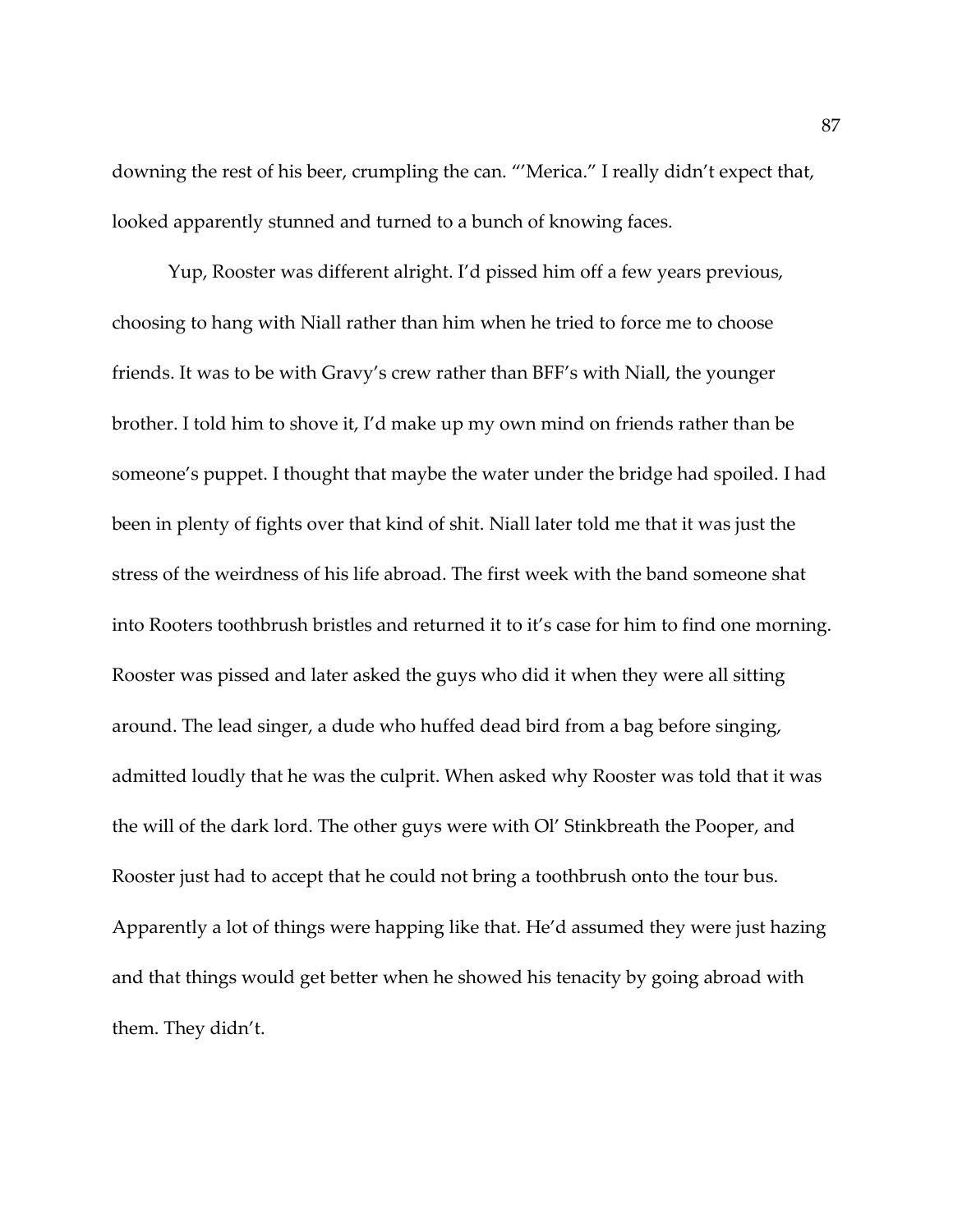These guys weren't some intellectual, well educated, Finnish black metal band they were a chaotic bunch of brutal dick-bags out to do psychological damage. Rooster's manager (who the guys assented to as though he were their supreme cult leader) was a horrible, controlling little fiend. He came complete with a curly moustache, beard spike and rubicund skin. When looking to expand the show he came up with two options for Rooster to choose from during the synth-bass part of their big *Blood Sacrifice* song. He had the choice of either pretending to gut a real dead sow onstage with a hedge trimmer and then crawl inside it dressed as a Schutzstaffel zombie, or he could line his clothes with hoses, get whipped and gored by a busty goat headed woman while spurting the crowd and stage down with fake blood. He chose to be the bleeder, I would have too …lawsuits. Yikes. Everyone assumed he'd had it so good, being famous. We knew they toured with an alternative circus and did fetish fairs but I don't think any of us knew how that filtered into his day-to-day life, or what the other performances were like. They'd gotten a spot on some show and we'd held a big party to watch the PG version of the act on late night TV. He was a great musician and actor. The whipping crescendo looked really painful and real. That goat lady was fucking merciless.

Nate and his three present brothers said hi and started squabbling with each other immediately, as per usual. Ed was there and crazier than ever. Most of us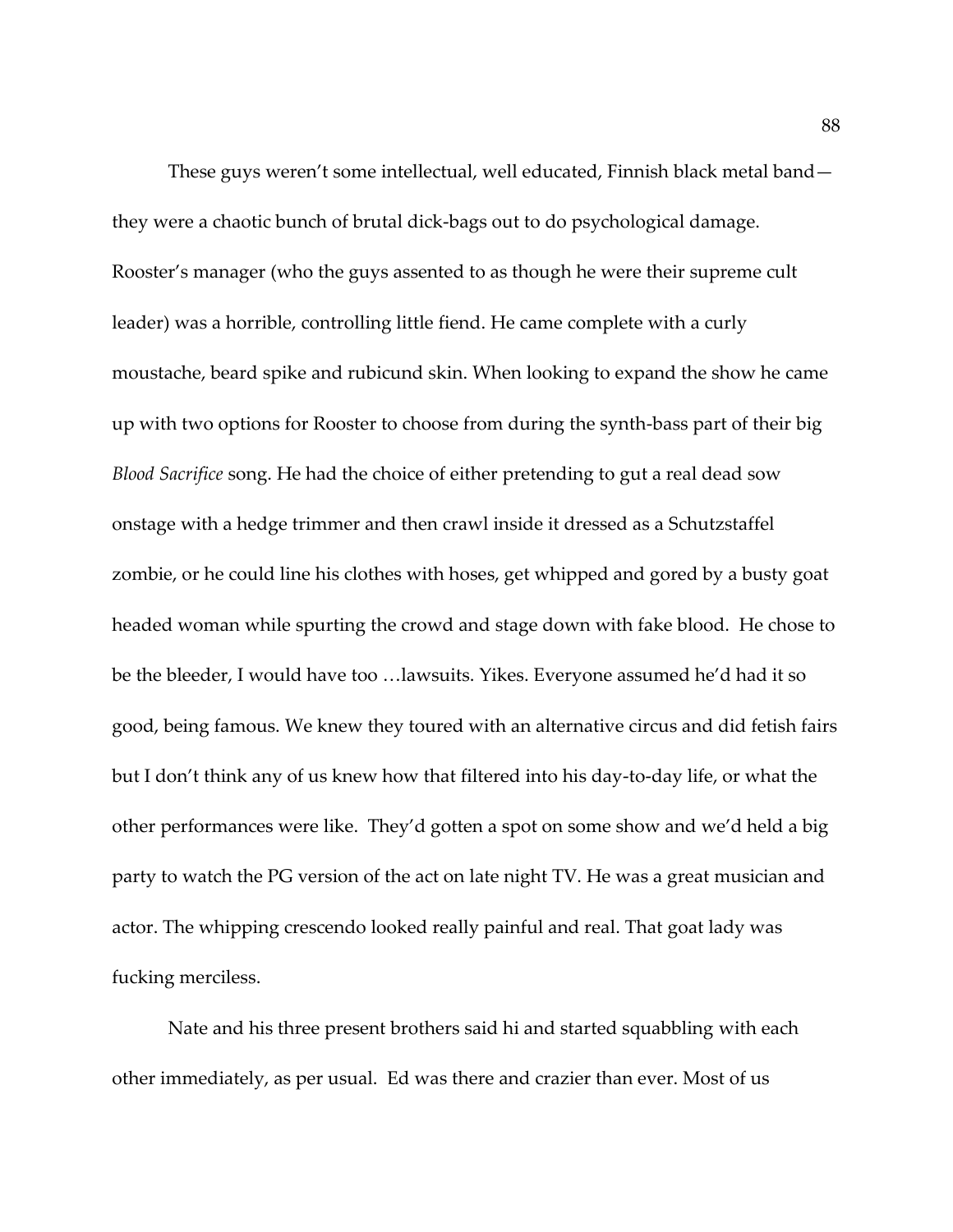worried that the dude would someday become a serial killer. Phil seemed too busy messing with a pipe to notice us, and Matt gave a big theatrical hello, before joining the Brothers' Nate production. Snacks asked, "What up? How's the new school little stoner? Not so little anymore, huh?" Snacks was pretty much the lynch pin of the girls in the group, though she wasn't totally aware of it.

Everyone loved Snacks. She was a really inspiring speaker, you always came away from a conversation with her feeling like you personally could save the world. She was a tall, buff redhead. Dressed sporty casual. Became a Marine later. A right fucking Joan of Arc warrior maiden, dude. Was called "Snacks" because of a restaurant in town named "Snacks Attacks" and someone linking together the restaurant and her - Shelia Anne Vonarx- in an acid party. Snacks. It fit (unlike "Shanks" which didn't stick, she wasn't mean enough ...too much focus—also "I want me some snacks" sounded better than "nice shanks girl"). She always had juicy little tidbits of gossip. She knew how to drop vague details, get ya hooked, and then have you demand (all ears) whatever story she wanted to tell. And she was cute. I gabbed with her a minute looking at Emer, so she'd know I was interested but making her wait. Increasing the anticipation while looking less desperate. Snacks was a catch, I wanted Emer to sweat it a little.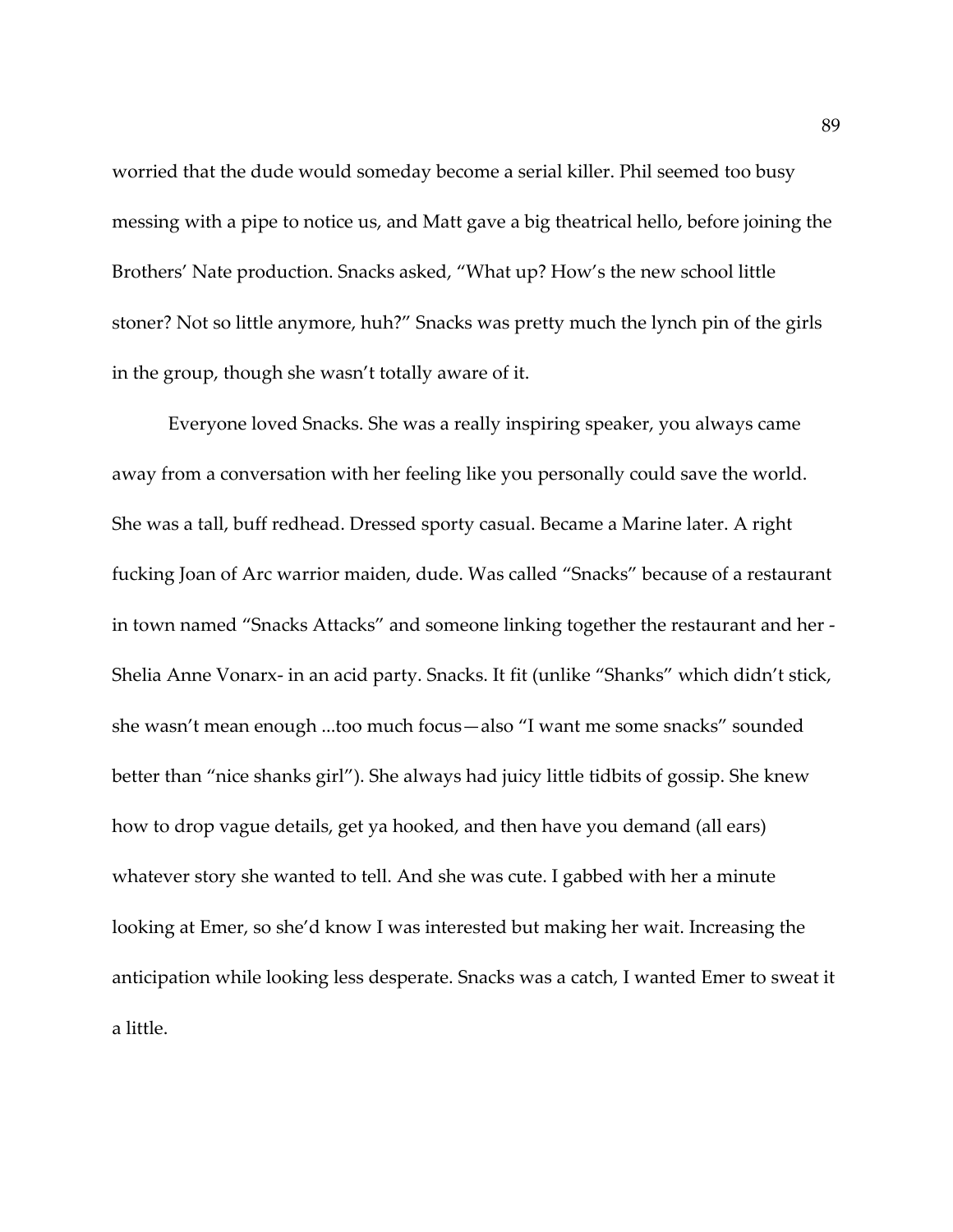Soon Emer was standing really close to me her arm touching mine, her breath hitting my ear and neck when she'd speak. Her hand tapping against my chest and triceps as she talked. I was lean and solid. After a year of open hand sparring and drilling in horse stance with a dude standing on my legs, I was becoming a tall, welterweight, bianco Bruce Lee. She liked the way it felt, and her finger kept lingering. We were back in the hall a couple of steps from the rest. I knew how it was going. I'd had some romps, but more importantly I'd learned early to really read. When I was eleven I noticed that my mother's romance novels had many dog-eared marks left on the pages after she was done reading them. I was curious and opened them up. I thus had read hundreds of seductions by the age of sixteen, from the books of my churchy mother who had wanted me to go into holy orders and become a priest. Thanks Mom!

"How are you, how are things? You look hot." She was saying and I could hear my blood in my ears as I spoke cordially, in long, cool sentences. I didn't want to rush her. So I responded in kind to her emotion, never giving more than I got. Dudes from the living room had come into the kitchen and were huddling together around Phil. The rest were listening to Matt and Hof talking loudly about drugs and beer. Then there was a scuffle when two of Nate's brothers. S'Murphy and Roddy started wrestling and fell, knocking the couch (and people on it) right over.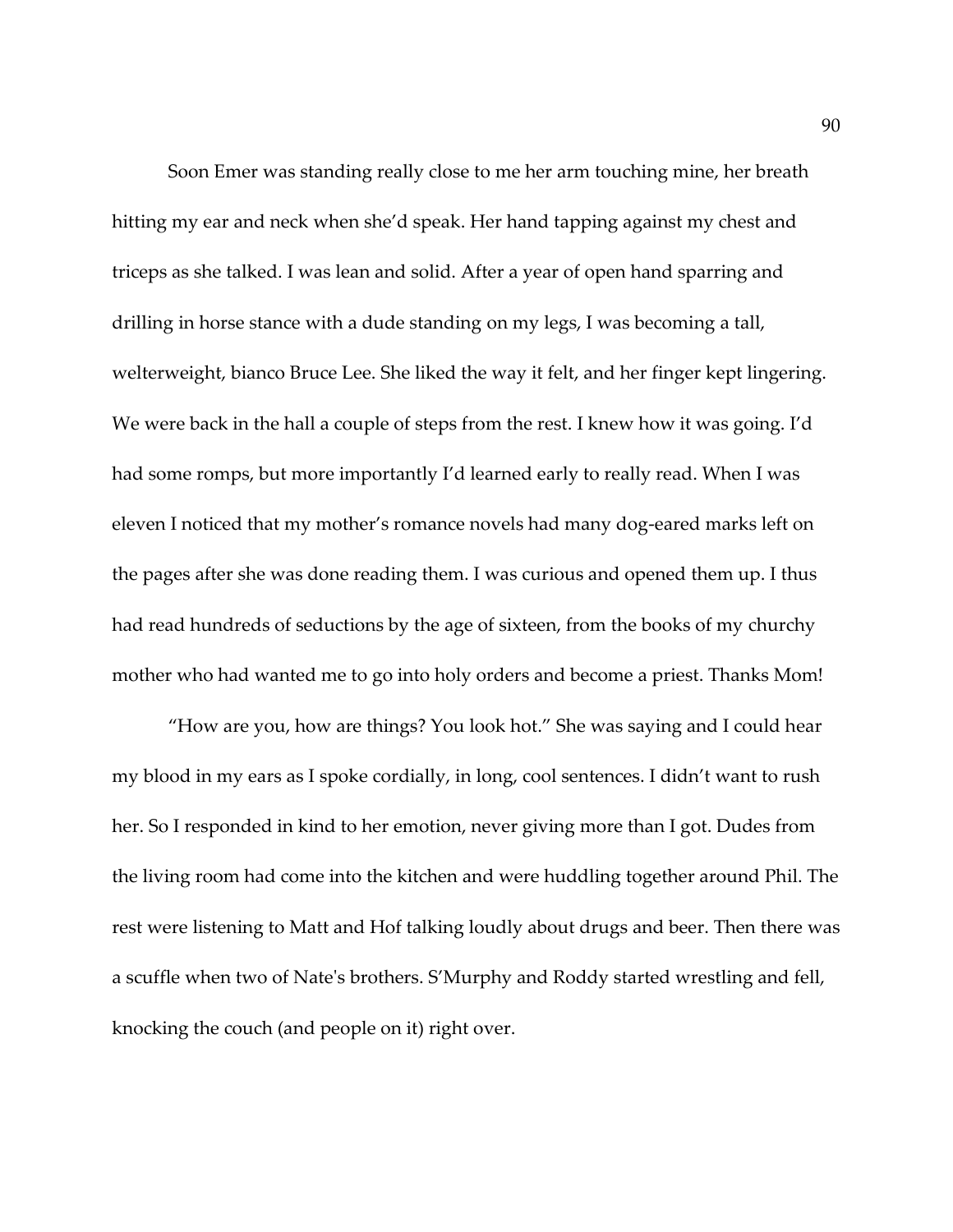It was Matt who was smaller, skinnier and less of a martial artist than anyone in Nate's household, that shot over. He whipped S'Murphy into the rocker recliner, lodging his head disorientatinly between the seat and back cushion. Matt had Roddy the biggest one- in a quick arm lock, pinning his neck against a windowsill and choking him. We yelled at Matt. He let him go. I went over and helped Nate's younger brother S'Murphy out of the chair before he broke it, then came back to Emer. Brothers' Nate laughed, they all were a brawling crew of rowdy busters. Matt returned to the kitchen and hollered' "I's trying to break up that fight and then forgot I wasn't involved in it! That fucking gripper man. Takes over. You know what happened to the Hippies?" "No!" shouted Hof and Ed, choir style. Mark responded, "They got gripped by the gripper! All that peace and love shit died, it got smoked out by the speed. That fucking crank really gets a hold of ya! It's the quicker gripper picker upper!"

Gripper. It was what they were calling crank now. Get gripped, grip out, gripping it…. There were always new names for stuff. Like our nicknames there was a function to this. It kept the cops and other authority figures from knowing what or who the hell you were talking about. These names tended to change over time, and were usually associated to events at get-togeathers. We'd even use names to send hidden messages. For instance if I was all the sudden "Tommy" there was someone untrustworthy around (while were doing something illegal), or when someone called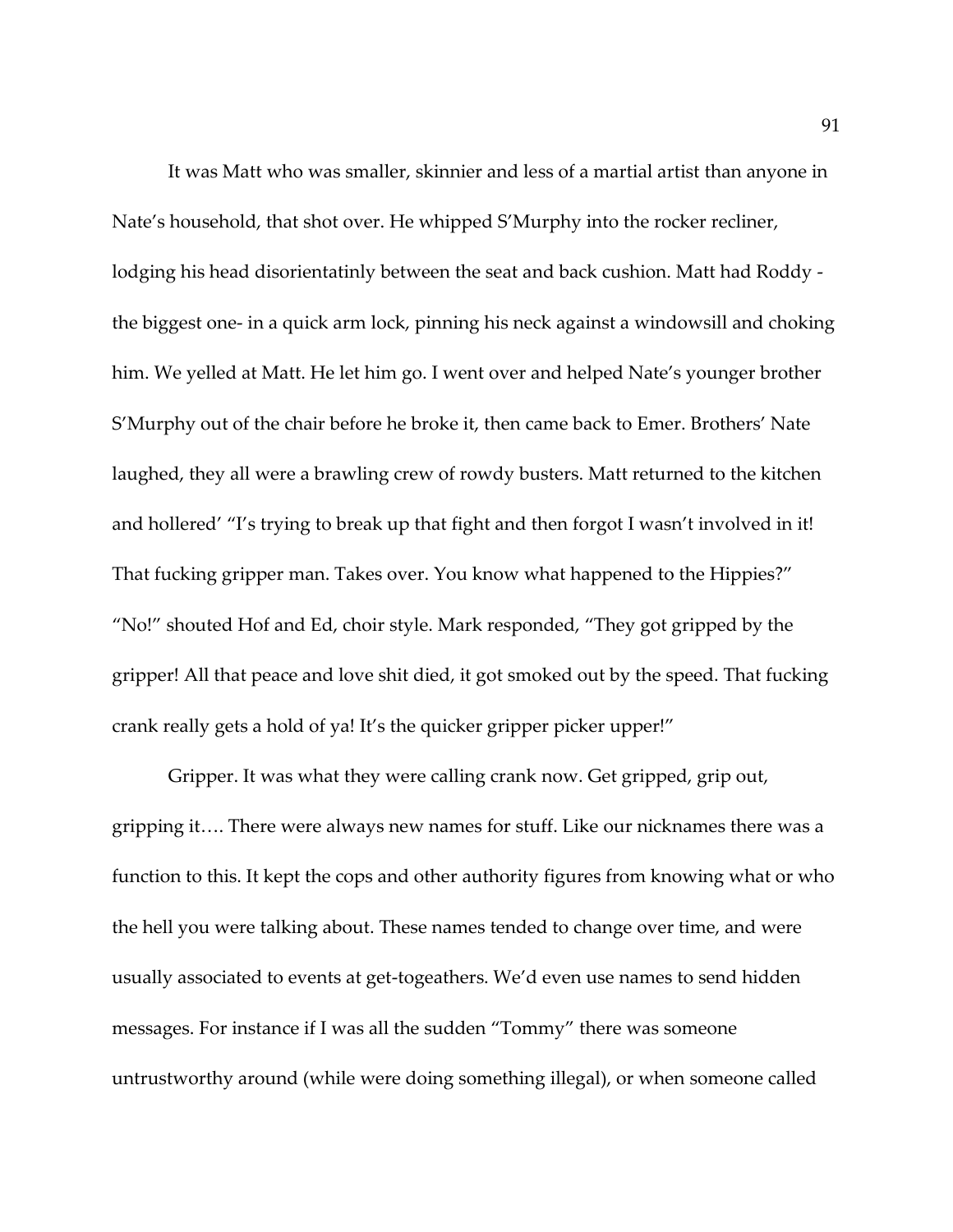me "Freddy Teddy" that meant they were too fucked up and needed some kind of assistance. Or if I was "Billy-Jim-Bo-Bob" they wanted to hear some redneck jokes, that sort of thing. There were also phrases such as, "do you smell ham?" meaning watch out—there's a cop around somewhere, or that person is a narc. Additionally there was always the lilt; the cadence in "let's go bowling" meant the difference in between going to a bowling alley or off to smoke some weed. We weren't unique in doing this, most groups of kids I knew had their own lingo.

What was unique is the sheer volume of words we'd appropriated or made up. We all felt a touch of pride when using and expanding our regional version of teenage argot, perhaps that's why it was ever expanding. Apparently to my friends in the cities us South Easterners all sounded like a bunch of incoherent, wasted Pikeys. Then again, to us they sounded like guileless, wanna-be-rapper, Nordic divulgers with similarly unintelligible allusions. It could get confusing going from one place to another as some common words had different meanings in other areas (and often it's all very subtle), but that's another story. Emer put her hand on my chest, locking eyes with me again.

She rolled her fingers from my collarbone to my areola. I was once more under her spell. "So you're at the Arts School, you know I thought of going there." Emer was saying to me. Good. She liked what I was into. I'd gotten into so many fights at school and with my parents for being an art kid, everyone thinks you're probably gay and you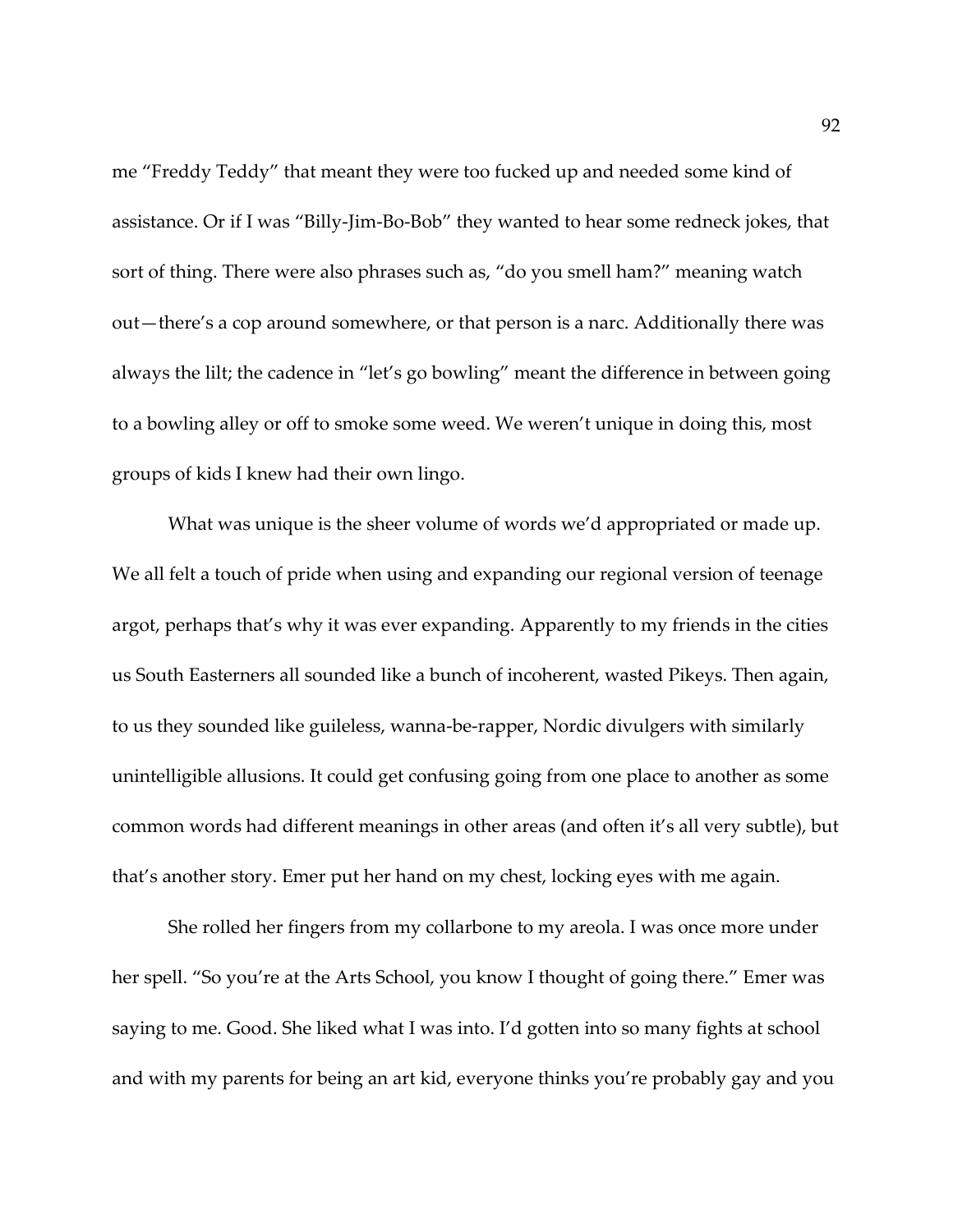gotta stomp back so you don't end up buried under the steamroller waiting to push any outsiders into the ground. I had to hide going to poetry readings from people out in the sticks. Where I was meeting cool girls for Christ's sake, but might be jacked for acting queer by publicly liking art that wasn't simply paint and easels.

I liked La Crosse because there were so many café's back then hosting readings and I could go, listen or join in without censure. The best ones were at The Pump House or The Painted Alley. Niall would skip Tae Kwon Do practice to come with me, and we'd go on wild adventures with the girls afterwards. It was a blast. So much lyric, music and energy.

I knew Emer was into Sonic Youth, I suddenly wanted us to wrap up in each others limbs somewhere dark and warm and be silently overtaken by the noise. I wanted us to write illiterate poetry from our hot finger tips, like blue woad spirals across the flush of our euphoric bodies. Emer let her hand rest on my left pectoral muscle, feeling my breathing and heartbeat. I was aware of her hips facing me and being close enough to brush her smooth belly against my rock hard cock if we were naked. Her eyes held mine. There was nothing else in the world.

She said, lips mouthing around the words like lollipops, "But I didn't go because of the gays. They freak me out. I mean if some lesbian were to hit on me, or a fag on my boyfriend, I don't think I could handle that." Something darkened for me there. Maybe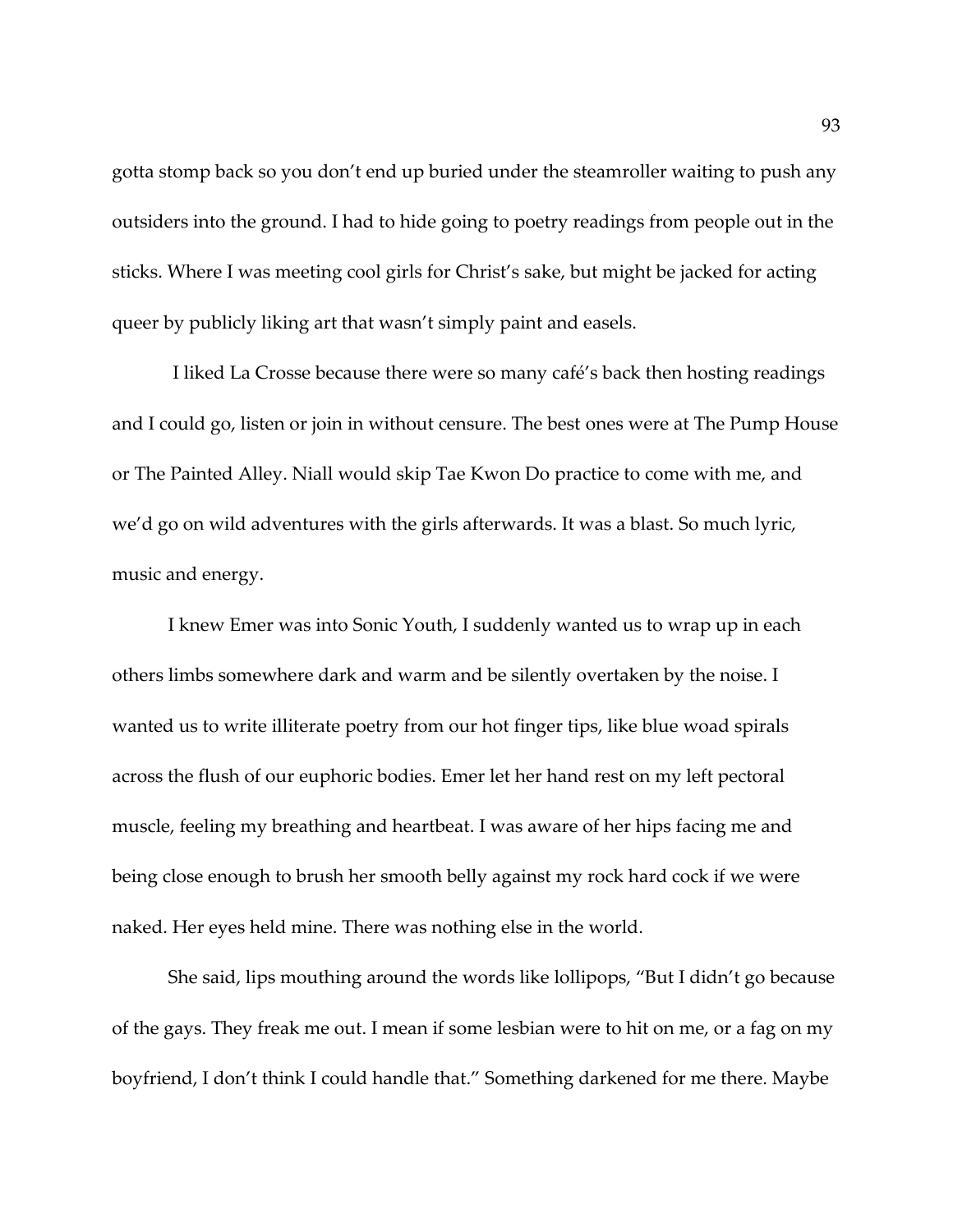it was that I called one of Hof's friends gay because I was jealous that his mother liked that kid more. I then watched as the community took that simple utterance of insult from me, some stupid kid, and went wildfire with it. Since I was the borderline faggy art guy then I must know. He must be gay. He was attacked. Bashed, insulted. Preached at. Wasn't gay. I had never been so ashamed in my life. I tried to take it back but it had gone too far. It wasn't about me. It was about finding a face to land a fist onto. I was just the dumb fuck who called someone the wrong name, in jealousy for some mother's affection (and access to in-town sleepover parties) no less.

Maybe it was the conservative church boy I smoked up at one of the first Arts High School parties. He was pretty uptight and I wanted him to relax with the others, get a piece of the dancing and shit. The conversation was a downer. He asked me if I ever thought about suicide. I said yeah, I wanted to kill myself when I was twelve, got a hold of a gun but couldn't do it…that I wanted to see how the story ends rather than closing the book before it's gone anywhere. I dunno being an isolated kid is rough. He told me he wanted to kill himself every day. That he fucking hated himself. His hand was bandaged from hitting his face in the mirror. He had the cut scars on his arms, like the suicide-watch-girls did. He told me how his father found out he wasn't into pussy and disowned him after trying to beat the gay out of him in various ways. That the kids at school and church found out. They would have at him any chance they got, leaving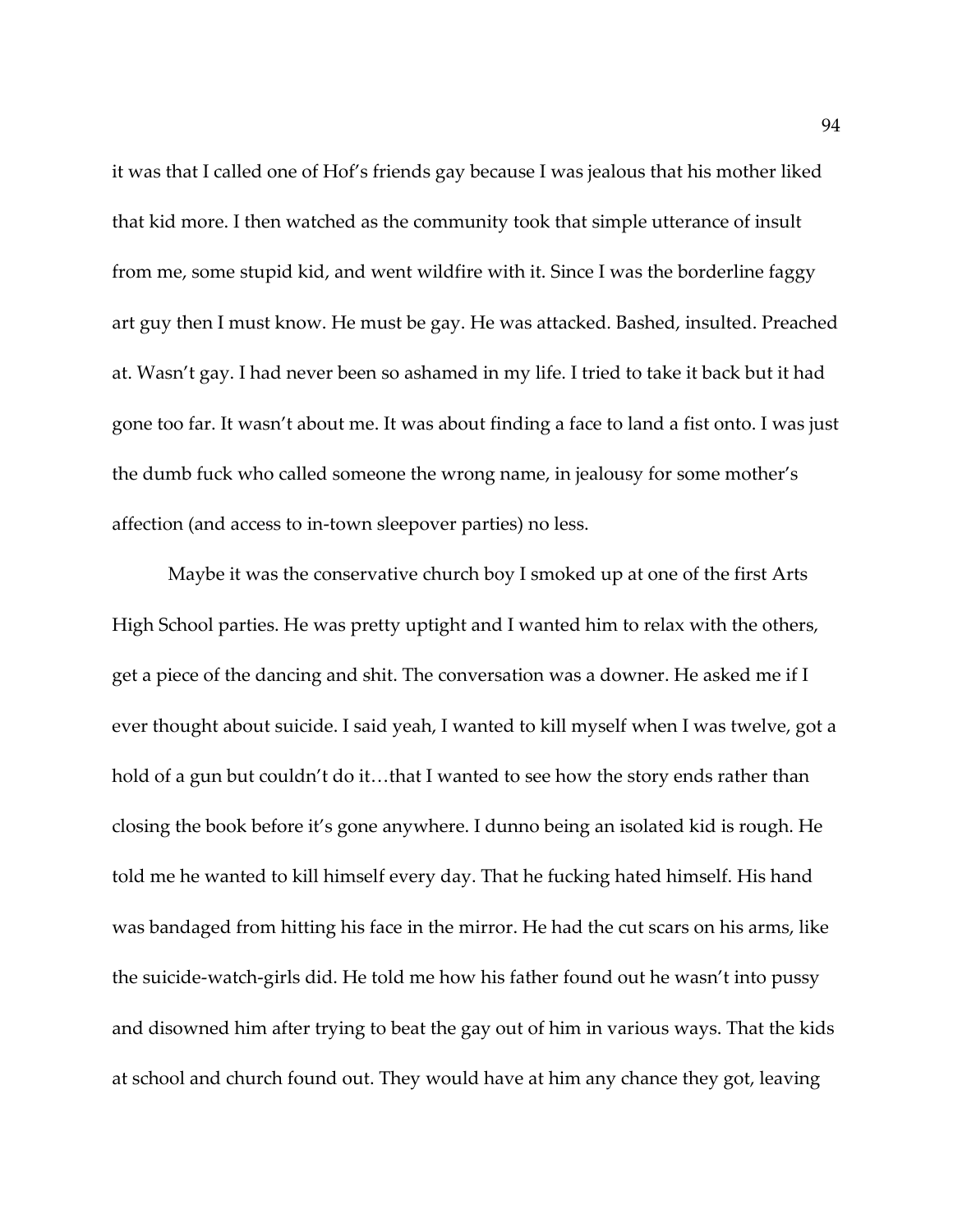lynched "gay" dolls in his closet and shit. He said that they probably made him more gay by so doing. I could see that. He told me he was just trying to go forward. Found a church through a school connection where they take all kinds. Was trying to hear Jesus over the hate. It was intense. I told him I didn't hate him. I still prayed too. That we were cool, and we were in a better place. No big judgments at the Art School.

I was ashamed. My mind was racing. Jesus hung out with prostitutes. They do it all. Get humped oddly by weirdos. Use abortifacients. Break rules. Are used as faces for stupid fists. He said forgive them, no matter whatever anybody said before in law books or after in letters. Love one another, as I have loved you. Not kill that kid because of, oopsie. I mean what the fuck?

So here I was ashamed, looking into this beautiful girls eyes. Strike one. Maybe she just doesn't get it. It'll be ok, she's not a bigot right? Homophobia is just a phobia, a fear. Fear one can get over. No worries girl, I ain't no homo. She saw the pained look despite my recovery. She tried a different tactic, "Also the black people, you know? I mean there are more in the cities and that's kind of, well you know?" Oof. No I don't know. My best friends at school, the friendliest and most honorable dudes there, were a brilliant African American painter and a savvy Lakota National Citizen. No way! Emer and I had mutual friends who were black, I couldn't believe this crap. Prince was black, Living Colour, Nina Simone, LeVar from reading fucking rainbow, our buddy Big John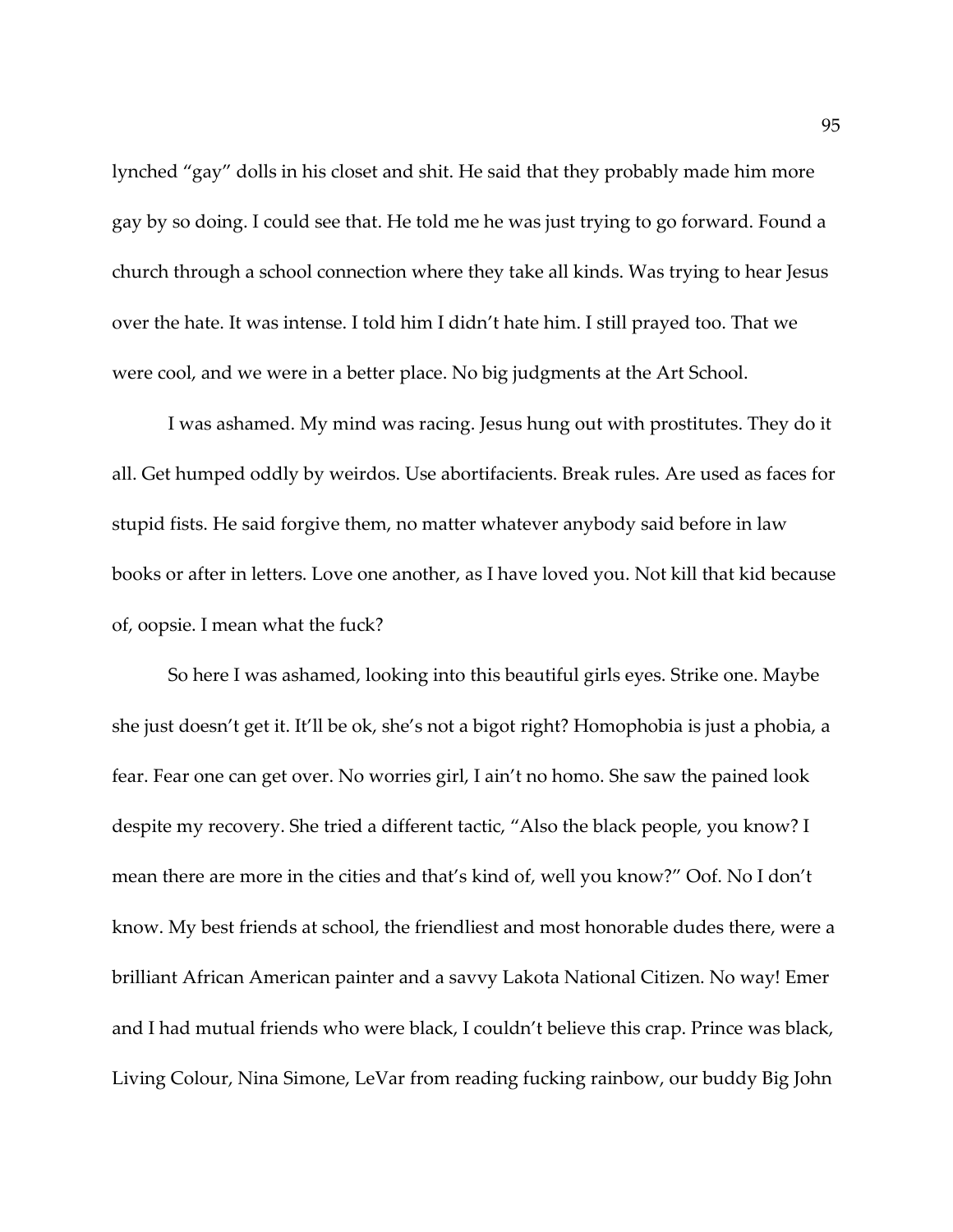who lived by the north side Kwik Trip… I went to Sunday school with Big John, he was a saint. Or what about Sharon from up on the ridge, or Renée the Flash? Renée was a track star sweetheart but she didn't like to hang out in all this druggie business. And Sharon… everybody loved Sharon. What the hell? Sharon and Emer used to be all buddy-buddy.

Sharon was a regular addition to the stoner girl's brigade until she met that guy who wanted to be a chef in Onalaska. They were too busy with their love affair to fool with these parties. Instead taking lakeside beach-spliffies-for-two, making love in the soft clover-flower-meadow-grass, feeding each other strawberries and living the dream. Sharon was one of us, how could Emer just say that? This had my mind screaming. I was raised not to discriminate like that and this was outrageous to me. Strike two. Wait, again, maybe it's negative chick competition or some shit like that. Sharon and I got along pretty seamlessly, I cooked too and maybe this was some sort of jealousy damage. I had told one of the girls once that I would date Sharon in a second. They do talk. Hmm. I'd said racist shit when I was like eight just to get someone's goat. Maybe it would be ok, maybe Emer didn't really mean it. Or it was just another (shocking) phobia or conceit. She can meet some more people that are decent (and not competition)—find a different way. Shoot, maybe she was just testing me; trying to get my goat. If so, she was really convincing and it was working. There was a concerning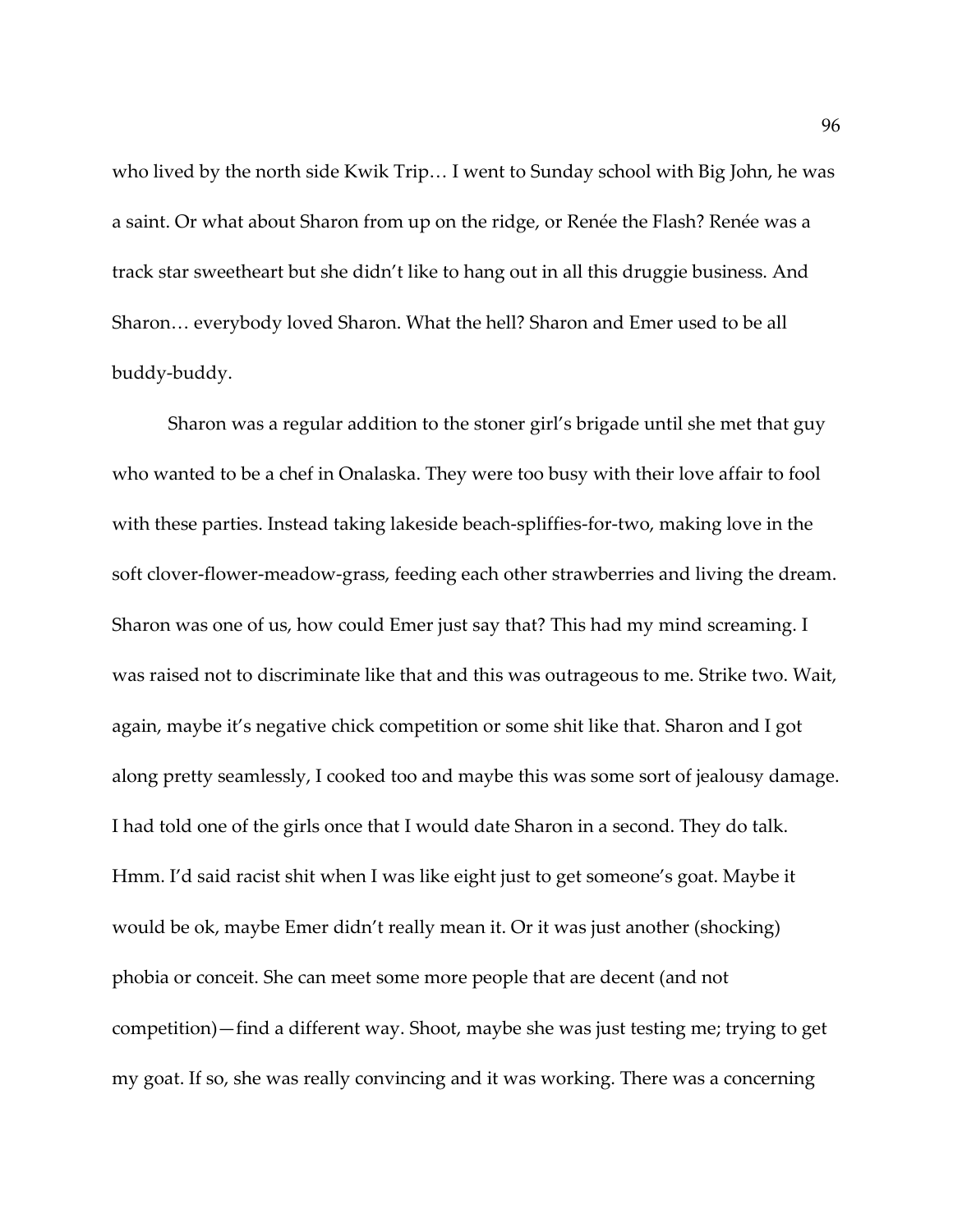lack of sarcasm in her voice and demeanor. Yet, as much as I wanted to walk away she was a girl I had really liked (for a long time) and I was an eager boy.

Her hair was golden like autumn wheat highlighted by the sun with corn silk. Her hand felt soft and warm on my chest. She stoked her other hand across her obliques and lower abs, tilting her neck to feel my breath behind her ear. I could smell her hair, and more the scent of her sex behind the perfume and dope smoke. I could sense her blood beating through her veins just inches away, the heat of her skin and wanted to touch her, to join our bodies. There was a bedroom less than ten feet away. It's a party. It's what people do. Maybe it'll be angry sex, I'd never had that before. She kept talking, "I mean it's cool that you went, you know—and go. But, maybe some of us would like to see more of you…" A smell pulled my eyes away. Someone was sparking crank in the room. There had already been a bit of it in the air but this was fresh, potent, and puffing right next to me. I'm sensitive to it—I can feel the contact buzz almost immediately and it irritates me. Especially after that smegma and toasted medicine cloud at L'Grosun's. Really wasn't feeling it.

More importantly I overheard Hof just holler "Let's hit this shit!" I'd introduced him to these people. By extension to these drugs. After the thirty days party I wanted no part in seeing him become like L'Grosun or Magnus. Emer was sexy, but getting uglier and uglier by the moment. She may have been the cutest in the county but I couldn't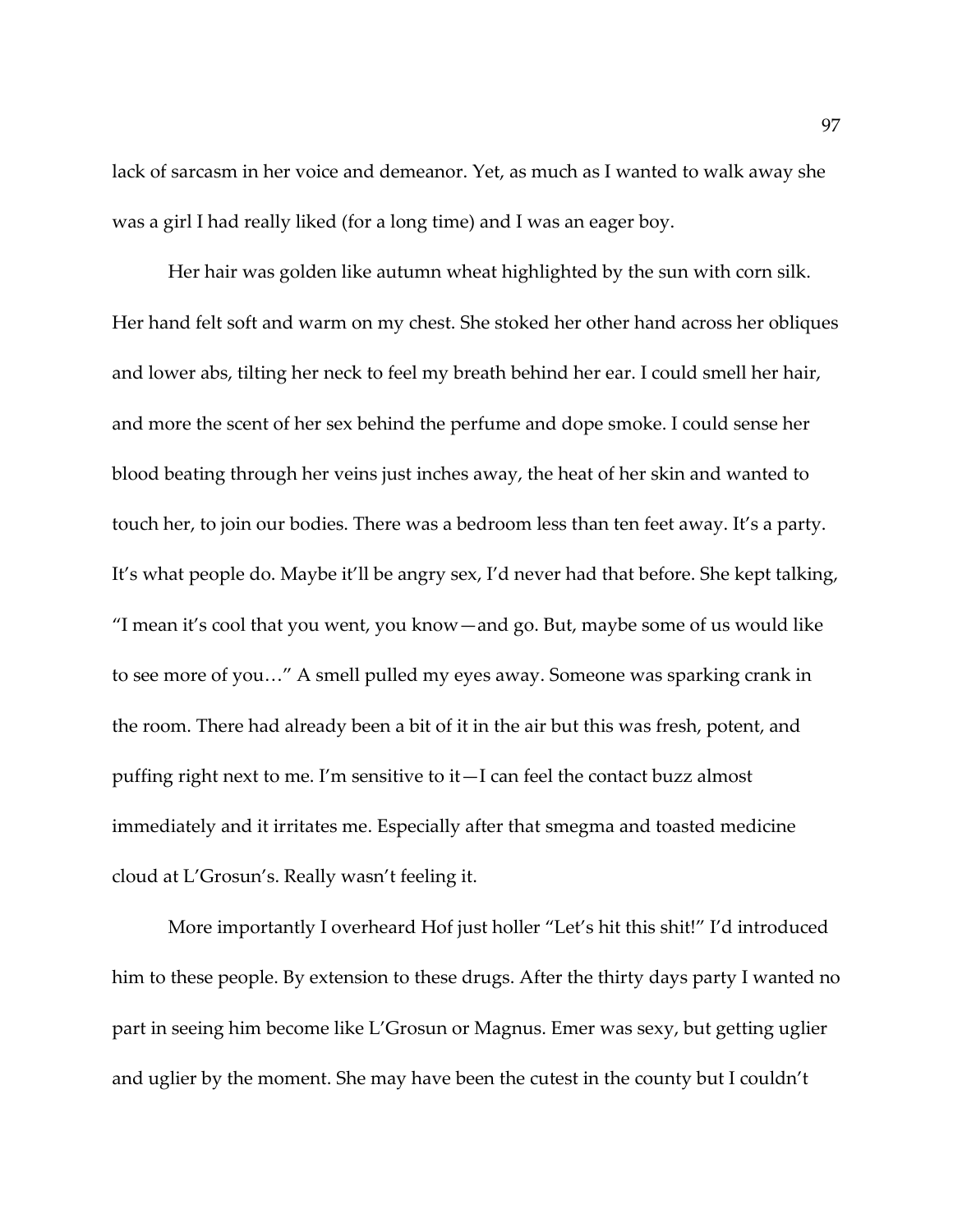sell out my best friends for ass, no matter how golden. I couldn't sell out the world. "Pardon me for a moment, I'm sorry." I turned to the guys at the table. They had a blowtorch out and were sizzling a rock. Matt was coughing out a hit and passing it to Hasselhoff. I thought of L'Grosun's jaundiced looking, pocky, post-flab wings and lost it.

"Hof! Don't hit that shit, man. It's fucking poison! Literally toxic waste. Toxic! Don't fucking do it!" I was at the table, yelling down at him in his seat.

"Fuck man! Whatever. You did all this shit, I'm just giving it a little go. Don't be an asshole." I was never into crank, but I did experiment with a lot of drugs before I went off to school, before I had something better to do.

"Yeah. Yes I did and that's why I'm yelling. I know what I know, ok? I don't want you to get hooked on this shit, get a monkey on your back like my brother Harold did or like Magnus and L'Grosun have got now. Have you seen it over there?" I felt wild, ready to take on the whole crew. But I was trying not to yell. Everyone was looking at me, a little shocked, a little angry.

"Yeah I went over there a few weeks ago with Matt." Hof said, looking snarky.

Matt chimed in, "Fugging thirddy dayzz. I got to like six before I just passed out in a chair and slept there for like… two whole days. Man my legs were cramped from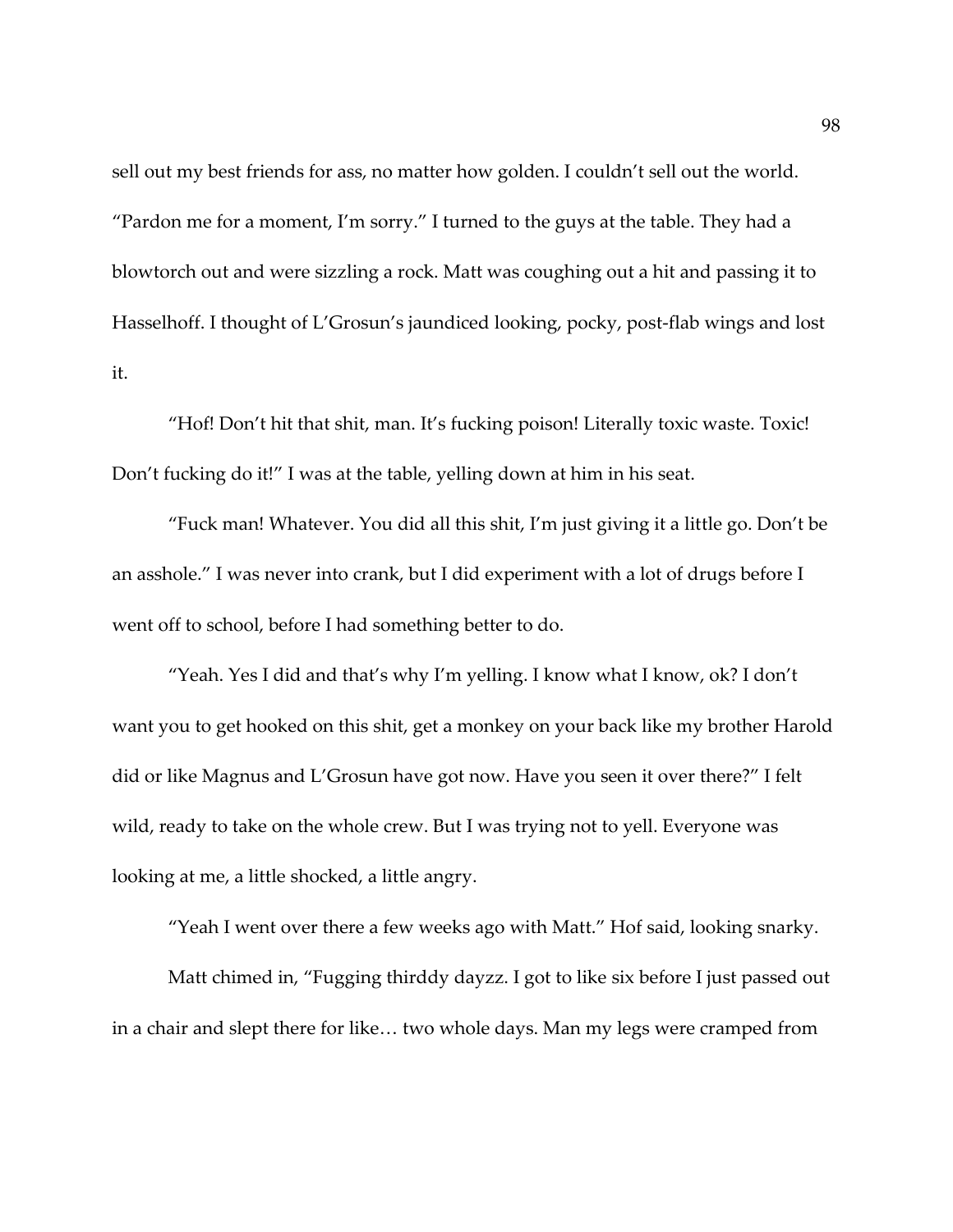the twitchies after that. For a week." Everyone seemed pleased with Matt's change of subject and pretty pissed at me.

The pipe went around. And talk of 'the twitchy legs.' I looked at Hof pleadingly. He hit it again.

Emer looked at me surprised and stayed back a little, "Why are you talking down to Hof? It's just some meth."

Strike three, I'm outta here. "Forget it. I'm sorry. I, I gotta go." I said, turning to leave. I felt like an ass. I just did the unspeakable thing of criticizing peoples' party favors at a gathering, and worse I talked down, literally down into the face of my friend publicly. I also had that chance with the rose of the valley and I passed it up like a fool. I made myself, Niall, and Hof look bad. Mainly myself—that was a big taboo, hollering at people about drugs. Especially after spending a year away. That was borderline narc stuff there. I knew it wouldn't be the same with these people, I'd shot the new status and lost even the old. But things were different already. I sat on the curb and smoked. Rooster had smiled for the first time since I got there and nodded to me when I left. We were different. We had all changed.

"What the fuck was that man!?" Niall was yelling at me. I'd been sitting about four cigarettes long there by the gutter waiting for him while he said his apologies and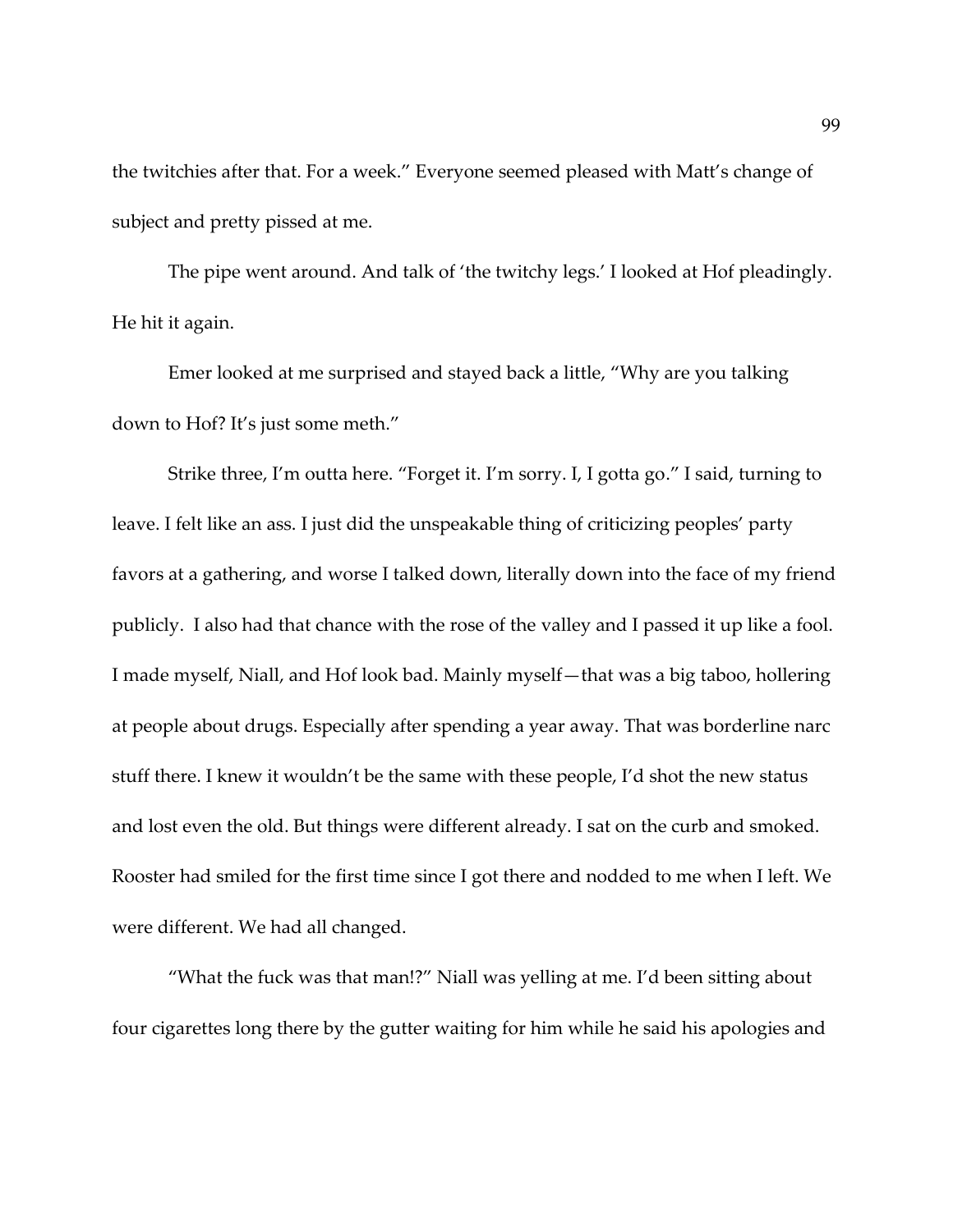goodbyes. "What the fuck, why? Why man, did you just treat Hof like a child in front of everybody? What the hell gives?"

I looked up responding slowly, "Look, you brought me to L'Grosun's, no? I saw Hof there and I felt responsible, responsible for making him like Benzo."

"Yeah, well he's not Benzo. You have some fucking nerve. Like you haven't done worse." Niall was pretty livid. I didn't blame him. What I did would have in other circumstances warranted a fight.

"Yeah, well maybe that's it. Ya know, it's like we never are afraid for ourselves, you know? I dunno, I might be Magnus right now if I didn't move. Remember when we were at Weedstock?"

Niall responded immediately, "Yes. When you and Peter ate a bunch of shrooms …thought you became 'One With The Grass.' Super-smart times for you yourself there, man." That was a pretty brilliant time to bring up after my yelling at Hof. I'd been hitting Mario Land pretty hard.

I responded calmly, mostly because I felt bummed about my own hypocrisy. "Yes, you're right. But no—not the 'Big Chief Red Socks' episode (when Gravy thought he had become a wooden Indian), I mean the time with the opium. You remember how I liked the op'n?" He nodded, sitting down and lighting his own smoke. He had guessed where I was going, and visibly relaxed.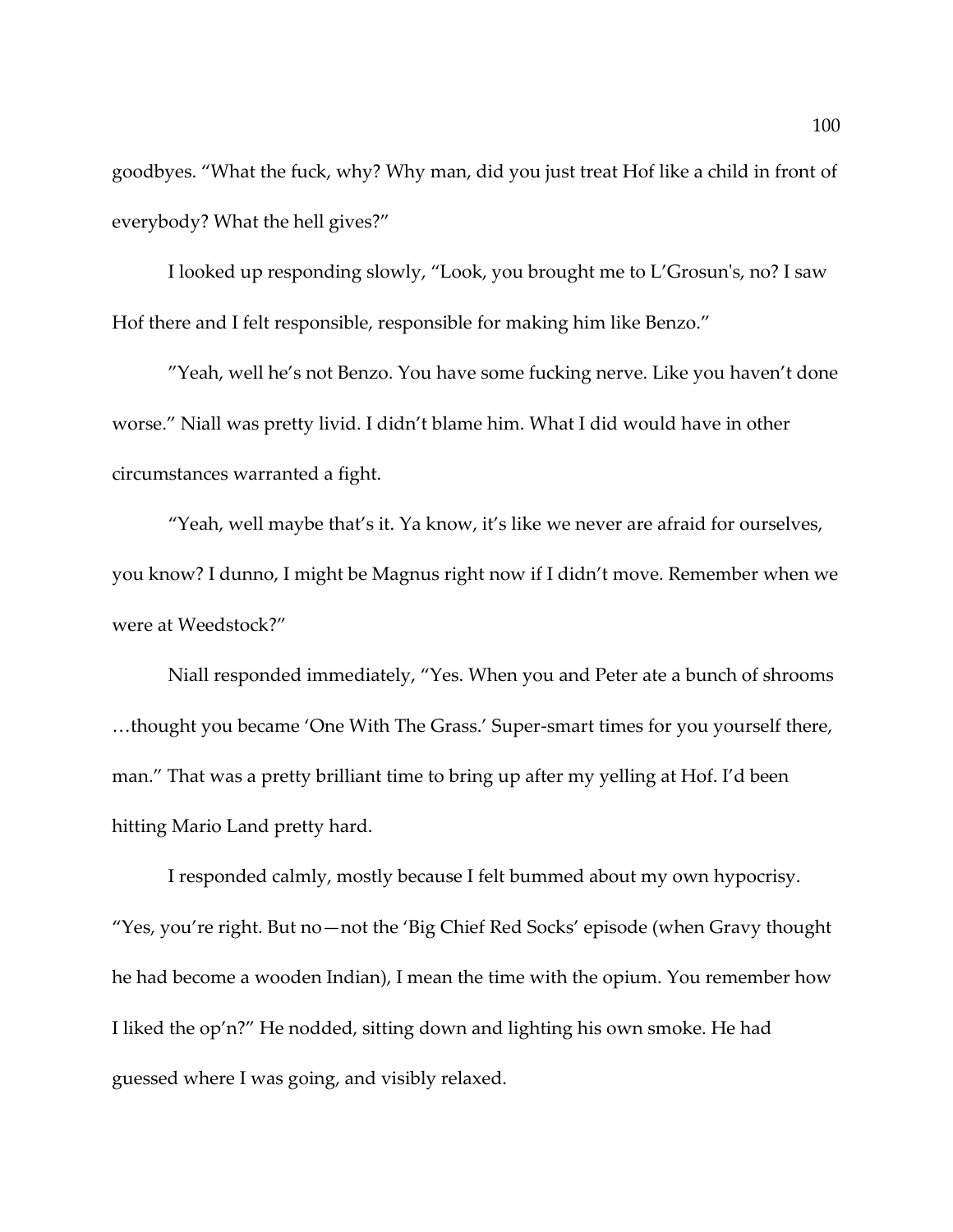"OK, I decided I would never try heroin after that because I got a taste for that velvet-flowery, underwater feeling and it freaked me out." I said, gesturing circularly.

He recalled, "Yup'n. That went on for a minute, you almost got yourself addicted." Niall threw a Tennessee twang on the word "addicted." "Or you at least thought so…"

"Ya, I had to choose. It wasn't just choosing between drugs, or whatever. It was choosing *la joie de vivre*. You know, every time you eat a good meal, take a needed shit, fuck, read something entertaining you get a little euphoria. More than that you have the thrill of anticipation before, and then the pleasure of anxieties' erasure when you are full—when you've cum or whatever. I know Magnus said…"

"Magnus is a dumbass." Niall voiced flatly.

"Yeah, but we all used to listen to him. Like when he said, 'they were wrong about weed so they're wrong about the rest.' But come on, you've met Peter's Mom with her need to touch everything to make sure it's real."

Niall smiled, "Yeah she knocked over a bunch of shit in her kitchen when Pete first brought me there. Looked at me like I was a ghost. Then shuffled over, hands and back flush with the wall. She poked me in the chest and swatted at my hair a bit before she'd say anything to me. Pretty fucking memorable moment, man."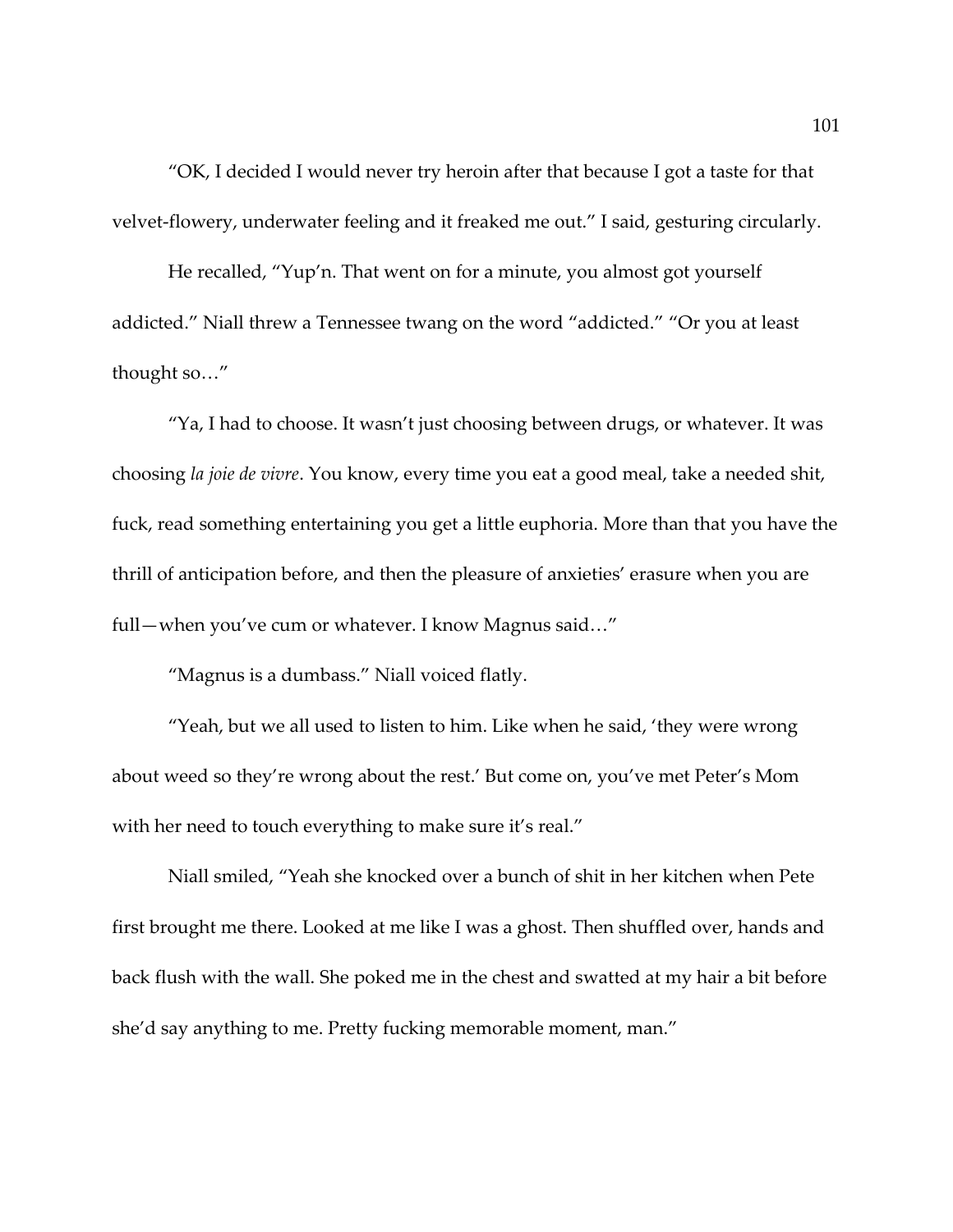I kept going, up on my high horse. "With the strong stuff you lose subtlety. It's all rush from up to down. Also you're isolated—the other, more simple highs you can do with or discuss with other people. We hide our crazy high times, because while entertaining they tend to be culturally dehumanizing. That makes us inherently deceptive and by extension, lonesome."

Niall audibly flicked the ash from his smoke—signaling me to let him speak, "I don't know, probably? I mean L'Grosun isn't that lonely. He's got people around. But then again, they're just there to watch the show. It's like racing—you're really just watching to see someone die in a wreck, not just to see who can make the best long left turn. Nobody's there to see him really, just the leper he's become."

I responded excitedly, "Yeah, but it's worse than just how they feel -the friendsabout his becoming some sort of spectacle or whatever. I mean it's how he feels. How he's trying not to feel. Like, when I was op'n out I didn't care about people, only that feeling. I knew it wouldn't get any better, just worse. I mean think of my brother Harold. I knew that I'd fall further away from other people and lose my own happiness chasing after it. I'd watched it happen with him and I don't want that for Hof. For myself."

Niall exhaled smoke loudly, shaking his finger at me. "Yes but you don't get to make those kind of assumptions for Hof, you are not him. You don't get to force him to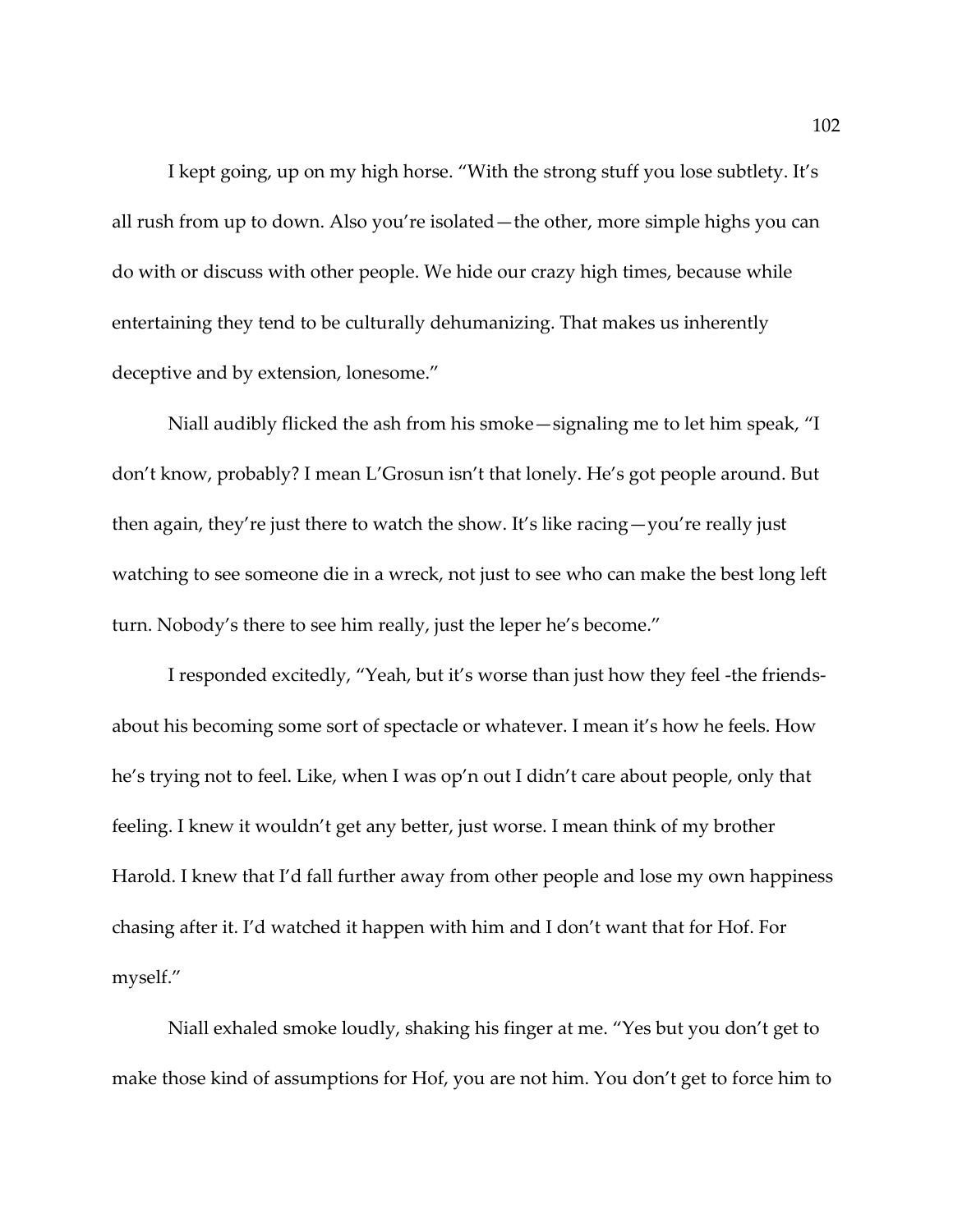do what you want. What worked for you, you know, was just figuring things out for yourself. You don't have the right to talk to him like a fucking child in front of everybody. I mean if we weren't all old friends and you hadn't been gone for so long you would've gotten your ass busted in there—or beat all those fuckers—your friends down, to prove what? How right you are? Like it would matter, or anyone would be able to listen to you when you humiliate them publically."

I shrunk back a little. "Yeah, Niall, you're right. Now I'm just embarrassed, I'm sorry. I just freaked out man. I'll have to make it right somehow with Hof. He's a good guy, he'll be all right. I just don't think I can hang with this scene. Definitely not anymore tonight."

He extinguished his smoke on the cement. "Yeah, we should go."

We got into the truck, he fired it up, "Where you wanna go? Perkins? Jules? Riverside? A ridge run? My girls house?" he rattled off the regular list. "I don't think I can deal with your girlfriend's skeezy dad right now, and the other places will hold more folks for me to fuck up talking to. Except for the ridgey, but not tonight." I said, I just kind of wanted to go home. A ridge run was riding up to the top of a bluff puffing some herb and going hiking, out to one of the diners, friend's cabins, or checking out the spectacular night time overlook views. Since it would be the latter I was worried about having a silent introspective nightmare.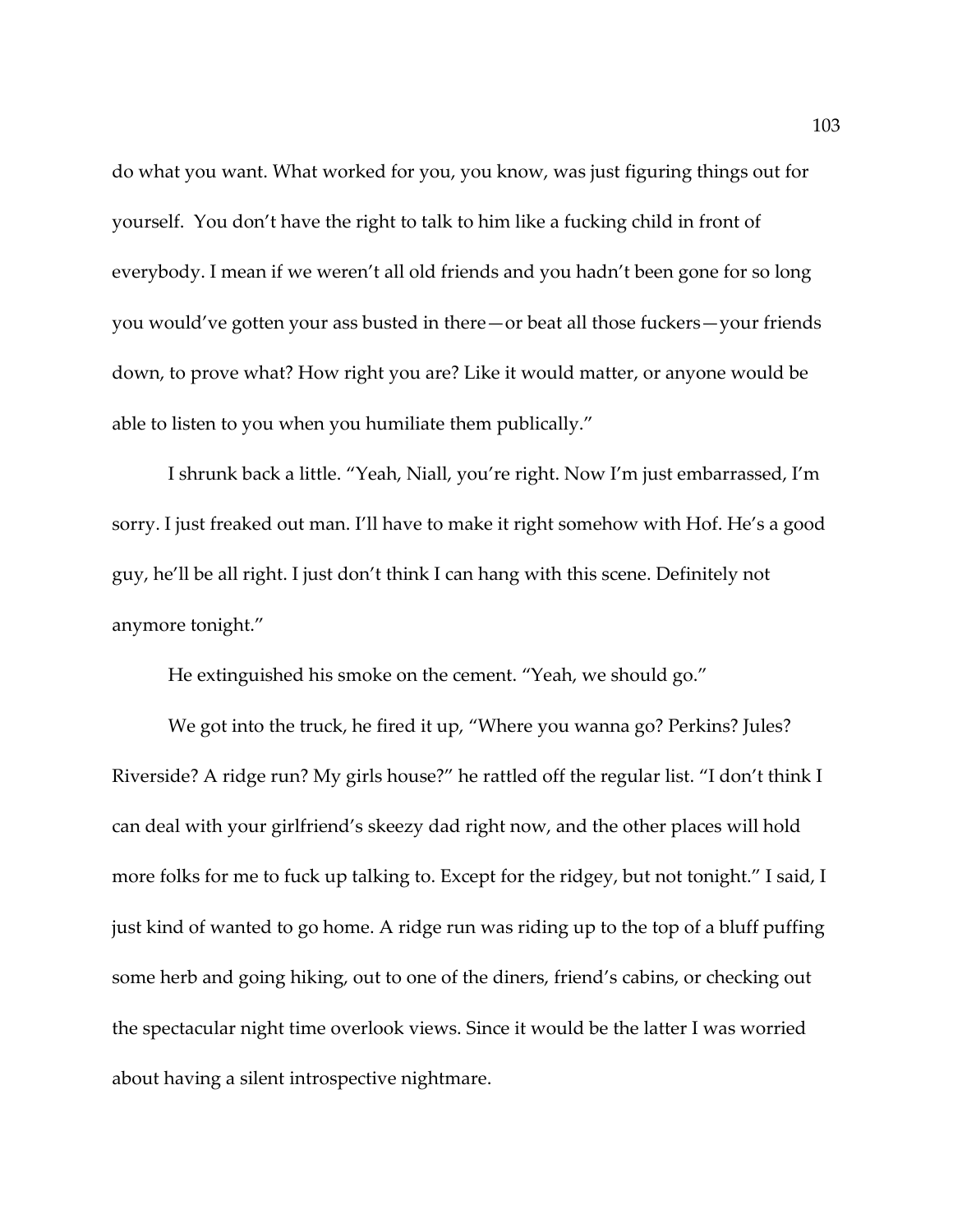"Well, how 'bout this—how 'bout we go back to my folks place and shoot some pool. Ma and Big Sweyn would like to see ya, and Big Sweyn filled the downstairs fridge full of beers assuming we'd steal some while you're in town. Sound good?" Niall asked with a quick tilted glance at the end.

"Real good." I said.

I'd spent so much time at his parents house it felt more like home than my own. Niall couldn't help himself, and said smirking, "You're sure you can handle the beers? I mean, big bad drugs and all…"

I was still a little too freaked out for that, responding, "Maybe you're right. Maybe I should lay off the sauce for a bit. I mean, I told you about the New Years Eve Party right? Were I just ended up babysitting Little Wendy and Bob after getting them out of that freak out party? Wendy's officially an acid casualty now man, eighteen years old and fucked up for life. Bob might be all right if he can ever get out of that numb void he's crawled into. Leap in a prison to escape the world. I mean I just can't live like that dude. Maybe the straight edge guys are right."

Niall laughed, "Always the brinkman, eh? Crossing the line… Like the time Big Ralph's brother called you a name and you kicked him in the head. Now, some idiots are overloaded and you're off the sauce forever. What? Next fat guy you see and –hold it now- you never eat cake again."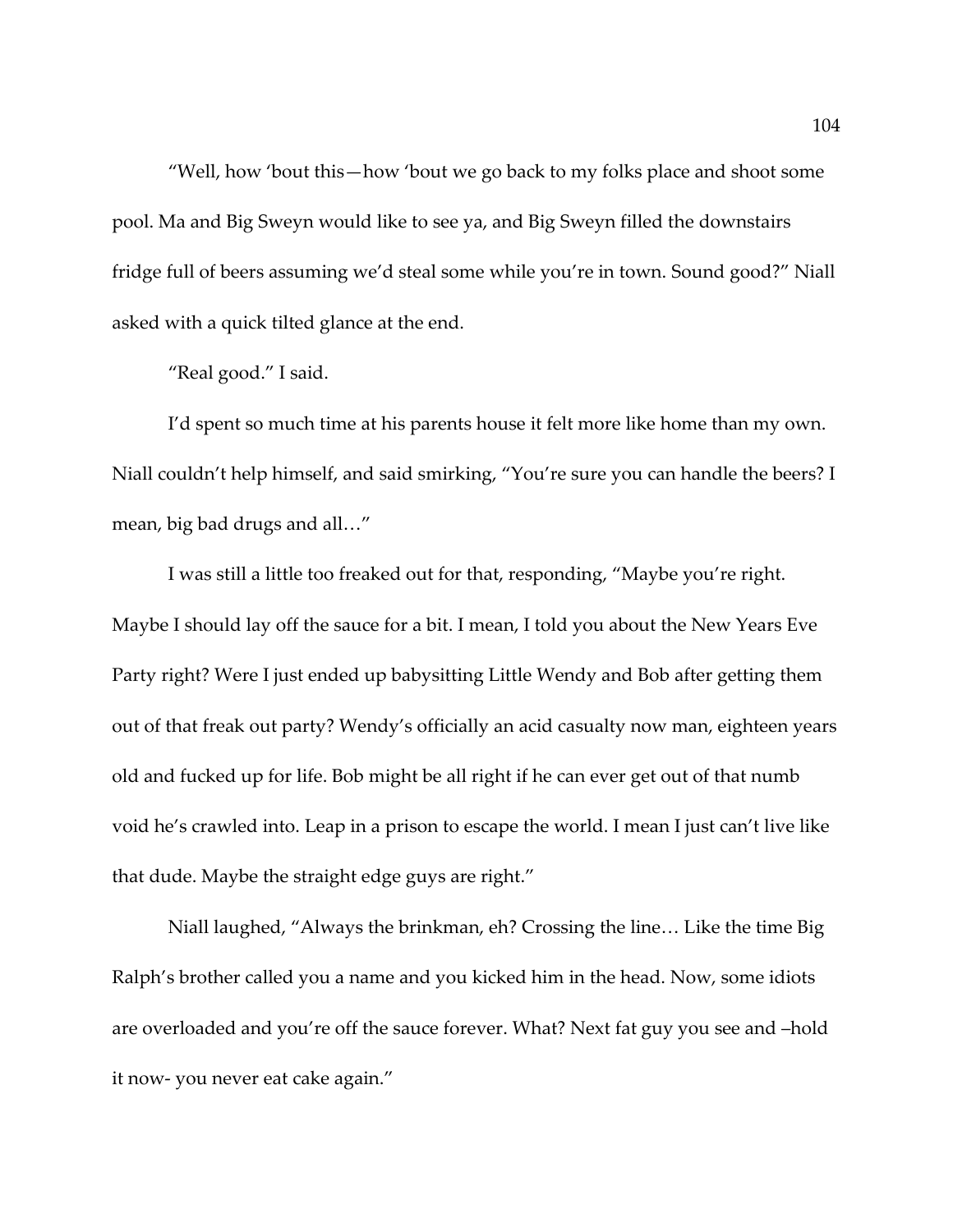I laughed as well and said, "Prolly fookin' right. Yawper. I got to take it a little more easy. Chill, even. Maybe let's give Marty and Elim a call when we get there, get a good game of nine-ball going." I liked those guys, they didn't give a shit about status.

Niall smiled toothily, "Alright just promise me you're not gonna yell at the dudes, we both know what kinda big fuck-ups THEY are."

I looked out toward the pontoon bellied boathouses moored on the other bank of the river and spoke hoarsely, "No worries man, I already hit my arrogance card for the evening. I'm busted out."

We drove over the big blue bridge, the grate howling under the tires too loud to speak over. I thought about the other Arts School kids who were facing similar goingback-home situations. Emer had been a crush of mine for years, and in this I wasn't alone. For fucks sake, she dressed up like a tiger one Halloween and gave all the boys in town a lasting Cheetara fetish. I mean she was hot as Smalley's 666 Wings. But when I thought about the ballerinas, actresses, poetesses, painter girls, photographer chicks and female musicians back at school I didn't feel so bad. They were cool, smart, sexy, and brave enough to go after what they wanted.

Striving for and going to Arts High, I felt I had something more in common with those fly girls. That was pretty cool to me thinking about it. Took some of that shame away, leaving a modest spark of hope and satisfaction. I'd messed around up at school,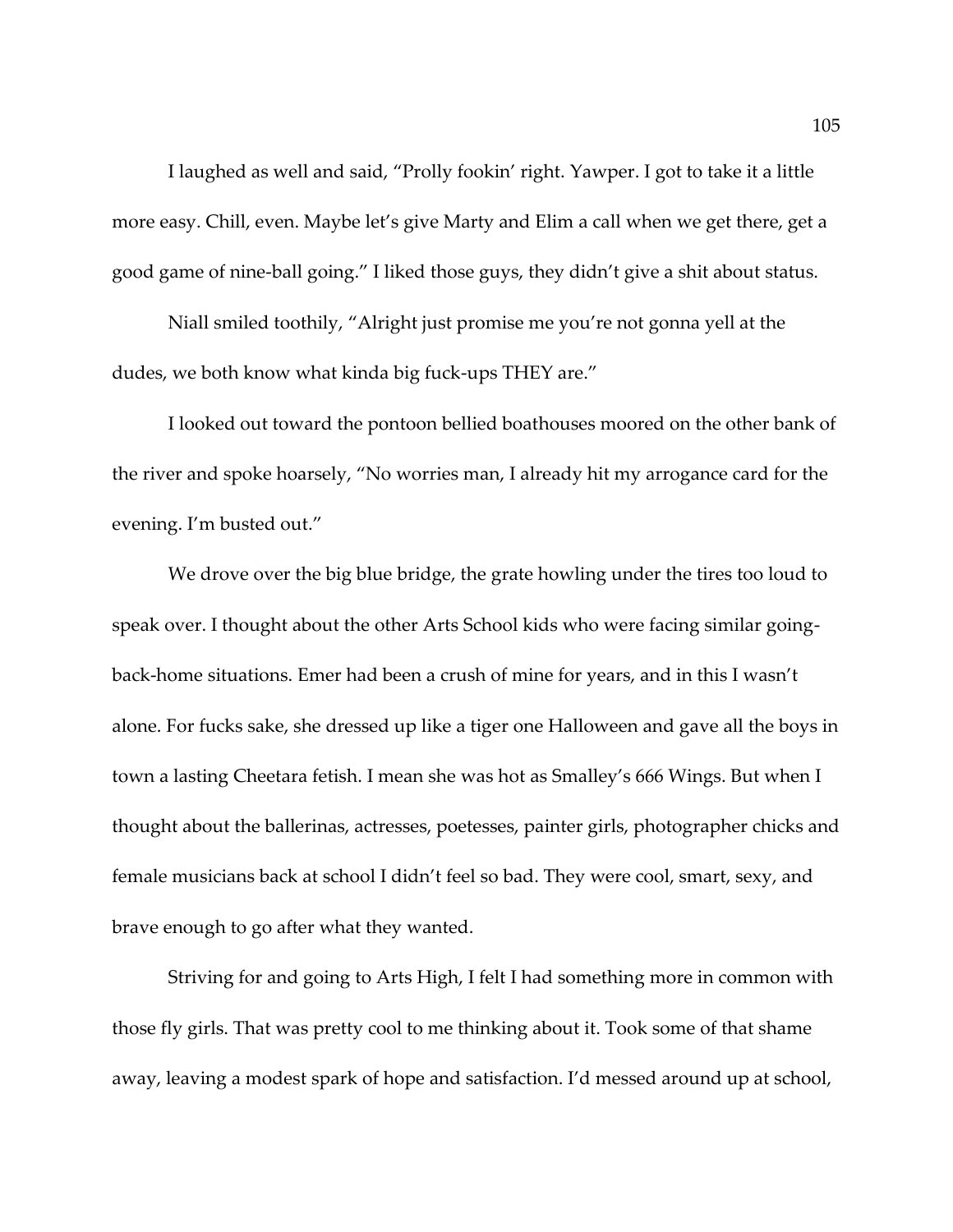had a *Me & Mrs. Jones* moment. Maybe I should stop fucking around and consider finding a real girlfriend up there. I didn't need to sweat this dead scene so much and I had the rest of the summer ahead of me anyways. Regardless of all that self indulgent thinking, I still would have to come up with something to make it right with my old buddy Hof (Niall was right, it was a cardinal rule not to infantilize your friends), but I couldn't think of anything suitable at the moment. Then again, last summer Hof and Peter had opened the doors of my old car (so they could splash around back there) when we were driving through the flooded streets of the eastside industrial park. The car stank like a rotten fish, burnt motor oil, cigarette puddle ever after—up until it died. Not even-steven, but we put each other through all sorts of crap in life. Shit, I was just looking out for the man….

Niall and I drove on past the stilt house that was concealed by wetland trees in the mossy bottoms swamp, almost to the cattail forest and green algae top of old Blue Lake next to La Crescent. Niall wasn't feeling the Steely Dan droning from 'hits! hits! hits!,' so popped in a CD. We listened to Gruntruck over the symphony of a million bullfrogs and crickets, watching the crescent of the moon dip behind the bluff line treetops like a scythe. Reaping away the Coulee Region's bad spirits. It was the homeland. Packed with plenteous beer, spot on cheese, and numerous jollies. No matter what piece of social idiocy was happening at the moment.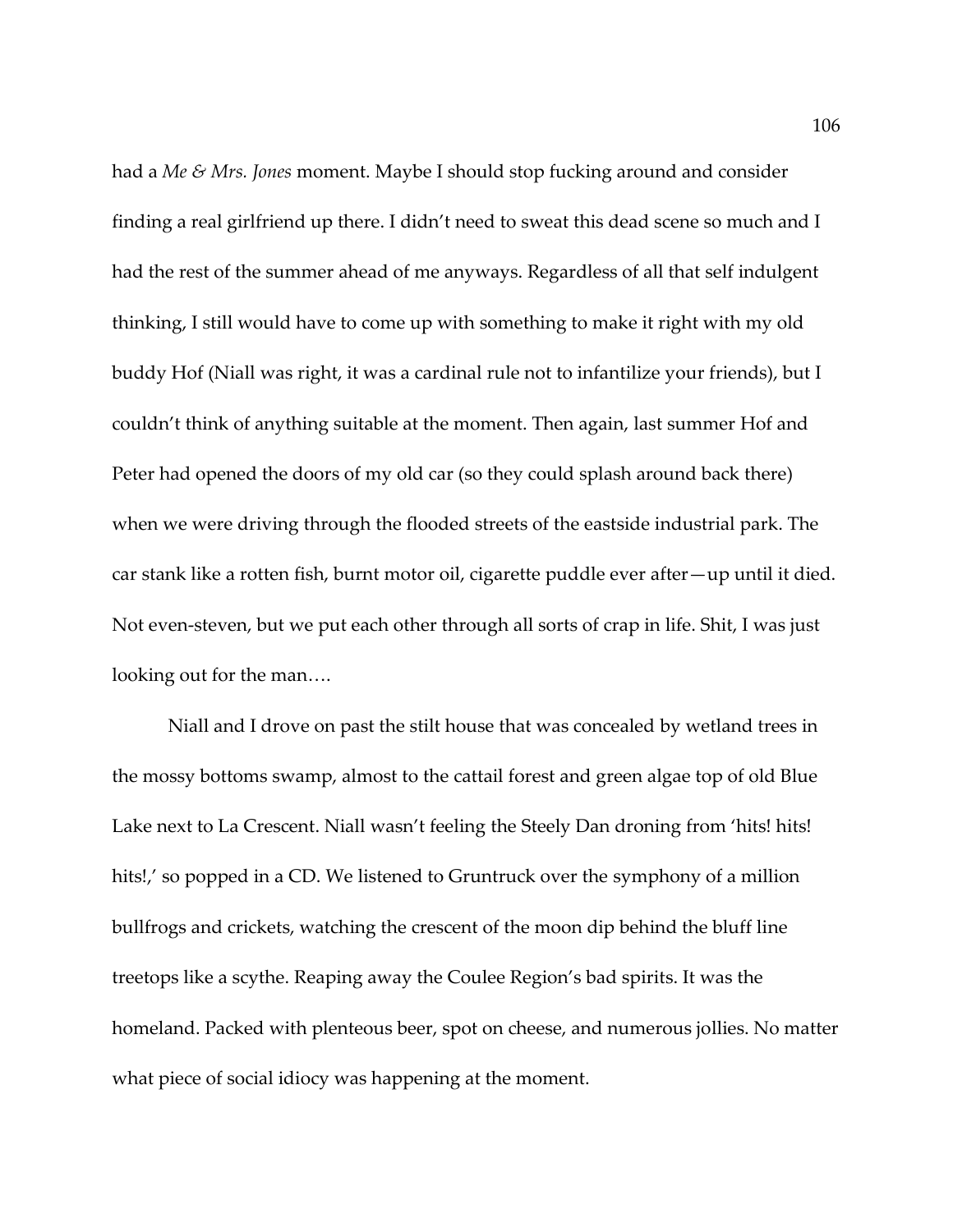## **Port Clown**

"Nice keeek, man." Said Benito the Quebecois quietly, his eyes darting sideways at me with a sparkle as we descended the plain white stairwell. An unadorned light bulb swayed at the end of its cord above the blue cheese and marijuana scented carpeting that cascaded in waves of stains down to the neon glow. It came in from across the street—pulsed and caught in the web of cracks on the glass and steel entryway, scintillating, making the foot of the stairs look like it was under red water.

Benito was the tall, lanky, black mustached and maned man to my right. He smelled like leather though he was wearing denim. Benito had a kind of constant smirk that belied a rich and useful Quebec-Mex humor, though at the time I couldn't make sense of it at all.

I had just moments before an altercation with a man from the south. He was staying with us for awhile. He kept hitting on our friends and creeping them out — we couldn't have women over because of it. He also kept trying to bring young (too young/wasted/runaway) girls over to make out and we'd have to get them to leave. All parts of these situations were awkward.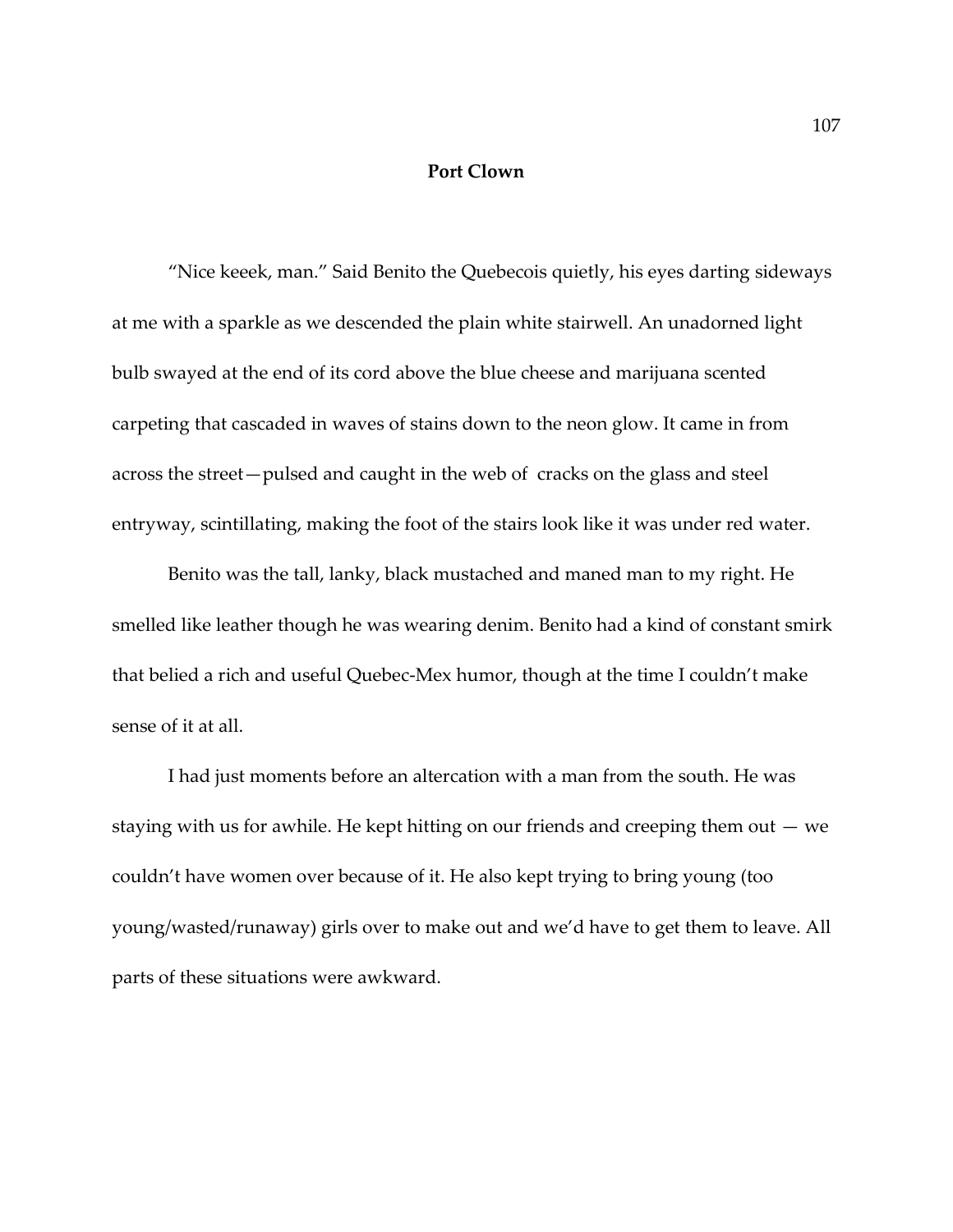The guy wouldn't take off his face paint unless he was doing so to reapply it (the makeup was a thick and sticky goop, but he liked the effect enough to keep it on at all times—even when it was smeared to hell). He was a clown.

He drank like Bukowski. He'd tie balloon animals for people for tips. This was his life's aspiration. He paid us a little rent to camp out on our couch until it happened.

Until the day I came home, opened the door I saw his dark human eyes behind the squint of cherry clown lids… his pink tongue lick his red clown lips. Until the day that the clown after some unwanted fondling at my friend the night before (and my just before hearing about it), called me a pussy when I got home –in my own apartment- for not wanting him and my roommate (the one who was on the lease with me, a blues musician) to put up Al Pacino posters everywhere… and for not letting him smoke glass or beat at porn in my living room.

I listened to his diatribe for a few minutes, while waiting for Benito to get his gear together (we were going for a walk to find a good place to busk) and for everyone put shoes on and stuff to go out and have a smoke (we didn't smoke cigarettes in the apartment- and as such we'd usually go out to smoke en masse).

The clown just kept talking. He was really stoned and had been listening to a lot of Redman. He talked and talked. Talked smack too much, all agrin at me from behind that painted smile….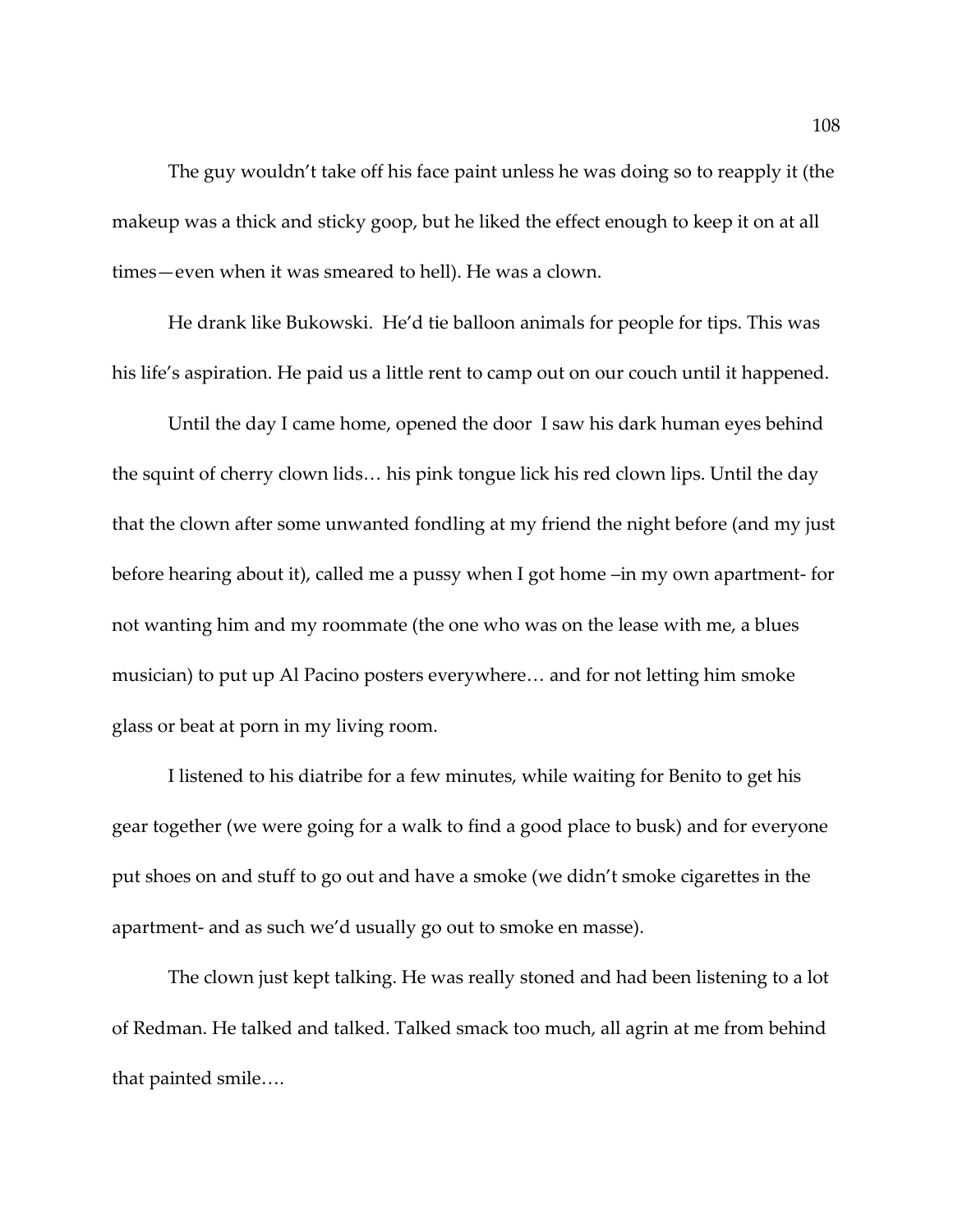I stepped out the door—the clown right behind me cigarette pursed in his grin, Benito already waiting in the hall three doors down at the top of the stair by the vent that let up Chinese smells from the restaurant below (that were a mixed blessing because they got stale and fishy but it was better than the weird moldy bong smell of the stairwell and west wing of the building).

I spun bringing my leg up and to the spot, just past the tip of his squeaky nose, in a crescent arc. It was one fluid motion. The cigarette broke, flew from his mouth. The corners of his eyes and lips drooped—he was afraid. I was livid as I pierced him with a narrow and furious gaze. I told him, "This is a warning." That was all. His mouth had fallen open in a gasp and his eyes watered. I stood defensively in front of him for a moment waiting to gauge his reaction. Right then I watched a clown crumble inside. I saw that he wouldn't try anything. I saw that he wouldn't come around anymore. I saw that he was really hurt and didn't understand what was going on. That he was "special" maybe. I saw his hurt and fear.

I went with Benito downstairs to wait for the clown and my homie to come outside. They were along and we all had a cigarette. Benito was quiet, yet pleased. I was miserable (I felt like I broke the heart of a child, I was also amped on adrenalin which kind of disgusted me) yet watchful of the clown until he excused himself and left to go out to wherever he went to—I didn't see him much after that. My roomy was smiling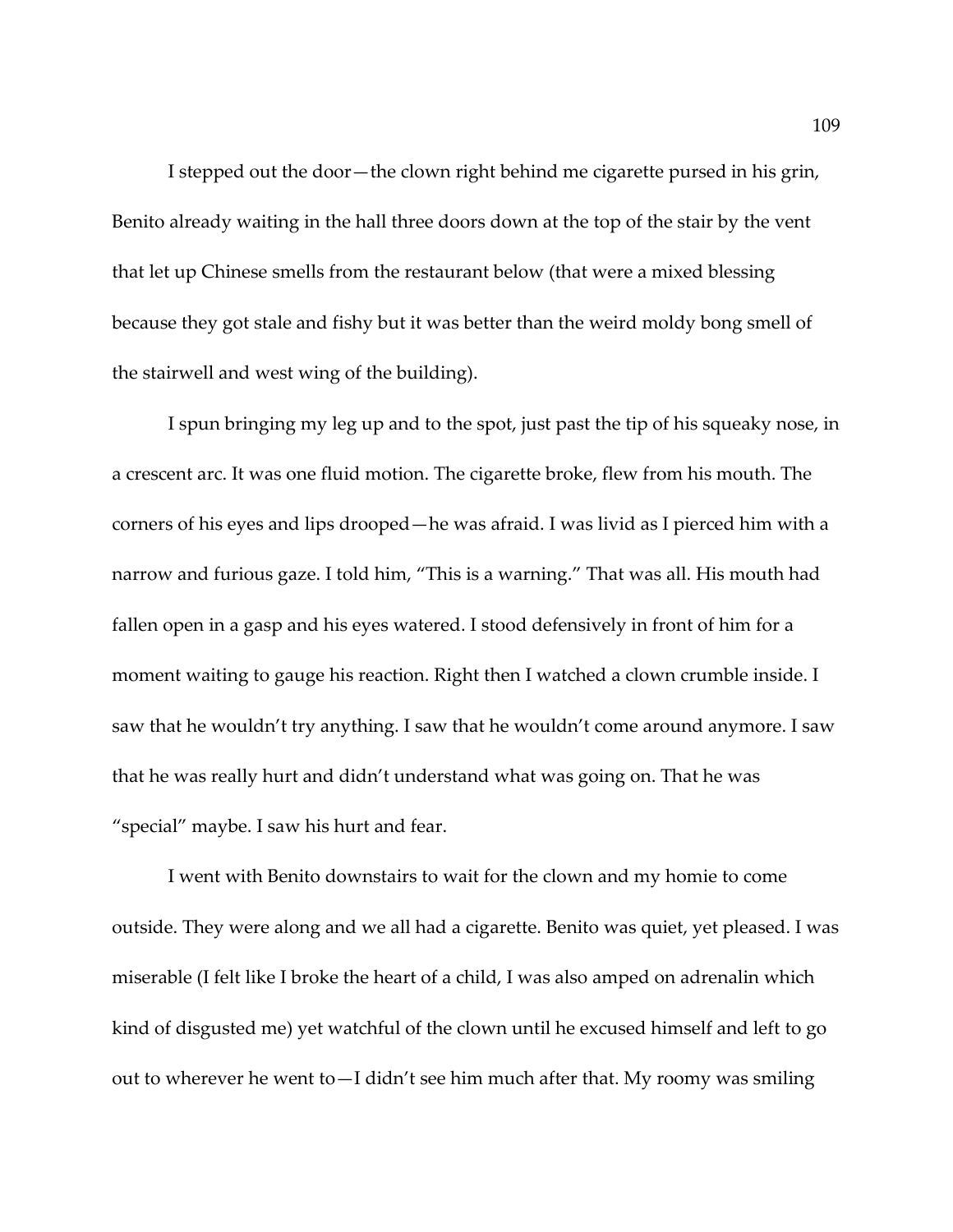big and proud. He kind of hated the clown but liked the rent and that he had someone to agree to anything he said. Yet there was the problem with girls and frankly it disgusted him to have such a lackey. I was keeping my feelings hidden. I liked the clown at first and thrown a lot of kicks but I really had never kicked anything out of someone's mouth before …and here I was trying to be a lover not a fighter. Yet, there I was fully ready and willing to kick this clown's ass, who was maybe just a pawn in a struggle with my roommate, myself and my world. I pulled with long slow draws watching the smoke dissipate against the background of the sell-you-shit neon gibberish signs and the arc of rooftops that dipped down the hill downtown, to the sea and beyond. It was dusk. It smelt fresh outside, like an ice pack.

We stood smoking with guitars and stuff leaned up against the wall and each mused on the last day of the clown. Benito was moving on too, he figured out a decent plan to get back into Canada and get back on his feet again. I would also move soon but I didn't yet know it. We smoked and my mind drifted to a ballerina friend dancing across town in her studio. To my nutso friend who was carving soapstone statues of satyrs and nymphs rapt with orgasm in her womb-like apartment of red and black. To an old girlfriend across the country and the dreams I'd have of our conversations while walking around an idyllic lake. On to another city of crumbling industry and infrastructure that was once home and would never be again. Then back around to the